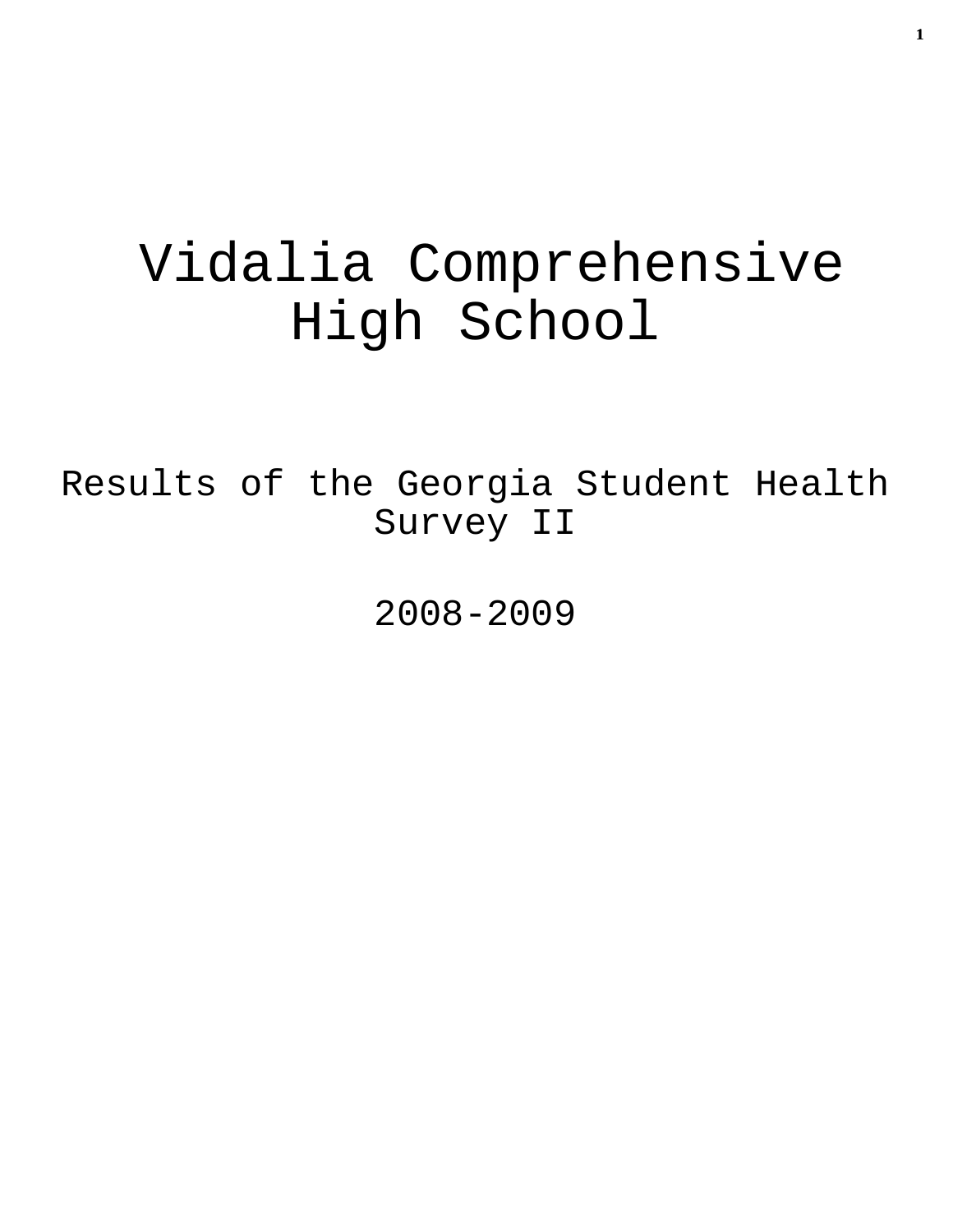## *Demographics* **2**

| Grade                  |     |  |  |
|------------------------|-----|--|--|
| <b>Grade Frequency</b> |     |  |  |
| 10                     | 156 |  |  |
| 12                     | 136 |  |  |

| Frequency      | <b>Table of Gender by Grade</b> |              |             |              |  |
|----------------|---------------------------------|--------------|-------------|--------------|--|
| <b>Col Pct</b> |                                 | Grade(Grade) |             |              |  |
|                | Gender(Gender)                  | 10           | 12          | <b>Total</b> |  |
|                | <b>Female</b>                   | 74<br>47.44  | 71<br>52.21 | 145          |  |
|                | <b>Male</b>                     | 82<br>52.56  | 65<br>47.79 | 147          |  |
|                | <b>Total</b>                    | 156          | 136         | 292          |  |

| <b>Frequency</b> |
|------------------|
| <b>Col Pct</b>   |

| <b>Table of Ethnicity by Grade</b> |             |              |              |  |  |
|------------------------------------|-------------|--------------|--------------|--|--|
|                                    |             | Grade(Grade) |              |  |  |
| <b>Ethnicity</b> (Ethnicity)       | 10          | 12           | <b>Total</b> |  |  |
| <b>Black</b>                       | 74<br>47.44 | 64<br>47.06  | 138          |  |  |
| <b>Hispanic</b>                    | 7<br>4.49   | 6<br>4.41    | 13           |  |  |
| White                              | 70<br>44.87 | 59<br>43.38  | 129          |  |  |
| <b>Asian</b>                       | 3<br>1.92   | 4<br>2.94    | 7            |  |  |
| <b>Other</b>                       | 2<br>1.28   | 3<br>2.21    | 5            |  |  |
| <b>Total</b>                       | 156         | 136          | 292          |  |  |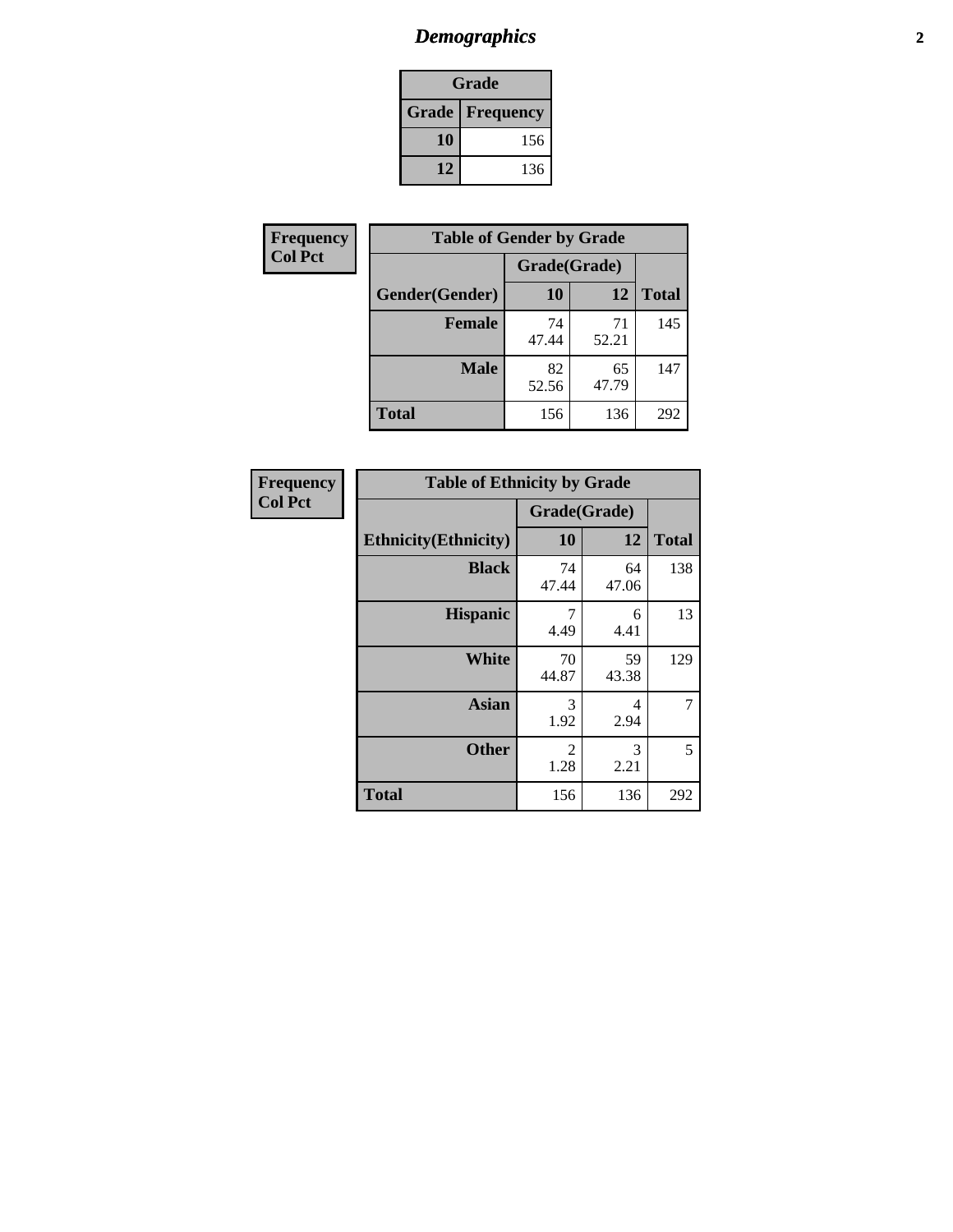#### *Title IV, Part A, Schedule A* **3** *Goal 1: Ensure that all schools are drug-free Baseline Data: Year 2008-2009 Prevalence of Drug Use*

| Frequency<br><b>Col Pct</b> | <b>Table of AlcoholAlt by Grade</b> |              |             |              |  |
|-----------------------------|-------------------------------------|--------------|-------------|--------------|--|
|                             | AlcoholAlt(Alcohol                  | Grade(Grade) |             |              |  |
|                             | use, past 30 days)                  | <b>10</b>    | 12          | <b>Total</b> |  |
|                             | Yes                                 | 19<br>12.18  | 41<br>30.15 | 60           |  |
|                             | N <sub>0</sub>                      | 137<br>87.82 | 95<br>69.85 | 232          |  |
|                             | Total                               | 156          | 136         | 292          |  |

| Frequency      | <b>Table of TobaccoAny by Grade</b> |              |              |              |  |
|----------------|-------------------------------------|--------------|--------------|--------------|--|
| <b>Col Pct</b> | <b>TobaccoAny(Tobacco</b>           | Grade(Grade) |              |              |  |
|                | use, past 30 days)                  | 10           | 12           | <b>Total</b> |  |
|                | Yes                                 | 21<br>13.46  | 27<br>19.85  | 48           |  |
|                | N <sub>0</sub>                      | 135<br>86.54 | 109<br>80.15 | 244          |  |
|                | <b>Total</b>                        | 156          | 136          | 292          |  |

| Frequency<br><b>Col Pct</b> | <b>Table of MarijuanaAlt by Grade</b> |              |              |              |  |
|-----------------------------|---------------------------------------|--------------|--------------|--------------|--|
|                             | MarijuanaAlt(Marijuana                | Grade(Grade) |              |              |  |
|                             | use, past 30 days)                    | 10           | 12           | <b>Total</b> |  |
|                             | <b>Yes</b>                            | 8<br>5.13    | 15<br>11.03  | 23           |  |
|                             | N <sub>0</sub>                        | 148<br>94.87 | 121<br>88.97 | 269          |  |
|                             | <b>Total</b>                          | 156          | 136          | 292          |  |

| Frequency<br><b>Col Pct</b> | <b>Table of OtherDrugAny by Grade</b>  |              |              |              |
|-----------------------------|----------------------------------------|--------------|--------------|--------------|
|                             | <b>OtherDrugAny(Other</b><br>drug use, | Grade(Grade) |              |              |
|                             | past 30 days)                          | 10           | 12           | <b>Total</b> |
|                             | Yes                                    | 12<br>7.69   | 14<br>10.29  | 26           |
|                             | N <sub>0</sub>                         | 144<br>92.31 | 122<br>89.71 | 266          |
|                             | <b>Total</b>                           | 156          | 136          | 292          |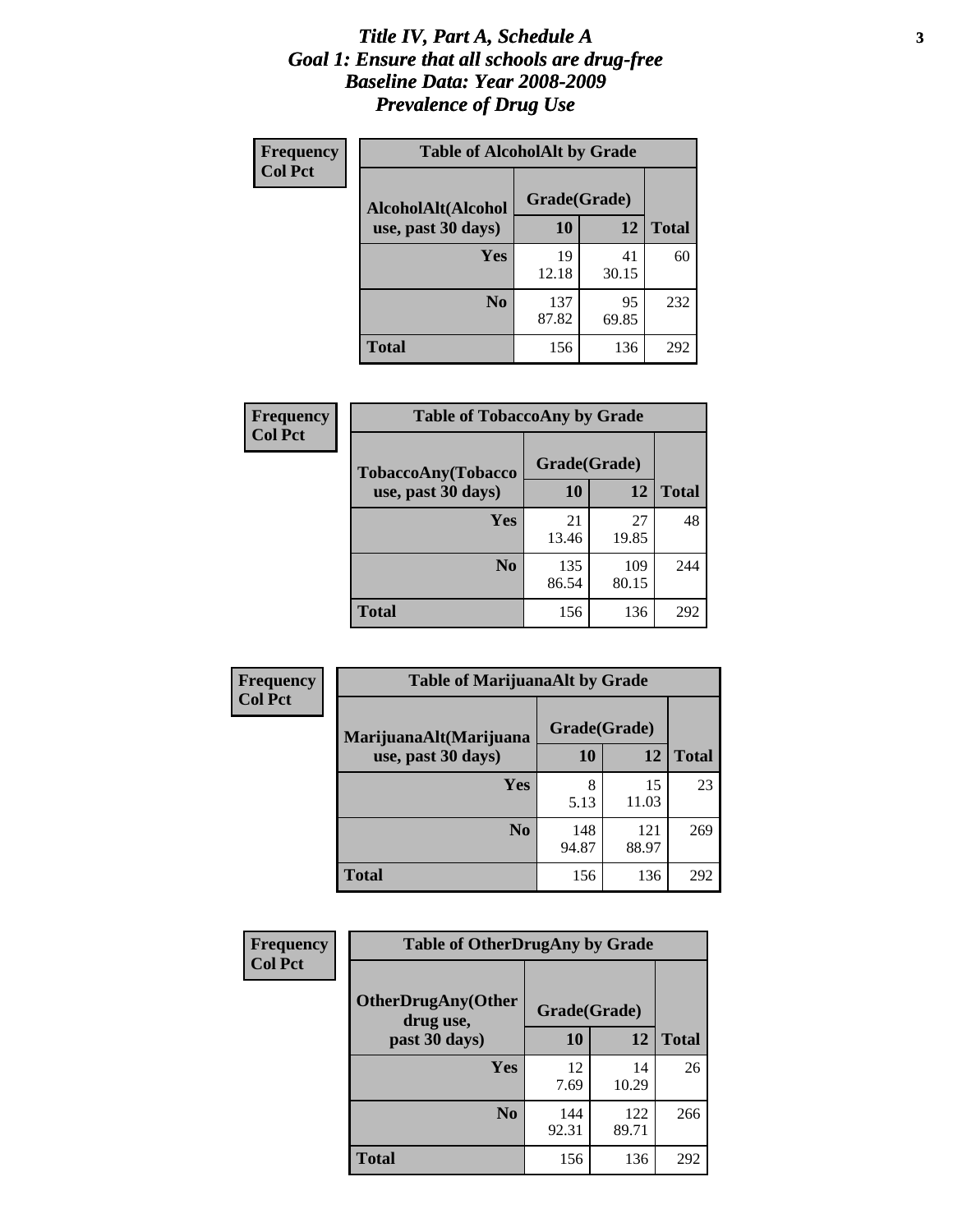#### *Average Age of Onset of Use* **4** *Results for "Average Age of Onset of Use" questions exclude students who said they did not use that substance*

| <b>Variable</b>       | Label                                                              | <b>Mean</b> |
|-----------------------|--------------------------------------------------------------------|-------------|
| Alcoholinit2          | I started using alcohol when I was                                 | 14.33       |
| Cigarettesinit2       | I started smoking tobacco when I was                               | 13.98       |
| Smokelessinit2        | I started chewing tobacco when I was                               | 13.67       |
| Marijuanainit2        | I started using marijuana when I was                               | 14.49       |
| Cocaineinit2          | I started using cocaine when I was                                 | 14.17       |
| Inhalantsinit2        | I started using inhalants when I was                               | 13.00       |
| Steroidsinit2         | I started using steroids when I was                                | 14.00       |
| Ecstasyinit2          | I started using ecstasy when I was                                 | 13.33       |
| Methinit <sub>2</sub> | I started using methamphetamines when I was                        | 15.33       |
| Hallucinogensinit2    | I started using hallucinogens when I was                           | 16.00       |
| Prescriptioninit2     | I started using prescription drugs not prescribed to me when I was | 13.29       |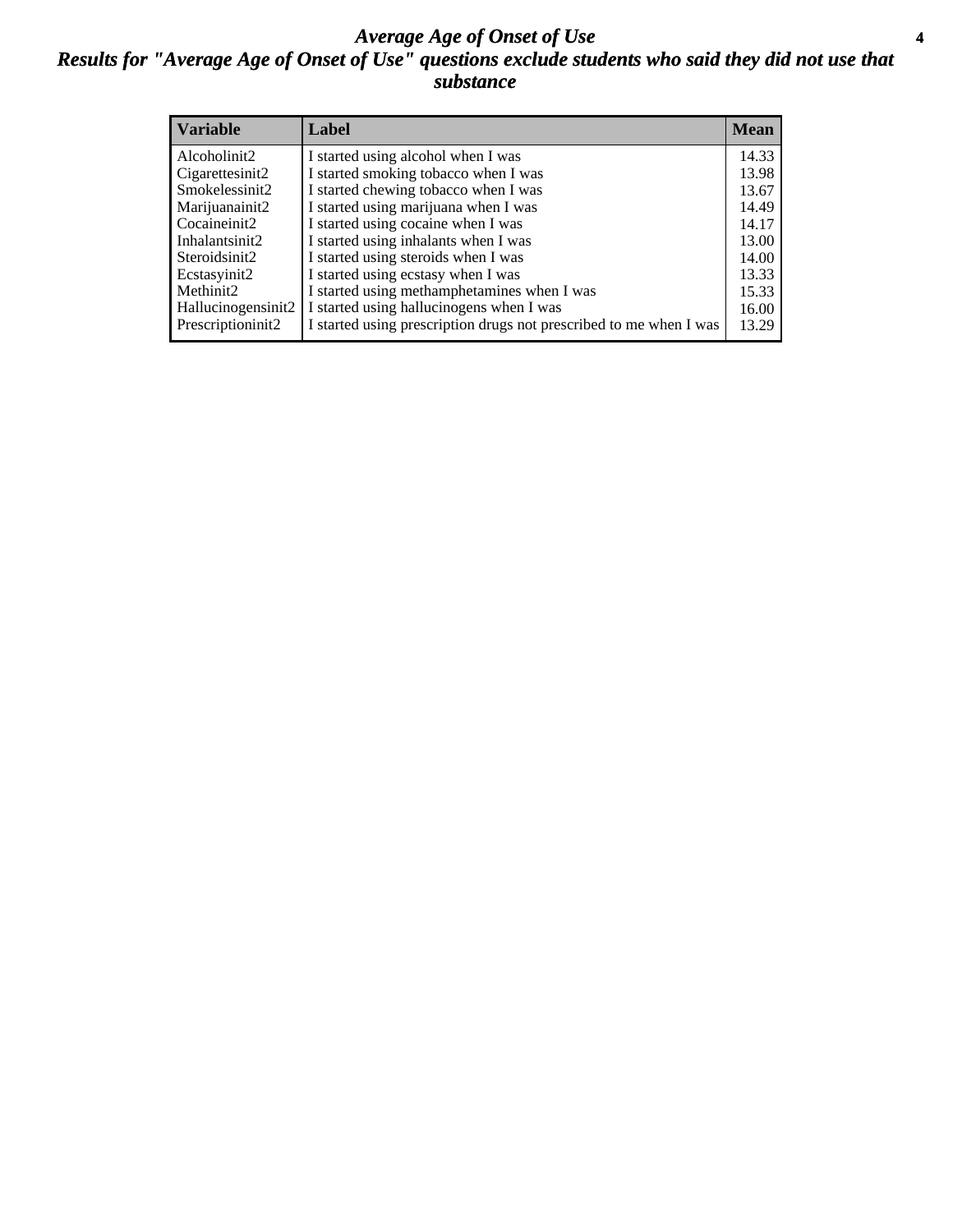## *Perception of Health Risk* **5**

| Frequency      | <b>Table of Alcoholharmdich by Grade</b> |              |              |              |
|----------------|------------------------------------------|--------------|--------------|--------------|
| <b>Col Pct</b> | Alcoholharmdich(I<br>think alcohol is    | Grade(Grade) |              |              |
|                | harmful)                                 | 10           | 12           | <b>Total</b> |
|                | <b>Yes</b>                               | 123<br>78.85 | 112<br>82.35 | 235          |
|                | N <sub>0</sub>                           | 33<br>21.15  | 24<br>17.65  | 57           |
|                | <b>Total</b>                             | 156          | 136          | 292          |

| <b>Frequency</b> | <b>Table of Tobaccoharmdich by Grade</b> |              |              |              |  |
|------------------|------------------------------------------|--------------|--------------|--------------|--|
| <b>Col Pct</b>   | Tobaccoharmdich(I<br>think tobacco is    | Grade(Grade) |              |              |  |
|                  | harmful)                                 | 10           | 12           | <b>Total</b> |  |
|                  | Yes                                      | 145<br>92.95 | 127<br>93.38 | 272          |  |
|                  | N <sub>0</sub>                           | 11<br>7.05   | 9<br>6.62    | 20           |  |
|                  | Total                                    | 156          | 136          | 292          |  |

| Frequency      | <b>Table of Marijuanaharmdich by Grade</b> |              |              |              |  |
|----------------|--------------------------------------------|--------------|--------------|--------------|--|
| <b>Col Pct</b> | Marijuanaharmdich(I<br>think marijuana is  | Grade(Grade) |              |              |  |
|                | harmful)                                   | 10           | 12           | <b>Total</b> |  |
|                | Yes                                        | 133<br>85.26 | 112<br>82.35 | 245          |  |
|                | N <sub>0</sub>                             | 23<br>14.74  | 24<br>17.65  | 47           |  |
|                | <b>Total</b>                               | 156          | 136          | 292          |  |

| <b>Frequency</b> | <b>Table of Otherdrugharmdich by Grade</b>                   |              |              |              |  |  |  |  |
|------------------|--------------------------------------------------------------|--------------|--------------|--------------|--|--|--|--|
| <b>Col Pct</b>   | Otherdrugharmdich(I<br>Grade(Grade)<br>think other drugs are |              |              |              |  |  |  |  |
|                  | harmful)                                                     | <b>10</b>    | 12           | <b>Total</b> |  |  |  |  |
|                  | Yes                                                          | 147<br>94.23 | 130<br>95.59 | 277          |  |  |  |  |
|                  | N <sub>0</sub>                                               | q<br>5.77    | 6<br>4.41    | 15           |  |  |  |  |
|                  | <b>Total</b>                                                 | 156          | 136          | 292          |  |  |  |  |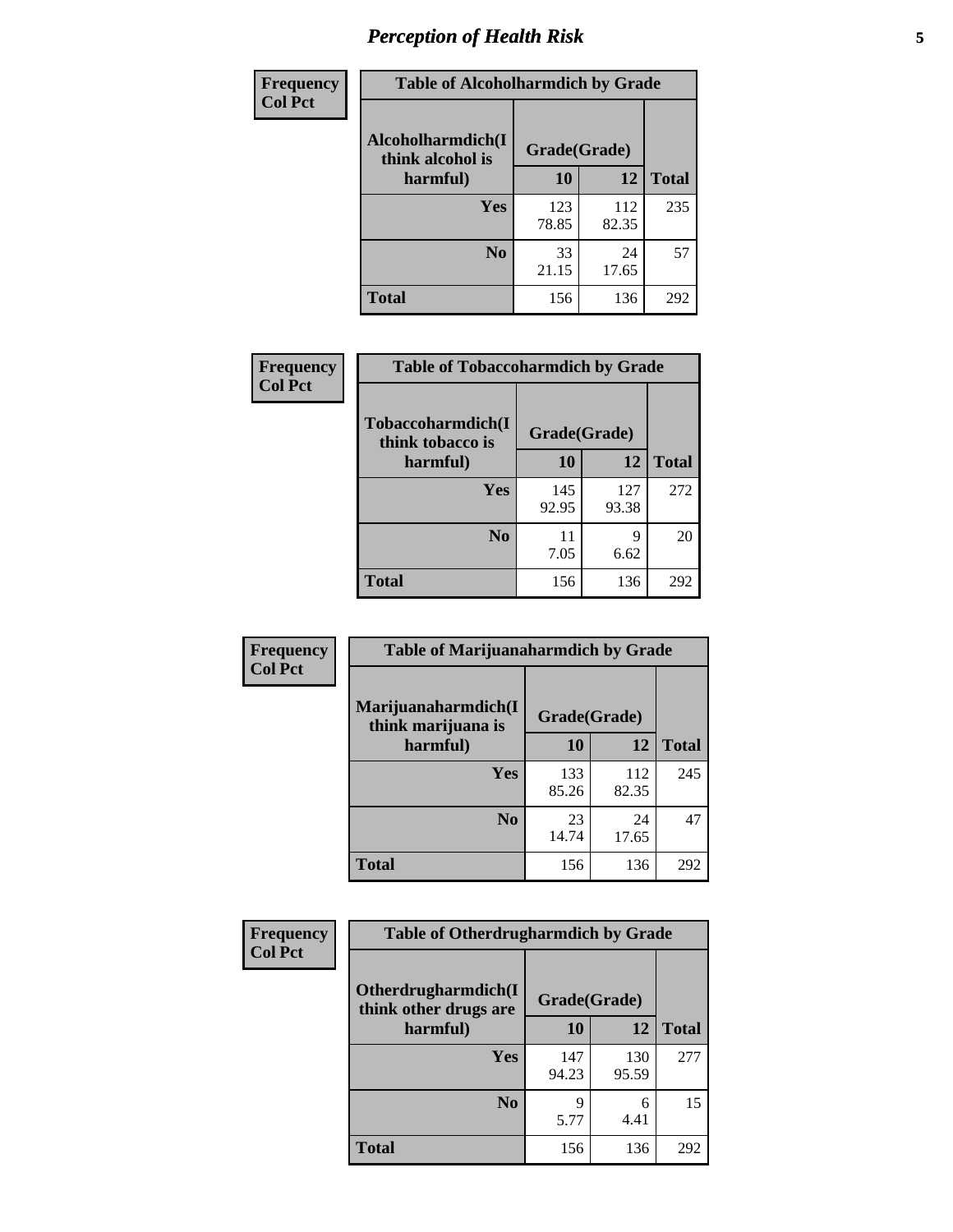## *Social Disapproval* **6**

| Frequency      | <b>Table of Alcoholpeerdich by Grade</b>                    |              |             |              |  |  |  |  |
|----------------|-------------------------------------------------------------|--------------|-------------|--------------|--|--|--|--|
| <b>Col Pct</b> | Alcoholpeerdich(My<br>friends would<br>disapprove if I used | Grade(Grade) |             |              |  |  |  |  |
|                | alcohol)                                                    | 10           | 12          | <b>Total</b> |  |  |  |  |
|                | <b>Yes</b>                                                  | 86<br>55.13  | 57<br>41.91 | 143          |  |  |  |  |
|                | N <sub>0</sub>                                              | 70<br>44.87  | 79<br>58.09 | 149          |  |  |  |  |
|                | <b>Total</b>                                                | 156          | 136         | 292          |  |  |  |  |

| <b>Frequency</b> |
|------------------|
| <b>Col Pct</b>   |

| <b>Table of Tobaccopeerdich by Grade</b>                            |              |             |              |  |  |  |  |
|---------------------------------------------------------------------|--------------|-------------|--------------|--|--|--|--|
| <b>Tobaccopeerdich</b> (My<br>friends would<br>disapprove if I used | Grade(Grade) |             |              |  |  |  |  |
| tobacco)                                                            | 10           | 12          | <b>Total</b> |  |  |  |  |
| Yes                                                                 | 105<br>67.31 | 83<br>61.03 | 188          |  |  |  |  |
| N <sub>0</sub>                                                      | 51<br>32.69  | 53<br>38.97 | 104          |  |  |  |  |
| <b>Total</b>                                                        | 156          | 136         | 292          |  |  |  |  |

| Frequency      | <b>Table of Marijuanapeerdich by Grade</b>                    |              |             |              |  |  |  |  |
|----------------|---------------------------------------------------------------|--------------|-------------|--------------|--|--|--|--|
| <b>Col Pct</b> | Marijuanapeerdich(My<br>friends would<br>disapprove if I used | Grade(Grade) |             |              |  |  |  |  |
|                | marijuana)                                                    | 10           | 12          | <b>Total</b> |  |  |  |  |
|                | <b>Yes</b>                                                    | 110<br>70.51 | 94<br>69.12 | 204          |  |  |  |  |
|                | N <sub>0</sub>                                                | 46<br>29.49  | 42<br>30.88 | 88           |  |  |  |  |
|                | <b>Total</b>                                                  | 156          | 136         | 292          |  |  |  |  |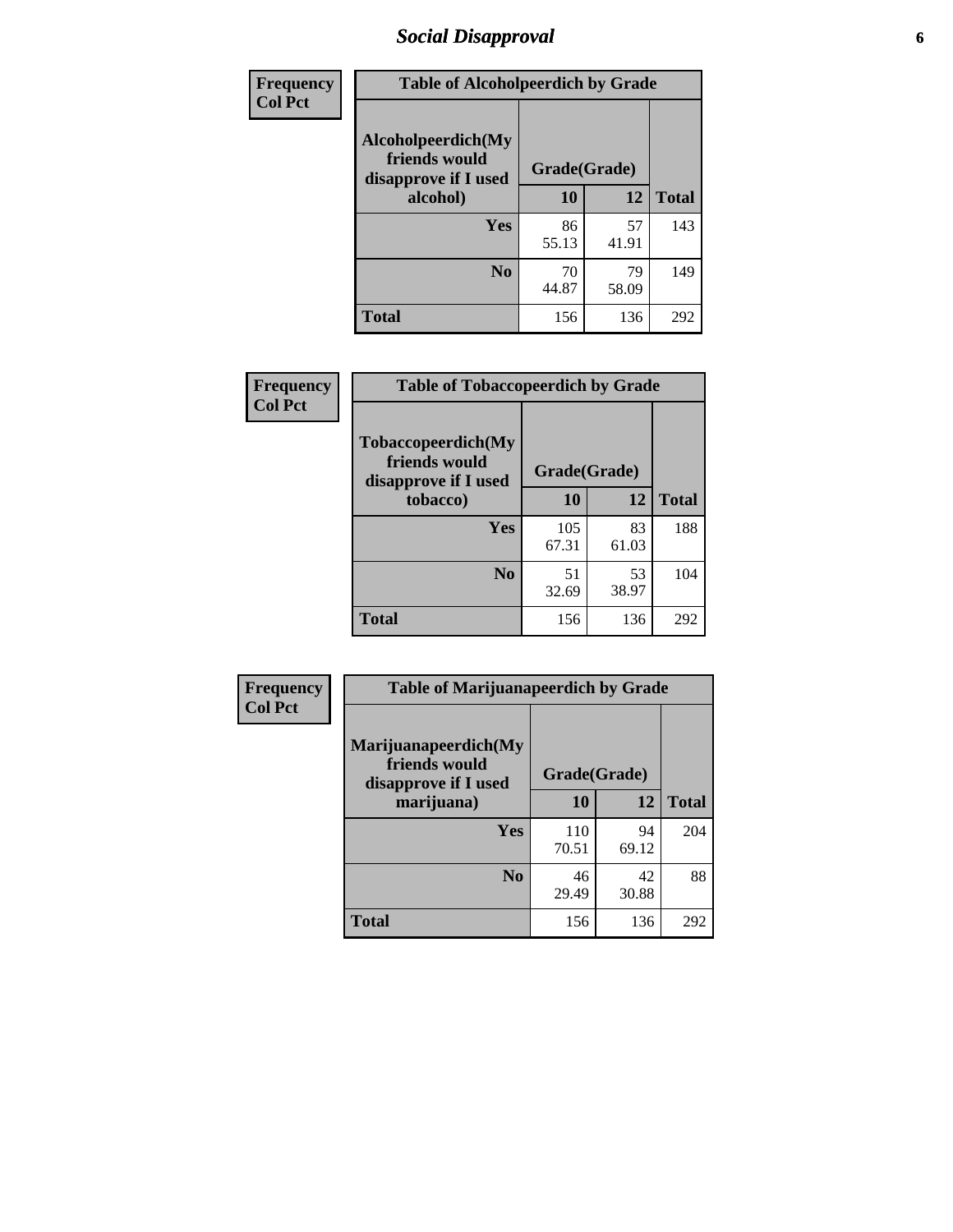## *Social Disapproval* **7**

| Frequency      | <b>Table of Otherdrugpeerdich by Grade</b>                    |              |              |              |  |  |  |  |
|----------------|---------------------------------------------------------------|--------------|--------------|--------------|--|--|--|--|
| <b>Col Pct</b> | Otherdrugpeerdich(My<br>friends would<br>disapprove if I used | Grade(Grade) |              |              |  |  |  |  |
|                | other drugs)                                                  | 10           | 12           | <b>Total</b> |  |  |  |  |
|                | Yes                                                           | 122<br>78.21 | 112<br>82.35 | 234          |  |  |  |  |
|                | N <sub>0</sub>                                                | 34<br>21.79  | 24<br>17.65  | 58           |  |  |  |  |
|                | <b>Total</b>                                                  | 156          | 136          | 292          |  |  |  |  |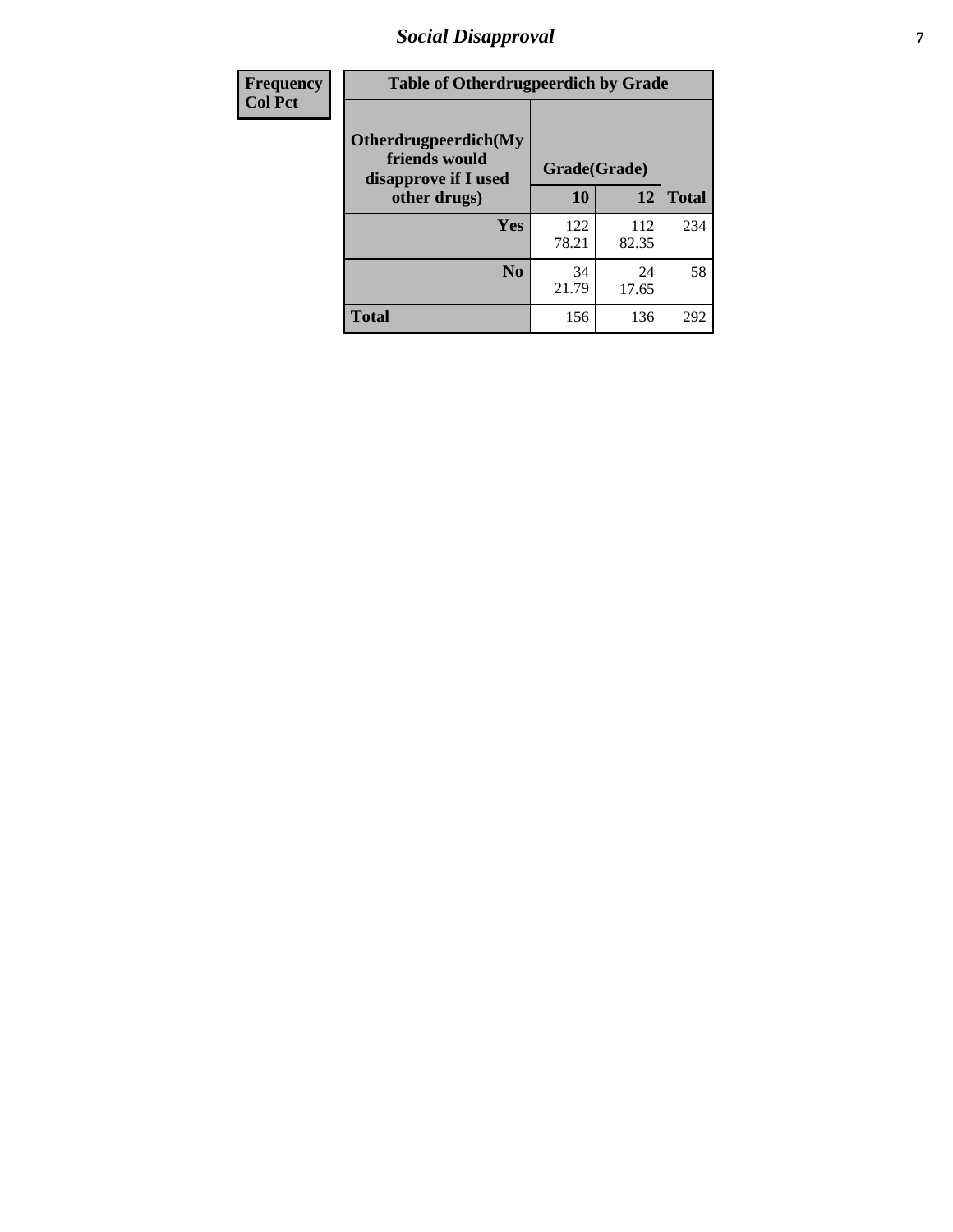#### Title IV, Part A, Schedule A **8** *Goal 2: To help ensure that all schools are safe and disciplined Baseline Data: Year 2008-2009 Student Involvement in Gang Activity*

| Frequency      | <b>Table of Gangself by Grade</b>                                                                 |                    |              |              |
|----------------|---------------------------------------------------------------------------------------------------|--------------------|--------------|--------------|
| <b>Col Pct</b> | Gangself(I<br>have<br>participated<br>in illegal<br>gang<br>activities in<br>the past 30<br>days) | Grade(Grade)<br>10 | 12           | <b>Total</b> |
|                | Yes                                                                                               | 12<br>7.69         | 10<br>7.35   | 22           |
|                | N <sub>0</sub>                                                                                    | 144<br>92.31       | 126<br>92.65 | 270          |
|                | <b>Total</b>                                                                                      | 156                | 136          | 292          |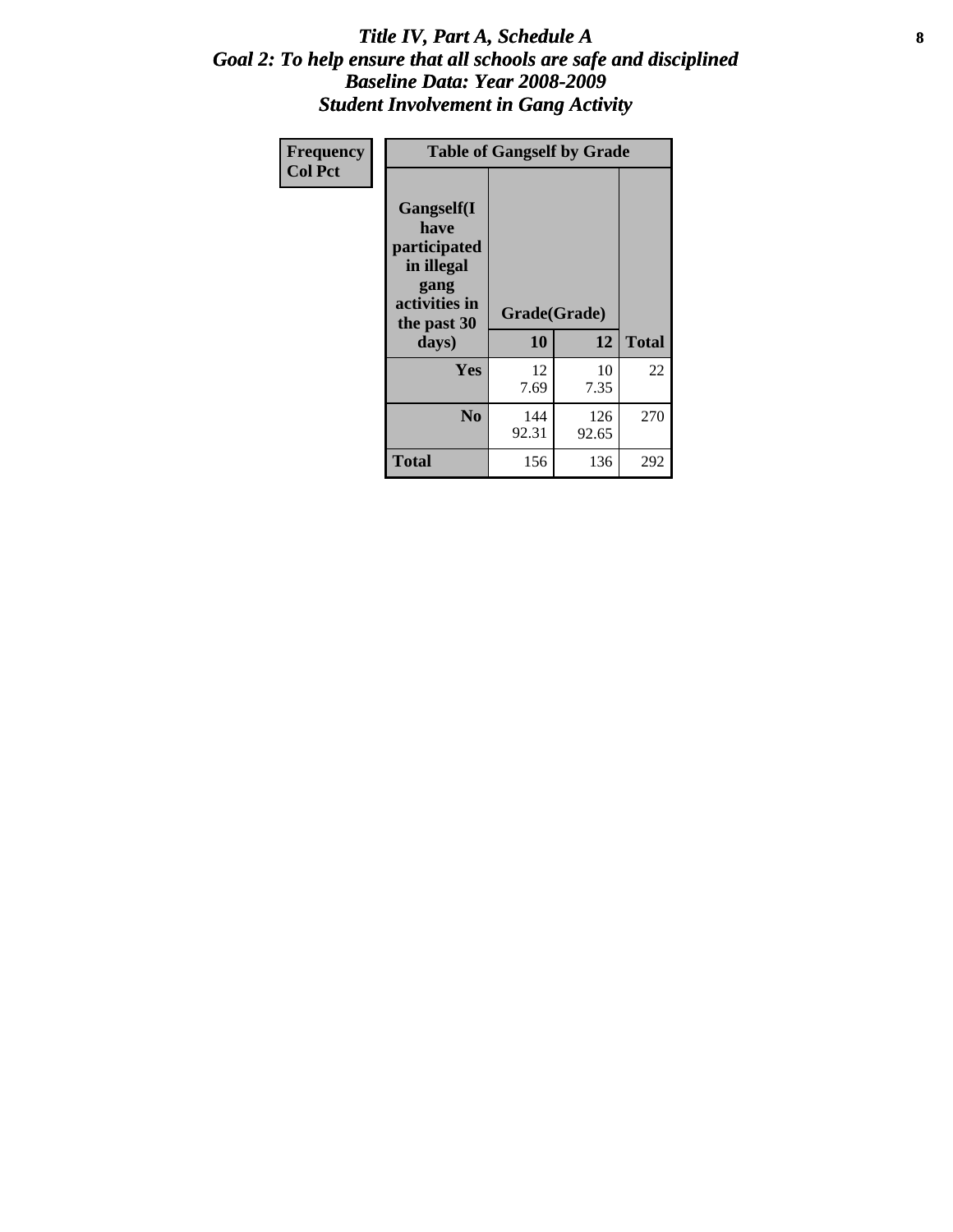## *Student Perception of School Safety* **9**

| <b>Frequency</b><br>Row Pct |
|-----------------------------|
|                             |

| <b>Table of Grade by Safeschool</b> |                                                        |             |                                        |                                    |              |  |  |
|-------------------------------------|--------------------------------------------------------|-------------|----------------------------------------|------------------------------------|--------------|--|--|
|                                     | Safeschool (School is a place at which I feel<br>safe) |             |                                        |                                    |              |  |  |
| Grade(Grade)                        | <b>Strongly</b><br>Agree                               | Agree       | <b>Somewhat   Somewhat</b><br>Disagree | <b>Strongly</b><br><b>Disagree</b> | <b>Total</b> |  |  |
| <b>10</b>                           | 41<br>26.28                                            | 84<br>53.85 | 17<br>10.90                            | 14<br>8.97                         | 156          |  |  |
| 12                                  | 22<br>16.18                                            | 87<br>63.97 | 21<br>15.44                            | 6<br>4.41                          | 136          |  |  |
| <b>Total</b>                        | 63                                                     | 171         | 38                                     | 20                                 | 292          |  |  |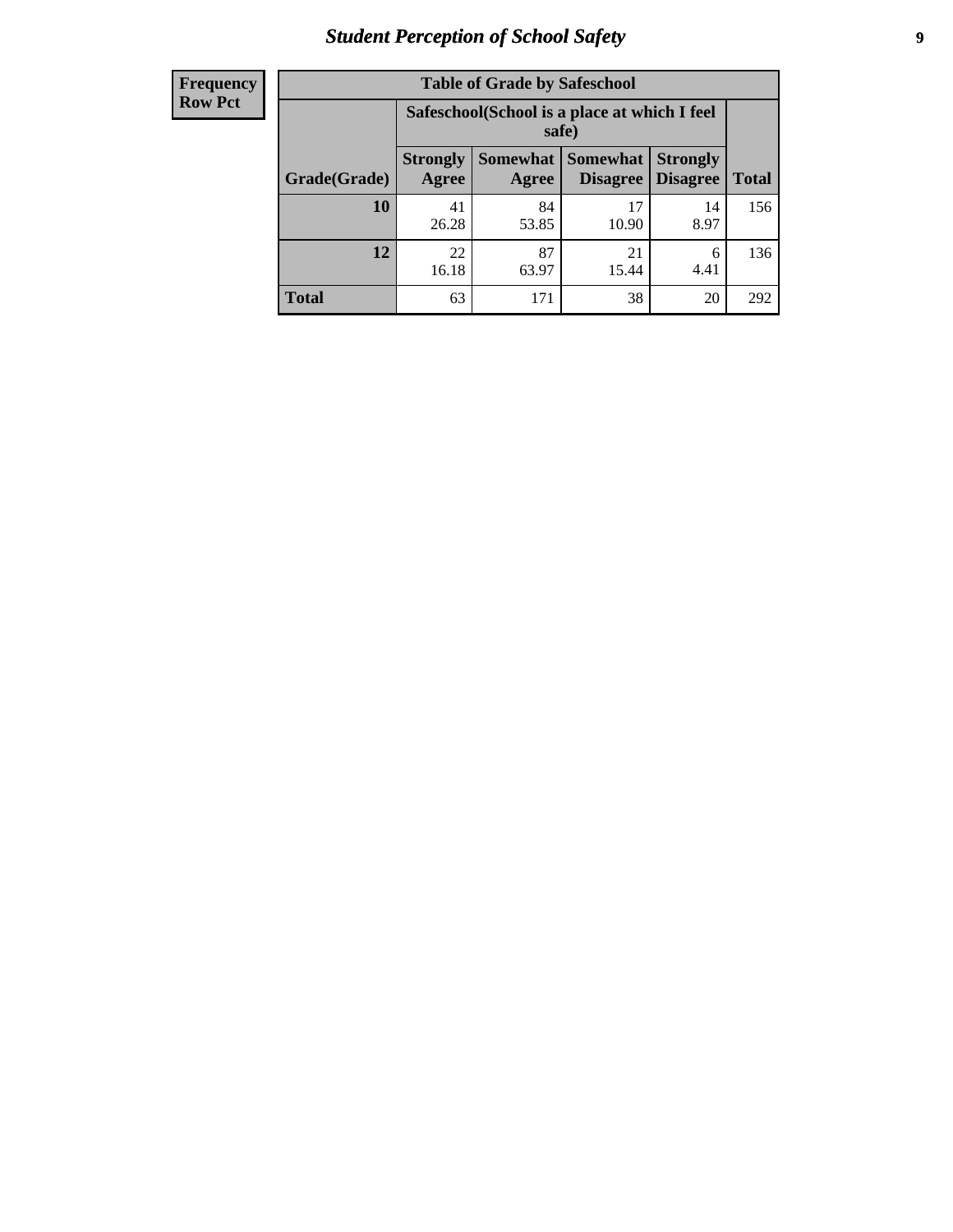#### *Students Who Have Been Bullied* **10**

| <b>Frequency</b> |
|------------------|
| Row Pct          |

| <b>Table of Grade by Bullied</b> |                         |                                                                               |                              |                   |                        |                        |                          |              |
|----------------------------------|-------------------------|-------------------------------------------------------------------------------|------------------------------|-------------------|------------------------|------------------------|--------------------------|--------------|
|                                  |                         | <b>Bullied</b> (I have been bullied by other<br>students in the past 30 days) |                              |                   |                        |                        |                          |              |
| Grade(Grade)                     | $\bf{0}$<br><b>Days</b> | 1 or<br>days                                                                  | 3 <sub>to</sub><br>5<br>days | 6 to<br>9<br>days | 10<br>to<br>19<br>days | 20<br>to<br>29<br>days | All<br><b>30</b><br>days | <b>Total</b> |
| 10                               | 134<br>85.90            | 6<br>3.85                                                                     | 6<br>3.85                    | 0.64              | 4<br>2.56              | 3<br>1.92              | 2<br>1.28                | 156          |
| 12                               | 130<br>95.59            | 2<br>1.47                                                                     | 0.74                         | $\Omega$<br>0.00  | 0.74                   | 0.74                   | 0.74                     | 136          |
| <b>Total</b>                     | 264                     | 8                                                                             | 7                            |                   | 5                      | 4                      | 3                        | 292          |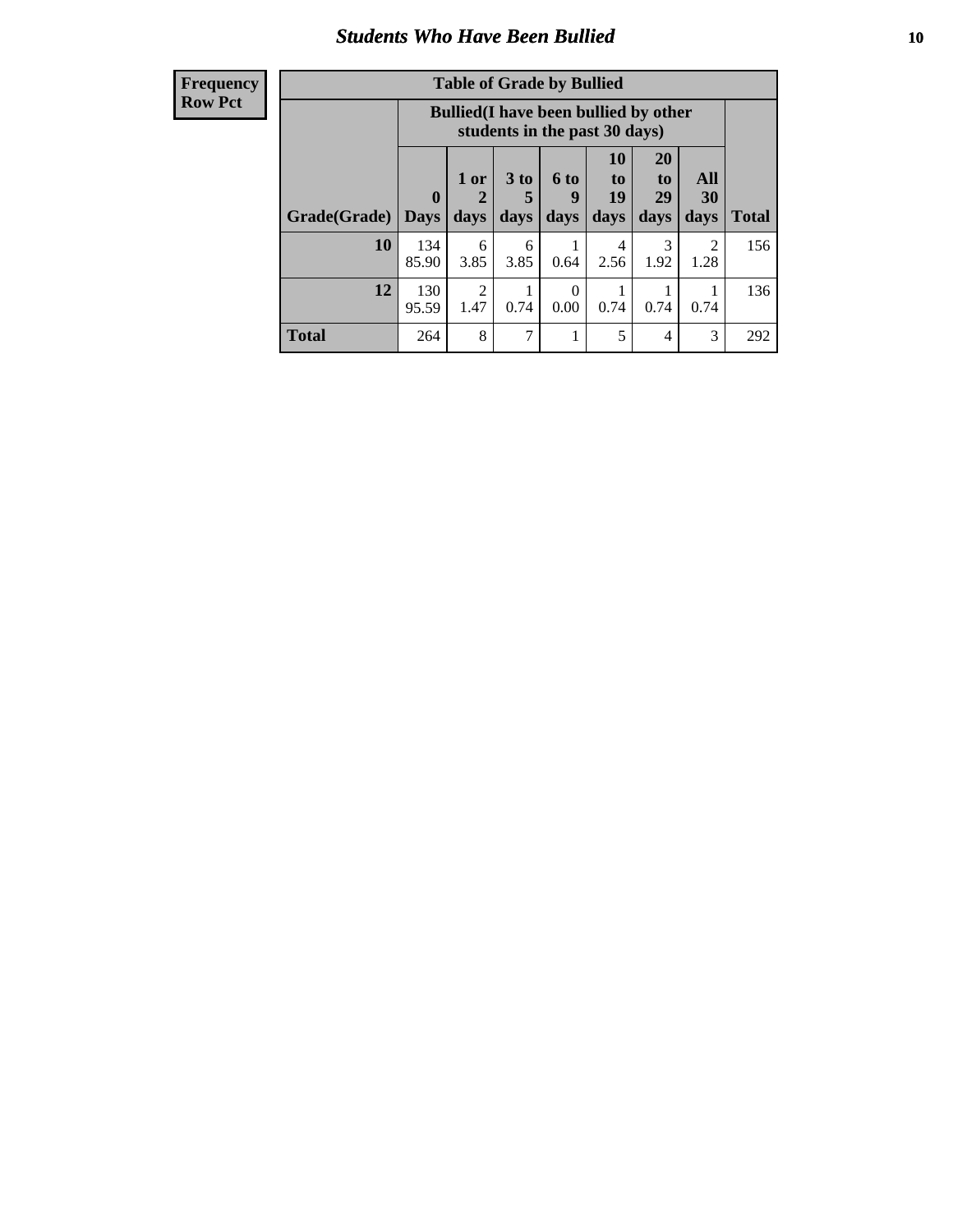#### *School Climate* **11**

| Frequency      | <b>Table of SchoolClimate1 by Grade</b> |                    |             |              |  |  |  |
|----------------|-----------------------------------------|--------------------|-------------|--------------|--|--|--|
| <b>Col Pct</b> | SchoolClimate1(I<br>like school)        | Grade(Grade)<br>10 | 12          | <b>Total</b> |  |  |  |
|                | <b>Strongly Agree</b>                   | 26<br>16.67        | 20<br>14.71 | 46           |  |  |  |
|                | <b>Somewhat Agree</b>                   | 102<br>65.38       | 85<br>62.50 | 187          |  |  |  |
|                | <b>Somewhat Disagree</b>                | 19<br>12.18        | 13<br>9.56  | 32           |  |  |  |
|                | <b>Strongly Disagree</b>                | 9<br>5.77          | 18<br>13.24 | 27           |  |  |  |
|                | <b>Total</b>                            | 156                | 136         | 292          |  |  |  |

| Frequency      | <b>Table of SchoolClimate2 by Grade</b>           |                    |             |              |
|----------------|---------------------------------------------------|--------------------|-------------|--------------|
| <b>Col Pct</b> | SchoolClimate2(I<br>feel successful at<br>school) | Grade(Grade)<br>10 | 12          | <b>Total</b> |
|                | <b>Strongly Agree</b>                             | 52<br>33.33        | 46<br>33.82 | 98           |
|                | <b>Somewhat Agree</b>                             | 93<br>59.62        | 78<br>57.35 | 171          |
|                | <b>Somewhat Disagree</b>                          | 10<br>6.41         | 9<br>6.62   | 19           |
|                | <b>Strongly Disagree</b>                          | 0.64               | 3<br>2.21   | 4            |
|                | <b>Total</b>                                      | 156                | 136         | 292          |

| Frequency      | <b>Table of SchoolClimate3 by Grade</b>                      |              |             |              |  |
|----------------|--------------------------------------------------------------|--------------|-------------|--------------|--|
| <b>Col Pct</b> | <b>SchoolClimate3(My</b><br>school has high<br>standards for | Grade(Grade) |             |              |  |
|                | achievement)                                                 | <b>10</b>    | 12          | <b>Total</b> |  |
|                | <b>Strongly Agree</b>                                        | 76<br>48.72  | 65<br>47.79 | 141          |  |
|                | <b>Somewhat Agree</b>                                        | 71<br>45.51  | 58<br>42.65 | 129          |  |
|                | <b>Somewhat Disagree</b>                                     | 6<br>3.85    | 8<br>5.88   | 14           |  |
|                | <b>Strongly Disagree</b>                                     | 3<br>1.92    | 5<br>3.68   | 8            |  |
|                | Total                                                        | 156          | 136         | 292          |  |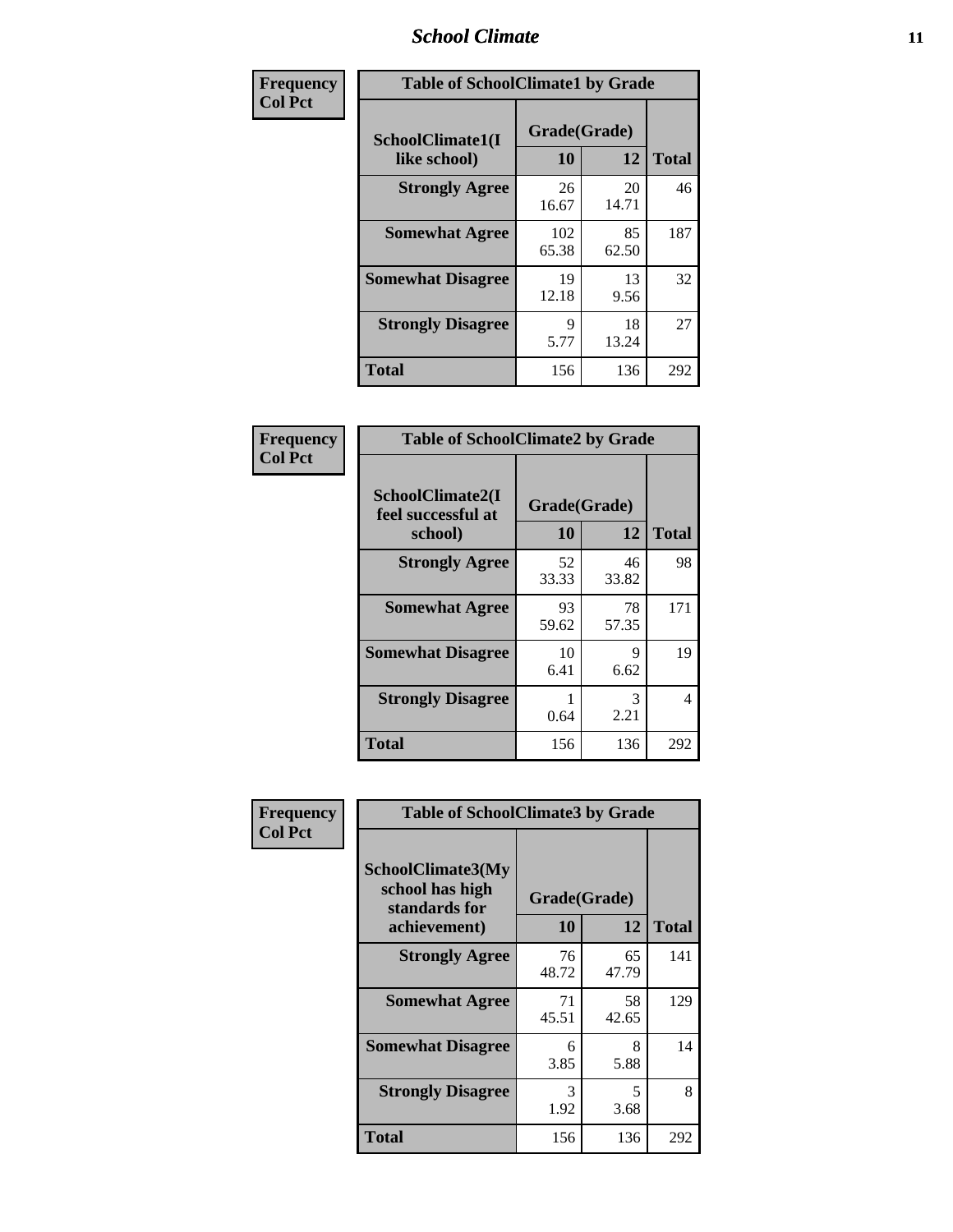#### *School Climate* **12**

| Frequency      | <b>Table of SchoolClimate4 by Grade</b>                              |                    |             |              |
|----------------|----------------------------------------------------------------------|--------------------|-------------|--------------|
| <b>Col Pct</b> | <b>SchoolClimate4(My</b><br>school sets clear<br>rules for behavior) | Grade(Grade)<br>10 | 12          | <b>Total</b> |
|                | <b>Strongly Agree</b>                                                | 81<br>51.92        | 56<br>41.18 | 137          |
|                | <b>Somewhat Agree</b>                                                | 57<br>36.54        | 66<br>48.53 | 123          |
|                | <b>Somewhat Disagree</b>                                             | 15<br>9.62         | 6<br>4.41   | 21           |
|                | <b>Strongly Disagree</b>                                             | 3<br>1.92          | 8<br>5.88   | 11           |
|                | <b>Total</b>                                                         | 156                | 136         | 292          |

| <b>Table of SchoolClimate5 by Grade</b>                   |                    |             |              |  |  |
|-----------------------------------------------------------|--------------------|-------------|--------------|--|--|
| SchoolClimate5(I<br>know what to do in<br>an emergency at | Grade(Grade)<br>10 |             |              |  |  |
| school)                                                   |                    | 12          | <b>Total</b> |  |  |
| <b>Strongly Agree</b>                                     | 70<br>44.87        | 72<br>52.94 | 142          |  |  |
| <b>Somewhat Agree</b>                                     | 70<br>44.87        | 46<br>33.82 | 116          |  |  |
| <b>Somewhat Disagree</b>                                  | 12<br>7.69         | 12<br>8.82  | 24           |  |  |
| <b>Strongly Disagree</b>                                  | 4<br>2.56          | 6<br>4.41   | 10           |  |  |
| Total                                                     | 156                | 136         | 292          |  |  |

| Frequency      | <b>Table of SchoolClimate6 by Grade</b>                  |                    |             |              |  |
|----------------|----------------------------------------------------------|--------------------|-------------|--------------|--|
| <b>Col Pct</b> | <b>SchoolClimate6(Teachers</b><br>treat me with respect) | Grade(Grade)<br>10 | 12          | <b>Total</b> |  |
|                | <b>Strongly Agree</b>                                    | 63<br>40.38        | 41<br>30.15 | 104          |  |
|                | <b>Somewhat Agree</b>                                    | 69<br>44.23        | 66<br>48.53 | 135          |  |
|                | <b>Somewhat Disagree</b>                                 | 20<br>12.82        | 21<br>15.44 | 41           |  |
|                | <b>Strongly Disagree</b>                                 | 4<br>2.56          | 8<br>5.88   | 12           |  |
|                | <b>Total</b>                                             | 156                | 136         | 292          |  |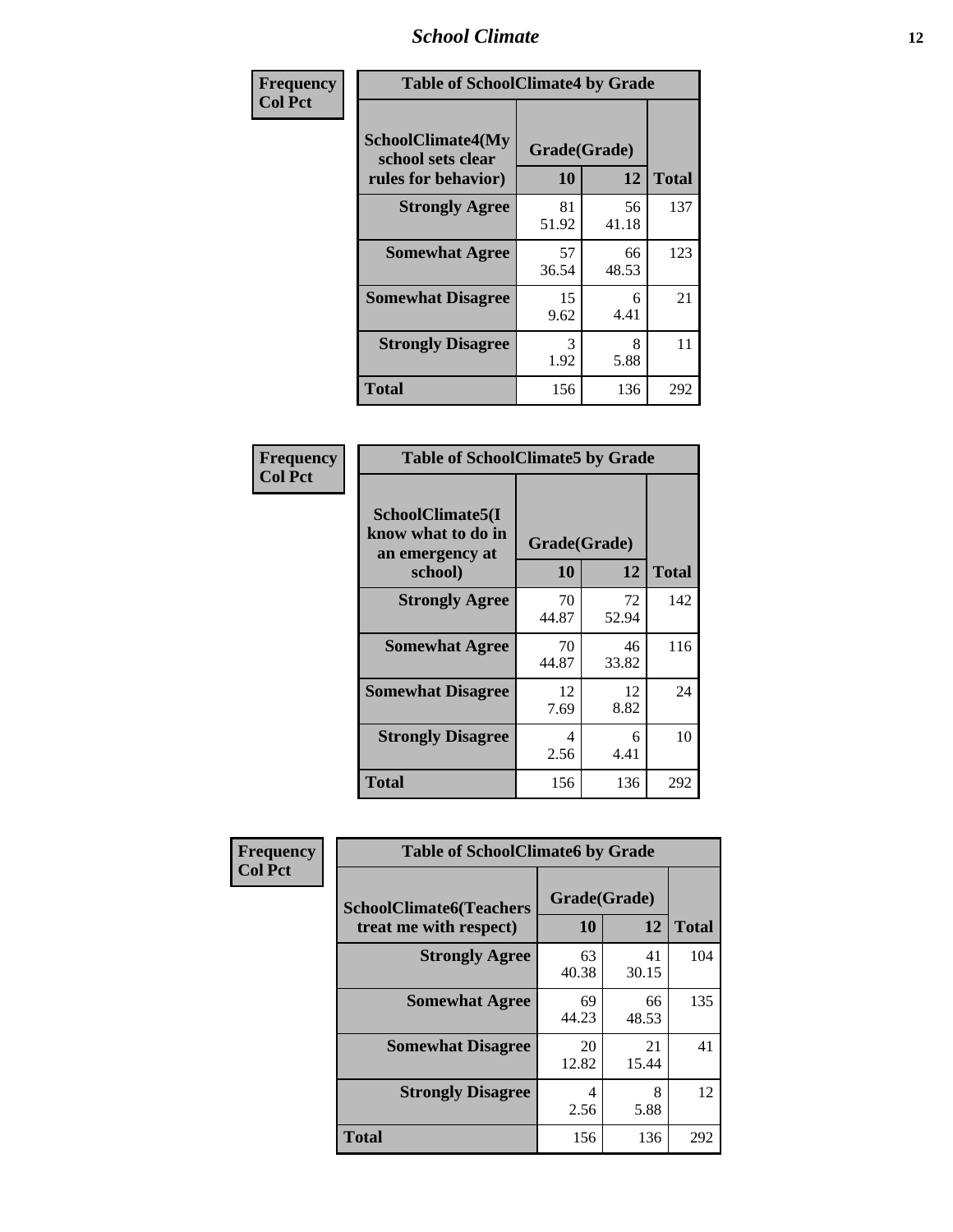#### *School Climate* **13**

| Frequency      | <b>Table of SchoolClimate7 by Grade</b>                                       |                           |             |              |
|----------------|-------------------------------------------------------------------------------|---------------------------|-------------|--------------|
| <b>Col Pct</b> | <b>SchoolClimate7(Behaviors</b><br>in my class allow the<br>teacher to teach) | Grade(Grade)<br><b>10</b> | 12          | <b>Total</b> |
|                | <b>Strongly Agree</b>                                                         | 32<br>20.51               | 27<br>19.85 | 59           |
|                | <b>Somewhat Agree</b>                                                         | 84<br>53.85               | 79<br>58.09 | 163          |
|                | <b>Somewhat Disagree</b>                                                      | 35<br>22.44               | 20<br>14.71 | 55           |
|                | <b>Strongly Disagree</b>                                                      | 5<br>3.21                 | 10<br>7.35  | 15           |
|                | <b>Total</b>                                                                  | 156                       | 136         | 292          |

| Frequency      | <b>Table of SchoolClimate8 by Grade</b>                                              |                    |             |              |
|----------------|--------------------------------------------------------------------------------------|--------------------|-------------|--------------|
| <b>Col Pct</b> | <b>SchoolClimate8(Students</b><br>are frequently<br>recognized for good<br>behavior) | Grade(Grade)<br>10 | 12          | <b>Total</b> |
|                | <b>Strongly Agree</b>                                                                | 39<br>25.00        | 17<br>12.50 | 56           |
|                | <b>Somewhat Agree</b>                                                                | 65<br>41.67        | 63<br>46.32 | 128          |
|                | <b>Somewhat Disagree</b>                                                             | 41<br>26.28        | 42<br>30.88 | 83           |
|                | <b>Strongly Disagree</b>                                                             | 11<br>7.05         | 14<br>10.29 | 25           |
|                | <b>Total</b>                                                                         | 156                | 136         | 292          |

| Frequency      | <b>Table of SchoolClimate9 by Grade</b>                            |              |                        |              |
|----------------|--------------------------------------------------------------------|--------------|------------------------|--------------|
| <b>Col Pct</b> | SchoolClimate9(School<br>counselor would be<br>helpful if I needed | Grade(Grade) |                        |              |
|                | assistance)                                                        | 10           | 12                     | <b>Total</b> |
|                | <b>Strongly Agree</b>                                              | 111<br>71.15 | 102<br>75.00           | 213          |
|                | <b>Somewhat Agree</b>                                              | 37<br>23.72  | 27<br>19.85            | 64           |
|                | <b>Somewhat Disagree</b>                                           | 4<br>2.56    | 5<br>3.68              | 9            |
|                | <b>Strongly Disagree</b>                                           | 4<br>2.56    | $\mathfrak{D}$<br>1.47 | 6            |
|                | Total                                                              | 156          | 136                    | 292          |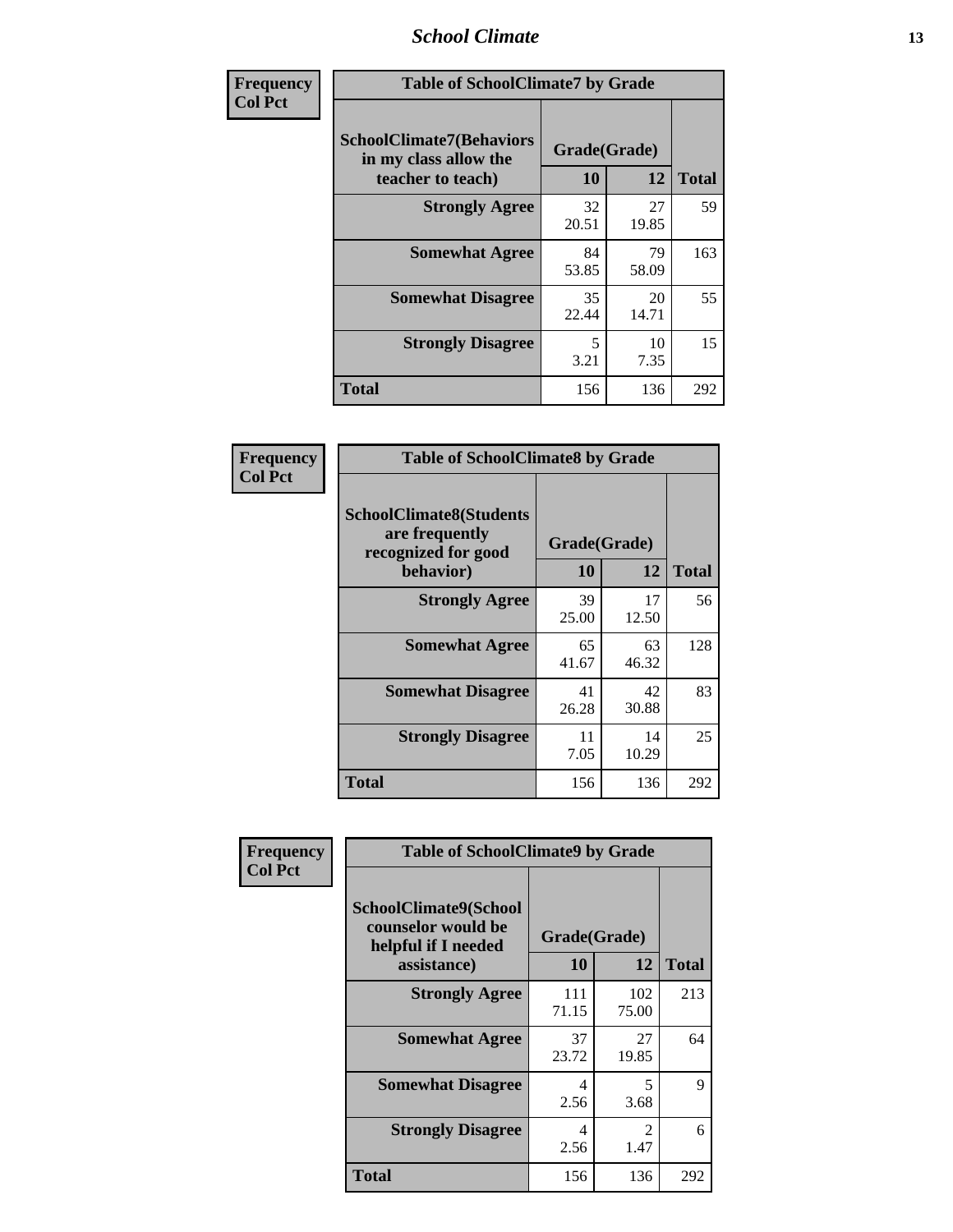## *Reasons for Dropping Out* **14**

| Frequency      | <b>Table of Dropoutreason by Grade</b>                                   |             |                       |              |
|----------------|--------------------------------------------------------------------------|-------------|-----------------------|--------------|
| <b>Col Pct</b> | Dropoutreason(If<br>I dropped out the<br>reason would<br>most likely be) | 10          | Grade(Grade)<br>12    | <b>Total</b> |
|                | Won't Drop out                                                           | 89<br>57.05 | 78<br>57.35           | 167          |
|                | <b>Bored</b>                                                             | 25<br>16.03 | 15<br>11.03           | 40           |
|                | <b>Family Reasons</b>                                                    | 18<br>11.54 | 14<br>10.29           | 32           |
|                | <b>Being Bullied</b>                                                     | 4<br>2.56   | $\mathcal{L}$<br>1.47 | 6            |
|                | <b>Other</b>                                                             | 20<br>12.82 | 27<br>19.85           | 47           |
|                | <b>Total</b>                                                             | 156         | 136                   | 292          |

| Frequency<br><b>Col Pct</b> | <b>Table of Dropout by Grade</b>                            |              |              |              |  |  |
|-----------------------------|-------------------------------------------------------------|--------------|--------------|--------------|--|--|
|                             | Dropout(I<br>have<br>thought<br>about<br>dropping<br>out of | Grade(Grade) |              |              |  |  |
|                             | school)                                                     | 10           | 12           | <b>Total</b> |  |  |
|                             | <b>Yes</b>                                                  | 40<br>25.64  | 35<br>25.74  | 75           |  |  |
|                             |                                                             |              |              |              |  |  |
|                             | N <sub>0</sub>                                              | 116<br>74.36 | 101<br>74.26 | 217          |  |  |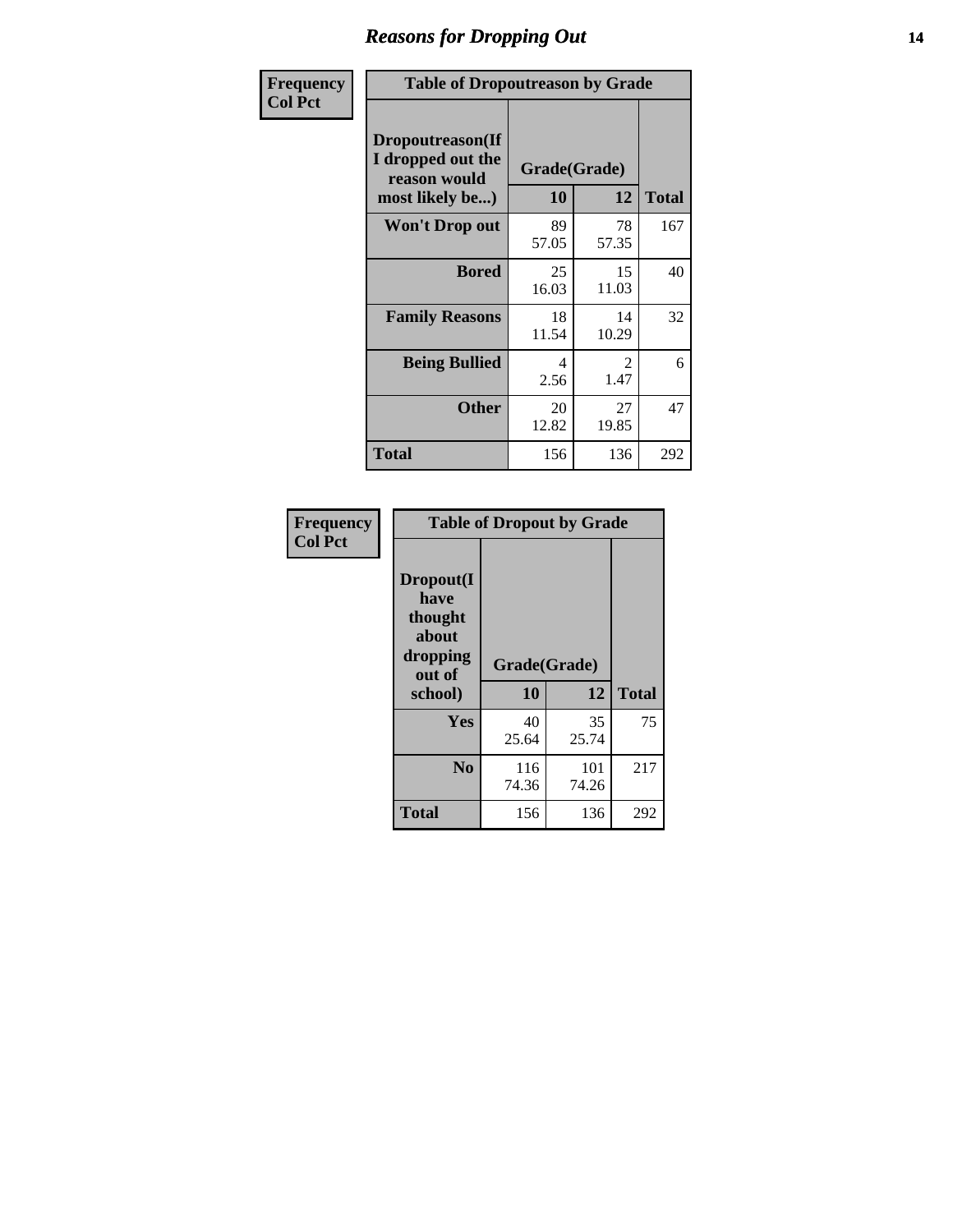*School Safety* **15**

| Frequency      | <b>Table of Gangself by Grade</b>                                                                 |                          |              |              |
|----------------|---------------------------------------------------------------------------------------------------|--------------------------|--------------|--------------|
| <b>Col Pct</b> | Gangself(I<br>have<br>participated<br>in illegal<br>gang<br>activities in<br>the past 30<br>days) | Grade(Grade)<br>10<br>12 |              | <b>Total</b> |
|                | Yes                                                                                               | 12<br>7.69               | 10<br>7.35   | 22           |
|                | N <sub>0</sub>                                                                                    | 144<br>92.31             | 126<br>92.65 | 270          |
|                | Total                                                                                             | 156                      | 136          | 292          |

| Frequency<br><b>Col Pct</b> | <b>Table of Gangpeers by Grade</b>                                                                                             |                    |              |              |
|-----------------------------|--------------------------------------------------------------------------------------------------------------------------------|--------------------|--------------|--------------|
|                             | <b>Gangpeers</b> (I<br>have friends<br>who have<br>participated<br>in illegal<br>gang<br>activities in<br>the past 30<br>days) | Grade(Grade)<br>10 | 12           | <b>Total</b> |
|                             | <b>Yes</b>                                                                                                                     | 32<br>20.51        | 35<br>25.74  | 67           |
|                             | N <sub>0</sub>                                                                                                                 | 124<br>79.49       | 101<br>74.26 | 225          |
|                             | <b>Total</b>                                                                                                                   | 156                | 136          | 292          |

| <b>Table of Pickedon by Grade</b>                                   |             |             |              |  |  |  |  |  |  |  |
|---------------------------------------------------------------------|-------------|-------------|--------------|--|--|--|--|--|--|--|
| <b>Pickedon</b> (I have<br>been picked on or<br>teased at school in |             |             |              |  |  |  |  |  |  |  |
| the past 30 days)                                                   | 10          | 12          | <b>Total</b> |  |  |  |  |  |  |  |
| <b>Strongly Agree</b>                                               | 20          | 9           | 29           |  |  |  |  |  |  |  |
|                                                                     |             | 6.62        |              |  |  |  |  |  |  |  |
| <b>Somewhat Agree</b>                                               | 40          | 21          | 61           |  |  |  |  |  |  |  |
|                                                                     | 25.64       | 15.44       |              |  |  |  |  |  |  |  |
| <b>Somewhat Disagree</b>                                            | 29<br>18.59 | 24<br>17.65 | 53           |  |  |  |  |  |  |  |
|                                                                     |             | 12.82       | Grade(Grade) |  |  |  |  |  |  |  |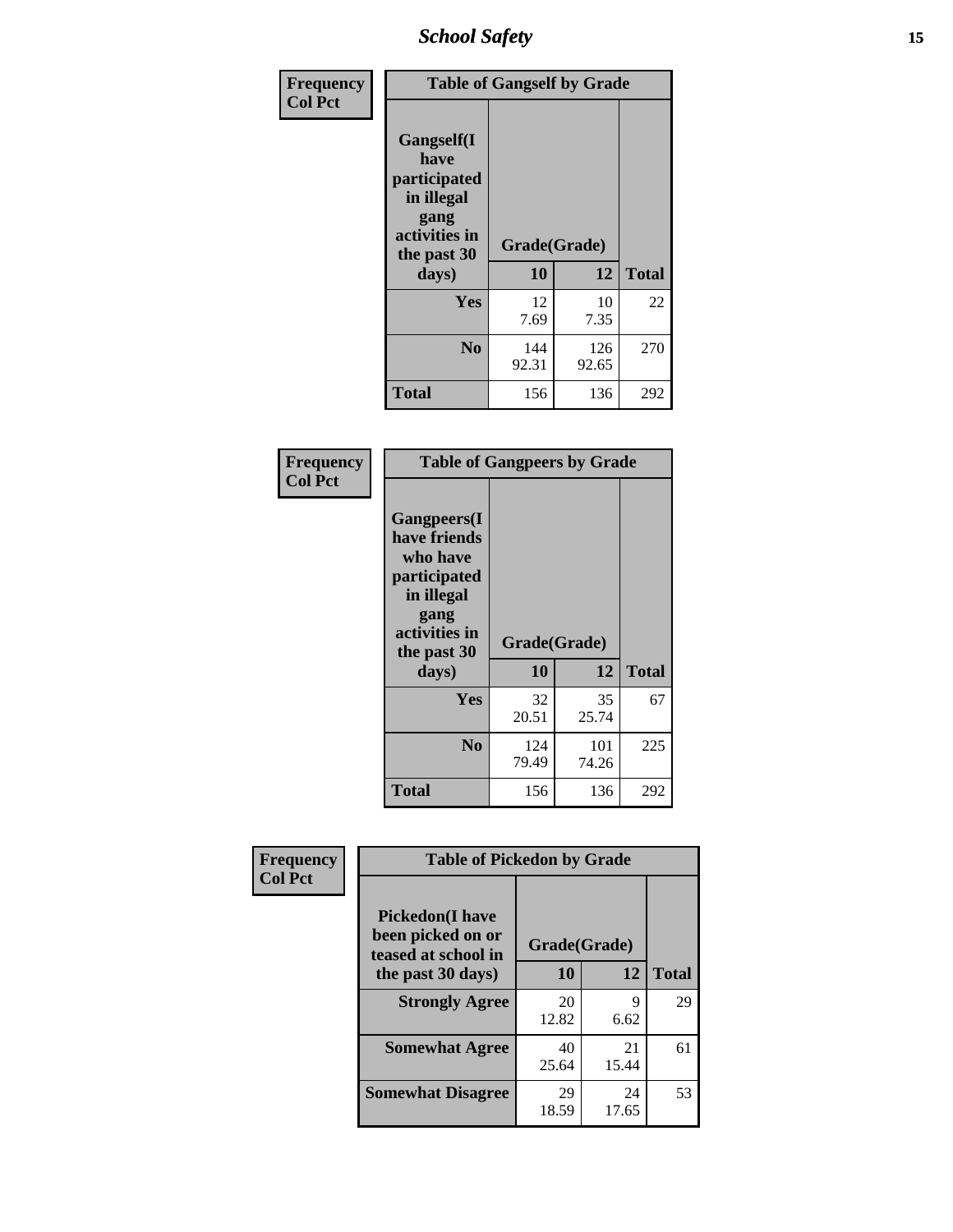## *School Safety* **16**

| <b>Frequency</b> |                                                                                          | <b>Table of Pickedon by Grade</b> |             |              |  |  |  |  |  |  |  |  |
|------------------|------------------------------------------------------------------------------------------|-----------------------------------|-------------|--------------|--|--|--|--|--|--|--|--|
| <b>Col Pct</b>   | <b>Pickedon</b> (I have<br>been picked on or<br>teased at school in<br>the past 30 days) | Grade(Grade)<br>10                | 12          | <b>Total</b> |  |  |  |  |  |  |  |  |
|                  | <b>Strongly Disagree</b>                                                                 | 67<br>42.95                       | 82<br>60.29 | 149          |  |  |  |  |  |  |  |  |
|                  | Total                                                                                    | 156                               | 136         | 292          |  |  |  |  |  |  |  |  |

| Frequency      | <b>Table of Safeschool by Grade</b>                      |                    |             |              |
|----------------|----------------------------------------------------------|--------------------|-------------|--------------|
| <b>Col Pct</b> | Safeschool(School<br>is a place at which I<br>feel safe) | Grade(Grade)<br>10 | 12          | <b>Total</b> |
|                | <b>Strongly Agree</b>                                    | 41<br>26.28        | 22<br>16.18 | 63           |
|                | <b>Somewhat Agree</b>                                    | 84<br>53.85        | 87<br>63.97 | 171          |
|                | <b>Somewhat Disagree</b>                                 | 17<br>10.90        | 21<br>15.44 | 38           |
|                | <b>Strongly Disagree</b>                                 | 14<br>8.97         | 6<br>4.41   | 20           |
|                | <b>Total</b>                                             | 156                | 136         | 292          |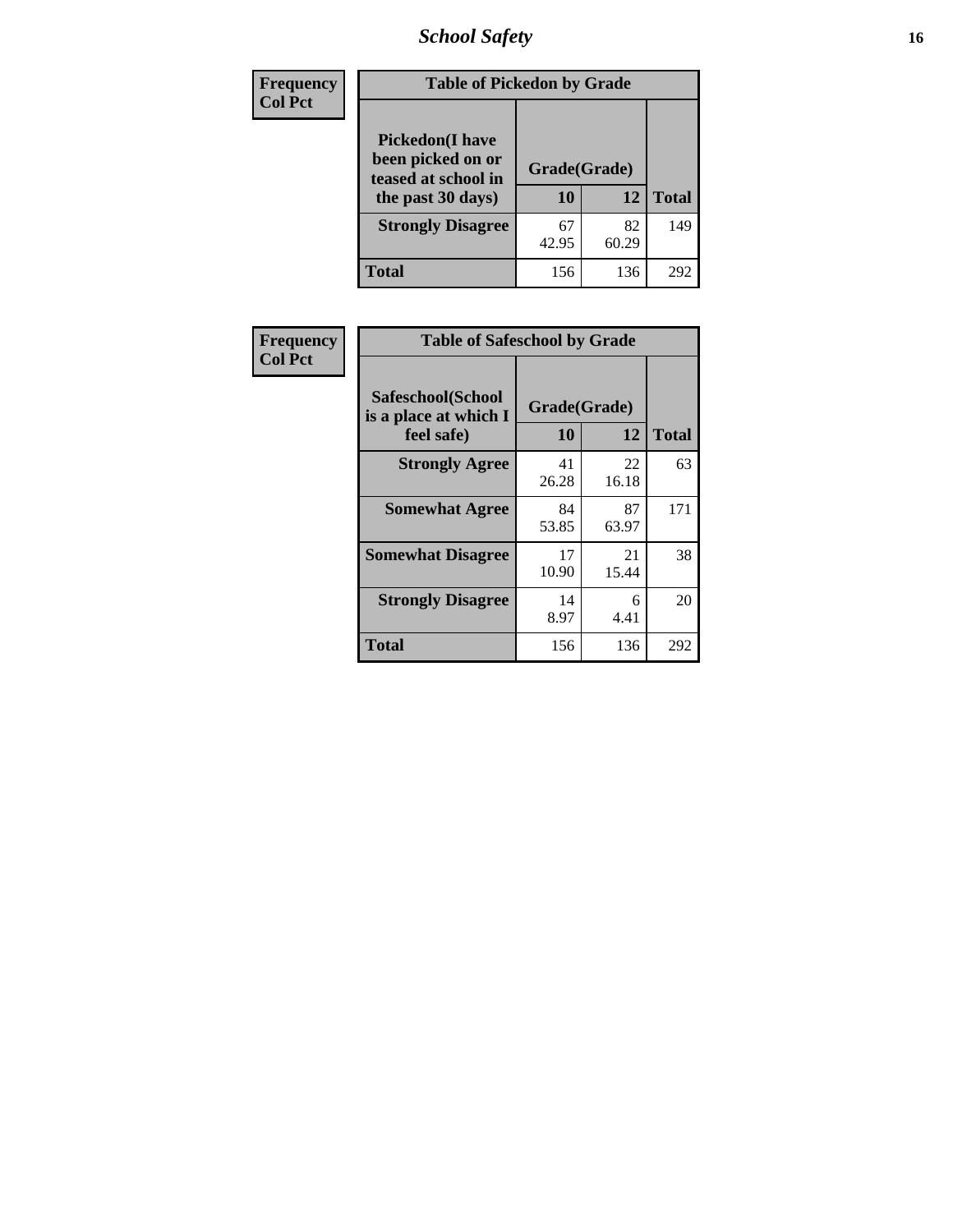*School Safety* **17**

| <b>Frequency</b> |
|------------------|
| <b>Row Pct</b>   |

| <b>Table of Grade by Bullied</b> |                                 |                                                                               |                         |                     |                        |                               |                   |              |  |  |  |
|----------------------------------|---------------------------------|-------------------------------------------------------------------------------|-------------------------|---------------------|------------------------|-------------------------------|-------------------|--------------|--|--|--|
|                                  |                                 | <b>Bullied</b> (I have been bullied by other<br>students in the past 30 days) |                         |                     |                        |                               |                   |              |  |  |  |
| Grade(Grade)                     | $\boldsymbol{0}$<br><b>Days</b> | 1 or<br>2<br>days                                                             | 3 <sub>to</sub><br>days | <b>6 to</b><br>days | 10<br>to<br>19<br>days | <b>20</b><br>to<br>29<br>days | All<br>30<br>days | <b>Total</b> |  |  |  |
| 10                               | 134<br>85.90                    | 6<br>3.85                                                                     | 6<br>3.85               | 0.64                | 4<br>2.56              | 3<br>1.92                     | 2<br>1.28         | 156          |  |  |  |
| 12                               | 130<br>95.59                    | $\overline{2}$<br>1.47                                                        | 0.74                    | 0<br>0.00           | 0.74                   | 0.74                          | 0.74              | 136          |  |  |  |
| <b>Total</b>                     | 264                             | 8                                                                             | 7                       |                     | 5                      | $\overline{\mathcal{A}}$      | 3                 | 292          |  |  |  |

| <b>Frequency</b> |              | <b>Table of Grade by Bulliedothers</b>        |                       |                 |                |                       |           |              |
|------------------|--------------|-----------------------------------------------|-----------------------|-----------------|----------------|-----------------------|-----------|--------------|
| <b>Row Pct</b>   |              | <b>Bulliedothers</b> (I bullied others in the |                       |                 |                |                       |           |              |
|                  |              | $\mathbf{0}$                                  | 1 or<br>2             | 3 <sub>to</sub> | 10<br>to<br>19 | <b>20</b><br>to<br>29 | All<br>30 |              |
|                  | Grade(Grade) | <b>Days</b>                                   | days                  | days            | days           | days                  | days      | <b>Total</b> |
|                  | 10           | 141<br>90.38                                  | 7<br>4.49             | 2<br>1.28       | 3<br>1.92      | 2<br>1.28             | 1<br>0.64 | 156          |
|                  | 12           | 124<br>91.18                                  | $\mathcal{R}$<br>2.21 | 4<br>2.94       | 0.74           | $\Omega$<br>0.00      | 4<br>2.94 | 136          |
|                  | <b>Total</b> | 265                                           | 10                    | 6               | $\overline{4}$ | $\overline{2}$        | 5         | 292          |

| <b>Frequency</b> | <b>Table of Grade by Weaponschool</b> |                                                                    |                        |                       |                        |                               |                   |              |  |  |  |
|------------------|---------------------------------------|--------------------------------------------------------------------|------------------------|-----------------------|------------------------|-------------------------------|-------------------|--------------|--|--|--|
| <b>Row Pct</b>   |                                       | Weaponschool (I brought a weapon<br>to school in the past 30 days) |                        |                       |                        |                               |                   |              |  |  |  |
|                  | Grade(Grade)                          | $\mathbf{0}$<br><b>Days</b>                                        | 1 or<br>days           | 3 to<br>days          | 10<br>to<br>19<br>days | <b>20</b><br>to<br>29<br>days | All<br>30<br>days | <b>Total</b> |  |  |  |
|                  | 10                                    | 150<br>96.15                                                       | $\mathfrak{D}$<br>1.28 | 0<br>0.00             | $\mathfrak{D}$<br>1.28 | 0.64                          | 0.64              | 156          |  |  |  |
|                  | 12                                    | 128<br>94.12                                                       | $\mathcal{R}$<br>2.21  | $\mathcal{R}$<br>2.21 | 0.74                   | 0<br>0.00                     | 0.74              | 136          |  |  |  |
|                  | <b>Total</b>                          | 278                                                                | 5                      | 3                     | 3                      |                               | $\overline{2}$    | 292          |  |  |  |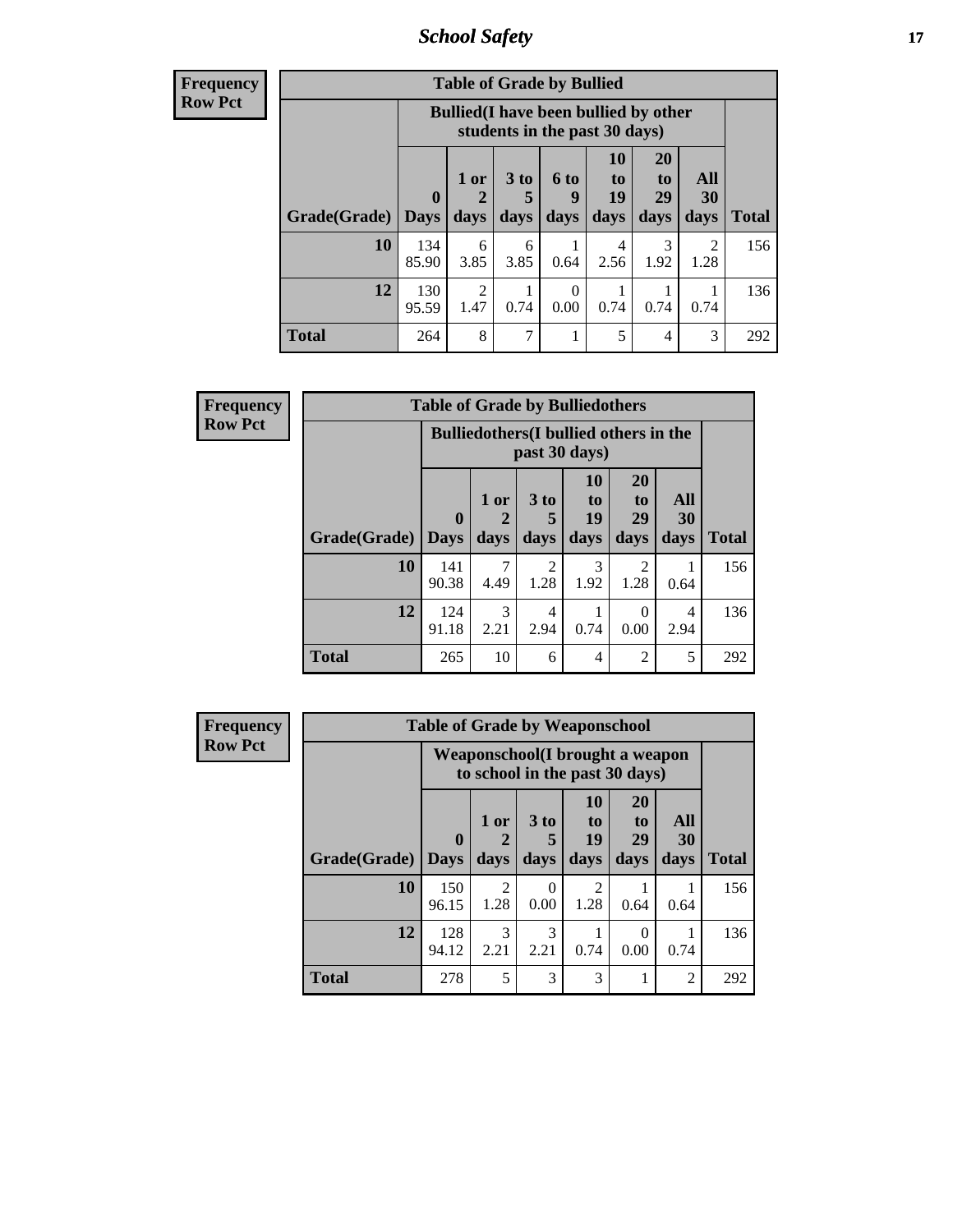*School Safety* **18**

| <b>Frequency</b> | <b>Table of Grade by Absentunsafe</b> |                                                                                          |                   |                   |              |  |  |  |  |  |
|------------------|---------------------------------------|------------------------------------------------------------------------------------------|-------------------|-------------------|--------------|--|--|--|--|--|
| <b>Row Pct</b>   |                                       | Absentunsafe(I<br>have missed<br>school because I<br>felt unsafe in the<br>past 30 days) |                   |                   |              |  |  |  |  |  |
|                  | Grade(Grade)                          | $\mathbf{0}$<br><b>Days</b>                                                              | 1 or<br>2<br>days | 6 to<br>9<br>days | <b>Total</b> |  |  |  |  |  |
|                  | 10                                    | 155<br>99.36                                                                             | 0<br>0.00         | 0.64              | 156          |  |  |  |  |  |
|                  | 12                                    | 133<br>97.79                                                                             | 3<br>2.21         | $\Omega$<br>0.00  | 136          |  |  |  |  |  |
|                  | <b>Total</b>                          | 288                                                                                      | 3                 | 1                 | 292          |  |  |  |  |  |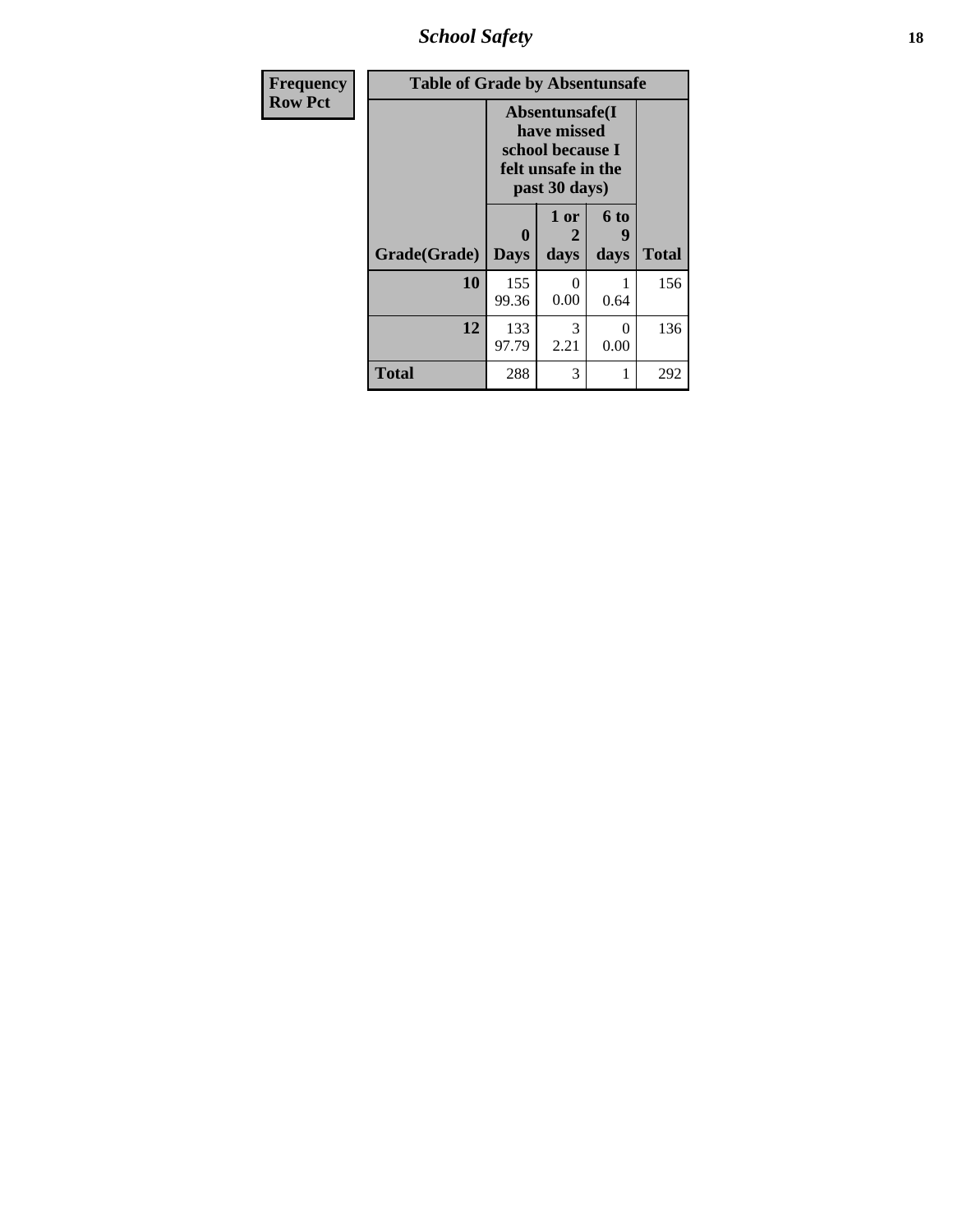## *Drug Use During Last 30 Days* **19**

#### **Frequency Row Pct**

| <b>Table of Grade by Alcohol</b> |                          |                                    |                 |                  |                 |               |                  |              |  |  |  |  |
|----------------------------------|--------------------------|------------------------------------|-----------------|------------------|-----------------|---------------|------------------|--------------|--|--|--|--|
|                                  |                          | Alcohol(Alcohol use, past 30 days) |                 |                  |                 |               |                  |              |  |  |  |  |
| Grade(Grade)                     | Did<br>not<br><b>use</b> | $1 - 2$<br>days                    | $3 - 5$<br>days | $6-9$<br>days    | $10-19$<br>days | 20-29<br>days | Every<br>day     | <b>Total</b> |  |  |  |  |
| 10                               | 137<br>87.82             | 5<br>3.21                          | 5<br>3.21       | $\theta$<br>0.00 | 6<br>3.85       | 3<br>1.92     | $\theta$<br>0.00 | 156          |  |  |  |  |
| 12                               | 95<br>69.85              | 12<br>8.82                         | 9<br>6.62       | 3<br>2.21        | 6<br>4.41       | 5<br>3.68     | 6<br>4.41        | 136          |  |  |  |  |
| <b>Total</b>                     | 232                      | 17                                 | 14              | 3                | 12              | 8             | 6                | 292          |  |  |  |  |

| <b>Frequency</b> |              |                                                          |                     | <b>Table of Grade by Cigarettes</b> |                 |                        |              |              |  |  |
|------------------|--------------|----------------------------------------------------------|---------------------|-------------------------------------|-----------------|------------------------|--------------|--------------|--|--|
| <b>Row Pct</b>   |              | <b>Cigarettes (Smoking tobacco use,</b><br>past 30 days) |                     |                                     |                 |                        |              |              |  |  |
|                  | Grade(Grade) | <b>Did</b><br>not<br><b>use</b>                          | $1-2$<br>days       | $3 - 5$<br>days                     | $10-19$<br>days | $20 - 29$<br>days      | Every<br>day | <b>Total</b> |  |  |
|                  | 10           | 141<br>90.38                                             | 8<br>5.13           | $\mathfrak{D}$<br>1.28              | 2<br>1.28       | $\mathcal{D}$<br>1.28  | 0.64         | 156          |  |  |
|                  | 12           | 112<br>82.35                                             | $\mathbf Q$<br>6.62 | 3<br>2.21                           | 4<br>2.94       | $\overline{2}$<br>1.47 | 6<br>4.41    | 136          |  |  |
|                  | <b>Total</b> | 253                                                      | 17                  | 5                                   | 6               | 4                      | 7            | 292          |  |  |

**Frequency Row Pct**

| <b>Table of Grade by Smokeless</b> |                                 |                                                        |                  |                        |                   |                     |              |  |  |  |  |
|------------------------------------|---------------------------------|--------------------------------------------------------|------------------|------------------------|-------------------|---------------------|--------------|--|--|--|--|
|                                    |                                 | <b>Smokeless</b> (Chewing tobaccouse,<br>past 30 days) |                  |                        |                   |                     |              |  |  |  |  |
| Grade(Grade)                       | <b>Did</b><br>not<br><b>use</b> | $1-2$<br>days                                          | $3 - 5$<br>days  | $10-19$<br>days        | $20 - 29$<br>days | <b>Every</b><br>day | <b>Total</b> |  |  |  |  |
| 10                                 | 147<br>94.23                    | 3<br>1.92                                              | $\theta$<br>0.00 | 2<br>1.28              | 0.64              | 3<br>1.92           | 156          |  |  |  |  |
| 12                                 | 128<br>94.12                    | 3<br>2.21                                              | 0.74             | $\mathfrak{D}$<br>1.47 | 0<br>0.00         | 2<br>1.47           | 136          |  |  |  |  |
| <b>Total</b>                       | 275                             | 6                                                      |                  | 4                      |                   | 5                   | 292          |  |  |  |  |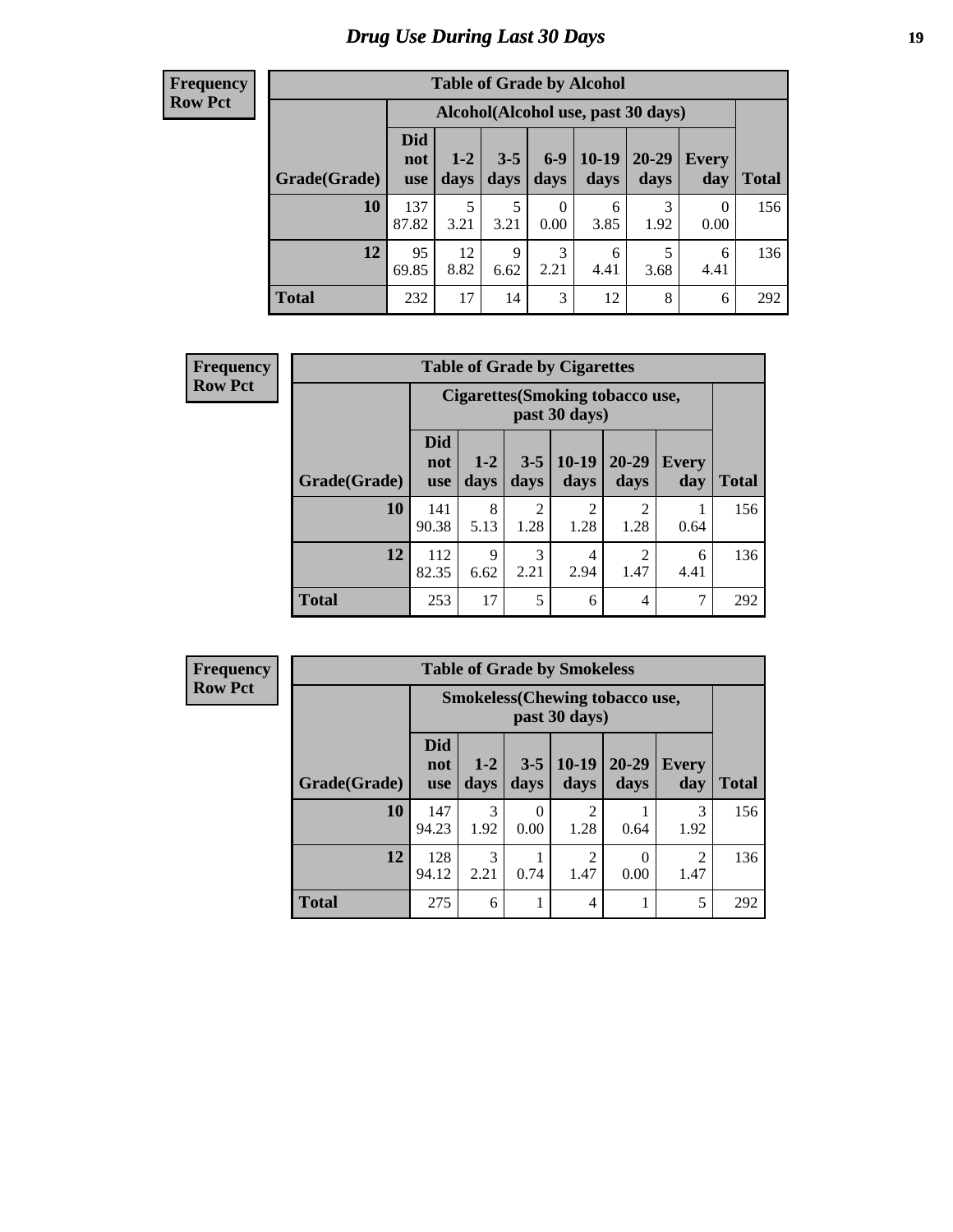#### **Frequency Row Pct**

| <b>Table of Grade by Marijuana</b> |                                 |                                            |                 |                        |                   |                     |              |  |  |  |  |
|------------------------------------|---------------------------------|--------------------------------------------|-----------------|------------------------|-------------------|---------------------|--------------|--|--|--|--|
|                                    |                                 | Marijuana (Marijuana use,<br>past 30 days) |                 |                        |                   |                     |              |  |  |  |  |
| Grade(Grade)                       | <b>Did</b><br>not<br><b>use</b> | $1-2$<br>days                              | $3 - 5$<br>days | $10-19$<br>days        | $20 - 29$<br>days | <b>Every</b><br>day | <b>Total</b> |  |  |  |  |
| 10                                 | 148<br>94.87                    | 0<br>0.00                                  | 0.64            | 4<br>2.56              | 2<br>1.28         | 0.64                | 156          |  |  |  |  |
| 12                                 | 121<br>88.97                    | 5<br>3.68                                  | 4<br>2.94       | $\mathfrak{D}$<br>1.47 | 3<br>2.21         | 0.74                | 136          |  |  |  |  |
| <b>Total</b>                       | 269                             | 5                                          | 5               | 6                      | 5                 | 2                   | 292          |  |  |  |  |

| <b>Frequency</b> |  |
|------------------|--|
| <b>Row Pct</b>   |  |

| <b>Table of Grade by Cocaine</b>    |                                 |                 |               |                 |                   |                     |              |  |  |
|-------------------------------------|---------------------------------|-----------------|---------------|-----------------|-------------------|---------------------|--------------|--|--|
| Cocaine (Cocaine use, past 30 days) |                                 |                 |               |                 |                   |                     |              |  |  |
| Grade(Grade)                        | <b>Did</b><br>not<br><b>use</b> | $3 - 5$<br>days | $6-9$<br>days | $10-19$<br>days | $20 - 29$<br>days | <b>Every</b><br>day | <b>Total</b> |  |  |
| 10                                  | 154<br>98.72                    | 0.00            | 0.64          | 0.00            | 0.00              | 0.64                | 156          |  |  |
| 12                                  | 133<br>97.79                    | 0.74            | 0<br>0.00     | 0.74            | 0.74              | 0<br>0.00           | 136          |  |  |
| <b>Total</b>                        | 287                             |                 | 1             |                 |                   |                     | 292          |  |  |

| Frequency      | <b>Table of Grade by Inhalants</b> |                                 |                 |               |                                 |                        |              |
|----------------|------------------------------------|---------------------------------|-----------------|---------------|---------------------------------|------------------------|--------------|
| <b>Row Pct</b> |                                    |                                 |                 | past 30 days) | <b>Inhalants</b> (Inhalant use, |                        |              |
|                | Grade(Grade)                       | <b>Did</b><br>not<br><b>use</b> | $1 - 2$<br>days | $6-9$<br>days | $10-19$<br>days                 | 20-29<br>days          | <b>Total</b> |
|                | 10                                 | 152<br>97.44                    | 0.64            | 0<br>0.00     | 0.64                            | $\overline{2}$<br>1.28 | 156          |
|                | 12                                 | 133<br>97.79                    | 0.74            | 0.74          | 0.74                            | 0<br>0.00              | 136          |
|                | <b>Total</b>                       | 285                             | $\mathfrak{D}$  |               | $\overline{c}$                  | $\overline{2}$         | 292          |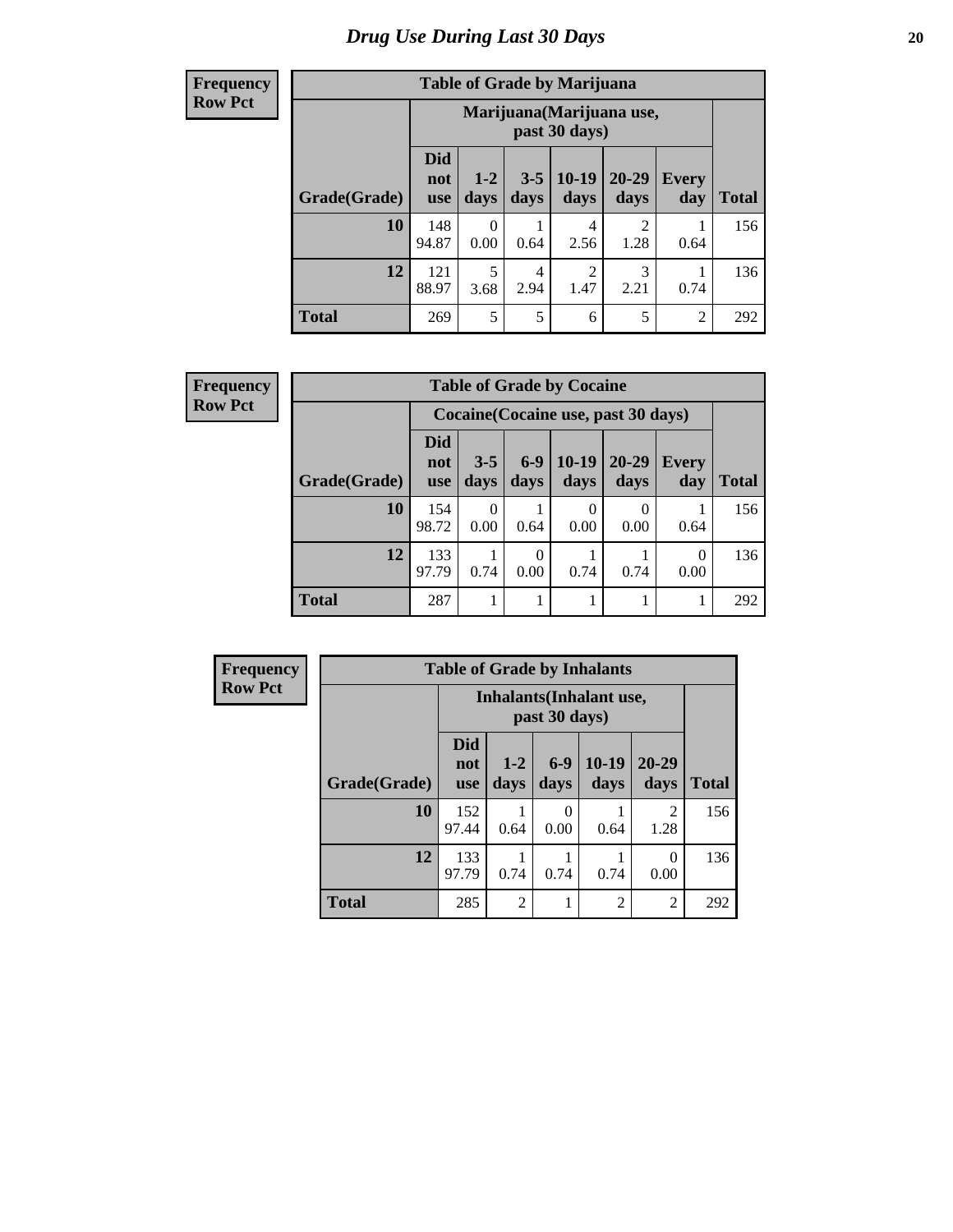## *Drug Use During Last 30 Days* **21**

| <b>Frequency</b> | <b>Table of Grade by Steroids</b> |                                         |                  |                  |                        |                        |              |  |
|------------------|-----------------------------------|-----------------------------------------|------------------|------------------|------------------------|------------------------|--------------|--|
| <b>Row Pct</b>   |                                   | Steroids (Steroid use,<br>past 30 days) |                  |                  |                        |                        |              |  |
|                  | Grade(Grade)                      | <b>Did</b><br>not<br><b>use</b>         | $1 - 2$<br>days  | $3 - 5$<br>days  | $6-9$<br>days          | 10-19<br>days          | <b>Total</b> |  |
|                  | 10                                | 151<br>96.79                            | $\Omega$<br>0.00 | 0.64             | $\mathfrak{D}$<br>1.28 | $\mathfrak{D}$<br>1.28 | 156          |  |
|                  | 12                                | 135<br>99.26                            | 0.74             | $\Omega$<br>0.00 | $\Omega$<br>0.00       | 0<br>0.00              | 136          |  |
|                  | <b>Total</b>                      | 286                                     | 1                |                  | $\overline{2}$         | $\overline{2}$         | 292          |  |

| Frequency      | <b>Table of Grade by Ecstasy</b> |                                 |                  |                  |                       |                     |              |  |
|----------------|----------------------------------|---------------------------------|------------------|------------------|-----------------------|---------------------|--------------|--|
| <b>Row Pct</b> |                                  |                                 |                  | past 30 days)    | Ecstasy (Ecstasy use, |                     |              |  |
|                | Grade(Grade)                     | <b>Did</b><br>not<br><b>use</b> | $1 - 2$<br>days  | $3 - 5$<br>days  | 10-19<br>days         | <b>Every</b><br>day | <b>Total</b> |  |
|                | 10                               | 152<br>97.44                    | 0.64             | 0.64             | 0.64                  | 0.64                | 156          |  |
|                | 12                               | 135<br>99.26                    | $\Omega$<br>0.00 | $\theta$<br>0.00 | 0.74                  | $\Omega$<br>0.00    | 136          |  |
|                | <b>Total</b>                     | 287                             |                  |                  | $\overline{c}$        | 1                   | 292          |  |

| <b>Frequency</b> | <b>Table of Grade by Meth</b>              |                                 |                 |                 |               |              |  |
|------------------|--------------------------------------------|---------------------------------|-----------------|-----------------|---------------|--------------|--|
| <b>Row Pct</b>   | Meth(Methamphetamine use,<br>past 30 days) |                                 |                 |                 |               |              |  |
|                  | Grade(Grade)                               | <b>Did</b><br>not<br><b>use</b> | $1 - 2$<br>days | $3 - 5$<br>days | 20-29<br>days | <b>Total</b> |  |
|                  | 10                                         | 153<br>98.08                    | 0<br>0.00       | 0.64            | 2<br>1.28     | 156          |  |
|                  | 12                                         | 134<br>98.53                    | 0.74            | 0<br>0.00       | 0.74          | 136          |  |
|                  | <b>Total</b>                               | 287                             |                 |                 | 3             | 292          |  |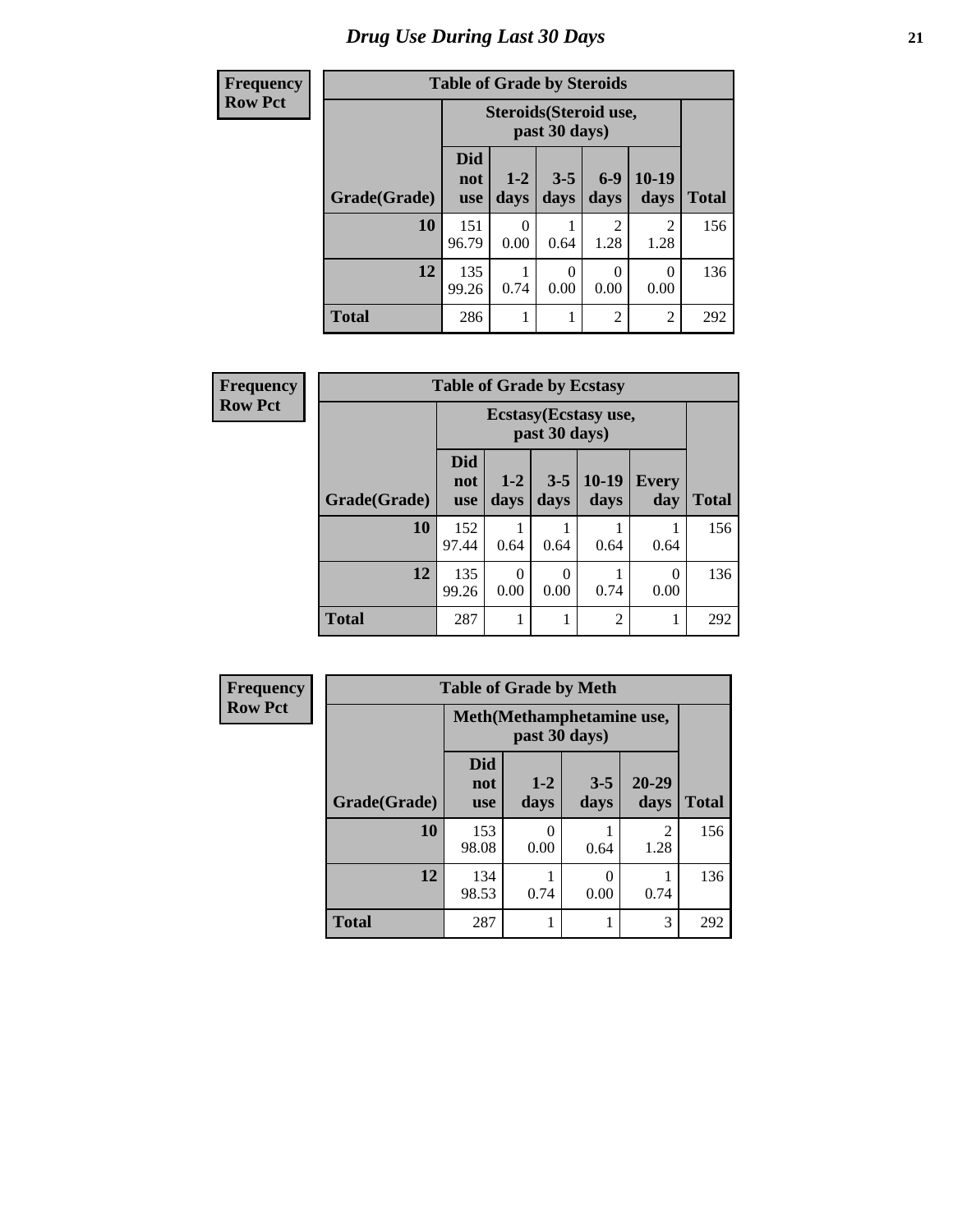## *Drug Use During Last 30 Days* **22**

| <b>Frequency</b> | <b>Table of Grade by Hallucinogens</b> |                |                                                   |                       |                  |              |  |  |
|------------------|----------------------------------------|----------------|---------------------------------------------------|-----------------------|------------------|--------------|--|--|
| <b>Row Pct</b>   |                                        |                | Hallucinogens (Hallucinogen use,<br>past 30 days) |                       |                  |              |  |  |
|                  | Grade(Grade)                           | Did<br>not use | $3 - 5$<br>days                                   | $10-19$<br>days       | 20-29<br>days    | <b>Total</b> |  |  |
|                  | 10                                     | 153<br>98.08   | 0.00                                              | $\mathcal{D}$<br>1.28 | 0.64             | 156          |  |  |
|                  | 12                                     | 135<br>99.26   | 0.74                                              | 0<br>0.00             | $\Omega$<br>0.00 | 136          |  |  |
|                  | <b>Total</b>                           | 288            |                                                   | $\overline{2}$        |                  | 292          |  |  |

| <b>Frequency</b> |                                                                                | <b>Table of Grade by Prescription</b> |                        |                 |                        |                 |                        |              |
|------------------|--------------------------------------------------------------------------------|---------------------------------------|------------------------|-----------------|------------------------|-----------------|------------------------|--------------|
| <b>Row Pct</b>   | <b>Prescription</b> (Prescription drugs not<br>prescribed to me, past 30 days) |                                       |                        |                 |                        |                 |                        |              |
|                  | Grade(Grade)                                                                   | Did<br>not<br><b>use</b>              | $1 - 2$<br>days        | $3 - 5$<br>days | $6-9$<br>days          | $10-19$<br>days | $20 - 29$<br>days      | <b>Total</b> |
|                  | 10                                                                             | 148<br>94.87                          | $\overline{2}$<br>1.28 | 0.64            | 0.64                   | 3<br>1.92       | 0.64                   | 156          |
|                  | 12                                                                             | 124<br>91.18                          | 3<br>2.21              | 3<br>2.21       | $\overline{2}$<br>1.47 | റ<br>1.47       | $\overline{c}$<br>1.47 | 136          |
|                  | <b>Total</b>                                                                   | 272                                   | 5                      | $\overline{4}$  | 3                      | 5               | 3                      | 292          |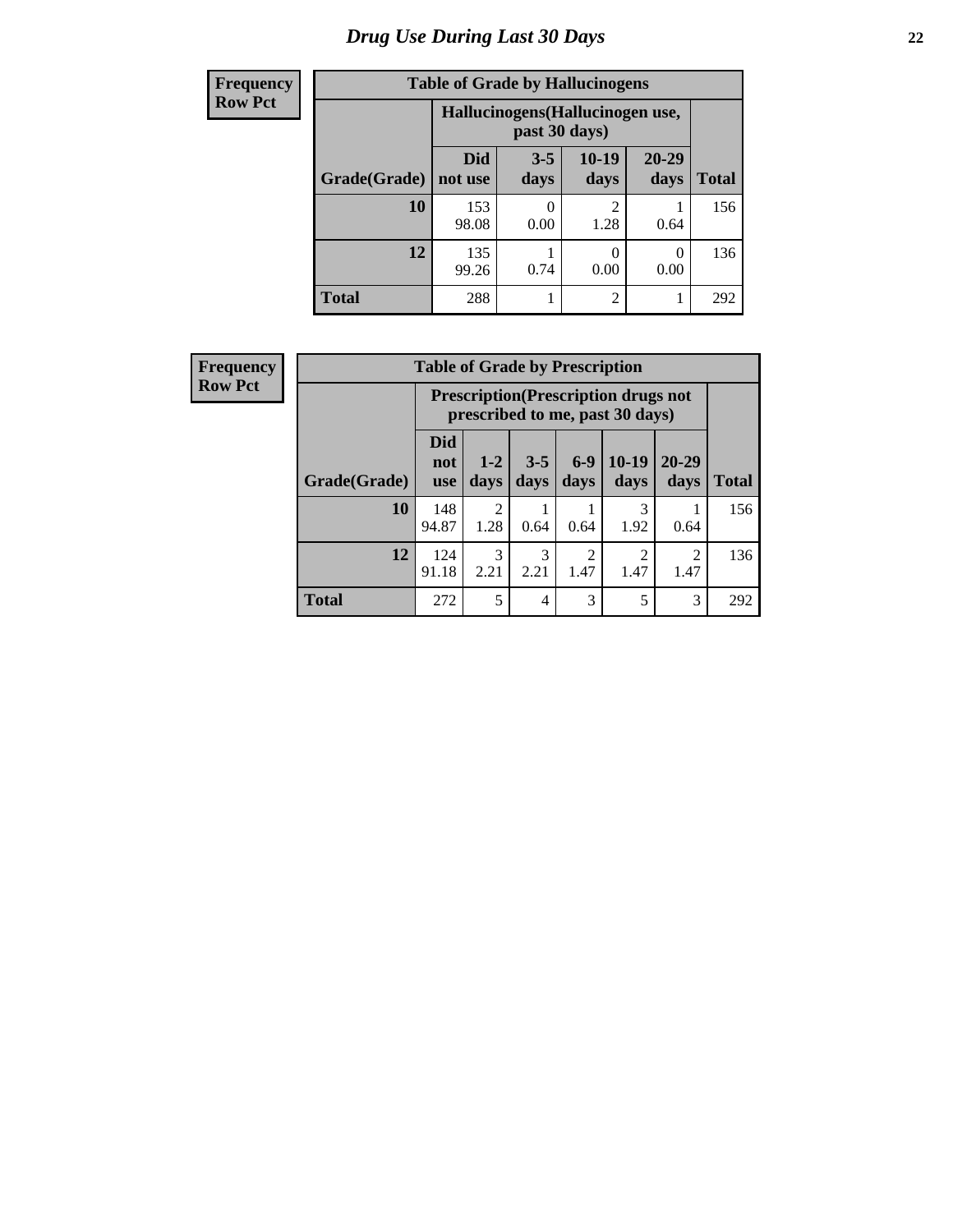| Frequency      | <b>Table of Alcoholease by Grade</b>              |                    |             |              |  |  |  |
|----------------|---------------------------------------------------|--------------------|-------------|--------------|--|--|--|
| <b>Col Pct</b> | <b>Alcoholease</b> (It is<br>easy to get alcohol) | Grade(Grade)<br>10 | 12          | <b>Total</b> |  |  |  |
|                | <b>Strongly Agree</b>                             | 42<br>26.92        | 62<br>45.59 | 104          |  |  |  |
|                | <b>Somewhat Agree</b>                             | 50<br>32.05        | 49<br>36.03 | 99           |  |  |  |
|                | <b>Somewhat Disagree</b>                          | 27<br>17.31        | 11<br>8.09  | 38           |  |  |  |
|                | <b>Strongly Disagree</b>                          | 37<br>23.72        | 14<br>10.29 | 51           |  |  |  |
|                | <b>Total</b>                                      | 156                | 136         | 292          |  |  |  |

| Frequency<br>Col Pct |  |
|----------------------|--|
|                      |  |

| <b>Table of Cigarettesease by Grade</b>                 |                    |             |              |  |  |  |  |
|---------------------------------------------------------|--------------------|-------------|--------------|--|--|--|--|
| Cigarettesease(It is<br>easy to get smoking<br>tobacco) | Grade(Grade)<br>10 | 12          | <b>Total</b> |  |  |  |  |
| <b>Strongly Agree</b>                                   | 51<br>32.69        | 68<br>50.00 | 119          |  |  |  |  |
| <b>Somewhat Agree</b>                                   | 42<br>26.92        | 43<br>31.62 | 85           |  |  |  |  |
| <b>Somewhat Disagree</b>                                | 23<br>14.74        | 6<br>4.41   | 29           |  |  |  |  |
| <b>Strongly Disagree</b>                                | 40<br>25.64        | 19<br>13.97 | 59           |  |  |  |  |
| Total                                                   | 156                | 136         | 292          |  |  |  |  |

| Frequency      | <b>Table of Smokelessease by Grade</b>                         |                    |             |              |
|----------------|----------------------------------------------------------------|--------------------|-------------|--------------|
| <b>Col Pct</b> | <b>Smokelessease</b> (It is<br>easy to get chewing<br>tobacco) | Grade(Grade)<br>10 | 12          | <b>Total</b> |
|                | <b>Strongly Agree</b>                                          | 43<br>27.56        | 52<br>38.24 | 95           |
|                | <b>Somewhat Agree</b>                                          | 37<br>23.72        | 41<br>30.15 | 78           |
|                | <b>Somewhat Disagree</b>                                       | 26<br>16.67        | 15<br>11.03 | 41           |
|                | <b>Strongly Disagree</b>                                       | 50<br>32.05        | 28<br>20.59 | 78           |
|                | <b>Total</b>                                                   | 156                | 136         | 292          |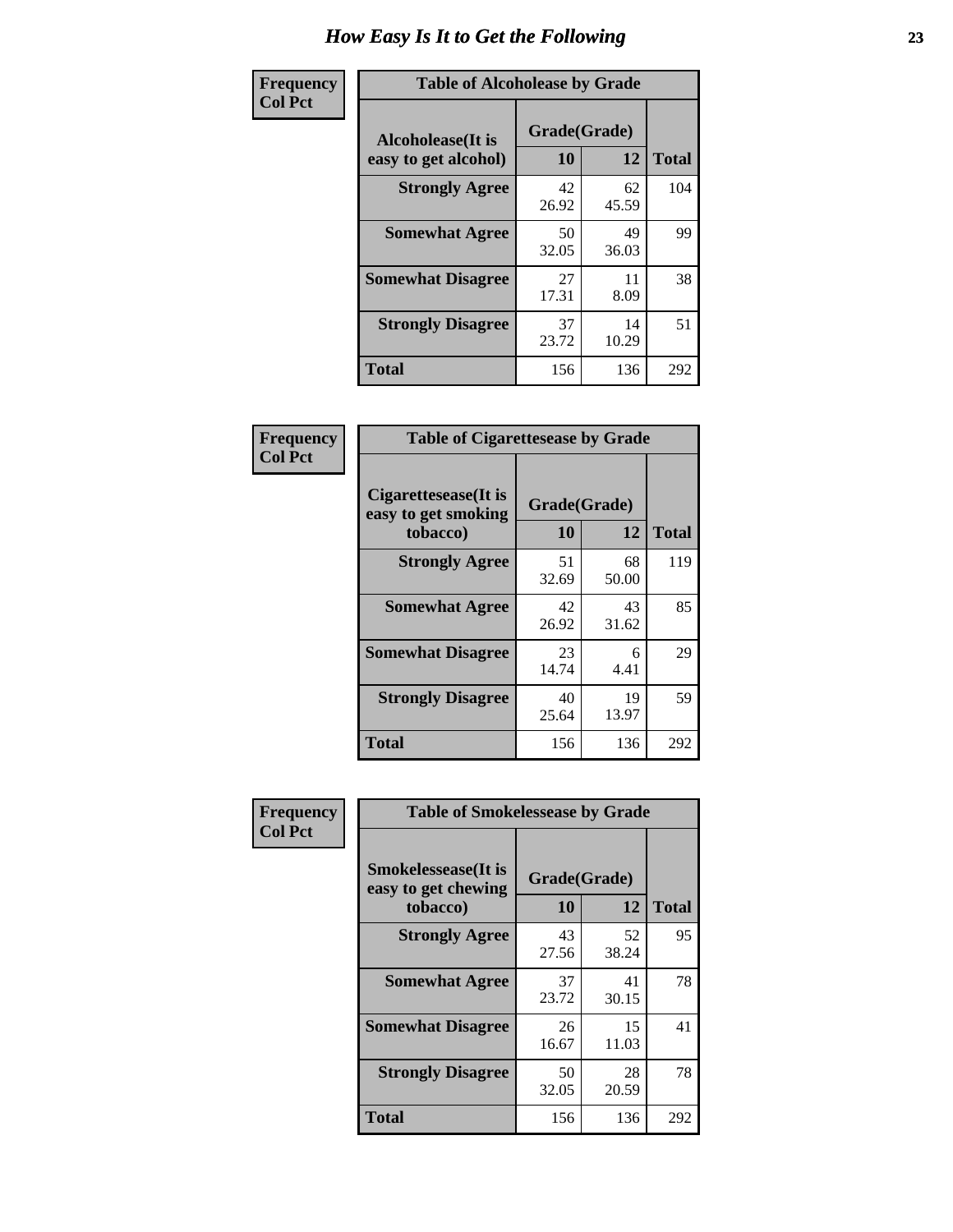| Frequency      | <b>Table of Marijuanaease by Grade</b>           |                           |              |     |  |  |  |  |  |  |
|----------------|--------------------------------------------------|---------------------------|--------------|-----|--|--|--|--|--|--|
| <b>Col Pct</b> | Marijuanaease(It is<br>easy to get<br>marijuana) | Grade(Grade)<br><b>10</b> | <b>Total</b> |     |  |  |  |  |  |  |
|                | <b>Strongly Agree</b>                            | 35<br>22.44               | 50<br>36.76  | 85  |  |  |  |  |  |  |
|                | <b>Somewhat Agree</b>                            | 35<br>22.44               | 39<br>28.68  | 74  |  |  |  |  |  |  |
|                | <b>Somewhat Disagree</b>                         | 24<br>15.38               | 20<br>14.71  | 44  |  |  |  |  |  |  |
|                | <b>Strongly Disagree</b>                         | 62<br>39.74               | 27<br>19.85  | 89  |  |  |  |  |  |  |
|                | <b>Total</b>                                     | 156                       | 136          | 292 |  |  |  |  |  |  |

| <b>Table of Cocaineease by Grade</b>      |                    |              |     |  |  |  |  |  |  |  |
|-------------------------------------------|--------------------|--------------|-----|--|--|--|--|--|--|--|
| Cocaineease(It is<br>easy to get cocaine) | Grade(Grade)<br>10 | <b>Total</b> |     |  |  |  |  |  |  |  |
| <b>Strongly Agree</b>                     | 17<br>10.90        | 30<br>22.06  | 47  |  |  |  |  |  |  |  |
| <b>Somewhat Agree</b>                     | 29<br>18.59        | 42<br>30.88  | 71  |  |  |  |  |  |  |  |
| <b>Somewhat Disagree</b>                  | 37<br>23.72        | 22<br>16.18  | 59  |  |  |  |  |  |  |  |
| <b>Strongly Disagree</b>                  | 73<br>46.79        | 42<br>30.88  | 115 |  |  |  |  |  |  |  |
| <b>Total</b>                              | 156                | 136          | 292 |  |  |  |  |  |  |  |

| Frequency      | <b>Table of Inhalantsease by Grade</b>                   |                           |              |     |  |  |  |  |  |  |
|----------------|----------------------------------------------------------|---------------------------|--------------|-----|--|--|--|--|--|--|
| <b>Col Pct</b> | <b>Inhalantsease</b> (It is<br>easy to get<br>inhalants) | Grade(Grade)<br><b>10</b> | <b>Total</b> |     |  |  |  |  |  |  |
|                | <b>Strongly Agree</b>                                    | 46<br>29.49               | 44<br>32.35  | 90  |  |  |  |  |  |  |
|                | <b>Somewhat Agree</b>                                    | 33<br>21.15               | 38<br>27.94  | 71  |  |  |  |  |  |  |
|                | <b>Somewhat Disagree</b>                                 | 19<br>12.18               | 13<br>9.56   | 32  |  |  |  |  |  |  |
|                | <b>Strongly Disagree</b>                                 | 58<br>37.18               | 41<br>30.15  | 99  |  |  |  |  |  |  |
|                | <b>Total</b>                                             | 156                       | 136          | 292 |  |  |  |  |  |  |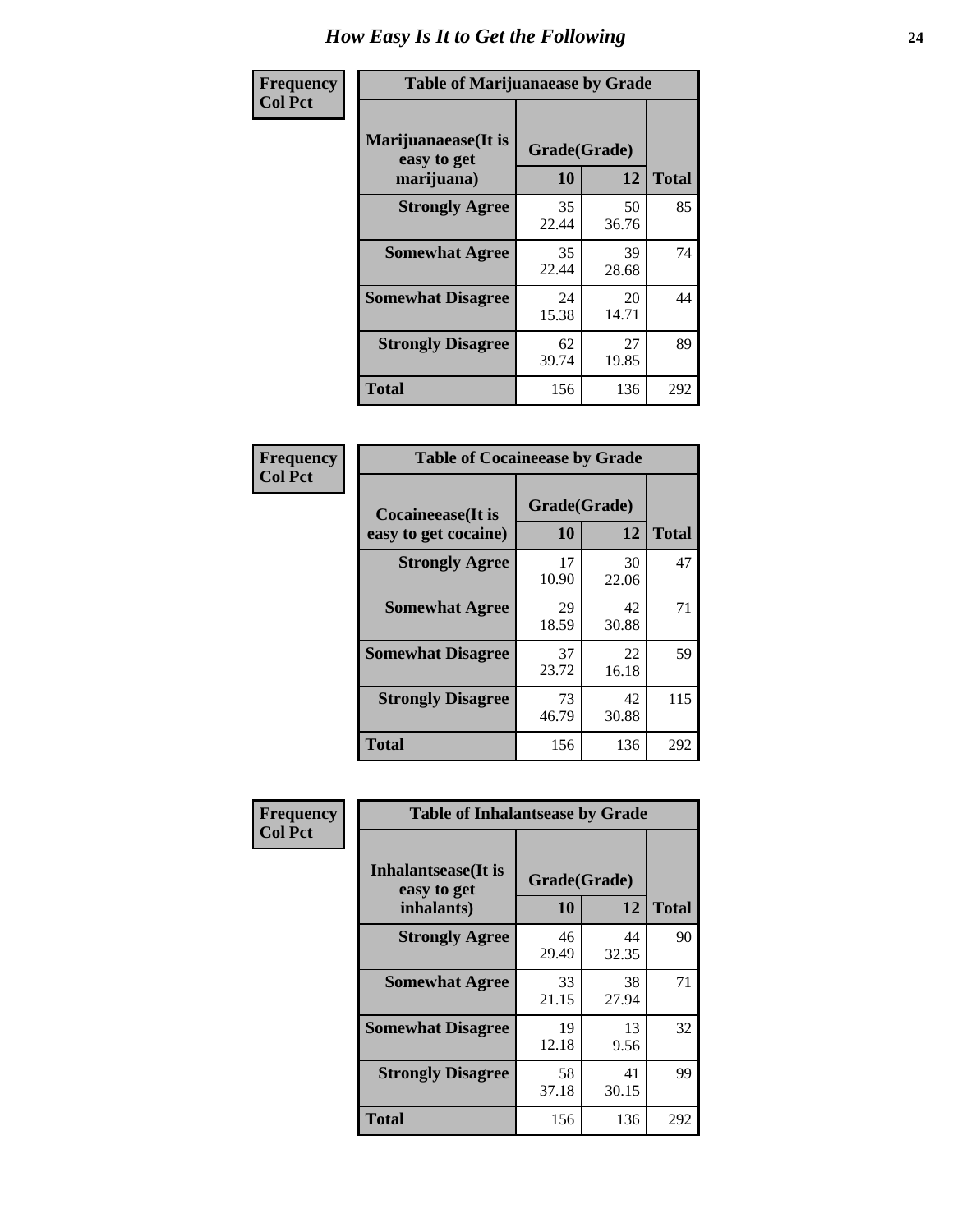| Frequency      | <b>Table of Steroidsease by Grade</b>               |                    |             |              |  |  |  |  |  |  |
|----------------|-----------------------------------------------------|--------------------|-------------|--------------|--|--|--|--|--|--|
| <b>Col Pct</b> | <b>Steroidsease</b> (It is<br>easy to get steroids) | Grade(Grade)<br>10 | 12          | <b>Total</b> |  |  |  |  |  |  |
|                | <b>Strongly Agree</b>                               | 17<br>10.90        | 18<br>13.24 | 35           |  |  |  |  |  |  |
|                | <b>Somewhat Agree</b>                               | 36<br>23.08        | 50<br>36.76 | 86           |  |  |  |  |  |  |
|                | <b>Somewhat Disagree</b>                            | 29<br>18.59        | 28<br>20.59 | 57           |  |  |  |  |  |  |
|                | <b>Strongly Disagree</b>                            | 74<br>47.44        | 40<br>29.41 | 114          |  |  |  |  |  |  |
|                | <b>Total</b>                                        | 156                | 136         | 292          |  |  |  |  |  |  |

| Frequency      | <b>Table of Ecstasyease by Grade</b>              |                    |             |              |  |  |  |  |  |
|----------------|---------------------------------------------------|--------------------|-------------|--------------|--|--|--|--|--|
| <b>Col Pct</b> | <b>Ecstasyease</b> (It is<br>easy to get ecstasy) | Grade(Grade)<br>10 | 12          | <b>Total</b> |  |  |  |  |  |
|                | <b>Strongly Agree</b>                             | 19<br>12.18        | 21<br>15.44 | 40           |  |  |  |  |  |
|                | <b>Somewhat Agree</b>                             | 23<br>14.74        | 37<br>27.21 | 60           |  |  |  |  |  |
|                | <b>Somewhat Disagree</b>                          | 34<br>21.79        | 28<br>20.59 | 62           |  |  |  |  |  |
|                | <b>Strongly Disagree</b>                          | 80<br>51.28        | 50<br>36.76 | 130          |  |  |  |  |  |
|                | <b>Total</b>                                      | 156                | 136         | 292          |  |  |  |  |  |

| Frequency      | <b>Table of Methease by Grade</b>                          |                    |             |              |  |  |  |  |  |
|----------------|------------------------------------------------------------|--------------------|-------------|--------------|--|--|--|--|--|
| <b>Col Pct</b> | <b>Methease</b> (It is easy<br>to get<br>methamphetamines) | Grade(Grade)<br>10 | 12          | <b>Total</b> |  |  |  |  |  |
|                | <b>Strongly Agree</b>                                      | 13<br>8.33         | 19<br>13.97 | 32           |  |  |  |  |  |
|                | <b>Somewhat Agree</b>                                      | 22<br>14.10        | 30<br>22.06 | 52           |  |  |  |  |  |
|                | <b>Somewhat Disagree</b>                                   | 37<br>23.72        | 31<br>22.79 | 68           |  |  |  |  |  |
|                | <b>Strongly Disagree</b>                                   | 84<br>53.85        | 56<br>41.18 | 140          |  |  |  |  |  |
|                | Total                                                      | 156                | 136         | 292          |  |  |  |  |  |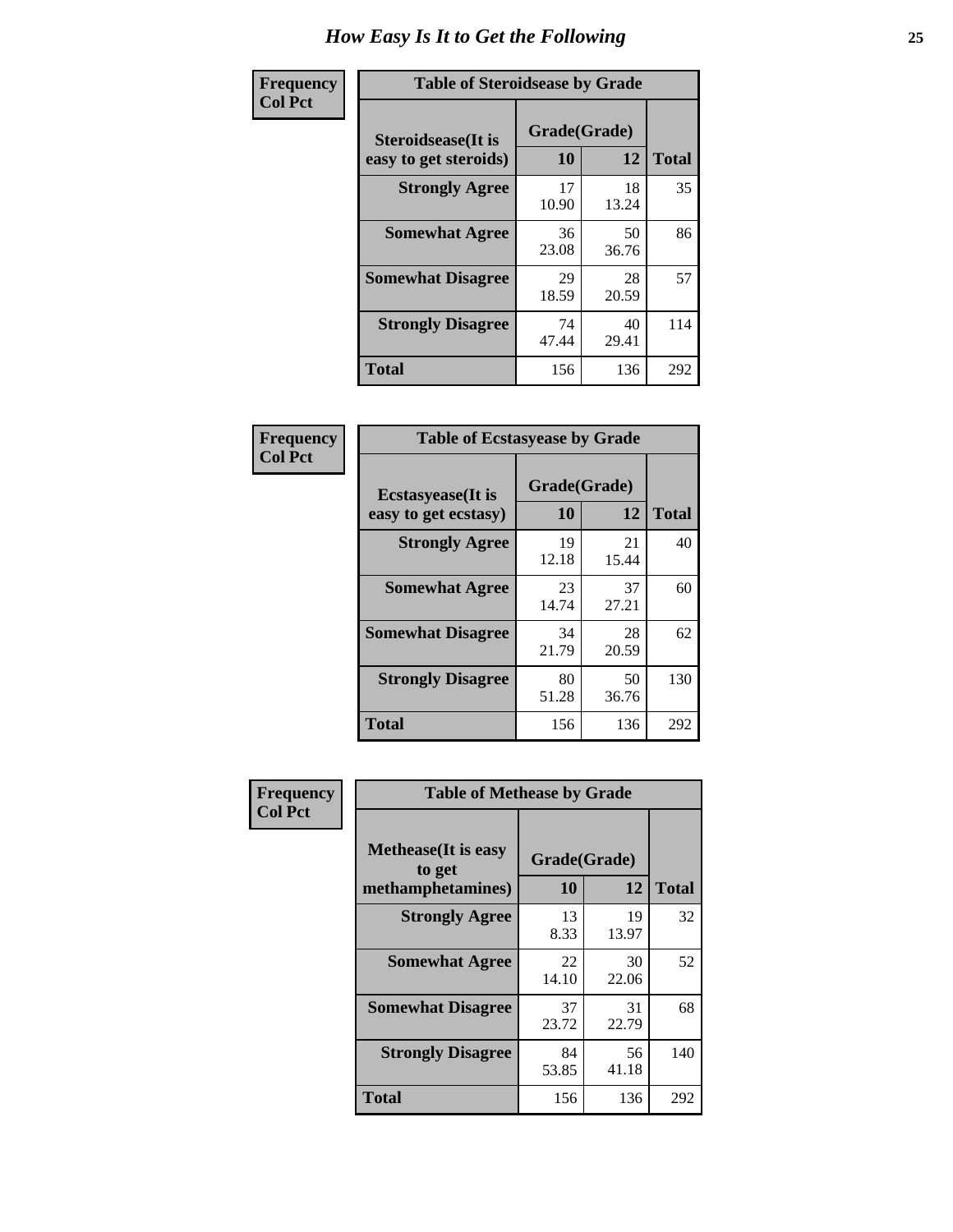| <b>Frequency</b> | <b>Table of Hallucinogensease by Grade</b>               |                    |             |              |  |  |  |  |  |  |
|------------------|----------------------------------------------------------|--------------------|-------------|--------------|--|--|--|--|--|--|
| <b>Col Pct</b>   | Hallucinogensease(It<br>is easy to get<br>hallucinogens) | Grade(Grade)<br>10 | 12          | <b>Total</b> |  |  |  |  |  |  |
|                  | <b>Strongly Agree</b>                                    | 16<br>10.26        | 19<br>13.97 | 35           |  |  |  |  |  |  |
|                  | <b>Somewhat Agree</b>                                    | 23<br>14.74        | 30<br>22.06 | 53           |  |  |  |  |  |  |
|                  | <b>Somewhat Disagree</b>                                 | 35<br>22.44        | 31<br>22.79 | 66           |  |  |  |  |  |  |
|                  | <b>Strongly Disagree</b>                                 | 82<br>52.56        | 56<br>41.18 | 138          |  |  |  |  |  |  |
|                  | <b>Total</b>                                             | 156                | 136         | 292          |  |  |  |  |  |  |

| Frequency<br>  Col Pct |
|------------------------|
|                        |

| <b>Table of Prescriptionease by Grade</b>                                                |             |              |              |  |  |  |  |  |  |  |
|------------------------------------------------------------------------------------------|-------------|--------------|--------------|--|--|--|--|--|--|--|
| <b>Prescriptionease</b> (It<br>is easy to get<br>prescription drugs<br>not prescribed to |             | Grade(Grade) |              |  |  |  |  |  |  |  |
| me)                                                                                      | 10          | 12           | <b>Total</b> |  |  |  |  |  |  |  |
| <b>Strongly Agree</b>                                                                    | 53<br>33.97 | 52<br>38.24  | 105          |  |  |  |  |  |  |  |
| <b>Somewhat Agree</b>                                                                    | 38<br>24.36 | 43<br>31.62  | 81           |  |  |  |  |  |  |  |
| <b>Somewhat Disagree</b>                                                                 | 15<br>9.62  | 10<br>7.35   | 25           |  |  |  |  |  |  |  |
| <b>Strongly Disagree</b>                                                                 | 50<br>32.05 | 31<br>22.79  | 81           |  |  |  |  |  |  |  |
| Total                                                                                    | 156         | 136          | 292          |  |  |  |  |  |  |  |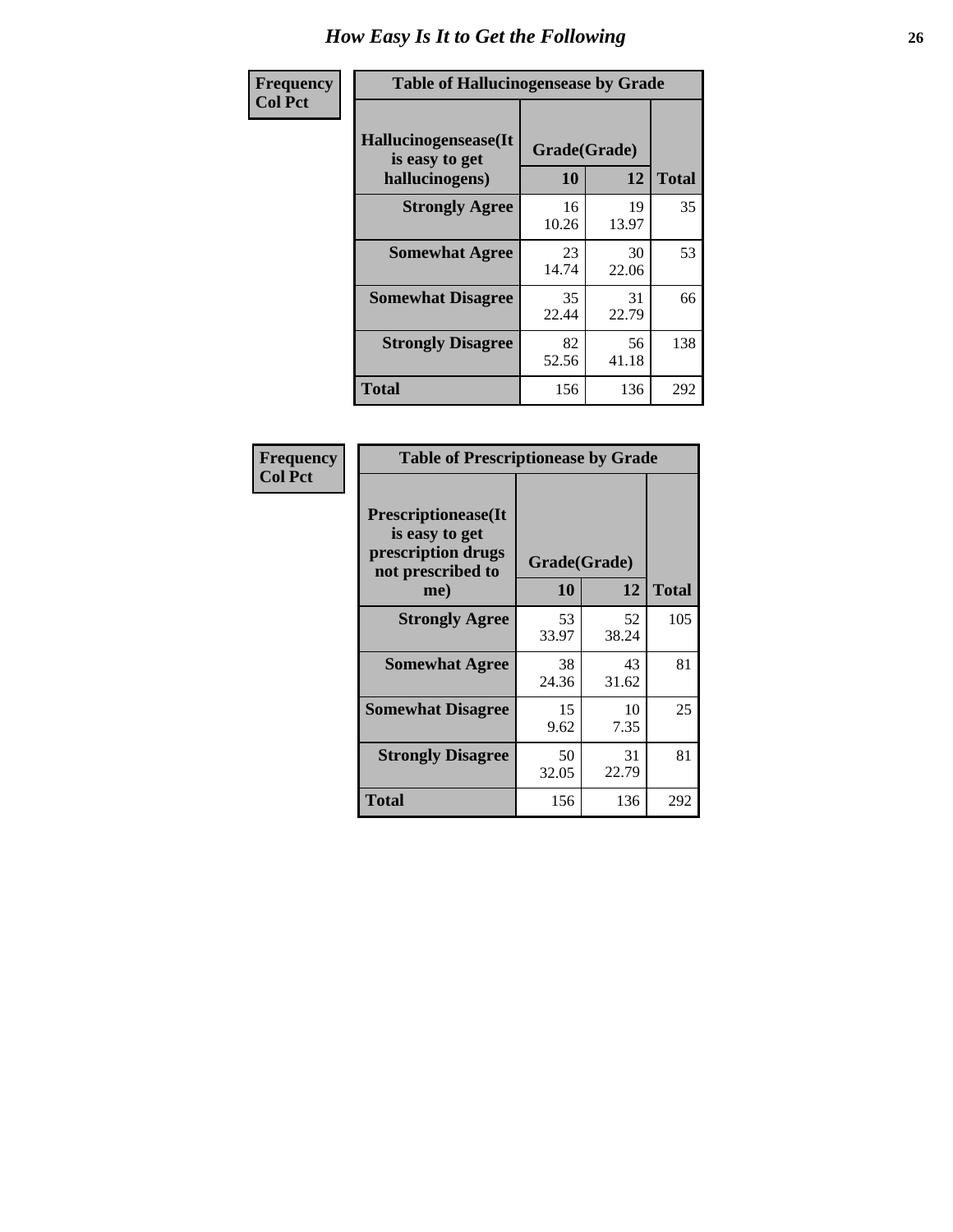*Age at Onset of Use* **27** *Results for "Age at Onset of Use" questions exclude students who said they did not use that substance*

| Frequency      | <b>Table of Grade by Alcoholinit</b> |             |                                                  |                  |           |           |                           |            |             |             |                  |                        |              |
|----------------|--------------------------------------|-------------|--------------------------------------------------|------------------|-----------|-----------|---------------------------|------------|-------------|-------------|------------------|------------------------|--------------|
| <b>Row Pct</b> |                                      |             | Alcoholinit (I started using alcohol when I was) |                  |           |           |                           |            |             |             |                  |                        |              |
|                | $Grade(Grade)$ younger               | <b>8 or</b> | 9                                                | 10               | 11        | 12        | 13                        | 14         | 15          | <b>16</b>   | 17               | <b>18 or</b><br>older  | <b>Total</b> |
|                | 10                                   | 4<br>10.26  | $\theta$<br>0.00                                 | 4<br>10.26       | 5.13      | 3<br>7.69 | 8<br>20.51                | ℸ<br>17.95 | 10<br>25.64 | 2.56        | $\theta$<br>0.00 | $\theta$<br>0.00       | 39           |
|                | 12                                   | 1.49        | 3<br>4.48                                        | $\Omega$<br>0.00 | ↑<br>2.99 | 1.49      | 3<br>4.48                 | 2<br>2.99  | 15<br>22.39 | 22<br>32.84 | 16<br>23.88      | $\overline{2}$<br>2.99 | 67           |
|                | <b>Total</b>                         | 5           | 3                                                | 4                | 4         | 4         | 11                        | 9          | 25          | 23          | 16               | 2                      | 106          |
|                |                                      |             |                                                  |                  |           |           | Frequency Missing $= 186$ |            |             |             |                  |                        |              |

| <b>Frequency</b> |
|------------------|
| <b>Row Pct</b>   |

| <b>Table of Grade by Cigarettesinit</b> |                                |                                                       |           |           |            |            |           |            |            |                  |                       |              |
|-----------------------------------------|--------------------------------|-------------------------------------------------------|-----------|-----------|------------|------------|-----------|------------|------------|------------------|-----------------------|--------------|
|                                         |                                | Cigarettesinit (I started smoking tobacco when I was) |           |           |            |            |           |            |            |                  |                       |              |
| Grade(Grade)                            | <b>8 or</b><br>younger         | 9                                                     | 10        | 11        | 12         | 13         | 14        | 15         | 16         | 17               | <b>18 or</b><br>older | <b>Total</b> |
| 10                                      | 4.55                           | 4.55                                                  | 2<br>9.09 | 4.55      | 3<br>13.64 | 4<br>18.18 | 2<br>9.09 | 6<br>27.27 | 9.09       | $\Omega$<br>0.00 | $\Omega$<br>0.00      | 22           |
| 12                                      | $\overline{2}$<br>6.45         | $\Omega$<br>0.00                                      | 3.23      | 2<br>6.45 | 3.23       | 2<br>6.45  | 2<br>6.45 | 4<br>12.90 | 9<br>29.03 | ⇁<br>22.58       | 3.23                  | 31           |
| <b>Total</b>                            | 3                              |                                                       | 3         | 3         | 4          | 6          | 4         | 10         | 11         | 7                |                       | 53           |
|                                         | <b>Frequency Missing = 239</b> |                                                       |           |           |            |            |           |            |            |                  |                       |              |

| Frequency      |              |                                                 |                |                         |                  | <b>Table of Grade by Smokelessinit</b> |            |                  |            |              |
|----------------|--------------|-------------------------------------------------|----------------|-------------------------|------------------|----------------------------------------|------------|------------------|------------|--------------|
| <b>Row Pct</b> |              | Smokelessinit (I started chewing tobacco when I |                |                         | was)             |                                        |            |                  |            |              |
|                | Grade(Grade) | 8 or<br>vounger                                 | 9              | 12                      | 13               | <b>14</b>                              | <b>15</b>  | 16 <sup>1</sup>  | 17         | <b>Total</b> |
|                | 10           | 9.09                                            | 0<br>0.00      | $\overline{2}$<br>18.18 | 9.09             | $\overline{4}$<br>36.36                | 3<br>27.27 | $\Omega$<br>0.00 | 0<br>0.00  | 11           |
|                | 12           | 7.69                                            | 2<br>15.38     | 7.69                    | $\Omega$<br>0.00 | $\theta$<br>0.00                       | 4<br>30.77 | 7.69             | 4<br>30.77 | 13           |
|                | <b>Total</b> | $\mathfrak{D}$                                  | $\overline{c}$ | 3                       | 1                | 4                                      |            | 1                | 4          | 24           |
|                |              |                                                 |                |                         |                  | Frequency Missing $= 268$              |            |                  |            |              |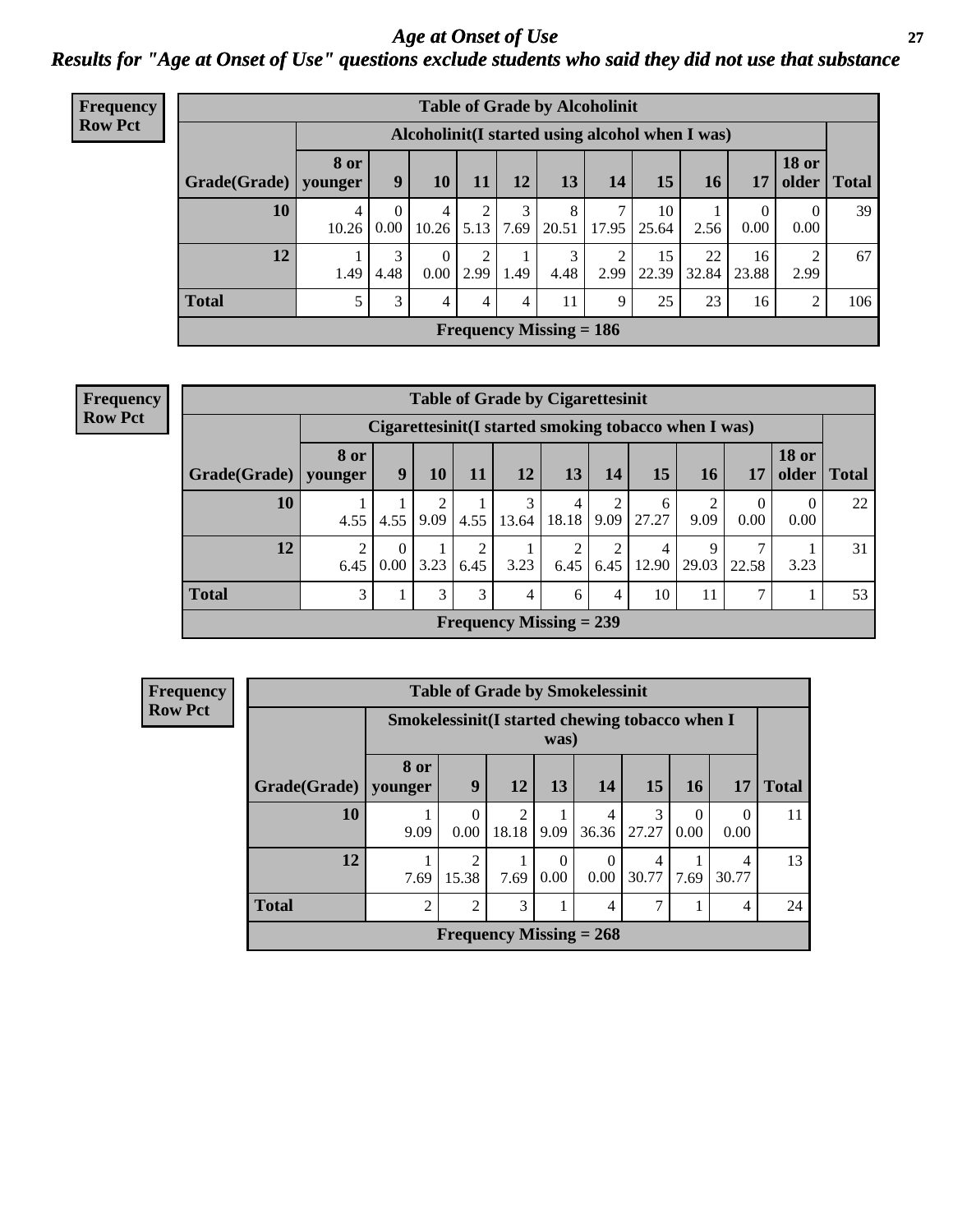#### *Age at Onset of Use* **28**

*Results for "Age at Onset of Use" questions exclude students who said they did not use that substance*

| <b>Frequency</b> |              | <b>Table of Grade by Marijuanainit</b> |                |                         |                         |                                                      |            |                  |                  |                       |              |  |
|------------------|--------------|----------------------------------------|----------------|-------------------------|-------------------------|------------------------------------------------------|------------|------------------|------------------|-----------------------|--------------|--|
| <b>Row Pct</b>   |              |                                        |                |                         |                         | Marijuanainit (I started using marijuana when I was) |            |                  |                  |                       |              |  |
|                  | Grade(Grade) | <b>8 or</b><br>younger                 | 10             | 12                      | 13                      | 14                                                   | 15         | 16               | 17               | <b>18 or</b><br>older | <b>Total</b> |  |
|                  | 10           | $\theta$<br>0.00                       | 6.25           | $\mathfrak{D}$<br>12.50 | $\overline{c}$<br>12.50 | 5<br>31.25                                           | 6<br>37.50 | $\Omega$<br>0.00 | $\Omega$<br>0.00 | $\Omega$<br>0.00      | 16           |  |
|                  | 12           | 4.76                                   | 4.76           | $\theta$<br>$0.00\,$    | $\overline{2}$<br>9.52  | ◠<br>9.52                                            | 3<br>14.29 | 6<br>28.57       | 23.81            | 4.76                  | 21           |  |
|                  | <b>Total</b> |                                        | $\mathfrak{D}$ | $\overline{2}$          | $\overline{4}$          | 7                                                    | 9          | 6                | 5                |                       | 37           |  |
|                  |              |                                        |                |                         |                         | Frequency Missing $= 255$                            |            |                  |                  |                       |              |  |

| Frequency      |              | <b>Table of Grade by Cocaineinit</b> |                     |                             |           |                |  |
|----------------|--------------|--------------------------------------|---------------------|-----------------------------|-----------|----------------|--|
| <b>Row Pct</b> |              | <b>Cocaineinit</b> (I started using  | cocaine when I was) |                             |           |                |  |
|                | Grade(Grade) | 8 or<br>younger                      | 14                  | 16                          | <b>17</b> | <b>Total</b>   |  |
|                | 10           | 0<br>0.00                            | 50.00               | 50.00                       | 0<br>0.00 | $\overline{2}$ |  |
|                | 12           | 25.00                                | 25.00               | 25.00                       | 25.00     | 4              |  |
|                | <b>Total</b> |                                      | $\overline{2}$      | $\mathcal{D}_{\mathcal{A}}$ |           | 6              |  |
|                |              | Frequency Missing $= 286$            |                     |                             |           |                |  |

| <b>Frequency</b> |              | <b>Table of Grade by Inhalantsinit</b>   |                     |                                |           |                          |           |                |  |  |
|------------------|--------------|------------------------------------------|---------------------|--------------------------------|-----------|--------------------------|-----------|----------------|--|--|
| <b>Row Pct</b>   |              | Inhalantsinit (I started using inhalants |                     | when I was)                    |           |                          |           |                |  |  |
|                  | Grade(Grade) | 8 or<br>vounger                          | 10                  | 13                             | 14        | <b>15</b>                | <b>16</b> | <b>Total</b>   |  |  |
|                  | 10           | 25.00                                    | 0<br>0.00           | $\Omega$<br>0.00               | 25.00     | $\mathfrak{D}$<br>50.00  | 0<br>0.00 | $\overline{4}$ |  |  |
|                  | 12           | $\theta$<br>0.00                         | 25.00               | 2<br>50.00                     | 0<br>0.00 | $\left( \right)$<br>0.00 | 25.00     | $\overline{4}$ |  |  |
|                  | <b>Total</b> |                                          | 2<br>$\overline{2}$ |                                |           |                          |           |                |  |  |
|                  |              |                                          |                     | <b>Frequency Missing = 284</b> |           |                          |           |                |  |  |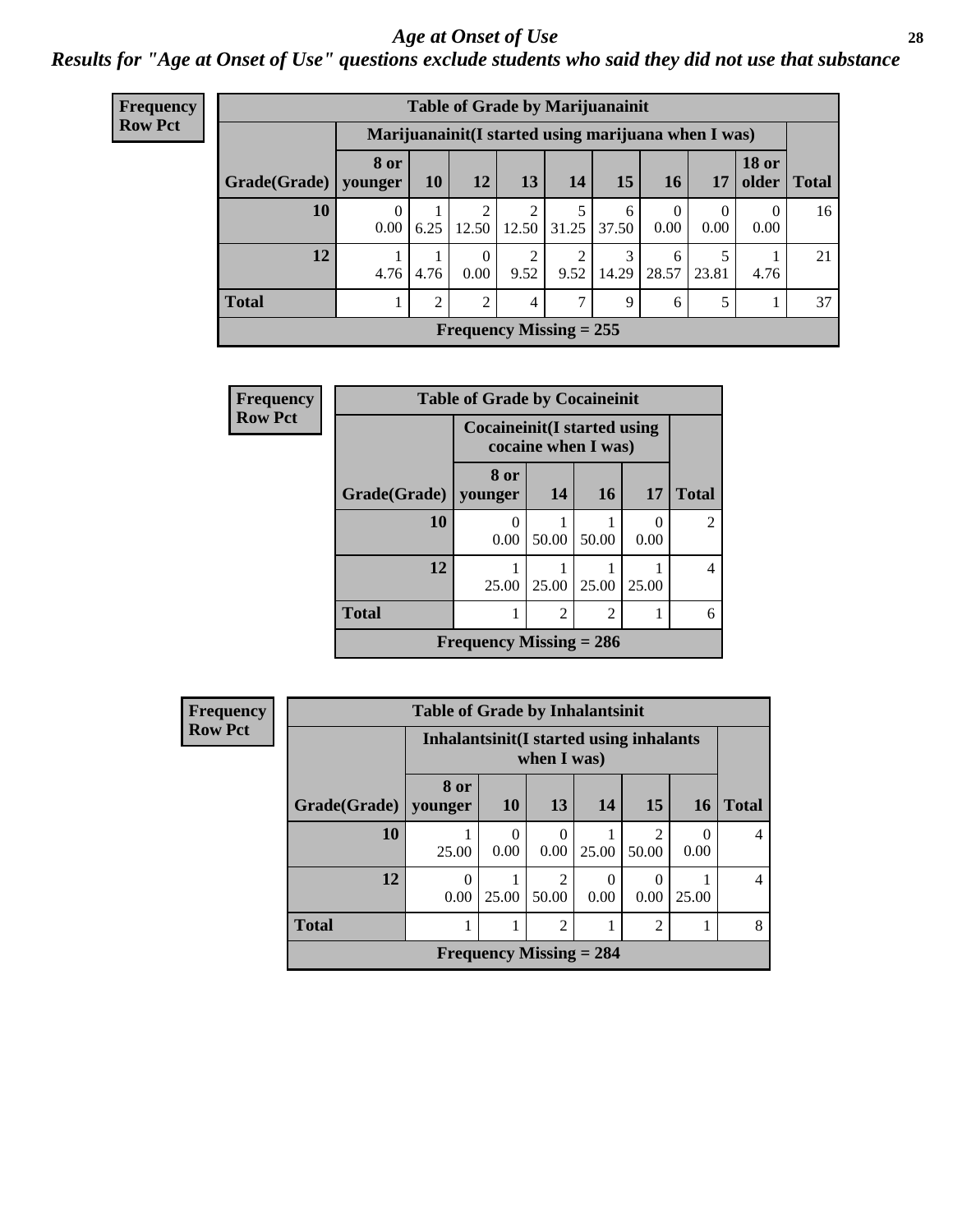#### *Age at Onset of Use* **29**

*Results for "Age at Onset of Use" questions exclude students who said they did not use that substance*

| <b>Frequency</b> |              | <b>Table of Grade by Steroidsinit</b> |                                                        |       |           |              |
|------------------|--------------|---------------------------------------|--------------------------------------------------------|-------|-----------|--------------|
| <b>Row Pct</b>   |              |                                       | <b>Steroidsinit(I started</b><br>using steroids when I | was)  |           |              |
|                  | Grade(Grade) | <b>11</b>                             | 14                                                     | 15    | <b>16</b> | <b>Total</b> |
|                  | 10           | 33.33                                 | 33.33                                                  | 33.33 | 0<br>0.00 | 3            |
|                  | 12           | $\theta$<br>0.00                      | $\mathcal{O}$<br>0.00                                  | 0.00  | 100.00    |              |
|                  | <b>Total</b> |                                       |                                                        |       |           |              |
|                  |              | Frequency Missing $= 288$             |                                                        |       |           |              |

| Frequency      | <b>Table of Grade by Ecstasyinit</b> |                                     |                     |       |                                       |                             |
|----------------|--------------------------------------|-------------------------------------|---------------------|-------|---------------------------------------|-----------------------------|
| <b>Row Pct</b> |                                      | <b>Ecstasyinit</b> (I started using | ecstasy when I was) |       |                                       |                             |
|                | Grade(Grade)                         | 8 or<br>younger                     | <b>10</b>           | 14    | 16                                    | <b>Total</b>                |
|                | 10                                   | 25.00                               | 25.00               | 25.00 | 25.00                                 |                             |
|                | 12                                   | 0<br>0.00                           | 0<br>0.00           | 0.00  | $\mathcal{D}_{\mathcal{L}}$<br>100.00 | $\mathcal{D}_{\mathcal{L}}$ |
|                | <b>Total</b>                         |                                     |                     |       | 3                                     | 6                           |
|                |                                      | Frequency Missing $= 286$           |                     |       |                                       |                             |

| Frequency      |              | <b>Table of Grade by Methinit</b>                            |           |       |                |
|----------------|--------------|--------------------------------------------------------------|-----------|-------|----------------|
| <b>Row Pct</b> |              | <b>Methinit(I started</b><br>methamphetamines<br>when I was) |           |       |                |
|                | Grade(Grade) | 14                                                           | 15        | 17    | <b>Total</b>   |
|                | 10           | 100.00                                                       | 0<br>0.00 | 0.00  |                |
|                | 12           | 0.00                                                         | 50.00     | 50.00 | $\overline{2}$ |
|                | <b>Total</b> | 1                                                            |           |       | 3              |
|                |              | <b>Frequency Missing = 289</b>                               |           |       |                |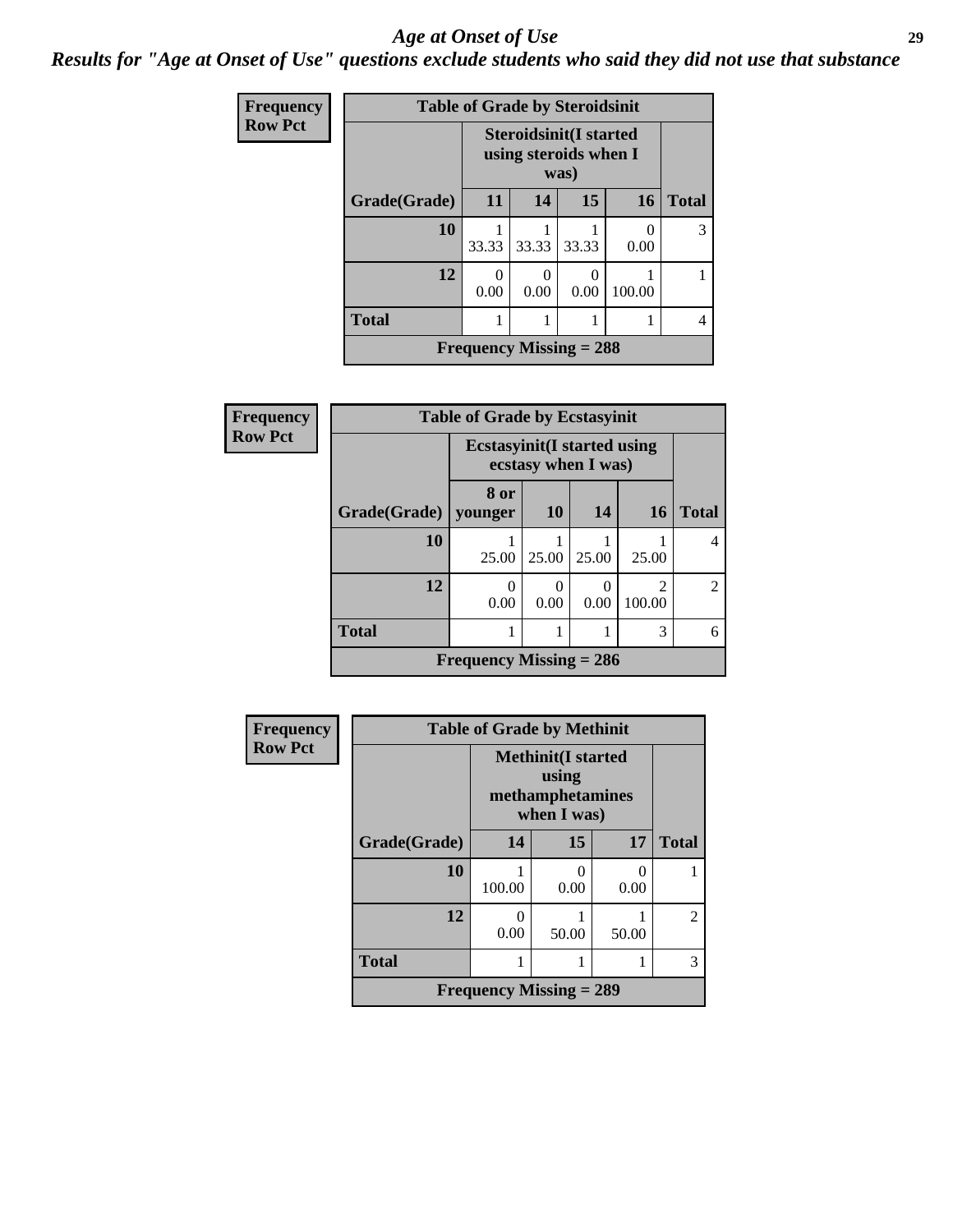#### Age at Onset of Use **30**

*Results for "Age at Onset of Use" questions exclude students who said they did not use that substance*

| Frequency      |              |                                                                      | <b>Table of Grade by Hallucinogensinit</b> |                |
|----------------|--------------|----------------------------------------------------------------------|--------------------------------------------|----------------|
| <b>Row Pct</b> |              | Hallucinogensinit(I<br>started using<br>hallucinogens when<br>I was) |                                            |                |
|                | Grade(Grade) | 15                                                                   | 17                                         | <b>Total</b>   |
|                | 10           | $\Omega$                                                             | 0                                          | 0              |
|                | 12           | 50.00                                                                | 50.00                                      | $\overline{c}$ |
|                | <b>Total</b> | 1                                                                    |                                            | $\overline{c}$ |
|                |              | <b>Frequency Missing = 290</b>                                       |                                            |                |

| <b>Frequency</b> |              |                                                     |                |                        |           | <b>Table of Grade by Prescriptioninit</b> |                         |                  |            |              |
|------------------|--------------|-----------------------------------------------------|----------------|------------------------|-----------|-------------------------------------------|-------------------------|------------------|------------|--------------|
| <b>Row Pct</b>   |              | Prescriptioninit(I started using prescription drugs |                |                        |           | not prescribed to me when I was)          |                         |                  |            |              |
|                  | Grade(Grade) | 8 or<br>younger                                     | <b>10</b>      | 12                     | <b>13</b> | 14                                        | 15                      | 16 <sup>1</sup>  | 17         | <b>Total</b> |
|                  | 10           | 16.67                                               | 16.67          | $\overline{0}$<br>0.00 | 16.67     | 16.67                                     | 16.67                   | $\Omega$<br>0.00 | 16.67      | 6            |
|                  | 12           | $\mathcal{L}$<br>13.33                              | 6.67           | 6.67                   | 13.33     | $\mathcal{R}$<br>20.00                    | $\mathfrak{D}$<br>13.33 | 2<br>13.33       | ာ<br>13.33 | 15           |
|                  | <b>Total</b> | 3                                                   | $\overline{2}$ |                        | 3         | 4                                         | 3                       | 2                | 3          | 21           |
|                  |              |                                                     |                |                        |           | Frequency Missing $= 271$                 |                         |                  |            |              |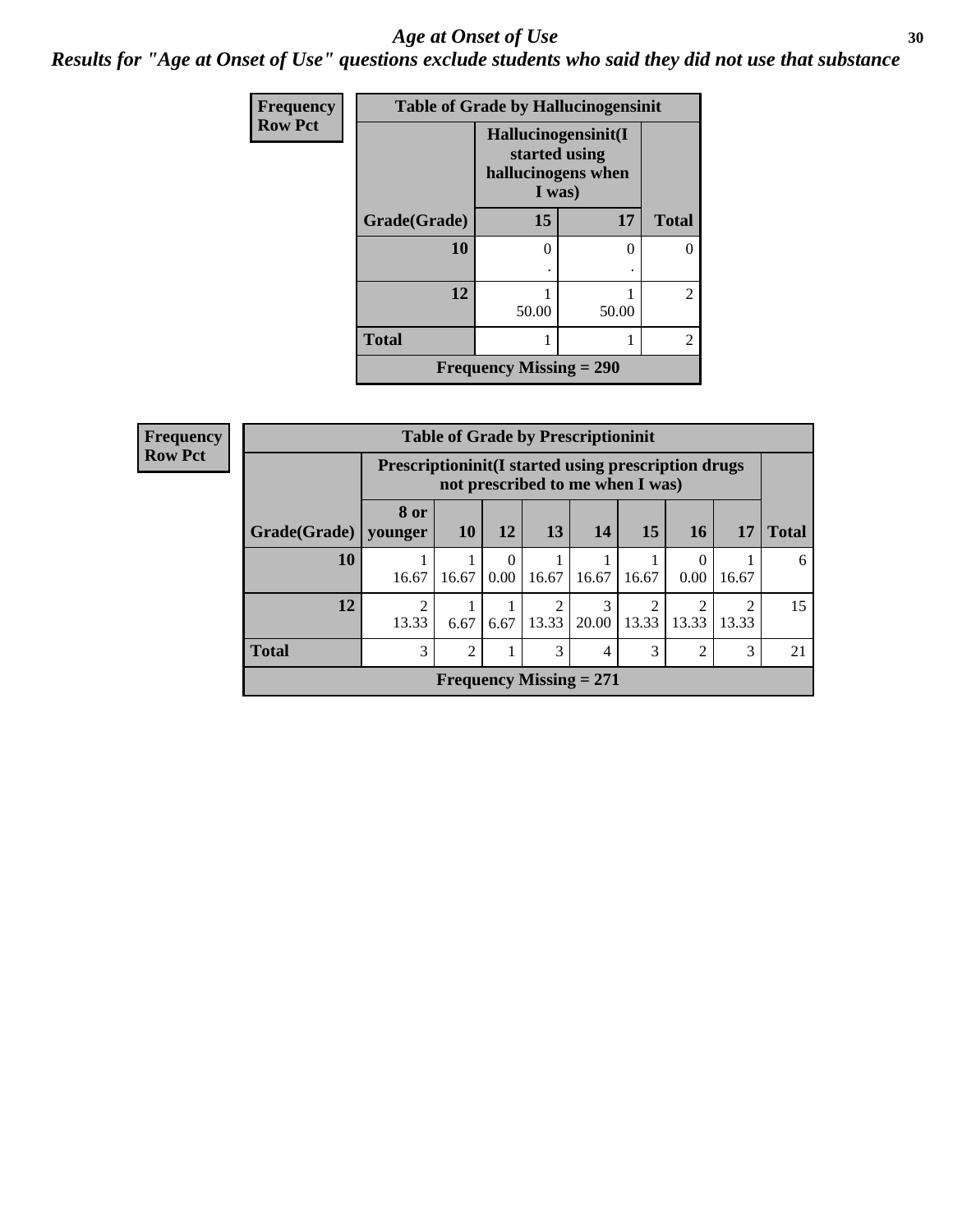| Frequency      |                                               | <b>Table of Alcoholharm by Grade</b> |             |              |  |  |  |  |  |
|----------------|-----------------------------------------------|--------------------------------------|-------------|--------------|--|--|--|--|--|
| <b>Col Pct</b> | Alcoholharm(I<br>think alcohol is<br>harmful) | Grade(Grade)<br>10                   | 12          | <b>Total</b> |  |  |  |  |  |
|                | <b>Strongly Agree</b>                         | 90<br>57.69                          | 74<br>54.41 | 164          |  |  |  |  |  |
|                | <b>Somewhat Agree</b>                         | 33<br>21.15                          | 38<br>27.94 | 71           |  |  |  |  |  |
|                | <b>Somewhat Disagree</b>                      | 25<br>16.03                          | 16<br>11.76 | 41           |  |  |  |  |  |
|                | <b>Strongly Disagree</b>                      | 8<br>5.13                            | 8<br>5.88   | 16           |  |  |  |  |  |
|                | <b>Total</b>                                  | 156                                  | 136         | 292          |  |  |  |  |  |

| <b>Table of Cigarettesharm by Grade</b>                  |                    |              |              |  |  |  |  |  |
|----------------------------------------------------------|--------------------|--------------|--------------|--|--|--|--|--|
| Cigarettesharm(I<br>think smoking<br>tobacco is harmful) | Grade(Grade)<br>10 | 12           | <b>Total</b> |  |  |  |  |  |
| <b>Strongly Agree</b>                                    | 123<br>78.85       | 107<br>78.68 | 230          |  |  |  |  |  |
| <b>Somewhat Agree</b>                                    | 20<br>12.82        | 19<br>13.97  | 39           |  |  |  |  |  |
| <b>Somewhat Disagree</b>                                 | 3<br>1.92          | 4<br>2.94    | 7            |  |  |  |  |  |
| <b>Strongly Disagree</b>                                 | 10<br>6.41         | 6<br>4.41    | 16           |  |  |  |  |  |
| <b>Total</b>                                             | 156                | 136          | 292          |  |  |  |  |  |

| Frequency      | <b>Table of Smokelessharm by Grade</b>                  |                    |              |     |
|----------------|---------------------------------------------------------|--------------------|--------------|-----|
| <b>Col Pct</b> | Smokelessharm(I<br>think chewing<br>tobacco is harmful) | Grade(Grade)<br>10 | <b>Total</b> |     |
|                | <b>Strongly Agree</b>                                   | 121<br>77.56       | 106<br>77.94 | 227 |
|                | <b>Somewhat Agree</b>                                   | 14<br>8.97         | 21<br>15.44  | 35  |
|                | <b>Somewhat Disagree</b>                                | 8<br>5.13          | 0.74         | 9   |
|                | <b>Strongly Disagree</b>                                | 13<br>8.33         | 8<br>5.88    | 21  |
|                | <b>Total</b>                                            | 156                | 136          | 292 |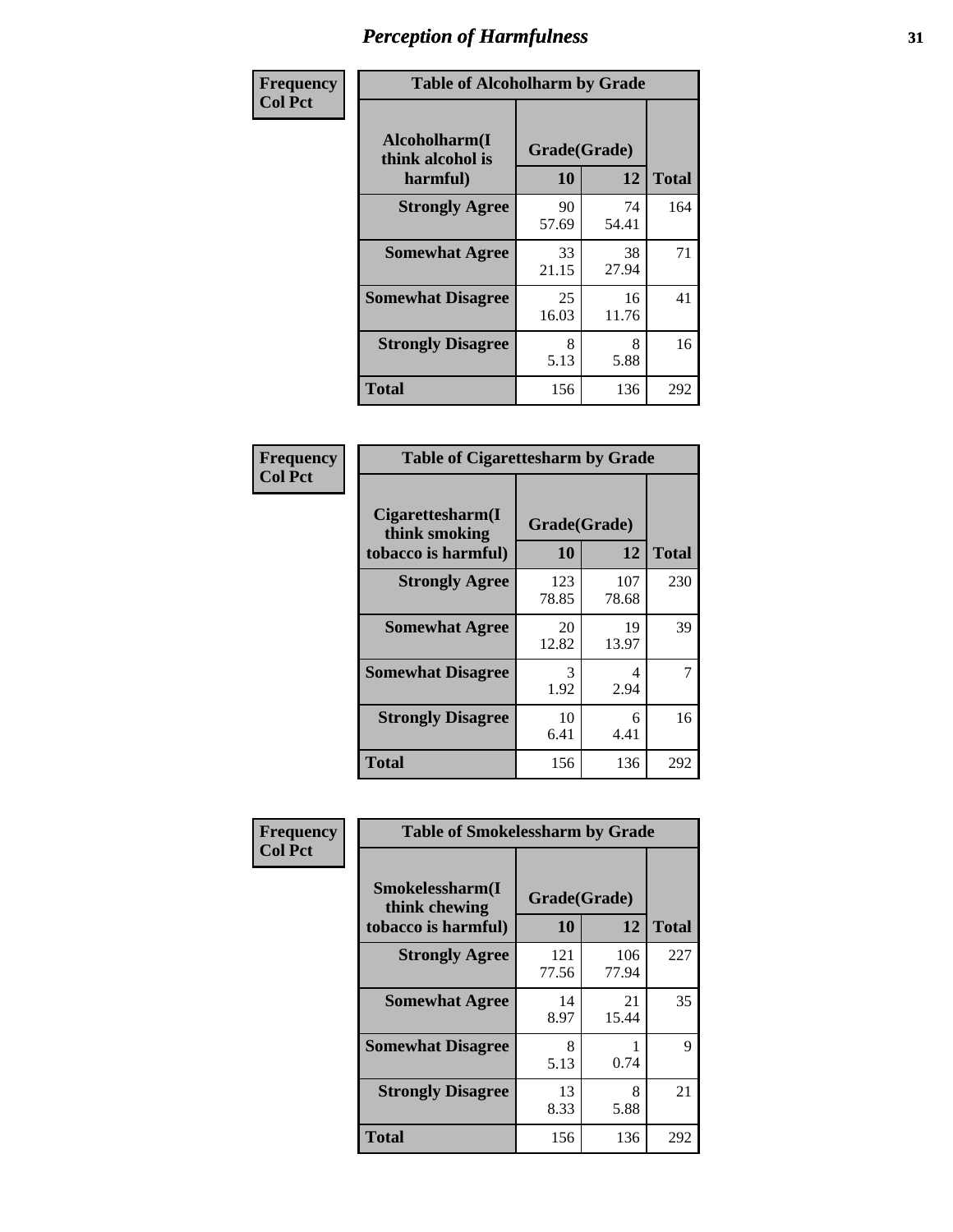| Frequency      | <b>Table of Marijuanaharm by Grade</b>            |                    |             |              |
|----------------|---------------------------------------------------|--------------------|-------------|--------------|
| <b>Col Pct</b> | Marijuanaharm(I<br>think marijuana is<br>harmful) | Grade(Grade)<br>10 | 12          | <b>Total</b> |
|                | <b>Strongly Agree</b>                             | 119<br>76.28       | 91<br>66.91 | 210          |
|                | <b>Somewhat Agree</b>                             | 14<br>8.97         | 21<br>15.44 | 35           |
|                | <b>Somewhat Disagree</b>                          | 10<br>6.41         | 11<br>8.09  | 21           |
|                | <b>Strongly Disagree</b>                          | 13<br>8.33         | 13<br>9.56  | 26           |
|                | <b>Total</b>                                      | 156                | 136         | 292          |

| <b>Table of Cocaineharm by Grade</b>          |                    |                        |                |  |  |
|-----------------------------------------------|--------------------|------------------------|----------------|--|--|
| Cocaineharm(I<br>think cocaine is<br>harmful) | Grade(Grade)<br>10 | <b>Total</b>           |                |  |  |
| <b>Strongly Agree</b>                         | 141<br>90.38       | 121<br>88.97           | 262            |  |  |
| <b>Somewhat Agree</b>                         | 6<br>3.85          | 5<br>3.68              | 11             |  |  |
| <b>Somewhat Disagree</b>                      | $\Omega$<br>0.00   | $\mathfrak{D}$<br>1.47 | $\overline{2}$ |  |  |
| <b>Strongly Disagree</b>                      | 9<br>5.77          | 8<br>5.88              | 17             |  |  |
| <b>Total</b>                                  | 156                | 136                    | 292            |  |  |

| Frequency      | <b>Table of Inhalantsharm by Grade</b>             |                    |              |              |
|----------------|----------------------------------------------------|--------------------|--------------|--------------|
| <b>Col Pct</b> | Inhalantsharm(I<br>think inhalants are<br>harmful) | Grade(Grade)<br>10 | 12           | <b>Total</b> |
|                | <b>Strongly Agree</b>                              | 133<br>85.26       | 118<br>86.76 | 251          |
|                | <b>Somewhat Agree</b>                              | 14<br>8.97         | 5.15         | 21           |
|                | <b>Somewhat Disagree</b>                           | 0<br>0.00          | 3<br>2.21    | 3            |
|                | <b>Strongly Disagree</b>                           | 9<br>5.77          | 8<br>5.88    | 17           |
|                | <b>Total</b>                                       | 156                | 136          | 292          |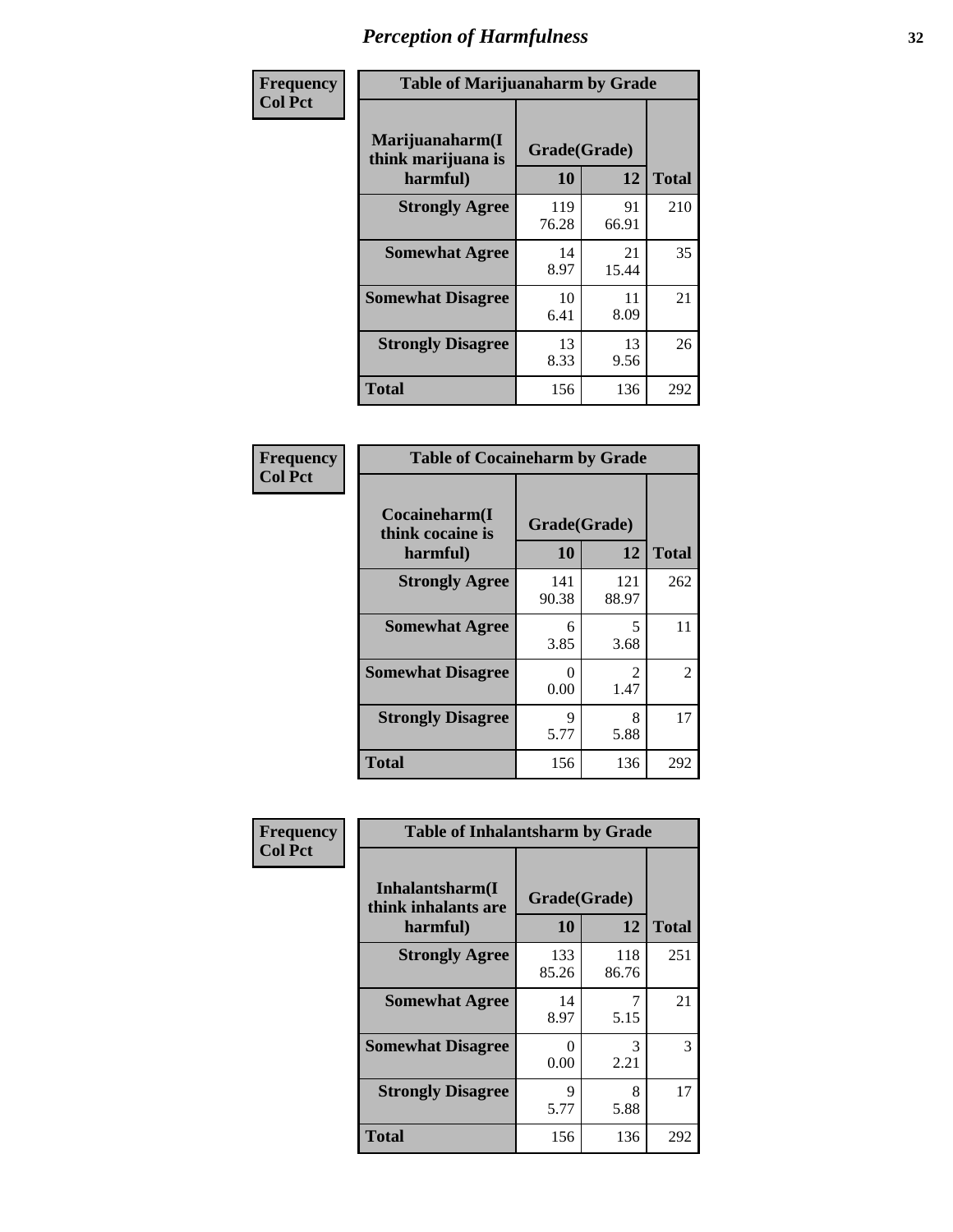| Frequency      | <b>Table of Steroidsharm by Grade</b>            |                    |              |              |
|----------------|--------------------------------------------------|--------------------|--------------|--------------|
| <b>Col Pct</b> | Steroidsharm(I<br>think steroids are<br>harmful) | Grade(Grade)<br>10 | 12           | <b>Total</b> |
|                | <b>Strongly Agree</b>                            | 120<br>76.92       | 108<br>79.41 | 228          |
|                | <b>Somewhat Agree</b>                            | 23<br>14.74        | 17<br>12.50  | 40           |
|                | <b>Somewhat Disagree</b>                         | 3<br>1.92          | 4<br>2.94    | 7            |
|                | <b>Strongly Disagree</b>                         | 10<br>6.41         | 7<br>5.15    | 17           |
|                | <b>Total</b>                                     | 156                | 136          | 292          |

| <b>Table of Ecstasyharm by Grade</b>          |                        |                        |     |  |
|-----------------------------------------------|------------------------|------------------------|-----|--|
| Ecstasyharm(I<br>think ecstasy is<br>harmful) | Grade(Grade)<br>10     | <b>Total</b>           |     |  |
| <b>Strongly Agree</b>                         | 135<br>86.54           | 119<br>87.50           | 254 |  |
| <b>Somewhat Agree</b>                         | 10<br>6.41             | 8<br>5.88              | 18  |  |
| <b>Somewhat Disagree</b>                      | $\mathfrak{D}$<br>1.28 | $\mathfrak{D}$<br>1.47 | 4   |  |
| <b>Strongly Disagree</b>                      | 9<br>5.77              | 5.15                   | 16  |  |
| Total                                         | 156                    | 136                    | 292 |  |

| Frequency      | <b>Table of Methharm by Grade</b>                            |                    |              |              |
|----------------|--------------------------------------------------------------|--------------------|--------------|--------------|
| <b>Col Pct</b> | <b>Methharm</b> (I think<br>methamphetamines<br>are harmful) | Grade(Grade)<br>10 | 12           | <b>Total</b> |
|                | <b>Strongly Agree</b>                                        | 142<br>91.03       | 123<br>90.44 | 265          |
|                | <b>Somewhat Agree</b>                                        | 5<br>3.21          | 5<br>3.68    | 10           |
|                | <b>Somewhat Disagree</b>                                     | 0<br>0.00          | 3<br>2.21    | 3            |
|                | <b>Strongly Disagree</b>                                     | 9<br>5.77          | 5<br>3.68    | 14           |
|                | <b>Total</b>                                                 | 156                | 136          | 292          |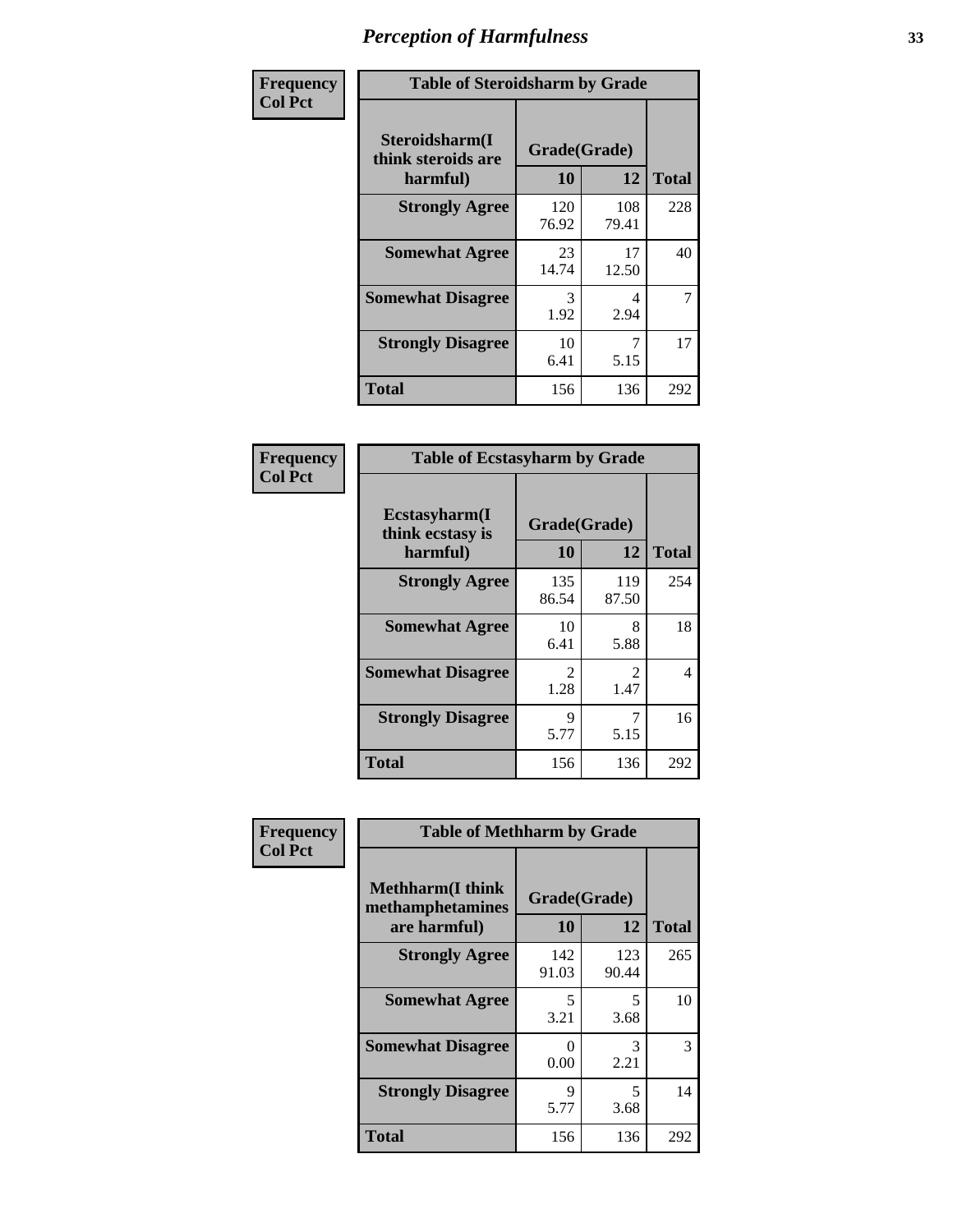| Frequency      | <b>Table of Hallucinogensharm by Grade</b>                 |                    |              |              |
|----------------|------------------------------------------------------------|--------------------|--------------|--------------|
| <b>Col Pct</b> | Hallucinogensharm(I<br>think hallucinogens<br>are harmful) | Grade(Grade)<br>10 | 12           | <b>Total</b> |
|                | <b>Strongly Agree</b>                                      | 138<br>88.46       | 119<br>87.50 | 257          |
|                | <b>Somewhat Agree</b>                                      | 4.49               | 9<br>6.62    | 16           |
|                | <b>Somewhat Disagree</b>                                   | 0.64               | 3<br>2.21    | 4            |
|                | <b>Strongly Disagree</b>                                   | 10<br>6.41         | 5<br>3.68    | 15           |
|                | <b>Total</b>                                               | 156                | 136          | 292          |

| <b>Table of Prescriptionharm by Grade</b>                                         |              |             |              |  |
|-----------------------------------------------------------------------------------|--------------|-------------|--------------|--|
| <b>Prescriptionharm</b> (I<br>think prescription<br>drugs not<br>prescribed to me | Grade(Grade) |             |              |  |
| are harmful)                                                                      | 10           | 12          | <b>Total</b> |  |
| <b>Strongly Agree</b>                                                             | 115<br>73.72 | 88<br>64.71 | 203          |  |
| <b>Somewhat Agree</b>                                                             | 24<br>15.38  | 28<br>20.59 | 52           |  |
| <b>Somewhat Disagree</b>                                                          | 6<br>3.85    | 11<br>8.09  | 17           |  |
| <b>Strongly Disagree</b>                                                          | 11<br>7.05   | 9<br>6.62   | 20           |  |
| <b>Total</b>                                                                      | 156          | 136         | 292          |  |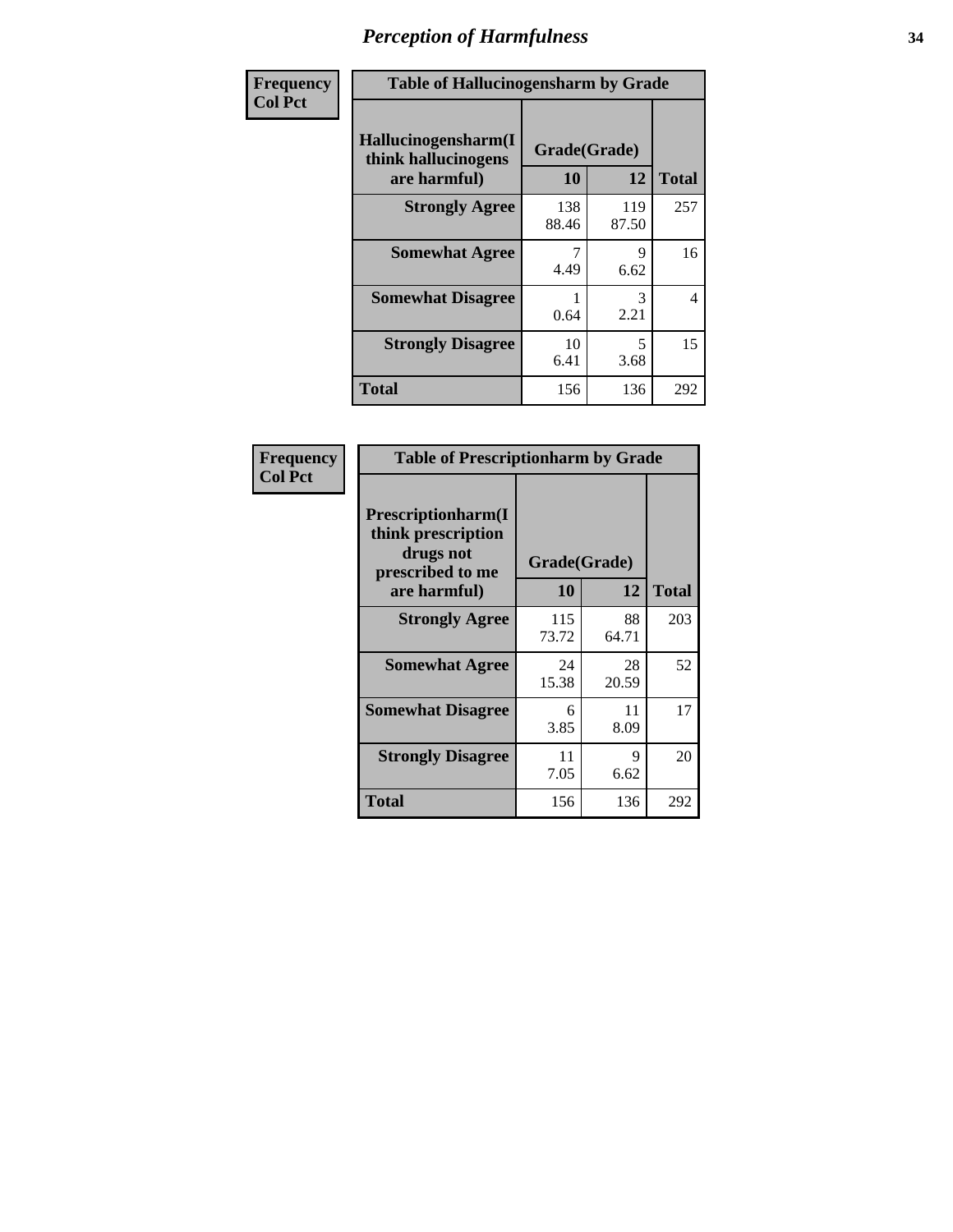## *Disapproval by Adults* **35**

| Frequency      | <b>Table of Alcoholadult by Grade</b>                                 |              |                    |              |
|----------------|-----------------------------------------------------------------------|--------------|--------------------|--------------|
| <b>Col Pct</b> | <b>Alcoholadult</b> (Adults<br>would disapprove if<br>I used alcohol) | 10           | Grade(Grade)<br>12 | <b>Total</b> |
|                | <b>Strongly Agree</b>                                                 | 104<br>66.67 | 81<br>59.56        | 185          |
|                | <b>Somewhat Agree</b>                                                 | 32<br>20.51  | 37<br>27.21        | 69           |
|                | <b>Somewhat Disagree</b>                                              | 13<br>8.33   | 11<br>8.09         | 24           |
|                | <b>Strongly Disagree</b>                                              | 7<br>4.49    | 5.15               | 14           |
|                | <b>Total</b>                                                          | 156          | 136                | 292          |

| <b>Table of Tobaccoadult by Grade</b>                                 |                    |             |              |
|-----------------------------------------------------------------------|--------------------|-------------|--------------|
| <b>Tobaccoadult</b> (Adults<br>would disapprove if<br>I used tobacco) | Grade(Grade)<br>10 | 12          | <b>Total</b> |
| <b>Strongly Agree</b>                                                 | 118<br>75.64       | 99<br>72.79 | 217          |
| <b>Somewhat Agree</b>                                                 | 22<br>14.10        | 21<br>15.44 | 43           |
| <b>Somewhat Disagree</b>                                              | 5<br>3.21          | 5<br>3.68   | 10           |
| <b>Strongly Disagree</b>                                              | 11<br>7.05         | 11<br>8.09  | 22           |
| <b>Total</b>                                                          | 156                | 136         | 292          |

| Frequency      | <b>Table of Marijuanaadult by Grade</b>                           |                    |              |              |
|----------------|-------------------------------------------------------------------|--------------------|--------------|--------------|
| <b>Col Pct</b> | Marijuanaadult(Adults<br>would disapprove if I<br>used marijuana) | Grade(Grade)<br>10 | 12           | <b>Total</b> |
|                | <b>Strongly Agree</b>                                             | 134<br>85.90       | 115<br>84.56 | 249          |
|                | <b>Somewhat Agree</b>                                             | 8<br>5.13          | 8<br>5.88    | 16           |
|                | <b>Somewhat Disagree</b>                                          | 3<br>1.92          | 2<br>1.47    | 5            |
|                | <b>Strongly Disagree</b>                                          | 11<br>7.05         | 11<br>8.09   | 22           |
|                | <b>Total</b>                                                      | 156                | 136          | 292          |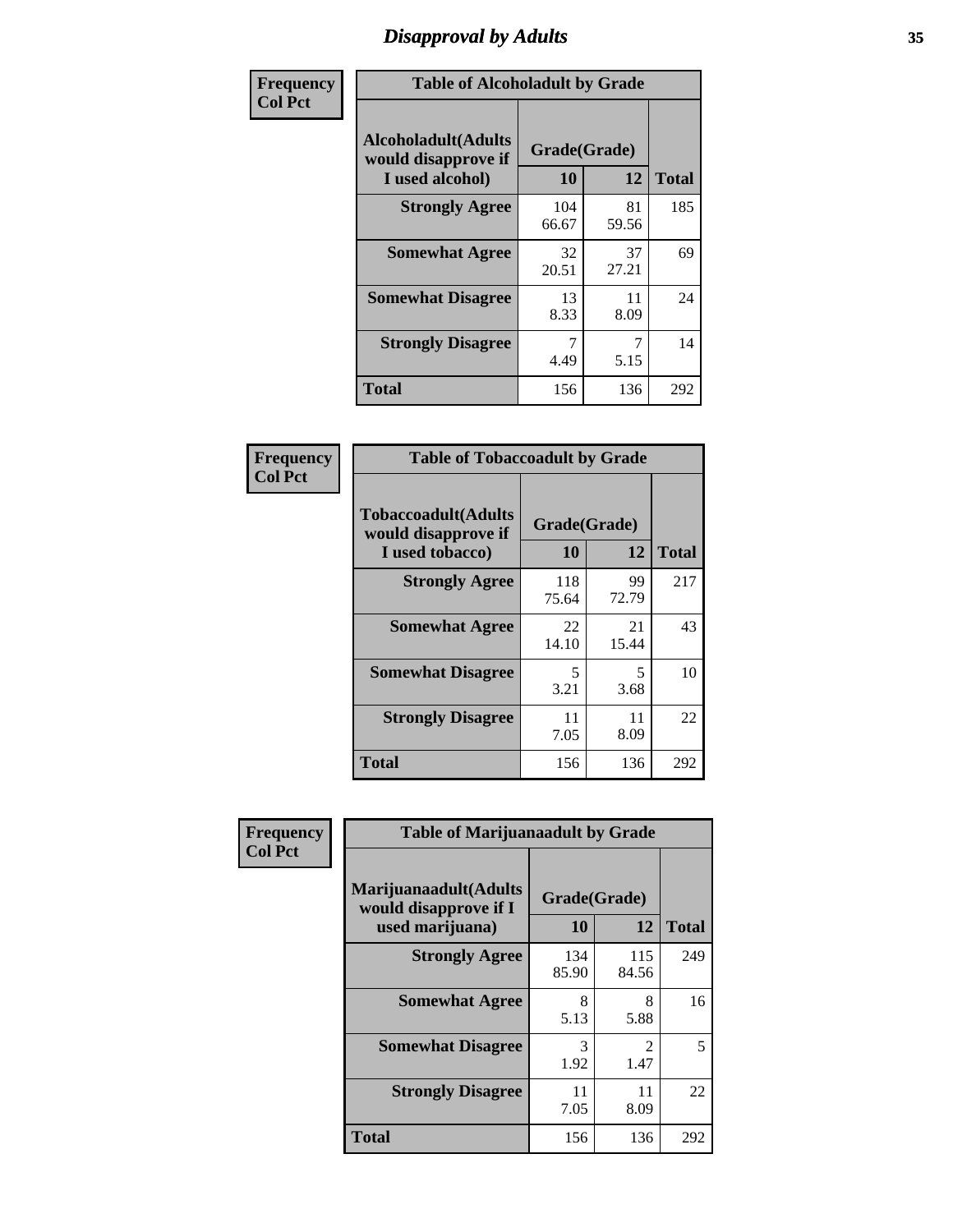## *Disapproval by Adults* **36**

| <b>Frequency</b> | <b>Table of Otherdrugadult by Grade</b>                                     |                    |              |                |
|------------------|-----------------------------------------------------------------------------|--------------------|--------------|----------------|
| <b>Col Pct</b>   | <b>Otherdrugadult</b> (Adults<br>would disapprove if I<br>used other drugs) | Grade(Grade)<br>10 | 12           | <b>Total</b>   |
|                  | <b>Strongly Agree</b>                                                       | 141<br>90.38       | 122<br>89.71 | 263            |
|                  | <b>Somewhat Agree</b>                                                       | 6<br>3.85          | 6<br>4.41    | 12             |
|                  | <b>Somewhat Disagree</b>                                                    | 0.64               | 0.74         | $\overline{2}$ |
|                  | <b>Strongly Disagree</b>                                                    | 8<br>5.13          | 5.15         | 15             |
|                  | <b>Total</b>                                                                | 156                | 136          | 292            |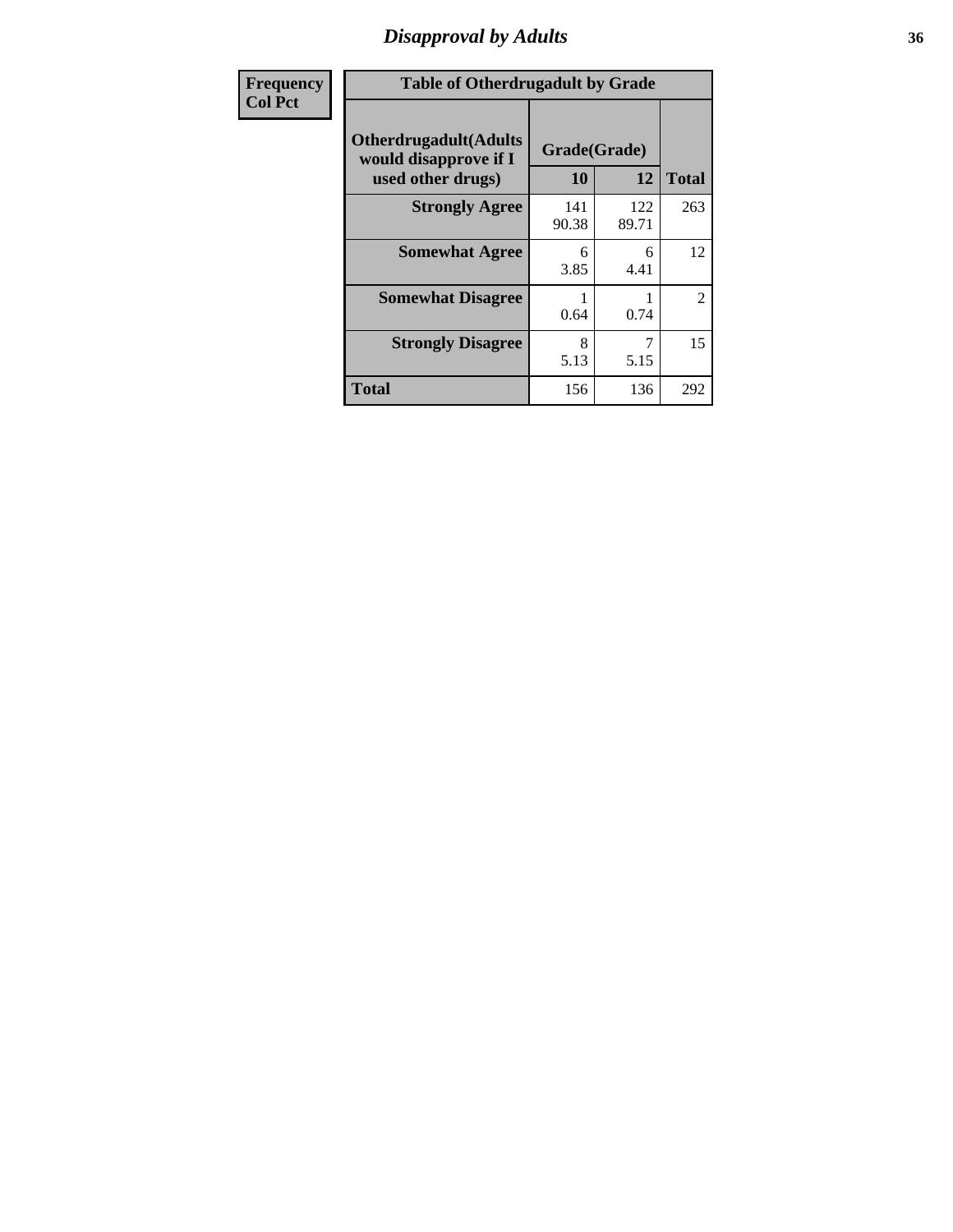# *Disapproval by Peers* **37**

| Frequency      | <b>Table of Alcoholpeer by Grade</b>                    |              |             |              |  |
|----------------|---------------------------------------------------------|--------------|-------------|--------------|--|
| <b>Col Pct</b> | Alcoholpeer(My<br>friends would<br>disapprove if I used | Grade(Grade) |             |              |  |
|                | alcohol)                                                | 10           | 12          | <b>Total</b> |  |
|                | <b>Strongly Agree</b>                                   | 43<br>27.56  | 27<br>19.85 | 70           |  |
|                | <b>Somewhat Agree</b>                                   | 43<br>27.56  | 30<br>22.06 | 73           |  |
|                | <b>Somewhat Disagree</b>                                | 38<br>24.36  | 43<br>31.62 | 81           |  |
|                | <b>Strongly Disagree</b>                                | 32<br>20.51  | 36<br>26.47 | 68           |  |
|                | Total                                                   | 156          | 136         | 292          |  |

| Frequency      | <b>Table of Tobaccopeer by Grade</b>                                |                    |             |              |  |
|----------------|---------------------------------------------------------------------|--------------------|-------------|--------------|--|
| <b>Col Pct</b> | Tobaccopeer(My<br>friends would<br>disapprove if I used<br>tobacco) | Grade(Grade)<br>10 | 12          | <b>Total</b> |  |
|                | <b>Strongly Agree</b>                                               | 75<br>48.08        | 59<br>43.38 | 134          |  |
|                | <b>Somewhat Agree</b>                                               | 30<br>19.23        | 24<br>17.65 | 54           |  |
|                | <b>Somewhat Disagree</b>                                            | 26<br>16.67        | 28<br>20.59 | 54           |  |
|                | <b>Strongly Disagree</b>                                            | 25<br>16.03        | 25<br>18.38 | 50           |  |
|                | <b>Total</b>                                                        | 156                | 136         | 292          |  |

| Frequency<br><b>Col Pct</b> | <b>Table of Marijuanapeer by Grade</b> |              |             |              |
|-----------------------------|----------------------------------------|--------------|-------------|--------------|
|                             | Marijuanapeer(My<br>friends would      | Grade(Grade) |             |              |
|                             | disapprove if I used<br>marijuana)     | 10           | 12          | <b>Total</b> |
|                             | <b>Strongly Agree</b>                  | 84<br>53.85  | 71<br>52.21 | 155          |
|                             | <b>Somewhat Agree</b>                  | 26<br>16.67  | 23<br>16.91 | 49           |
|                             | <b>Somewhat Disagree</b>               | 16<br>10.26  | 20<br>14.71 | 36           |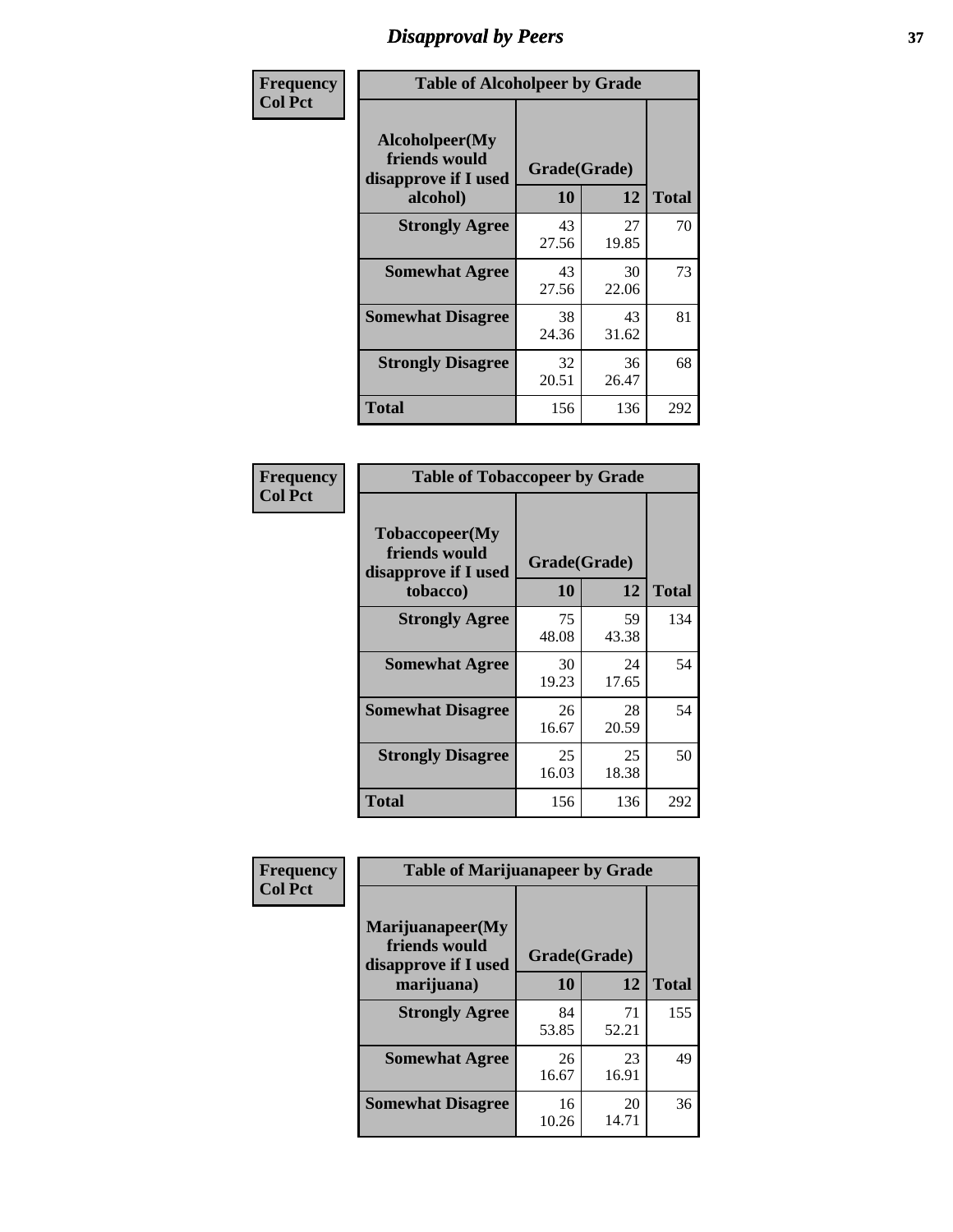# *Disapproval by Peers* **38**

| <b>Frequency</b> | <b>Table of Marijuanapeer by Grade</b>                                  |                           |             |              |  |
|------------------|-------------------------------------------------------------------------|---------------------------|-------------|--------------|--|
| <b>Col Pct</b>   | Marijuanapeer(My<br>friends would<br>disapprove if I used<br>marijuana) | Grade(Grade)<br><b>10</b> | 12          | <b>Total</b> |  |
|                  | <b>Strongly Disagree</b>                                                | 30<br>19.23               | 22<br>16.18 | 52           |  |
|                  | <b>Total</b>                                                            | 156                       | 136         | 292          |  |

| <b>Frequency</b> | <b>Table of Otherdrugpeer by Grade</b>                                    |                           |             |              |
|------------------|---------------------------------------------------------------------------|---------------------------|-------------|--------------|
| <b>Col Pct</b>   | Otherdrugpeer(My<br>friends would<br>disapprove if I used<br>other drugs) | Grade(Grade)<br><b>10</b> | 12          | <b>Total</b> |
|                  | <b>Strongly Agree</b>                                                     | 99                        | 93          | 192          |
|                  |                                                                           | 63.46                     | 68.38       |              |
|                  | <b>Somewhat Agree</b>                                                     | 23<br>14.74               | 19<br>13.97 | 42           |
|                  | <b>Somewhat Disagree</b>                                                  | 13<br>8.33                | 10<br>7.35  | 23           |
|                  | <b>Strongly Disagree</b>                                                  | 21<br>13.46               | 14<br>10.29 | 35           |
|                  | Total                                                                     | 156                       | 136         | 292          |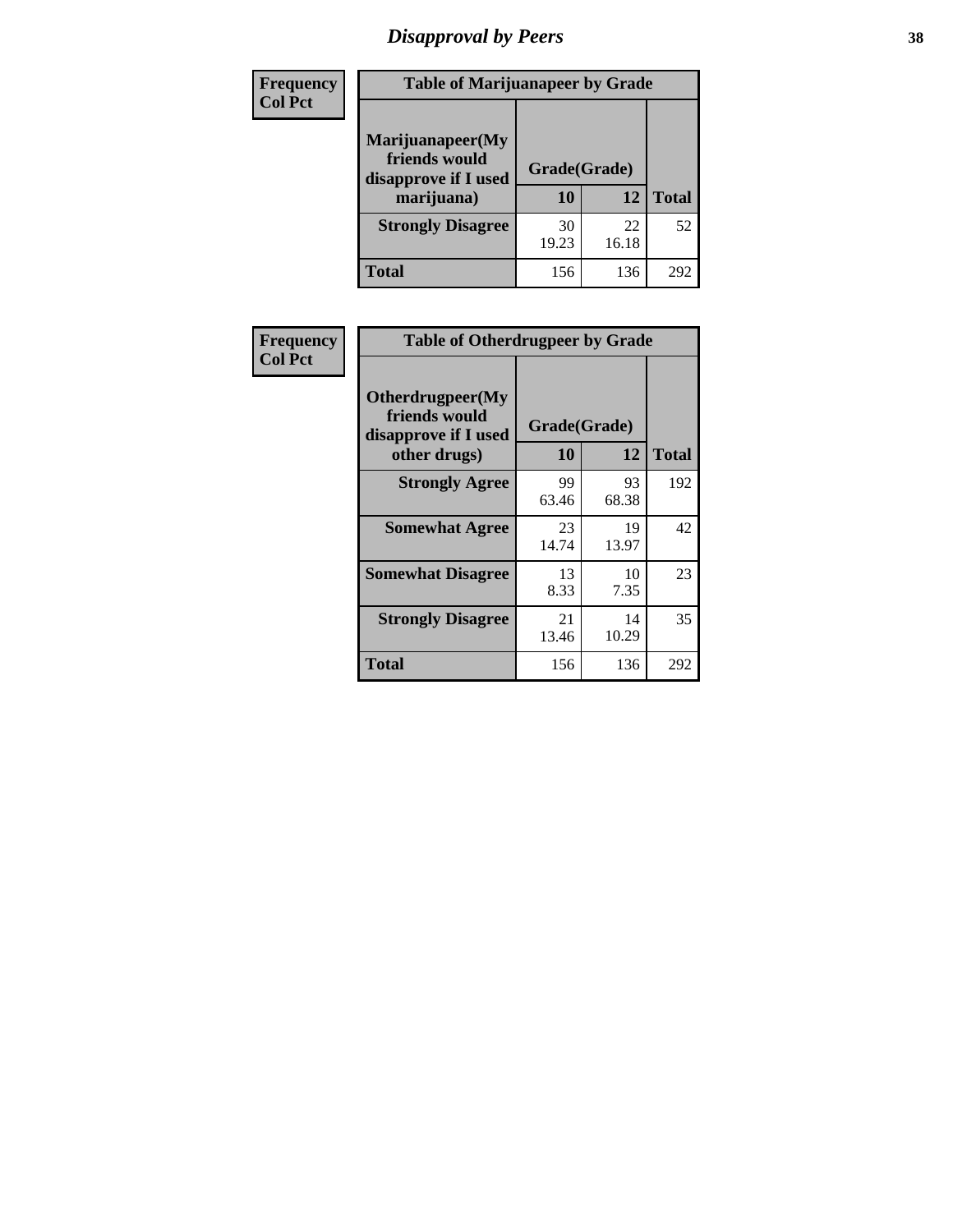| Frequency      | <b>Table of Alcohollocation1 by Grade</b> |              |             |              |
|----------------|-------------------------------------------|--------------|-------------|--------------|
| <b>Col Pct</b> | <b>Alcohollocation1(Places</b>            | Grade(Grade) |             |              |
|                | <b>Friends Use Alcohol)</b>               | 10           | 12          | <b>Total</b> |
|                |                                           | 87<br>55.77  | 95<br>69.85 | 182          |
|                | Do Not Use                                | 69<br>44.23  | 41<br>30.15 | 110          |
|                | <b>Total</b>                              | 156          | 136         | 292          |

| Frequency      | <b>Table of Alcohollocation2 by Grade</b>                     |                    |             |              |
|----------------|---------------------------------------------------------------|--------------------|-------------|--------------|
| <b>Col Pct</b> | <b>Alcohollocation2(Places</b><br><b>Friends Use Alcohol)</b> | Grade(Grade)<br>10 | <b>12</b>   | <b>Total</b> |
|                |                                                               | 111<br>71.15       | 93<br>68.38 | 204          |
|                | Home                                                          | 45<br>28.85        | 43<br>31.62 | 88           |
|                | <b>Total</b>                                                  | 156                | 136         | 292          |

| Frequency<br><b>Col Pct</b> | <b>Table of Alcohollocation 3 by Grade</b>                    |                    |              |              |
|-----------------------------|---------------------------------------------------------------|--------------------|--------------|--------------|
|                             | <b>Alcohollocation3(Places</b><br><b>Friends Use Alcohol)</b> | Grade(Grade)<br>10 | 12           | <b>Total</b> |
|                             |                                                               | 149<br>95.51       | 132<br>97.06 | 281          |
|                             | <b>School</b>                                                 | 4.49               | 4<br>2.94    | 11           |
|                             | <b>Total</b>                                                  | 156                | 136          | 292          |

| <b>Frequency</b> | <b>Table of Alcohollocation4 by Grade</b> |              |              |              |  |
|------------------|-------------------------------------------|--------------|--------------|--------------|--|
| <b>Col Pct</b>   | <b>Alcohollocation4(Places</b>            | Grade(Grade) |              |              |  |
|                  | <b>Friends Use Alcohol)</b>               | <b>10</b>    | 12           | <b>Total</b> |  |
|                  |                                           | 140<br>89.74 | 112<br>82.35 | 252          |  |
|                  | Car                                       | 16<br>10.26  | 24<br>17.65  | 40           |  |
|                  | <b>Total</b>                              | 156          | 136          | 292          |  |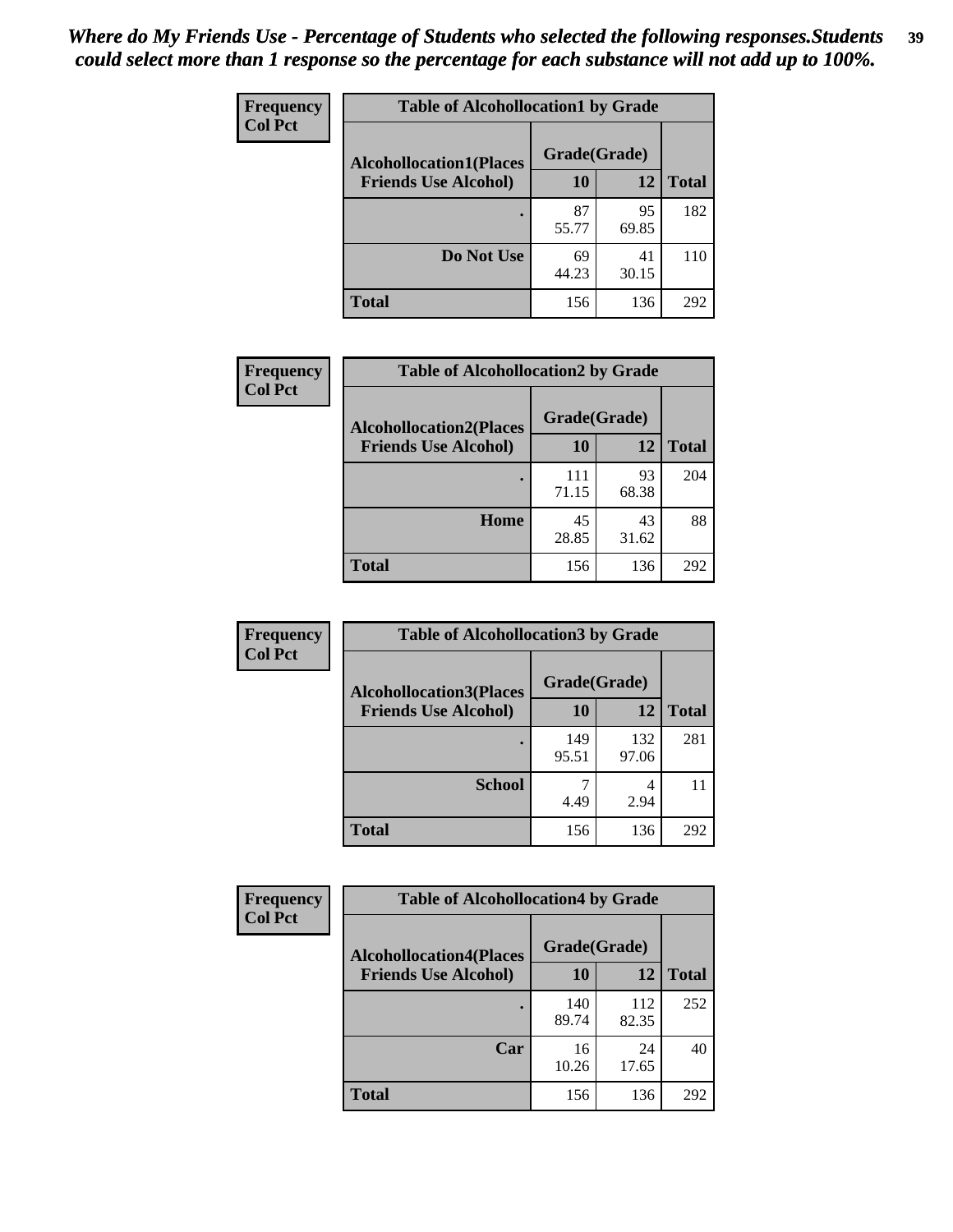| Frequency<br><b>Col Pct</b> | <b>Table of Alcohollocation5 by Grade</b> |              |             |              |
|-----------------------------|-------------------------------------------|--------------|-------------|--------------|
|                             | <b>Alcohollocation5(Places</b>            | Grade(Grade) |             |              |
|                             | <b>Friends Use Alcohol)</b>               | 10           | 12          | <b>Total</b> |
|                             |                                           | 90<br>57.69  | 68<br>50.00 | 158          |
|                             | <b>Friend's House</b>                     | 66<br>42.31  | 68<br>50.00 | 134          |
|                             | <b>Total</b>                              | 156          | 136         | 292          |

| <b>Frequency</b> | <b>Table of Alcohollocation6 by Grade</b> |              |             |              |
|------------------|-------------------------------------------|--------------|-------------|--------------|
| <b>Col Pct</b>   | <b>Alcohollocation6(Places</b>            | Grade(Grade) |             |              |
|                  | <b>Friends Use Alcohol)</b>               | 10           | 12          | <b>Total</b> |
|                  |                                           | 116<br>74.36 | 84<br>61.76 | 200          |
|                  | <b>Other</b>                              | 40<br>25.64  | 52<br>38.24 | 92           |
|                  | <b>Total</b>                              | 156          | 136         | 292          |

| Frequency      | <b>Table of Tobaccolocation1 by Grade</b> |              |             |              |
|----------------|-------------------------------------------|--------------|-------------|--------------|
| <b>Col Pct</b> | <b>Tobaccolocation1(Places</b>            | Grade(Grade) |             |              |
|                | <b>Friends Use Tobacco)</b>               | 10           | <b>12</b>   | <b>Total</b> |
|                |                                           | 58<br>37.18  | 64<br>47.06 | 122          |
|                | Do Not Use                                | 98<br>62.82  | 72<br>52.94 | 170          |
|                | <b>Total</b>                              | 156          | 136         | 292          |

| <b>Frequency</b> | <b>Table of Tobaccolocation2 by Grade</b> |              |              |              |
|------------------|-------------------------------------------|--------------|--------------|--------------|
| <b>Col Pct</b>   | <b>Tobaccolocation2(Places</b>            | Grade(Grade) |              |              |
|                  | <b>Friends Use Tobacco)</b>               | 10           | 12           | <b>Total</b> |
|                  |                                           | 117<br>75.00 | 100<br>73.53 | 217          |
|                  | Home                                      | 39<br>25.00  | 36<br>26.47  | 75           |
|                  | <b>Total</b>                              | 156          | 136          | 292          |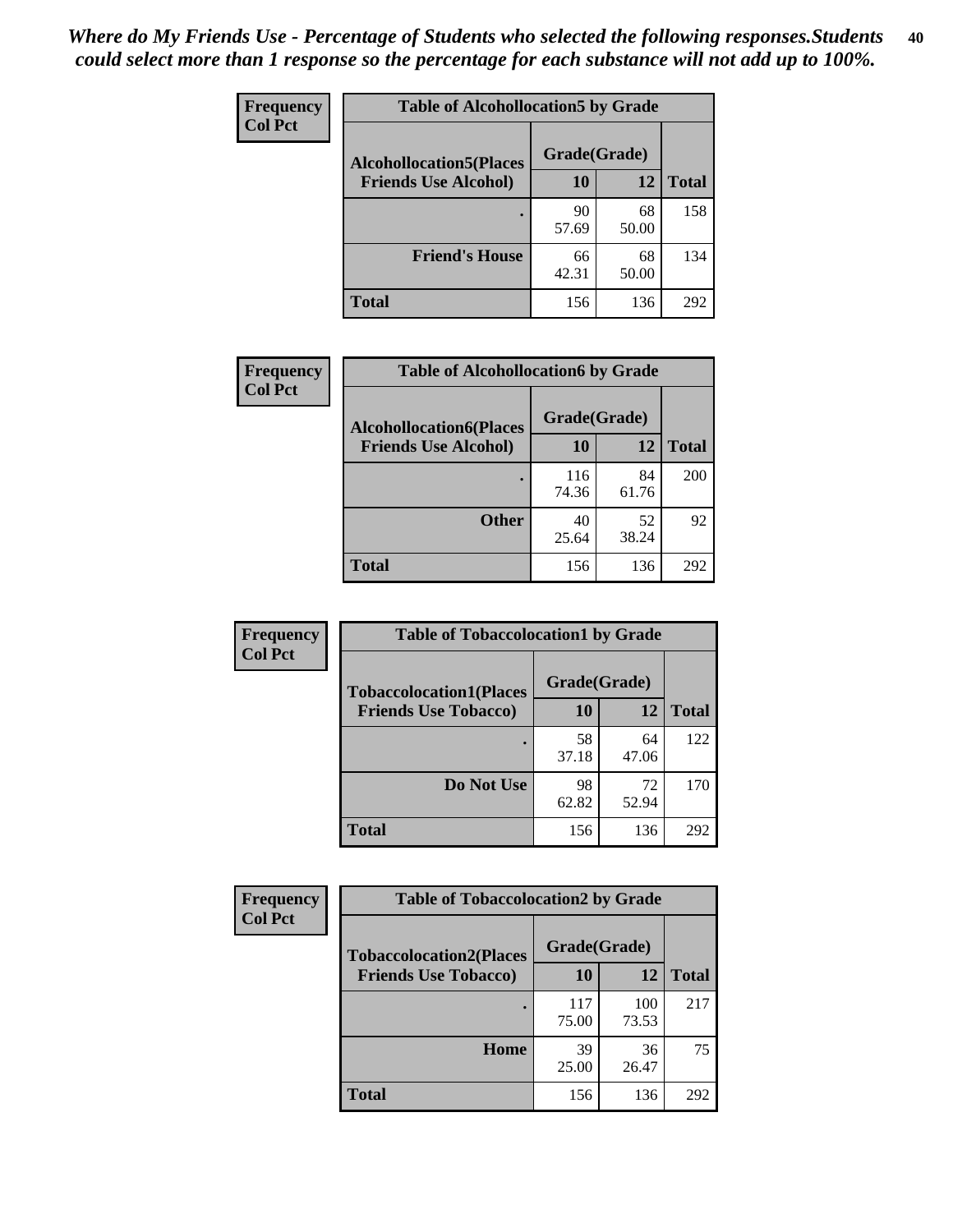| Frequency      | <b>Table of Tobaccolocation 3 by Grade</b> |              |              |              |  |
|----------------|--------------------------------------------|--------------|--------------|--------------|--|
| <b>Col Pct</b> | <b>Tobaccolocation3(Places</b>             | Grade(Grade) |              |              |  |
|                | <b>Friends Use Tobacco)</b>                | 10           | <b>12</b>    | <b>Total</b> |  |
|                |                                            | 138<br>88.46 | 120<br>88.24 | 258          |  |
|                | <b>School</b>                              | 18<br>11.54  | 16<br>11.76  | 34           |  |
|                | <b>Total</b>                               | 156          | 136          | 292          |  |

| Frequency      | <b>Table of Tobaccolocation4 by Grade</b> |              |             |              |
|----------------|-------------------------------------------|--------------|-------------|--------------|
| <b>Col Pct</b> | <b>Tobaccolocation4(Places</b>            | Grade(Grade) |             |              |
|                | <b>Friends Use Tobacco)</b>               | 10           | 12          | <b>Total</b> |
|                |                                           | 125<br>80.13 | 98<br>72.06 | 223          |
|                | Car                                       | 31<br>19.87  | 38<br>27.94 | 69           |
|                | <b>Total</b>                              | 156          | 136         | 292          |

| <b>Frequency</b> | <b>Table of Tobaccolocation5 by Grade</b> |              |             |              |
|------------------|-------------------------------------------|--------------|-------------|--------------|
| <b>Col Pct</b>   | <b>Tobaccolocation5(Places</b>            | Grade(Grade) |             |              |
|                  | <b>Friends Use Tobacco)</b>               | 10           | 12          | <b>Total</b> |
|                  |                                           | 115<br>73.72 | 94<br>69.12 | 209          |
|                  | <b>Friend's House</b>                     | 41<br>26.28  | 42<br>30.88 | 83           |
|                  | Total                                     | 156          | 136         | 292          |

| <b>Frequency</b><br><b>Col Pct</b> | <b>Table of Tobaccolocation6 by Grade</b> |              |             |              |  |
|------------------------------------|-------------------------------------------|--------------|-------------|--------------|--|
|                                    | <b>Tobaccolocation6(Places</b>            | Grade(Grade) |             |              |  |
|                                    | <b>Friends Use Tobacco)</b>               | 10           | 12          | <b>Total</b> |  |
|                                    |                                           | 125<br>80.13 | 97<br>71.32 | 222          |  |
|                                    | <b>Other</b>                              | 31<br>19.87  | 39<br>28.68 | 70           |  |
|                                    | <b>Total</b>                              | 156          | 136         | 292          |  |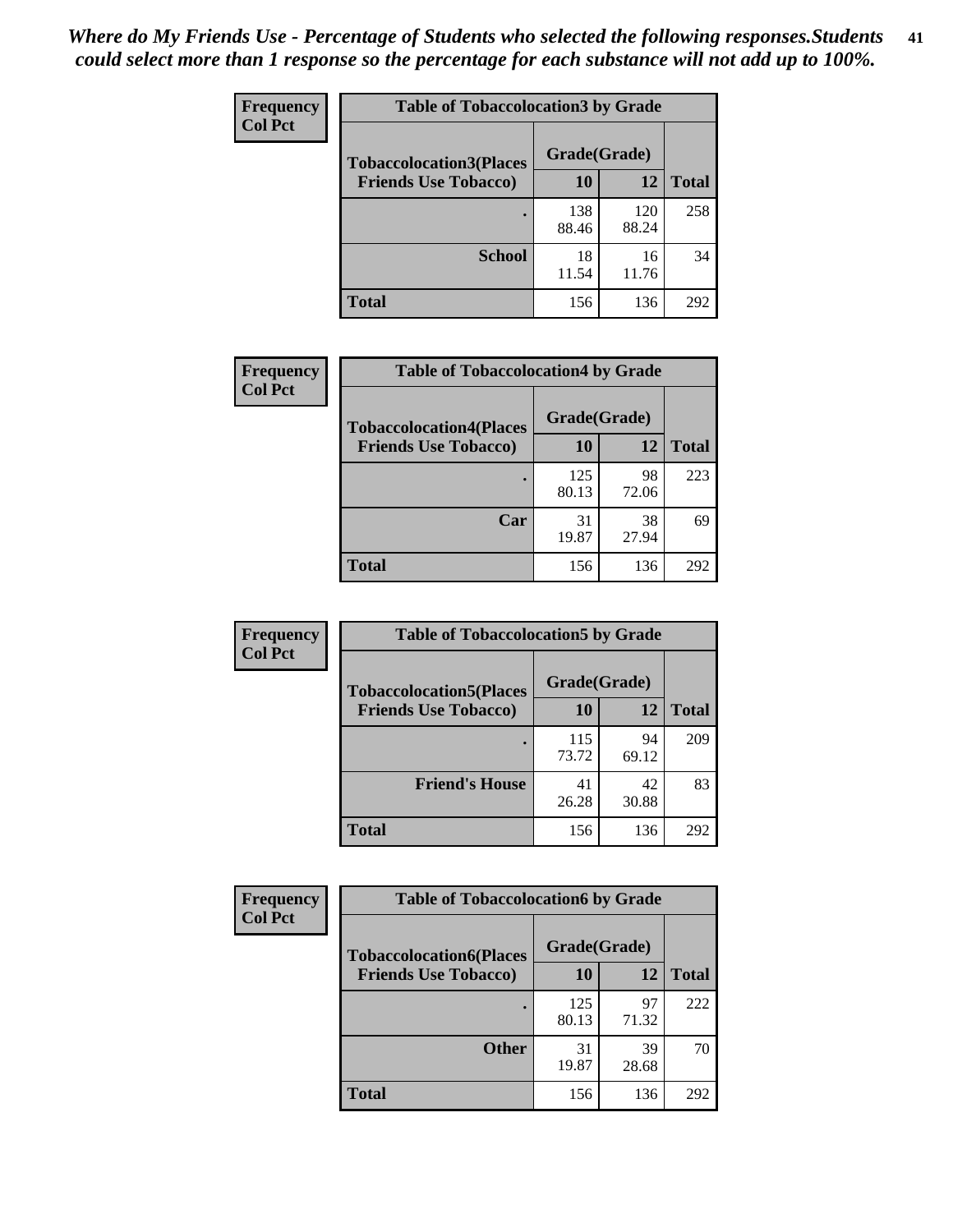| <b>Frequency</b> | <b>Table of Marijuanalocation1 by Grade</b> |              |             |              |
|------------------|---------------------------------------------|--------------|-------------|--------------|
| <b>Col Pct</b>   | <b>Marijuanalocation1(Places</b>            | Grade(Grade) |             |              |
|                  | <b>Friends Use Marijuana</b> )              | 10           | 12          | <b>Total</b> |
|                  |                                             | 45<br>28.85  | 53<br>38.97 | 98           |
|                  | Do Not Use                                  | 111<br>71.15 | 83<br>61.03 | 194          |
|                  | Total                                       | 156          | 136         | 292          |

| <b>Frequency</b> | <b>Table of Marijuanalocation2 by Grade</b>                        |                    |              |              |
|------------------|--------------------------------------------------------------------|--------------------|--------------|--------------|
| <b>Col Pct</b>   | <b>Marijuanalocation2(Places</b><br><b>Friends Use Marijuana</b> ) | Grade(Grade)<br>10 | 12           | <b>Total</b> |
|                  |                                                                    | 133<br>85.26       | 106<br>77.94 | 239          |
|                  | Home                                                               | 23<br>14.74        | 30<br>22.06  | 53           |
|                  | <b>Total</b>                                                       | 156                | 136          | 292          |

| Frequency<br><b>Col Pct</b> | <b>Table of Marijuanalocation3 by Grade</b> |              |              |              |
|-----------------------------|---------------------------------------------|--------------|--------------|--------------|
|                             | <b>Marijuanalocation3</b> (Places           | Grade(Grade) |              |              |
|                             | <b>Friends Use Marijuana</b> )              | <b>10</b>    | 12           | <b>Total</b> |
|                             |                                             | 147<br>94.23 | 128<br>94.12 | 275          |
|                             | <b>School</b>                               | q<br>5.77    | 8<br>5.88    | 17           |
|                             | <b>Total</b>                                | 156          | 136          | 292          |

| Frequency      | <b>Table of Marijuanalocation4 by Grade</b> |              |              |              |  |
|----------------|---------------------------------------------|--------------|--------------|--------------|--|
| <b>Col Pct</b> | <b>Marijuanalocation4(Places</b>            | Grade(Grade) |              |              |  |
|                | <b>Friends Use Marijuana</b> )              | <b>10</b>    | 12           | <b>Total</b> |  |
|                |                                             | 136<br>87.18 | 110<br>80.88 | 246          |  |
|                | Car                                         | 20<br>12.82  | 26<br>19.12  | 46           |  |
|                | <b>Total</b>                                | 156          | 136          | 292          |  |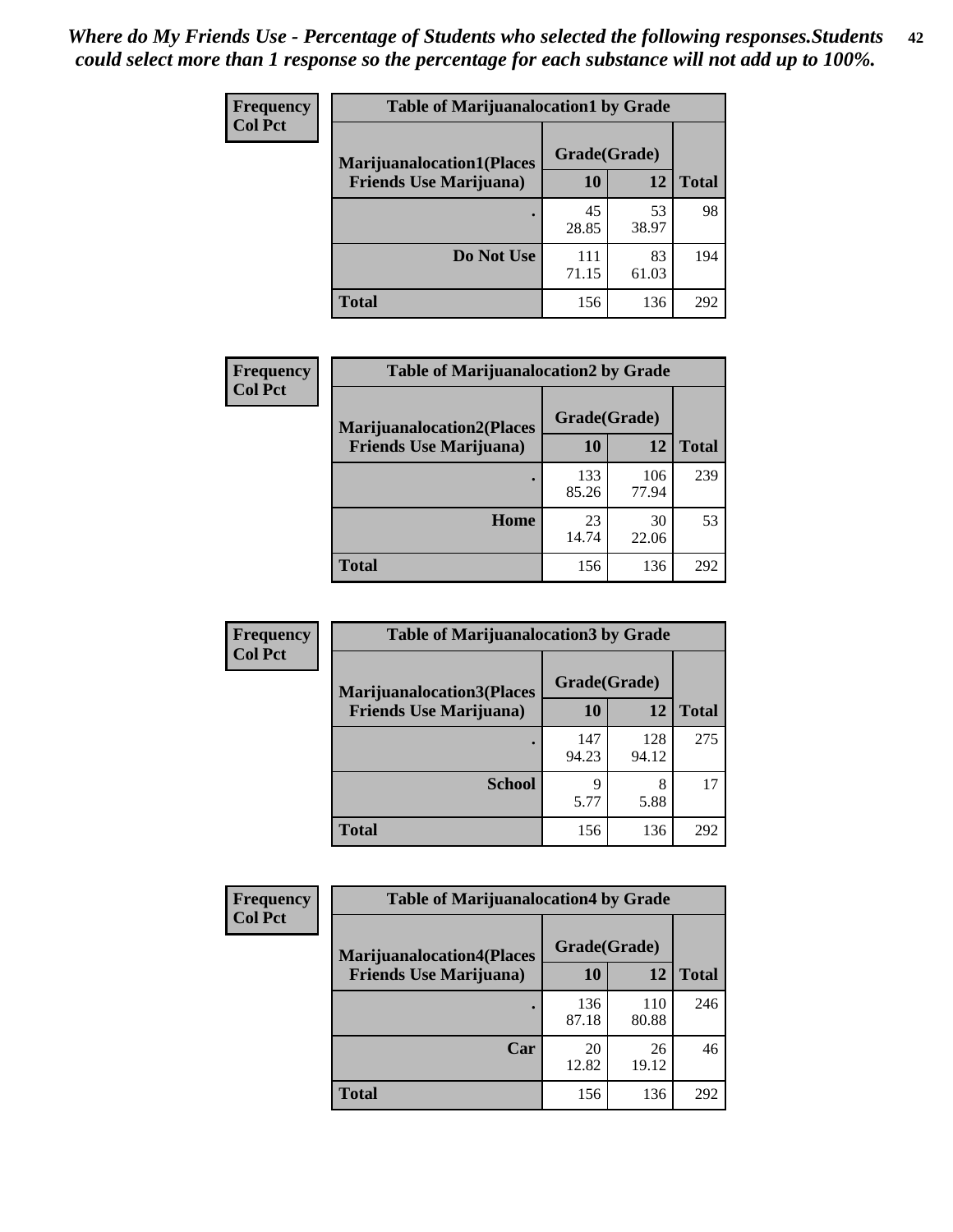| <b>Frequency</b> | <b>Table of Marijuanalocation5 by Grade</b> |              |             |              |
|------------------|---------------------------------------------|--------------|-------------|--------------|
| <b>Col Pct</b>   | <b>Marijuanalocation5</b> (Places           | Grade(Grade) |             |              |
|                  | <b>Friends Use Marijuana</b> )              | 10           | 12          | <b>Total</b> |
|                  |                                             | 123<br>78.85 | 98<br>72.06 | 221          |
|                  | <b>Friend's House</b>                       | 33<br>21.15  | 38<br>27.94 | 71           |
|                  | <b>Total</b>                                | 156          | 136         | 292          |

| <b>Frequency</b> | <b>Table of Marijuanalocation6 by Grade</b>                        |                    |              |              |
|------------------|--------------------------------------------------------------------|--------------------|--------------|--------------|
| <b>Col Pct</b>   | <b>Marijuanalocation6(Places</b><br><b>Friends Use Marijuana</b> ) | Grade(Grade)<br>10 | 12           | <b>Total</b> |
|                  |                                                                    | 132<br>84.62       | 101<br>74.26 | 233          |
|                  | <b>Other</b>                                                       | 24<br>15.38        | 35<br>25.74  | 59           |
|                  | <b>Total</b>                                                       | 156                | 136          | 292          |

| <b>Frequency</b> | <b>Table of Otherdruglocation1 by Grade</b>                          |              |              |              |
|------------------|----------------------------------------------------------------------|--------------|--------------|--------------|
| <b>Col Pct</b>   | <b>Otherdruglocation1(Places</b><br><b>Friends Use Other Illegal</b> | Grade(Grade) |              |              |
|                  | Drugs)                                                               | 10           | 12           | <b>Total</b> |
|                  |                                                                      | 31<br>19.87  | 25<br>18.38  | 56           |
|                  | Do Not Use                                                           | 125<br>80.13 | 111<br>81.62 | 236          |
|                  | <b>Total</b>                                                         | 156          | 136          | 292          |

| <b>Frequency</b> | <b>Table of Otherdruglocation2 by Grade</b>                          |              |              |              |
|------------------|----------------------------------------------------------------------|--------------|--------------|--------------|
| <b>Col Pct</b>   | <b>Otherdruglocation2(Places</b><br><b>Friends Use Other Illegal</b> | Grade(Grade) |              |              |
|                  | Drugs)                                                               | 10           | 12           | <b>Total</b> |
|                  |                                                                      | 143<br>91.67 | 124<br>91.18 | 267          |
|                  | Home                                                                 | 13<br>8.33   | 12<br>8.82   | 25           |
|                  | <b>Total</b>                                                         | 156          | 136          | 292          |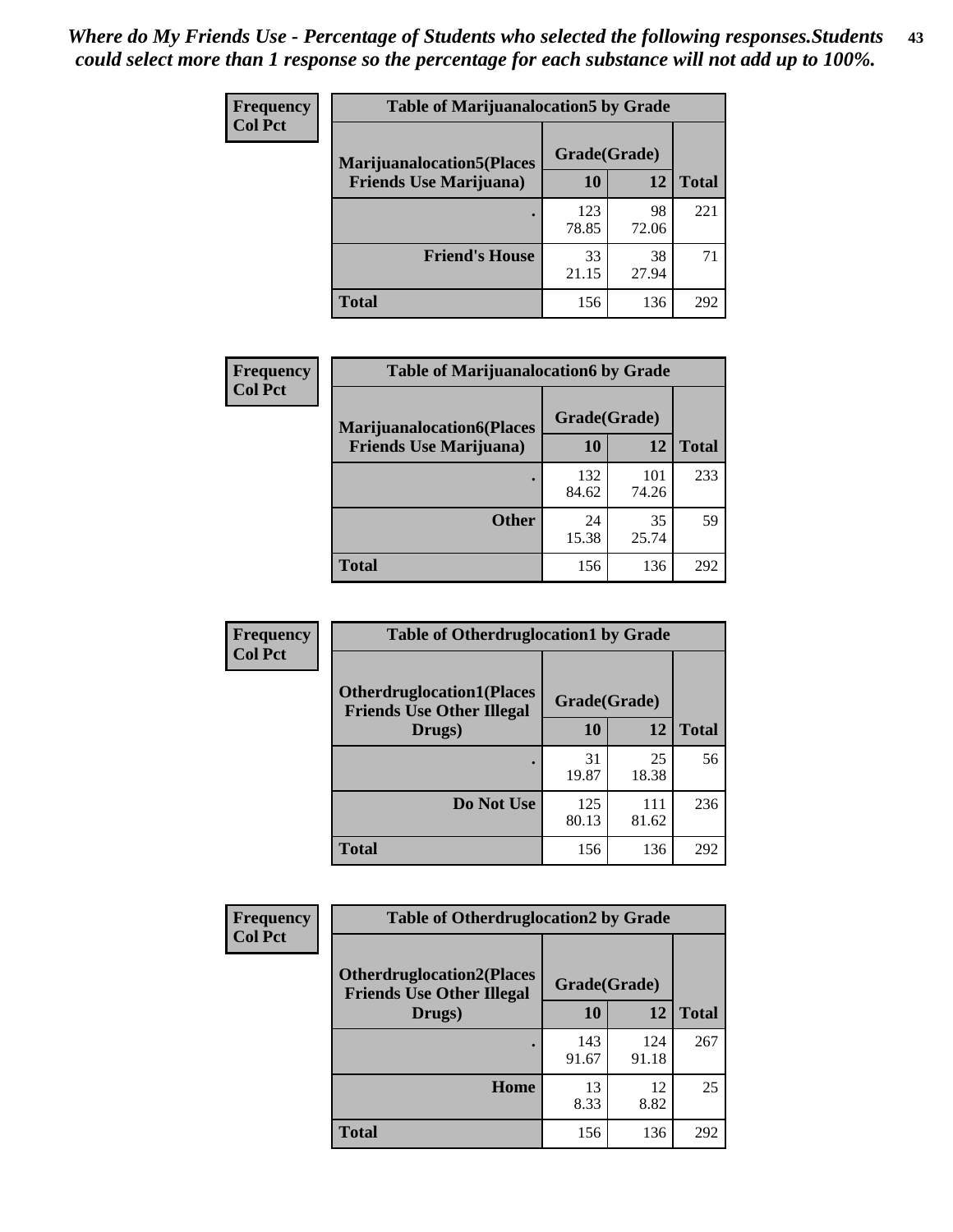| <b>Frequency</b> | <b>Table of Otherdruglocation 3 by Grade</b>                         |              |              |              |
|------------------|----------------------------------------------------------------------|--------------|--------------|--------------|
| <b>Col Pct</b>   | <b>Otherdruglocation3(Places</b><br><b>Friends Use Other Illegal</b> | Grade(Grade) |              |              |
|                  | Drugs)                                                               | 10           | 12           | <b>Total</b> |
|                  |                                                                      | 150<br>96.15 | 132<br>97.06 | 282          |
|                  | <b>School</b>                                                        | 6<br>3.85    | 4<br>2.94    | 10           |
|                  | <b>Total</b>                                                         | 156          | 136          | 292          |

| Frequency      | <b>Table of Otherdruglocation4 by Grade</b>                          |              |              |              |  |
|----------------|----------------------------------------------------------------------|--------------|--------------|--------------|--|
| <b>Col Pct</b> | <b>Otherdruglocation4(Places</b><br><b>Friends Use Other Illegal</b> | Grade(Grade) |              |              |  |
|                | Drugs)                                                               | 10           | 12           | <b>Total</b> |  |
|                |                                                                      | 142<br>91.03 | 123<br>90.44 | 265          |  |
|                | Car                                                                  | 14<br>8.97   | 13<br>9.56   | 27           |  |
|                | <b>Total</b>                                                         | 156          | 136          | 292          |  |

| Frequency      | <b>Table of Otherdruglocation5 by Grade</b>                          |              |              |              |
|----------------|----------------------------------------------------------------------|--------------|--------------|--------------|
| <b>Col Pct</b> | <b>Otherdruglocation5(Places</b><br><b>Friends Use Other Illegal</b> | Grade(Grade) |              |              |
|                | Drugs)                                                               | 10           | 12           | <b>Total</b> |
|                |                                                                      | 134<br>85.90 | 119<br>87.50 | 253          |
|                | <b>Friend's House</b>                                                | 22<br>14.10  | 17<br>12.50  | 39           |
|                | <b>Total</b>                                                         | 156          | 136          | 292          |

| Frequency      | <b>Table of Otherdruglocation6 by Grade</b>                          |              |              |              |
|----------------|----------------------------------------------------------------------|--------------|--------------|--------------|
| <b>Col Pct</b> | <b>Otherdruglocation6(Places</b><br><b>Friends Use Other Illegal</b> | Grade(Grade) |              |              |
|                | Drugs)                                                               | <b>10</b>    | 12           | <b>Total</b> |
|                |                                                                      | 141<br>90.38 | 116<br>85.29 | 257          |
|                | <b>Other</b>                                                         | 15<br>9.62   | 20<br>14.71  | 35           |
|                | <b>Total</b>                                                         | 156          | 136          | 292          |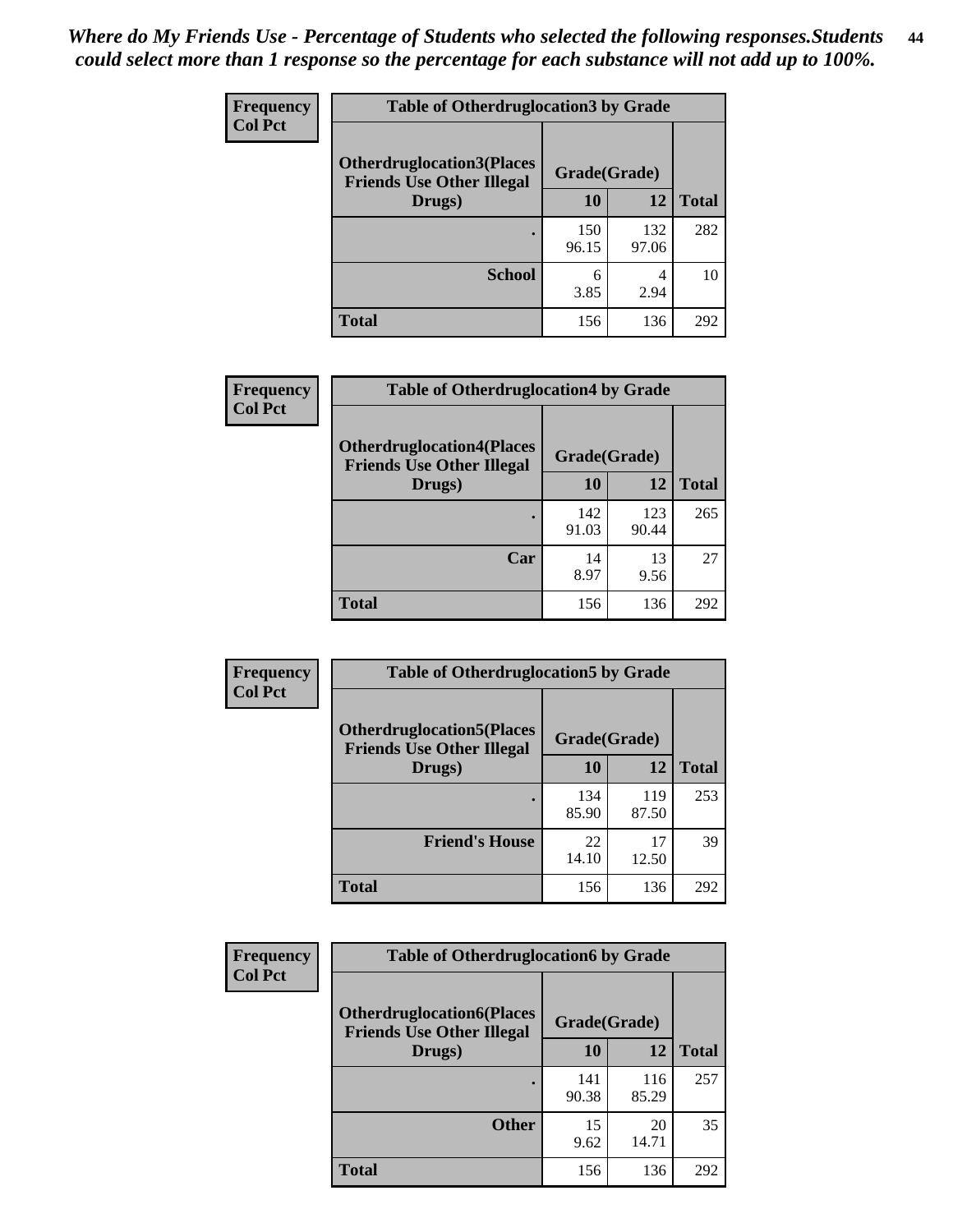| Frequency      | <b>Table of Alcoholtime1 by Grade</b> |              |              |              |
|----------------|---------------------------------------|--------------|--------------|--------------|
| <b>Col Pct</b> | <b>Alcoholtime1(Times</b>             | Grade(Grade) |              |              |
|                | <b>Friends Use</b><br>Alcohol)        | 10           | 12           | <b>Total</b> |
|                |                                       | 81<br>51.92  | 101<br>74.26 | 182          |
|                | Do Not Use                            | 75<br>48.08  | 35<br>25.74  | 110          |
|                | <b>Total</b>                          | 156          | 136          | 292          |

| Frequency      | <b>Table of Alcoholtime2 by Grade</b>           |              |              |              |
|----------------|-------------------------------------------------|--------------|--------------|--------------|
| <b>Col Pct</b> | <b>Alcoholtime2(Times</b><br><b>Friends Use</b> | Grade(Grade) |              |              |
|                | Alcohol)                                        | 10           | 12           | <b>Total</b> |
|                |                                                 | 147<br>94.23 | 130<br>95.59 | 277          |
|                | <b>On Way to School</b>                         | q<br>5.77    | 6<br>4.41    | 15           |
|                | <b>Total</b>                                    | 156          | 136          | 292          |

| Frequency      | <b>Table of Alcoholtime3 by Grade</b>           |              |              |              |
|----------------|-------------------------------------------------|--------------|--------------|--------------|
| <b>Col Pct</b> | <b>Alcoholtime3(Times</b><br><b>Friends Use</b> | Grade(Grade) |              |              |
|                | Alcohol)                                        | 10           | 12           | <b>Total</b> |
|                |                                                 | 150<br>96.15 | 132<br>97.06 | 282          |
|                | <b>During School</b>                            | 6<br>3.85    | 4<br>2.94    | 10           |
|                | Total                                           | 156          | 136          | 292          |

| <b>Frequency</b><br><b>Col Pct</b> | <b>Table of Alcoholtime4 by Grade</b> |              |              |              |
|------------------------------------|---------------------------------------|--------------|--------------|--------------|
|                                    | <b>Alcoholtime4(Times</b>             | Grade(Grade) |              |              |
|                                    | <b>Friends Use Alcohol)</b>           | 10           | 12           | <b>Total</b> |
|                                    |                                       | 146<br>93.59 | 128<br>94.12 | 274          |
|                                    | <b>On Way Home From School</b>        | 10<br>6.41   | 8<br>5.88    | 18           |
|                                    | <b>Total</b>                          | 156          | 136          | 292          |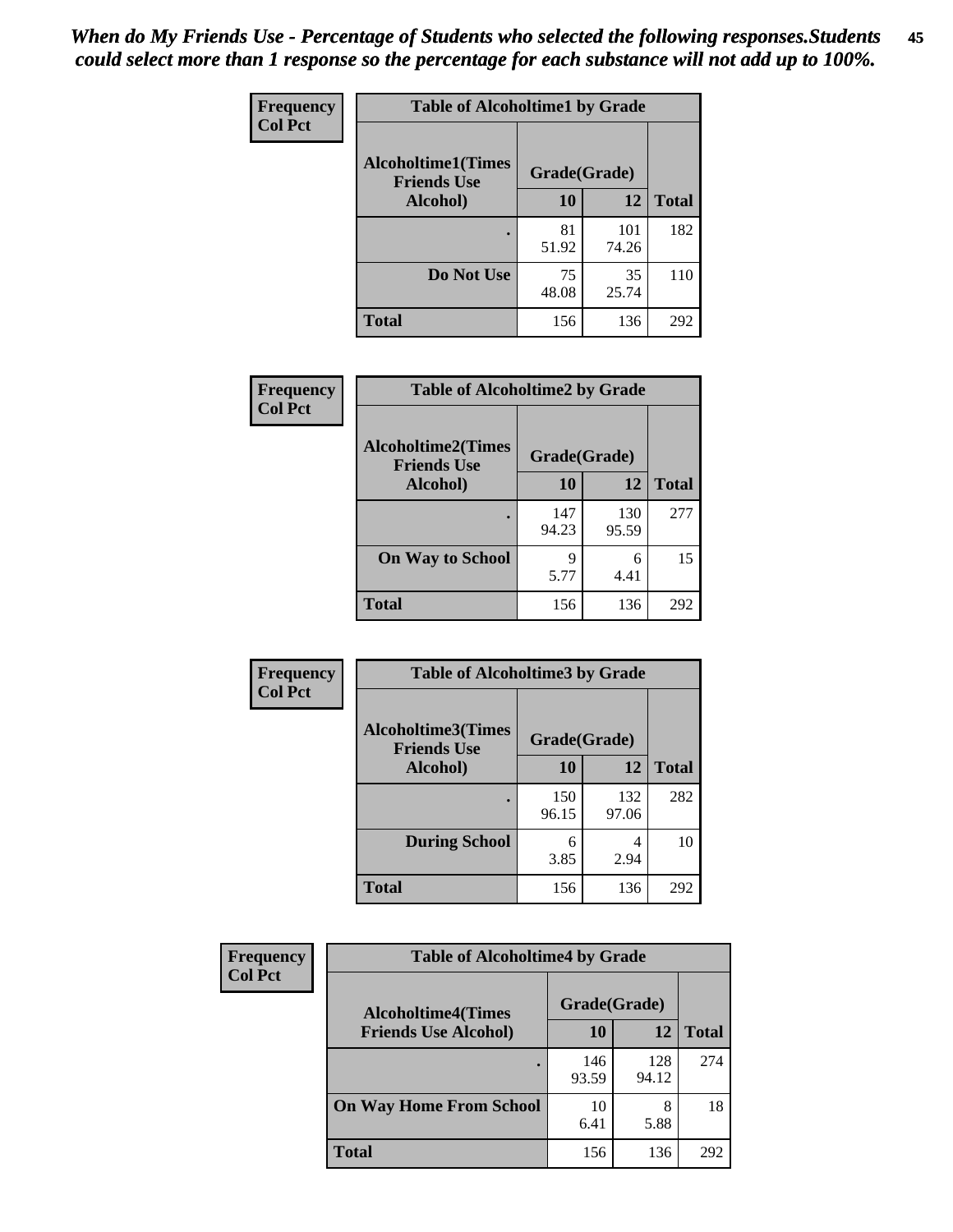*When do My Friends Use - Percentage of Students who selected the following responses.Students could select more than 1 response so the percentage for each substance will not add up to 100%.* **46**

| Frequency      | <b>Table of Alcoholtime5 by Grade</b>           |              |              |              |
|----------------|-------------------------------------------------|--------------|--------------|--------------|
| <b>Col Pct</b> | <b>Alcoholtime5(Times</b><br><b>Friends Use</b> | Grade(Grade) |              |              |
|                | Alcohol)                                        | 10           | 12           | <b>Total</b> |
|                |                                                 | 135<br>86.54 | 111<br>81.62 | 246          |
|                | Weeknights                                      | 21<br>13.46  | 25<br>18.38  | 46           |
|                | <b>Total</b>                                    | 156          | 136          | 292          |

| <b>Frequency</b> |                                                 | <b>Table of Alcoholtime6 by Grade</b> |              |              |  |  |
|------------------|-------------------------------------------------|---------------------------------------|--------------|--------------|--|--|
| <b>Col Pct</b>   | <b>Alcoholtime6(Times</b><br><b>Friends Use</b> | Grade(Grade)                          |              |              |  |  |
|                  | Alcohol)                                        | 10                                    | 12           | <b>Total</b> |  |  |
|                  |                                                 | 65<br>41.67                           | 34<br>25.00  | 99           |  |  |
|                  | Weekends                                        | 91<br>58.33                           | 102<br>75.00 | 193          |  |  |
|                  | <b>Total</b>                                    | 156                                   | 136          | 292          |  |  |

| Frequency      | <b>Table of Tobaccotime1 by Grade</b>           |              |             |              |
|----------------|-------------------------------------------------|--------------|-------------|--------------|
| <b>Col Pct</b> | <b>Tobaccotime1(Times</b><br><b>Friends Use</b> | Grade(Grade) |             |              |
|                | <b>Tobacco</b> )                                | 10           | 12          | <b>Total</b> |
|                | ٠                                               | 51<br>32.69  | 64<br>47.06 | 115          |
|                | Do Not Use                                      | 105<br>67.31 | 72<br>52.94 | 177          |
|                | <b>Total</b>                                    | 156          | 136         | 292          |

| <b>Frequency</b> | <b>Table of Tobaccotime2 by Grade</b>           |              |              |              |
|------------------|-------------------------------------------------|--------------|--------------|--------------|
| <b>Col Pct</b>   | <b>Tobaccotime2(Times</b><br><b>Friends Use</b> | Grade(Grade) |              |              |
|                  | <b>Tobacco</b> )                                | 10           | 12           | <b>Total</b> |
|                  |                                                 | 137<br>87.82 | 111<br>81.62 | 248          |
|                  | <b>On Way to School</b>                         | 19<br>12.18  | 25<br>18.38  | 44           |
|                  | <b>Total</b>                                    | 156          | 136          | 292          |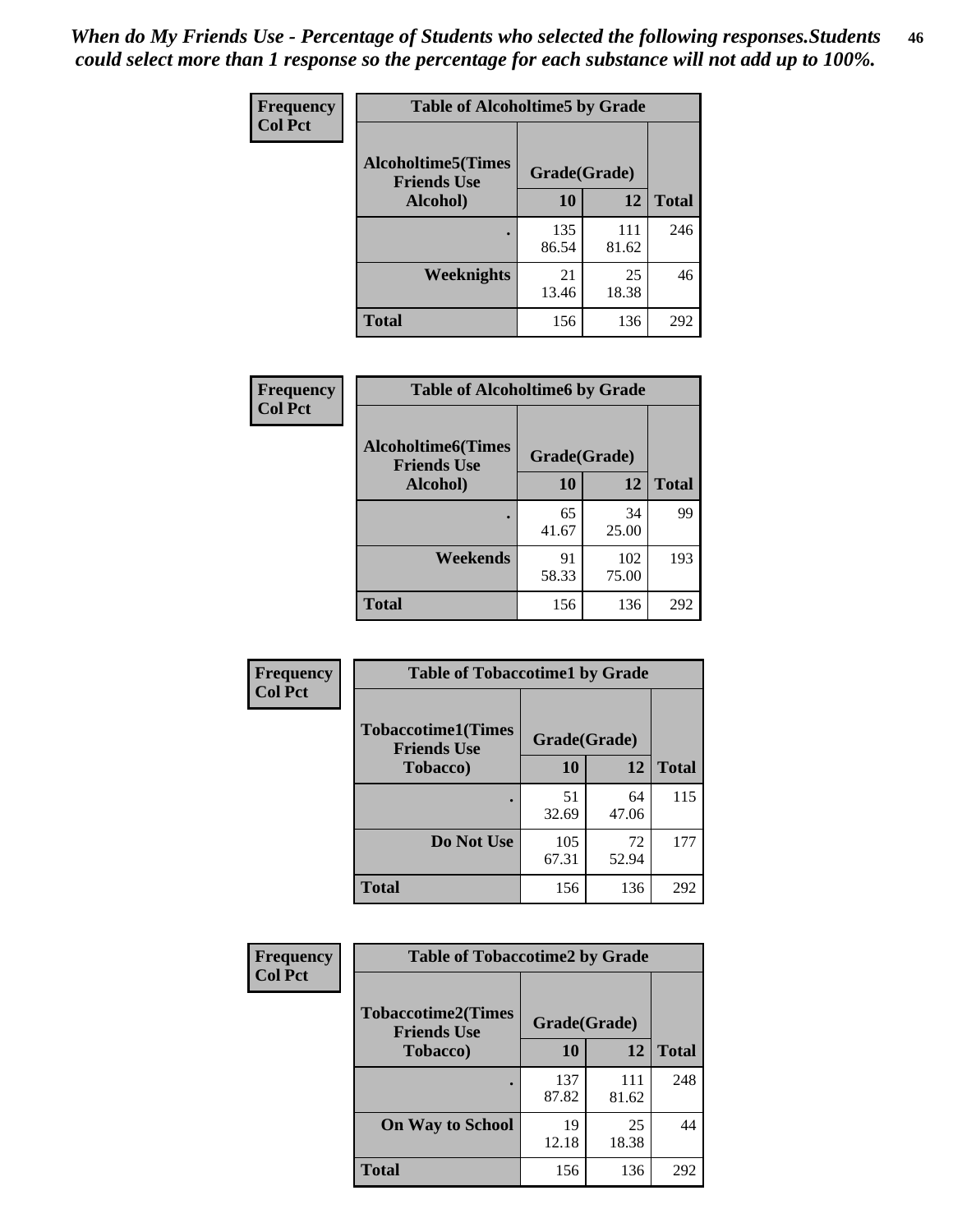*When do My Friends Use - Percentage of Students who selected the following responses.Students could select more than 1 response so the percentage for each substance will not add up to 100%.* **47**

| <b>Frequency</b> | <b>Table of Tobaccotime3 by Grade</b>           |              |              |              |  |
|------------------|-------------------------------------------------|--------------|--------------|--------------|--|
| <b>Col Pct</b>   | <b>Tobaccotime3(Times</b><br><b>Friends Use</b> | Grade(Grade) |              |              |  |
|                  | <b>Tobacco</b> )                                | 10           | 12           | <b>Total</b> |  |
|                  |                                                 | 141<br>90.38 | 122<br>89.71 | 263          |  |
|                  | <b>During School</b>                            | 15<br>9.62   | 14<br>10.29  | 29           |  |
|                  | <b>Total</b>                                    | 156          | 136          | 292          |  |

| <b>Frequency</b> | <b>Table of Tobaccotime4 by Grade</b> |              |              |              |
|------------------|---------------------------------------|--------------|--------------|--------------|
| <b>Col Pct</b>   | <b>Tobaccotime4(Times</b>             | Grade(Grade) |              |              |
|                  | <b>Friends Use Tobacco)</b>           | 10           | 12           | <b>Total</b> |
|                  |                                       | 146<br>93.59 | 128<br>94.12 | 274          |
|                  | <b>On Way Home From School</b>        | 10<br>6.41   | 8<br>5.88    | 18           |
|                  | <b>Total</b>                          | 156          | 136          | 292          |

| <b>Frequency</b> | <b>Table of Tobaccotime5 by Grade</b>            |              |             |              |
|------------------|--------------------------------------------------|--------------|-------------|--------------|
| <b>Col Pct</b>   | <b>Tobaccotime5</b> (Times<br><b>Friends Use</b> | Grade(Grade) |             |              |
|                  | Tobacco)                                         | 10           | 12          | <b>Total</b> |
|                  |                                                  | 119<br>76.28 | 92<br>67.65 | 211          |
|                  | <b>Weeknights</b>                                | 37<br>23.72  | 44<br>32.35 | 81           |
|                  | <b>Total</b>                                     | 156          | 136         | 292          |

| Frequency      | <b>Table of Tobaccotime6 by Grade</b>                           |              |             |              |  |
|----------------|-----------------------------------------------------------------|--------------|-------------|--------------|--|
| <b>Col Pct</b> | <b>Tobaccotime6(Times</b><br>Grade(Grade)<br><b>Friends Use</b> |              |             |              |  |
|                | <b>Tobacco</b> )                                                | 10           | 12          | <b>Total</b> |  |
|                | ٠                                                               | 104<br>66.67 | 76<br>55.88 | 180          |  |
|                | Weekends                                                        | 52<br>33.33  | 60<br>44.12 | 112          |  |
|                | <b>Total</b>                                                    | 156          | 136         | 292          |  |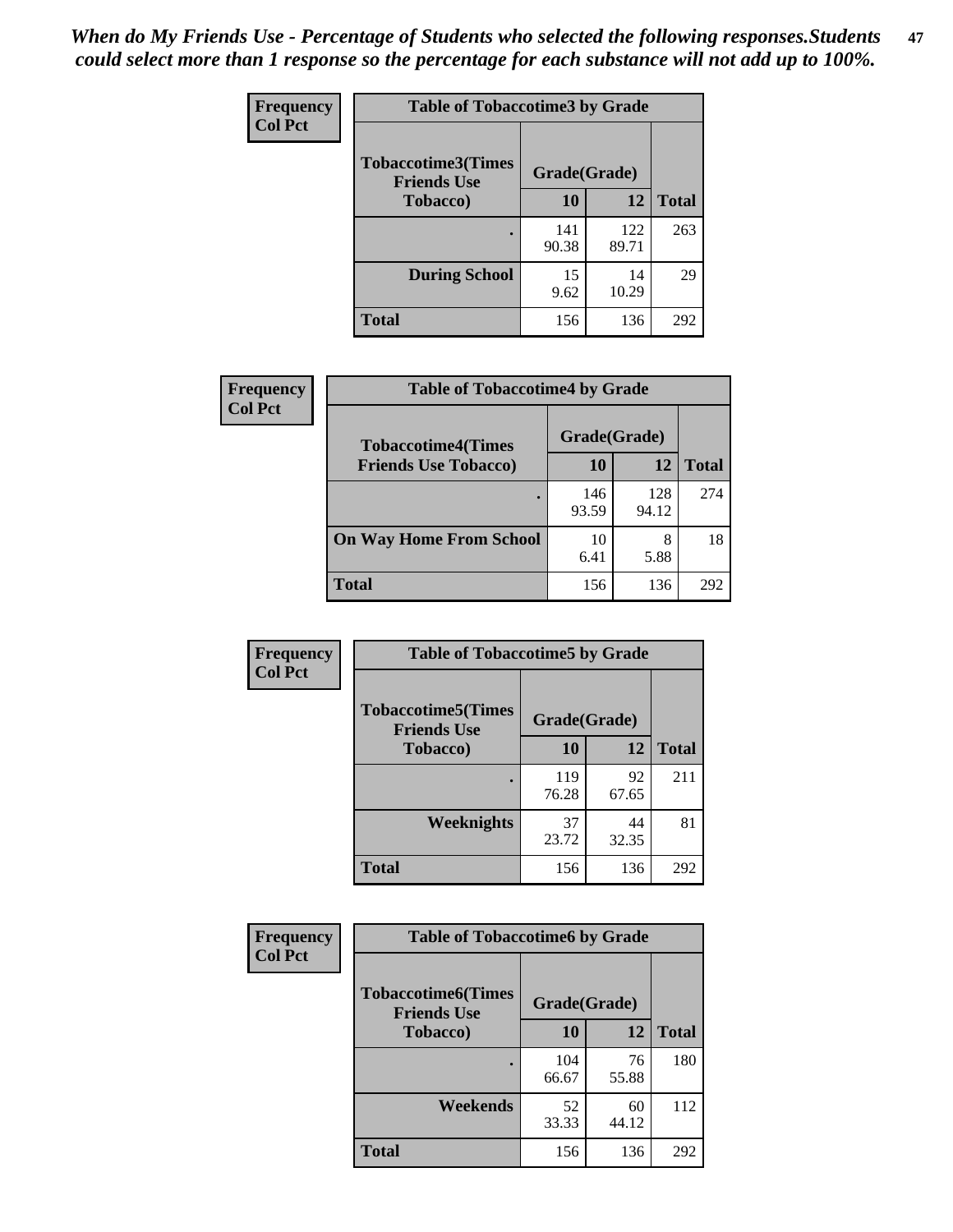| Frequency      | <b>Table of Marijuanatime1 by Grade</b>           |              |             |              |
|----------------|---------------------------------------------------|--------------|-------------|--------------|
| <b>Col Pct</b> | <b>Marijuanatime1(Times</b><br><b>Friends Use</b> | Grade(Grade) |             |              |
|                | Marijuana)                                        | 10           | 12          | <b>Total</b> |
|                |                                                   | 40<br>25.64  | 55<br>40.44 | 95           |
|                | Do Not Use                                        | 116<br>74.36 | 81<br>59.56 | 197          |
|                | <b>Total</b>                                      | 156          | 136         | 292          |

| <b>Frequency</b> | <b>Table of Marijuanatime2 by Grade</b>           |              |              |              |
|------------------|---------------------------------------------------|--------------|--------------|--------------|
| <b>Col Pct</b>   | <b>Marijuanatime2(Times</b><br><b>Friends Use</b> | Grade(Grade) |              |              |
|                  | Marijuana)                                        | 10           | 12           | <b>Total</b> |
|                  | ٠                                                 | 143<br>91.67 | 123<br>90.44 | 266          |
|                  | <b>On Way to School</b>                           | 13<br>8.33   | 13<br>9.56   | 26           |
|                  | <b>Total</b>                                      | 156          | 136          | 292          |

| Frequency      | <b>Table of Marijuanatime3 by Grade</b>    |              |              |              |  |
|----------------|--------------------------------------------|--------------|--------------|--------------|--|
| <b>Col Pct</b> | Marijuanatime3(Times<br><b>Friends Use</b> | Grade(Grade) |              |              |  |
|                | Marijuana)                                 | 10           | 12           | <b>Total</b> |  |
|                |                                            | 145<br>92.95 | 130<br>95.59 | 275          |  |
|                | <b>During School</b>                       | 11<br>7.05   | 6<br>4.41    | 17           |  |
|                | Total                                      | 156          | 136          | 292          |  |

| <b>Frequency</b> | <b>Table of Marijuanatime4 by Grade</b> |              |              |              |
|------------------|-----------------------------------------|--------------|--------------|--------------|
| <b>Col Pct</b>   | <b>Marijuanatime4(Times</b>             | Grade(Grade) |              |              |
|                  | <b>Friends Use Marijuana</b> )          | 10           | 12           | <b>Total</b> |
|                  |                                         | 145<br>92.95 | 123<br>90.44 | 268          |
|                  | <b>On Way Home From School</b>          | 11<br>7.05   | 13<br>9.56   | 24           |
|                  | <b>Total</b>                            | 156          | 136          | 292          |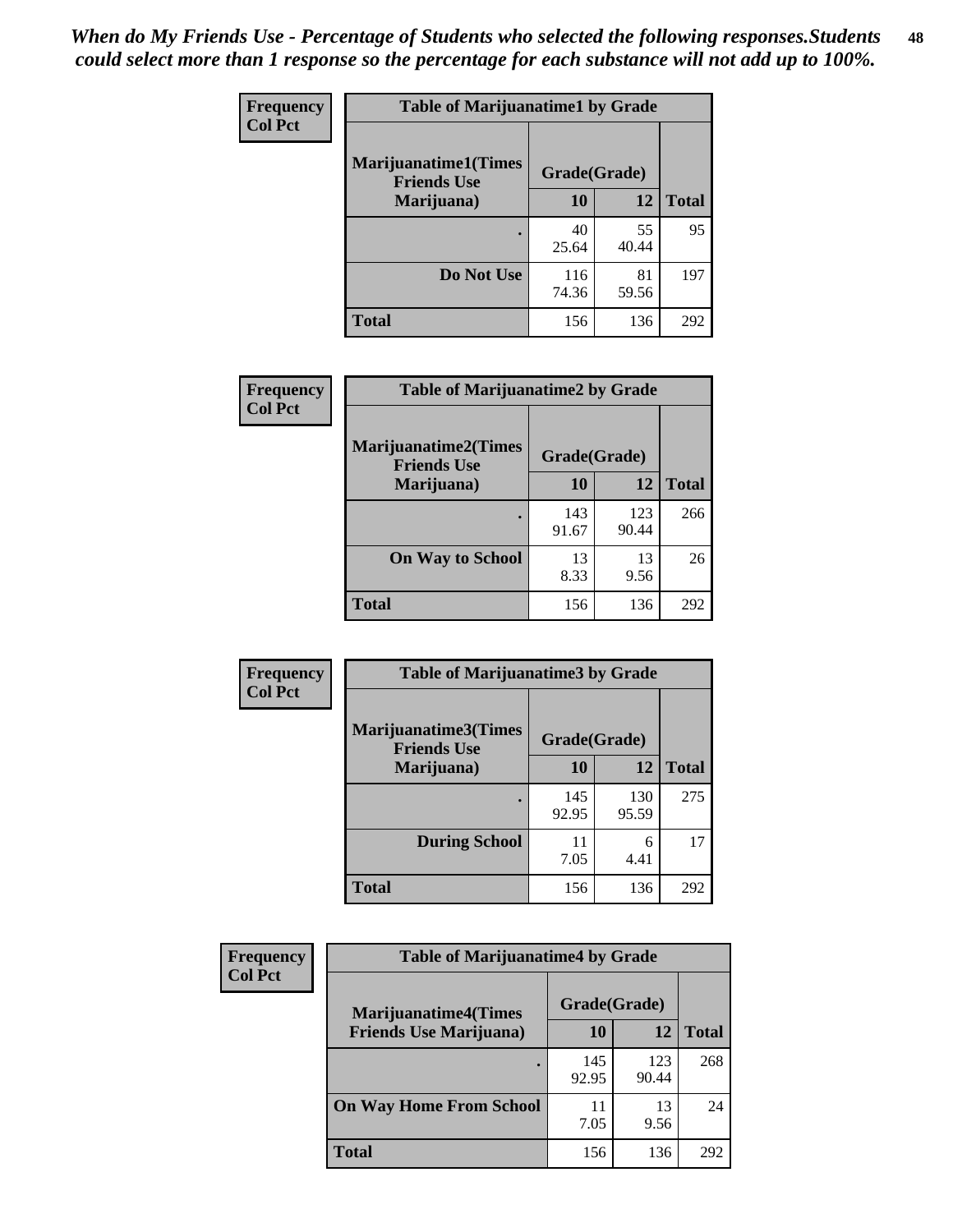| Frequency      | <b>Table of Marijuanatime5 by Grade</b>            |              |              |              |
|----------------|----------------------------------------------------|--------------|--------------|--------------|
| <b>Col Pct</b> | <b>Marijuanatime5</b> (Times<br><b>Friends Use</b> | Grade(Grade) |              |              |
|                | Marijuana)                                         | 10           | 12           | <b>Total</b> |
|                |                                                    | 135<br>86.54 | 105<br>77.21 | 240          |
|                | Weeknights                                         | 21<br>13.46  | 31<br>22.79  | 52           |
|                | <b>Total</b>                                       | 156          | 136          | 292          |

| <b>Frequency</b> | <b>Table of Marijuanatime6 by Grade</b>            |              |             |              |
|------------------|----------------------------------------------------|--------------|-------------|--------------|
| <b>Col Pct</b>   | <b>Marijuanatime6</b> (Times<br><b>Friends Use</b> | Grade(Grade) |             |              |
|                  | Marijuana)                                         | 10           | 12          | <b>Total</b> |
|                  |                                                    | 115<br>73.72 | 79<br>58.09 | 194          |
|                  | Weekends                                           | 41<br>26.28  | 57<br>41.91 | 98           |
|                  | <b>Total</b>                                       | 156          | 136         | 292          |

| <b>Frequency</b> | <b>Table of Otherdrugtime1 by Grade</b>                  |              |              |              |  |
|------------------|----------------------------------------------------------|--------------|--------------|--------------|--|
| <b>Col Pct</b>   | <b>Otherdrugtime1</b> (Times<br><b>Friends Use Other</b> | Grade(Grade) |              |              |  |
|                  | <b>Illegal Drugs</b> )                                   | 10           | 12           | <b>Total</b> |  |
|                  |                                                          | 21<br>13.46  | 22<br>16.18  | 43           |  |
|                  | Do Not Use                                               | 135<br>86.54 | 114<br>83.82 | 249          |  |
|                  | <b>Total</b>                                             | 156          | 136          | 292          |  |

| Frequency      | <b>Table of Otherdrugtime2 by Grade</b>                                 |              |              |              |  |  |
|----------------|-------------------------------------------------------------------------|--------------|--------------|--------------|--|--|
| <b>Col Pct</b> | <b>Otherdrugtime2(Times</b><br>Grade(Grade)<br><b>Friends Use Other</b> |              |              |              |  |  |
|                | <b>Illegal Drugs</b> )                                                  | 10           | 12           | <b>Total</b> |  |  |
|                |                                                                         | 149<br>95.51 | 130<br>95.59 | 279          |  |  |
|                | <b>On Way to School</b>                                                 | 4.49         | 6<br>4.41    | 13           |  |  |
|                | Total                                                                   | 156          | 136          | 292          |  |  |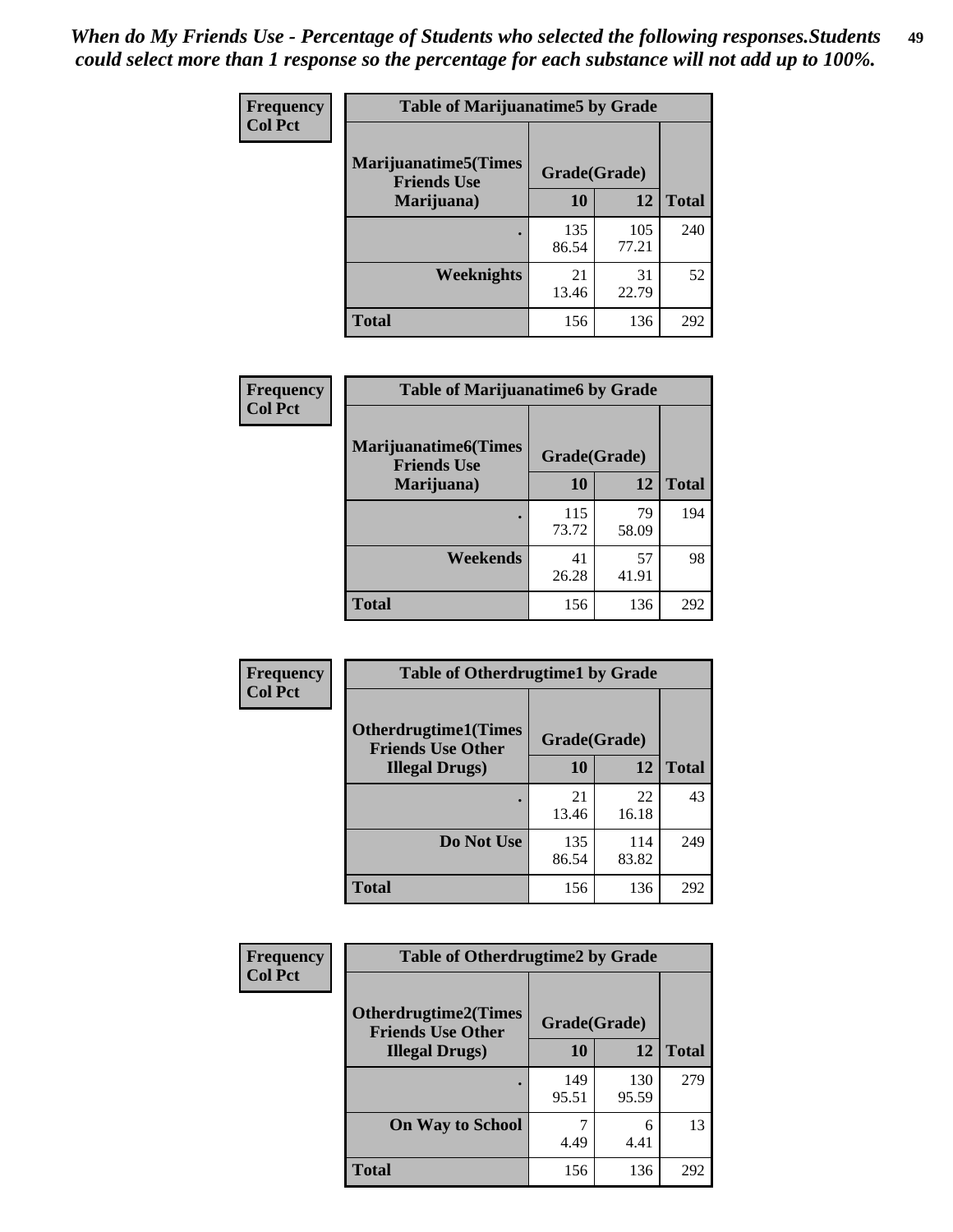| <b>Frequency</b> | <b>Table of Otherdrugtime3 by Grade</b>                  |              |              |              |  |  |
|------------------|----------------------------------------------------------|--------------|--------------|--------------|--|--|
| <b>Col Pct</b>   | <b>Otherdrugtime3</b> (Times<br><b>Friends Use Other</b> | Grade(Grade) |              |              |  |  |
|                  | <b>Illegal Drugs)</b>                                    | 10           | 12           | <b>Total</b> |  |  |
|                  |                                                          | 149<br>95.51 | 131<br>96.32 | 280          |  |  |
|                  | <b>During School</b>                                     | 4.49         | 5<br>3.68    | 12           |  |  |
|                  | <b>Total</b>                                             | 156          | 136          | 292          |  |  |

| Frequency      | <b>Table of Otherdrugtime4 by Grade</b>                         |              |              |              |  |  |
|----------------|-----------------------------------------------------------------|--------------|--------------|--------------|--|--|
| <b>Col Pct</b> | <b>Otherdrugtime4(Times</b><br><b>Friends Use Other Illegal</b> | Grade(Grade) |              |              |  |  |
|                | Drugs)                                                          | 10           | 12           | <b>Total</b> |  |  |
|                | $\bullet$                                                       | 149<br>95.51 | 130<br>95.59 | 279          |  |  |
|                | <b>On Way Home From School</b>                                  | 4.49         | 6<br>4.41    | 13           |  |  |
|                | Total                                                           | 156          | 136          | 292          |  |  |

| <b>Frequency</b><br><b>Col Pct</b> | <b>Table of Otherdrugtime5 by Grade</b>                  |              |              |              |  |  |  |
|------------------------------------|----------------------------------------------------------|--------------|--------------|--------------|--|--|--|
|                                    | <b>Otherdrugtime5</b> (Times<br><b>Friends Use Other</b> | Grade(Grade) |              |              |  |  |  |
|                                    | <b>Illegal Drugs</b> )                                   | 10           | 12           | <b>Total</b> |  |  |  |
|                                    |                                                          | 145<br>92.95 | 125<br>91.91 | 270          |  |  |  |
|                                    | <b>Weeknights</b>                                        | 11<br>7.05   | 11<br>8.09   | 22           |  |  |  |
|                                    | Total                                                    | 156          | 136          | 292          |  |  |  |

| <b>Frequency</b> | <b>Table of Otherdrugtime6 by Grade</b>                 |              |              |              |  |  |
|------------------|---------------------------------------------------------|--------------|--------------|--------------|--|--|
| <b>Col Pct</b>   | <b>Otherdrugtime6(Times</b><br><b>Friends Use Other</b> | Grade(Grade) |              |              |  |  |
|                  | <b>Illegal Drugs</b> )                                  | 10           | 12           | <b>Total</b> |  |  |
|                  |                                                         | 133<br>85.26 | 112<br>82.35 | 245          |  |  |
|                  | Weekends                                                | 23<br>14.74  | 24<br>17.65  | 47           |  |  |
|                  | <b>Total</b>                                            | 156          | 136          | 292          |  |  |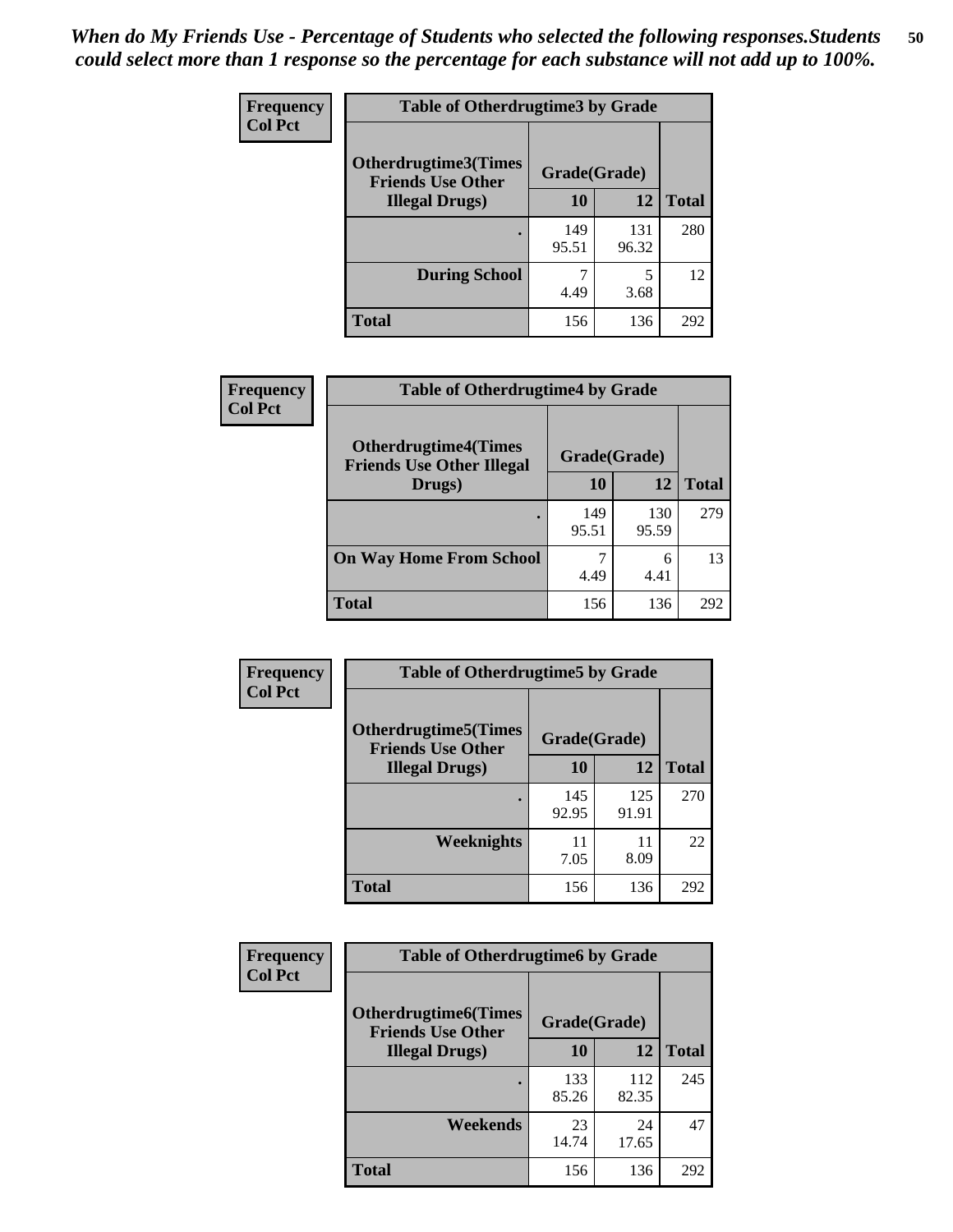| Frequency      | <b>Table of Educationalcohol by Grade</b>                                                                  |              |             |              |  |  |
|----------------|------------------------------------------------------------------------------------------------------------|--------------|-------------|--------------|--|--|
| <b>Col Pct</b> | Educationalcohol(I<br>have been taught<br>about alcohol,<br>tobacco,<br>and other drugs<br>within the last | Grade(Grade) |             |              |  |  |
|                | year at school)                                                                                            | 10           | 12          | <b>Total</b> |  |  |
|                | Yes                                                                                                        | 130<br>83.33 | 59<br>43.38 | 189          |  |  |
|                | N <sub>0</sub>                                                                                             | 26<br>16.67  | 77<br>56.62 | 103          |  |  |
|                | <b>Total</b>                                                                                               | 156          | 136         | 292          |  |  |

| Frequency      | <b>Table of Eversmoked by Grade</b> |              |             |              |  |  |  |
|----------------|-------------------------------------|--------------|-------------|--------------|--|--|--|
| <b>Col Pct</b> | Eversmoked(I<br>have smoked         | Grade(Grade) |             |              |  |  |  |
|                | a cigarette)                        | 10           | 12          | <b>Total</b> |  |  |  |
|                | <b>Yes</b>                          | 42<br>26.92  | 51<br>37.50 | 93           |  |  |  |
|                | N <sub>0</sub>                      | 114<br>73.08 | 85<br>62.50 | 199          |  |  |  |
|                | <b>Total</b>                        | 156          | 136         | 292          |  |  |  |

| Frequency      | <b>Table of Drovedrinking by Grade</b>                                                                              |                    |              |              |  |  |  |
|----------------|---------------------------------------------------------------------------------------------------------------------|--------------------|--------------|--------------|--|--|--|
| <b>Col Pct</b> | Drovedrinking(In<br>the past 30 days I<br>have driven a car<br>or other vehicle<br>while I was<br>drinking alcohol) | Grade(Grade)<br>10 | 12           | <b>Total</b> |  |  |  |
|                | <b>Yes</b>                                                                                                          | 4<br>2.56          | 12<br>8.82   | 16           |  |  |  |
|                | N <sub>0</sub>                                                                                                      | 152<br>97.44       | 124<br>91.18 | 276          |  |  |  |
|                | <b>Total</b>                                                                                                        | 156                | 136          | 292          |  |  |  |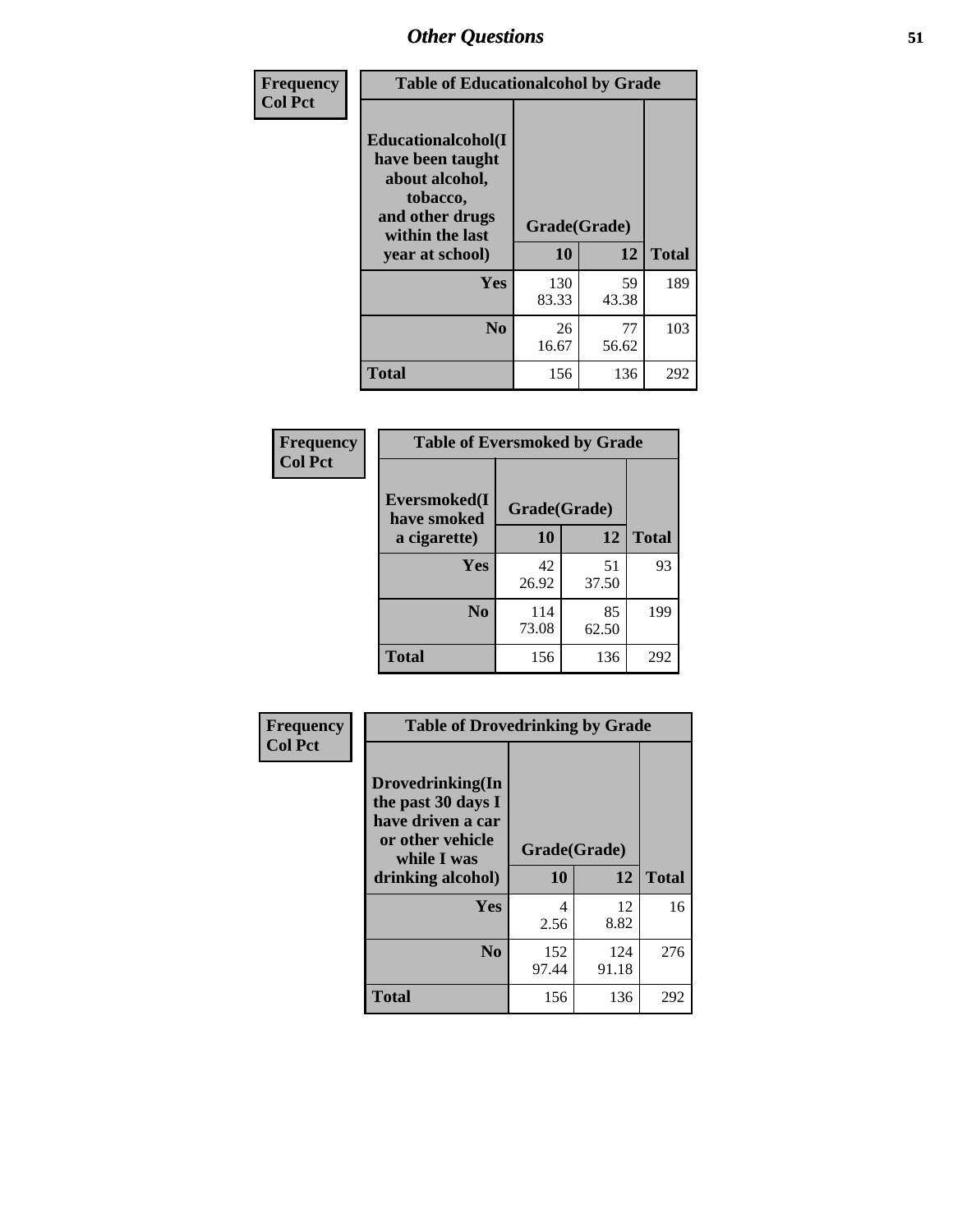| Frequency<br><b>Col Pct</b> | <b>Table of Rodedrinking by Grade</b>                                                                                  |                    |              |     |  |  |  |
|-----------------------------|------------------------------------------------------------------------------------------------------------------------|--------------------|--------------|-----|--|--|--|
|                             | Rodedrinking(In<br>the past 30 days<br>I have ridden in<br>a car with a<br>driver who had<br>been drinking<br>alcohol) | Grade(Grade)<br>10 | <b>Total</b> |     |  |  |  |
|                             | <b>Yes</b>                                                                                                             | 33<br>21.15        | 30<br>22.06  | 63  |  |  |  |
|                             | N <sub>0</sub>                                                                                                         | 123<br>78.85       | 106<br>77.94 | 229 |  |  |  |
|                             | <b>Total</b>                                                                                                           | 156                | 136          | 292 |  |  |  |

#### **Frequency Col Pct**

| <b>Table of Drugsschool by Grade</b>                                                                                      |              |              |              |  |  |  |
|---------------------------------------------------------------------------------------------------------------------------|--------------|--------------|--------------|--|--|--|
| <b>Drugsschool</b> (During<br>the past 12 months,<br>I have been offered,<br>sold,<br>or given illegal<br>drugs on school | Grade(Grade) |              |              |  |  |  |
| property)                                                                                                                 | 10           | 12           | <b>Total</b> |  |  |  |
| <b>Yes</b>                                                                                                                | 13<br>8.33   | 18<br>13.24  | 31           |  |  |  |
| N <sub>0</sub>                                                                                                            | 143<br>91.67 | 118<br>86.76 | 261          |  |  |  |
|                                                                                                                           |              |              |              |  |  |  |

| Frequency      | <b>Table of Helpbullied by Grade</b>           |              |             |              |  |  |  |
|----------------|------------------------------------------------|--------------|-------------|--------------|--|--|--|
| <b>Col Pct</b> | Helpbullied(I<br>would help<br>someone who was | Grade(Grade) |             |              |  |  |  |
|                | being bullied)                                 | 10           | 12          | <b>Total</b> |  |  |  |
|                | <b>Strongly Agree</b>                          | 69<br>44.23  | 69<br>50.74 | 138          |  |  |  |
|                | <b>Somewhat Agree</b>                          | 69<br>44.23  | 54<br>39.71 | 123          |  |  |  |
|                | <b>Somewhat Disagree</b>                       | 12<br>7.69   | 9<br>6.62   | 21           |  |  |  |
|                | <b>Strongly Disagree</b>                       | 6<br>3.85    | 4<br>2.94   | 10           |  |  |  |
|                | <b>Total</b>                                   | 156          | 136         | 292          |  |  |  |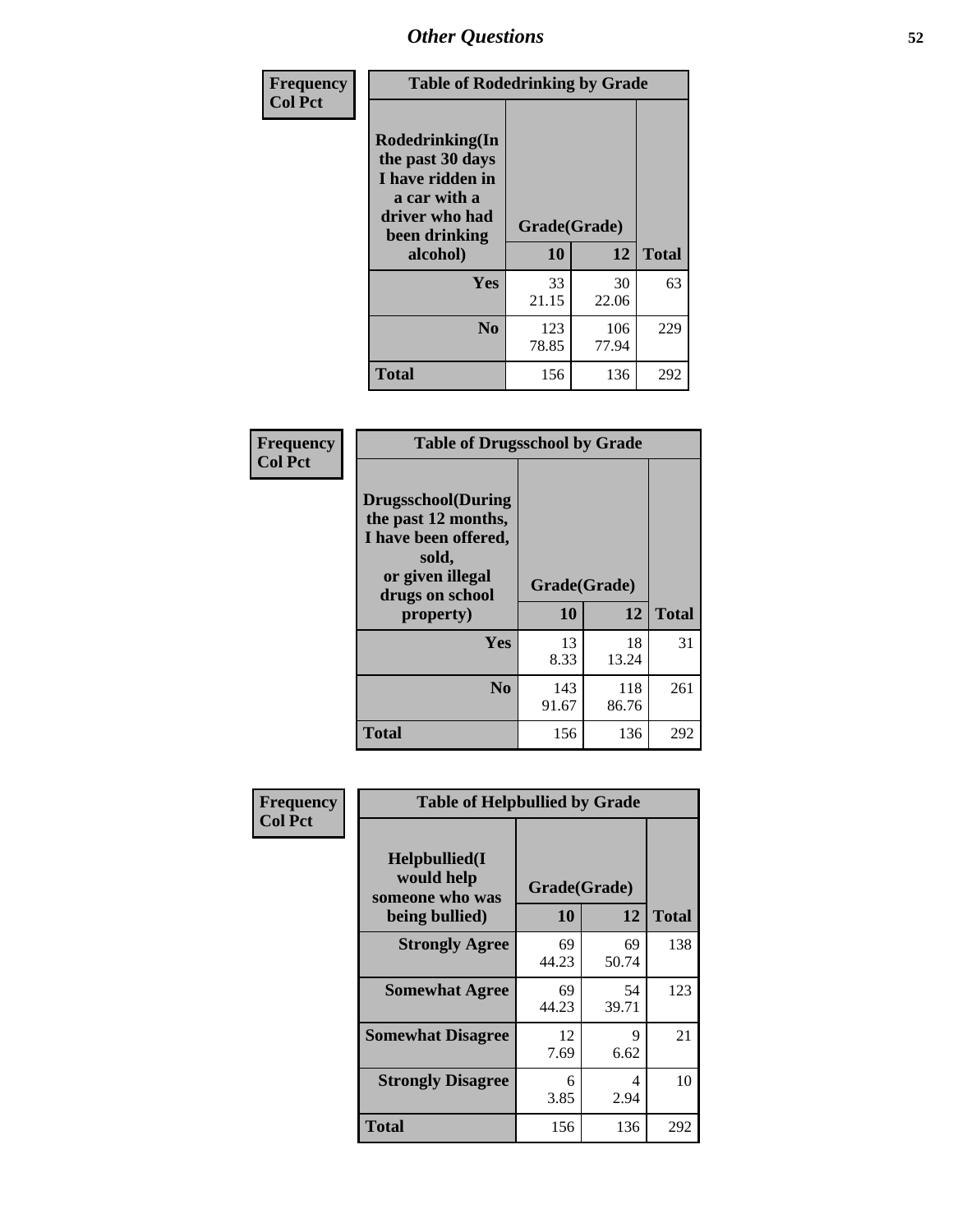| <b>Frequency</b> | <b>Table of Grade by Bingedrinking</b> |                                                                                                         |                                |                        |                        |                               |                               |                          |              |
|------------------|----------------------------------------|---------------------------------------------------------------------------------------------------------|--------------------------------|------------------------|------------------------|-------------------------------|-------------------------------|--------------------------|--------------|
| <b>Row Pct</b>   |                                        | Bingedrinking(I have drunk five or more<br>drinks of alcohol at one sitting during the<br>last 30 days) |                                |                        |                        |                               |                               |                          |              |
|                  | Grade(Grade)                           | $\mathbf{0}$<br><b>Days</b>                                                                             | 1 or<br>$\overline{2}$<br>days | 3 to<br>days           | 6 to<br>9<br>days      | <b>10</b><br>to<br>19<br>days | <b>20</b><br>to<br>29<br>days | <b>All</b><br>30<br>days | <b>Total</b> |
|                  | 10                                     | 146<br>93.59                                                                                            | $\overline{2}$<br>1.28         | $\mathfrak{D}$<br>1.28 | $\mathfrak{D}$<br>1.28 | 3<br>1.92                     | $\Omega$<br>0.00              | 0.64                     | 156          |
|                  | 12                                     | 115<br>84.56                                                                                            | 7<br>5.15                      | $\overline{4}$<br>2.94 | 3<br>2.21              | 3<br>2.21                     | 0.74                          | 3<br>2.21                | 136          |
|                  | <b>Total</b>                           | 261                                                                                                     | 9                              | 6                      | 5                      | 6                             | 1                             | $\overline{4}$           | 292          |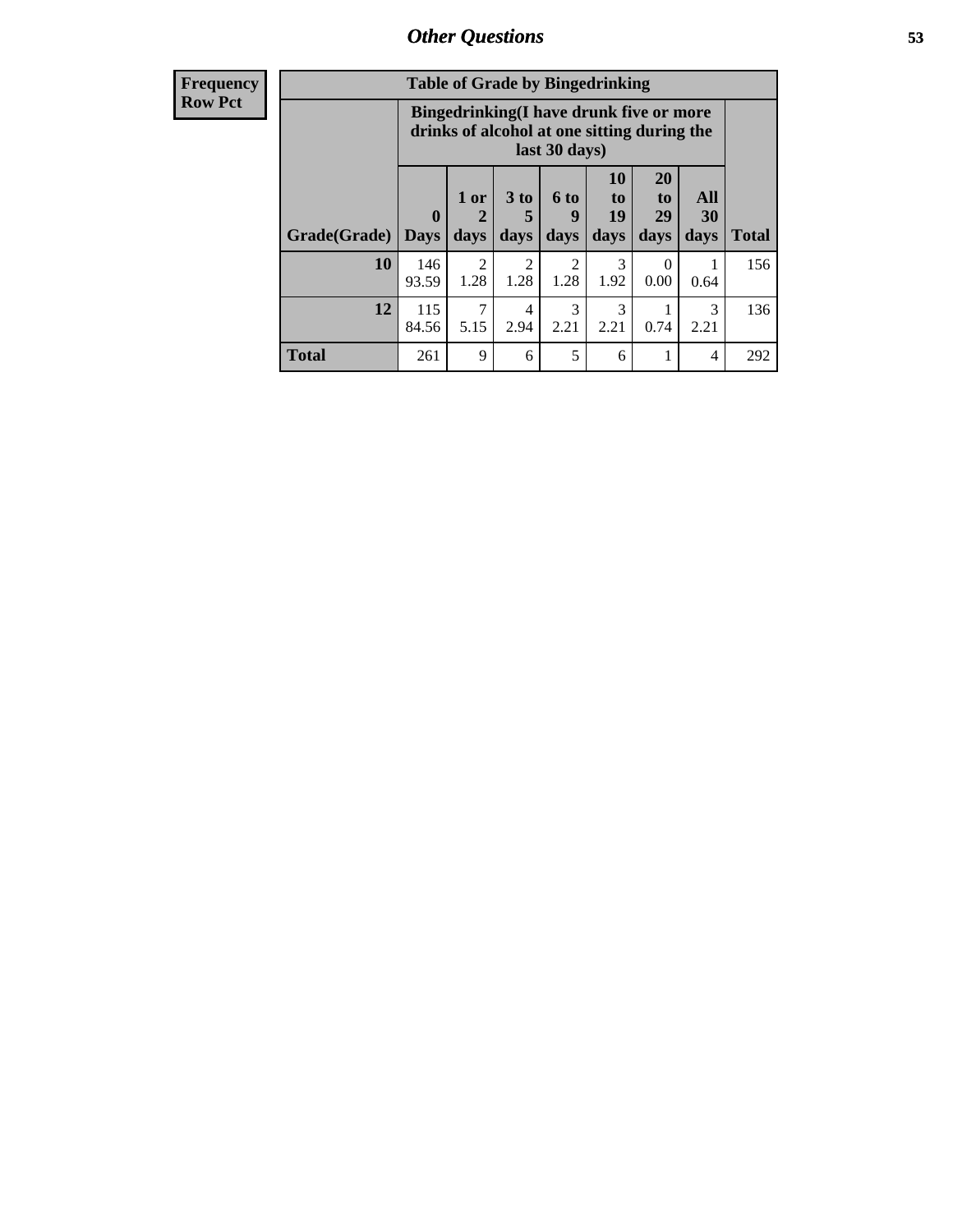### *Nutrition* **54**

| <b>Frequency</b><br>Row Pct |
|-----------------------------|
|                             |

| <b>Table of Grade by Dairy</b> |                          |                                                                 |                             |                                    |              |  |
|--------------------------------|--------------------------|-----------------------------------------------------------------|-----------------------------|------------------------------------|--------------|--|
|                                |                          | Dairy (I eat at least 3 servings of dairy<br>products each day) |                             |                                    |              |  |
| Grade(Grade)                   | <b>Strongly</b><br>Agree | Somewhat<br>Agree                                               | <b>Somewhat</b><br>Disagree | <b>Strongly</b><br><b>Disagree</b> | <b>Total</b> |  |
| 10                             | 39<br>25.00              | 68<br>43.59                                                     | 37<br>23.72                 | 12<br>7.69                         | 156          |  |
| 12                             | 29<br>21.32              | 59<br>43.38                                                     | 29<br>21.32                 | 19<br>13.97                        | 136          |  |
| <b>Total</b>                   | 68                       | 127                                                             | 66                          | 31                                 | 292          |  |

| <b>Frequency</b> |  |
|------------------|--|
| <b>Row Pct</b>   |  |

|                                                                          |                          | <b>Table of Grade by Fruitveg</b> |                             |                                    |              |
|--------------------------------------------------------------------------|--------------------------|-----------------------------------|-----------------------------|------------------------------------|--------------|
| Fruitveg(I eat at least 5 servings of fruits<br>and vegetables each day) |                          |                                   |                             |                                    |              |
| Grade(Grade)                                                             | <b>Strongly</b><br>Agree | Somewhat<br>Agree                 | <b>Somewhat</b><br>Disagree | <b>Strongly</b><br><b>Disagree</b> | <b>Total</b> |
| 10                                                                       | 21<br>13.46              | 55<br>35.26                       | 49<br>31.41                 | 31<br>19.87                        | 156          |
| 12                                                                       | 10<br>7.35               | 35<br>25.74                       | 61<br>44.85                 | 30<br>22.06                        | 136          |
| <b>Total</b>                                                             | 31                       | 90                                | 110                         | 61                                 | 292          |

| <b>Frequency</b> |
|------------------|
| <b>Row Pct</b>   |

| <b>Table of Grade by Cafeteriahealthy</b> |                          |                                                                       |                             |                                    |              |  |  |
|-------------------------------------------|--------------------------|-----------------------------------------------------------------------|-----------------------------|------------------------------------|--------------|--|--|
|                                           |                          | Cafeteriahealthy (School meals in my<br>school cafeteria are healthy) |                             |                                    |              |  |  |
| Grade(Grade)                              | <b>Strongly</b><br>Agree | Somewhat  <br>Agree                                                   | <b>Somewhat</b><br>Disagree | <b>Strongly</b><br><b>Disagree</b> | <b>Total</b> |  |  |
| 10                                        | 17<br>10.90              | 56<br>35.90                                                           | 45<br>28.85                 | 38<br>24.36                        | 156          |  |  |
| 12                                        | 6<br>4.41                | 41<br>30.15                                                           | 46<br>33.82                 | 43<br>31.62                        | 136          |  |  |
| <b>Total</b>                              | 23                       | 97                                                                    | 91                          | 81                                 | 292          |  |  |

| <b>Frequency</b> |
|------------------|
| <b>Row Pct</b>   |

| <b>Table of Grade by Cafeterianutrition</b>                                               |                          |             |                                   |                                    |              |  |
|-------------------------------------------------------------------------------------------|--------------------------|-------------|-----------------------------------|------------------------------------|--------------|--|
| <b>Cafeterianutrition</b> (Facts about nutrition<br>are available in my school cafeteria) |                          |             |                                   |                                    |              |  |
| Grade(Grade)                                                                              | <b>Strongly</b><br>Agree | Agree       | Somewhat   Somewhat  <br>Disagree | <b>Strongly</b><br><b>Disagree</b> | <b>Total</b> |  |
| 10                                                                                        | 31<br>19.87              | 56<br>35.90 | 36<br>23.08                       | 33<br>21.15                        | 156          |  |
| 12                                                                                        | 22<br>16.18              | 49<br>36.03 | 43<br>31.62                       | 22<br>16.18                        | 136          |  |
| <b>Total</b>                                                                              | 53                       | 105         | 79                                | 55                                 | 292          |  |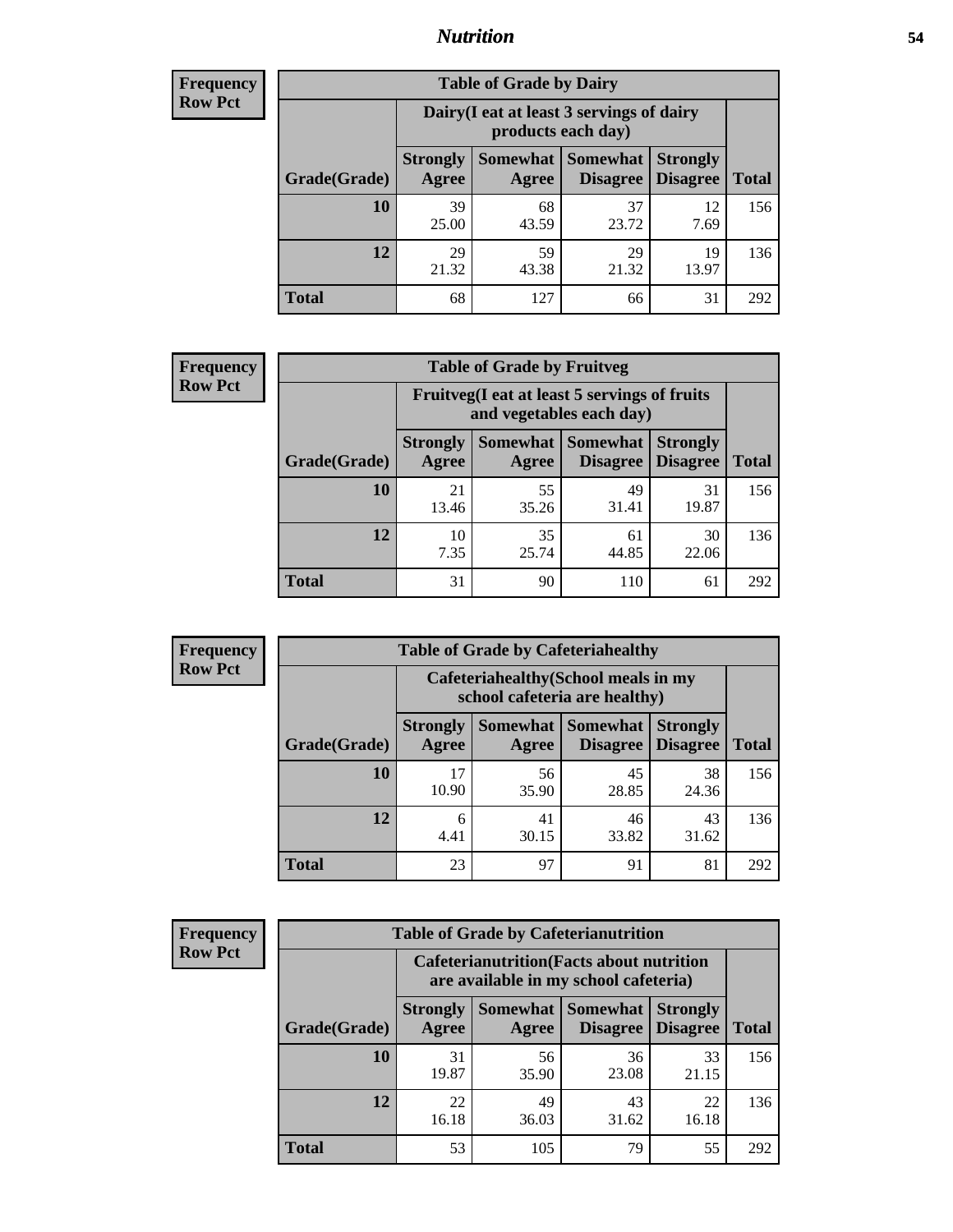### *Nutrition* **55**

| Frequency |
|-----------|
| Row Pct   |

| <b>Table of Grade by Schoollunch</b> |                                                                 |             |                                 |                                    |              |  |  |
|--------------------------------------|-----------------------------------------------------------------|-------------|---------------------------------|------------------------------------|--------------|--|--|
|                                      | Schoollunch(I eat school lunch three or<br>more times per week) |             |                                 |                                    |              |  |  |
| Grade(Grade)                         | <b>Strongly</b><br>Agree                                        | Agree       | Somewhat   Somewhat<br>Disagree | <b>Strongly</b><br><b>Disagree</b> | <b>Total</b> |  |  |
| 10                                   | 66<br>42.31                                                     | 40<br>25.64 | 17<br>10.90                     | 33<br>21.15                        | 156          |  |  |
| 12                                   | 69<br>50.74                                                     | 32<br>23.53 | 11<br>8.09                      | 24<br>17.65                        | 136          |  |  |
| <b>Total</b>                         | 135                                                             | 72          | 28                              | 57                                 | 292          |  |  |

| <b>Frequency</b> |  |
|------------------|--|
| <b>Row Pct</b>   |  |

| <b>Table of Grade by Foodchoices</b>                                |                          |             |                                               |                                    |              |  |
|---------------------------------------------------------------------|--------------------------|-------------|-----------------------------------------------|------------------------------------|--------------|--|
| Foodchoices (I make healthy food choices in<br>my school cafeteria) |                          |             |                                               |                                    |              |  |
| Grade(Grade)                                                        | <b>Strongly</b><br>Agree | Agree       | <b>Somewhat   Somewhat</b><br><b>Disagree</b> | <b>Strongly</b><br><b>Disagree</b> | <b>Total</b> |  |
| 10                                                                  | 27<br>17.31              | 54<br>34.62 | 42<br>26.92                                   | 33<br>21.15                        | 156          |  |
| 12                                                                  | 13<br>9.56               | 54<br>39.71 | 38<br>27.94                                   | 31<br>22.79                        | 136          |  |
| <b>Total</b>                                                        | 40                       | 108         | 80                                            | 64                                 | 292          |  |

| Frequency      | <b>Table of Grade by Wholewheat</b> |                                                                                                             |                   |                                    |                                    |              |  |  |
|----------------|-------------------------------------|-------------------------------------------------------------------------------------------------------------|-------------------|------------------------------------|------------------------------------|--------------|--|--|
| <b>Row Pct</b> |                                     | Wholewheat (There are whole wheat and<br>multigrain breads and cereals available in<br>my school cafeteria) |                   |                                    |                                    |              |  |  |
|                | Grade(Grade)                        | <b>Strongly</b><br>Agree                                                                                    | Somewhat<br>Agree | <b>Somewhat</b><br><b>Disagree</b> | <b>Strongly</b><br><b>Disagree</b> | <b>Total</b> |  |  |
|                | 10                                  | 34<br>21.79                                                                                                 | 46<br>29.49       | 41<br>26.28                        | 35<br>22.44                        | 156          |  |  |
|                | 12                                  | 24<br>17.65                                                                                                 | 38<br>27.94       | 36<br>26.47                        | 38<br>27.94                        | 136          |  |  |
|                | <b>Total</b>                        | 58                                                                                                          | 84                | 77                                 | 73                                 | 292          |  |  |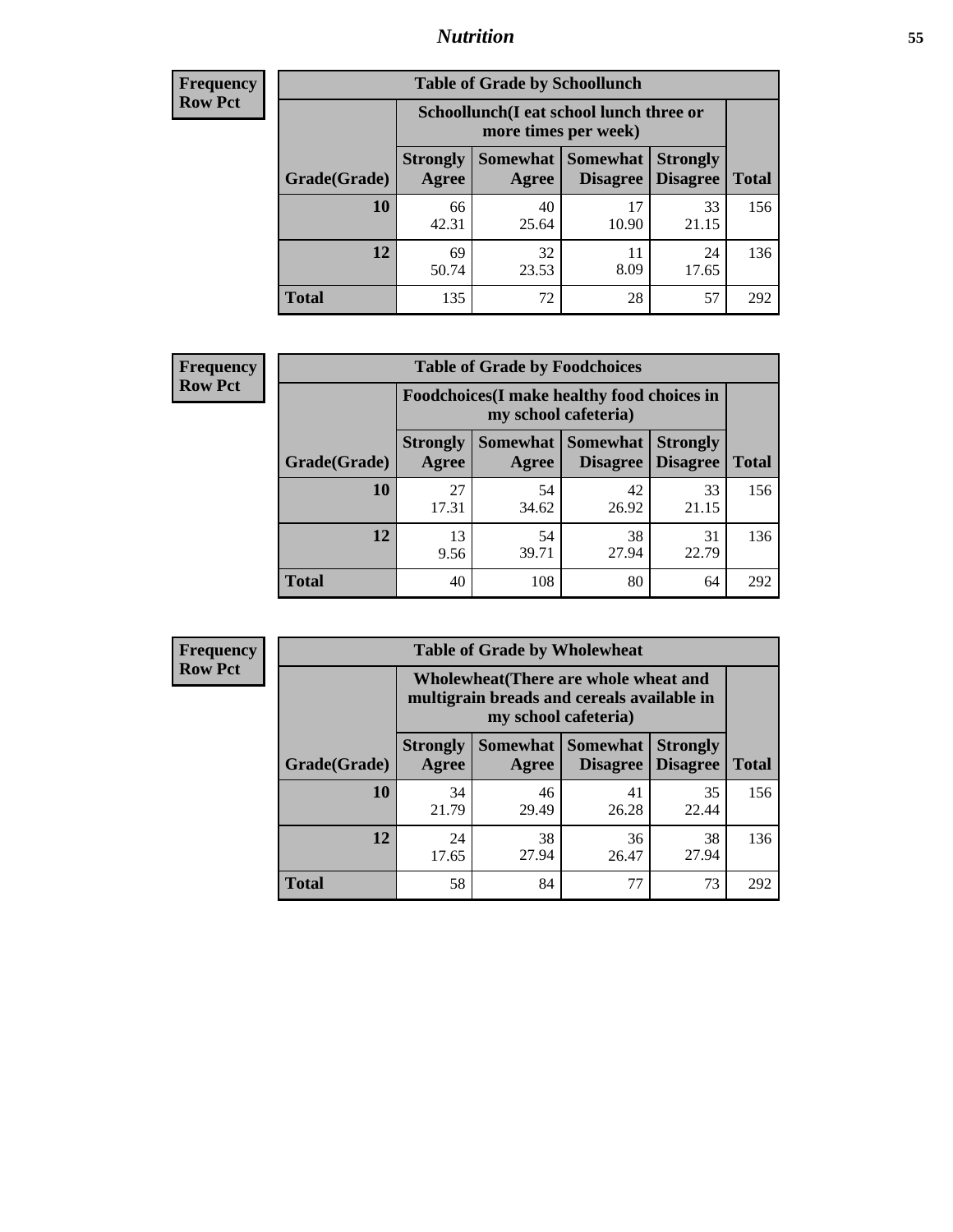### *Nutrition* **56**

**Frequency Row Pct**

| <b>Table of Grade by Healthyvending</b> |                                                                                                                                               |                     |                                    |                                    |              |  |
|-----------------------------------------|-----------------------------------------------------------------------------------------------------------------------------------------------|---------------------|------------------------------------|------------------------------------|--------------|--|
|                                         | Healthyvending (If only healthy snacks and<br>beverages were available in the vending<br>machines during the school day,<br>I would buy them) |                     |                                    |                                    |              |  |
| Grade(Grade)                            | <b>Strongly</b><br>Agree                                                                                                                      | Somewhat  <br>Agree | <b>Somewhat</b><br><b>Disagree</b> | <b>Strongly</b><br><b>Disagree</b> | <b>Total</b> |  |
| 10                                      | 44<br>28.21                                                                                                                                   | 53<br>33.97         | 26<br>16.67                        | 33<br>21.15                        | 156          |  |
| 12                                      | 34<br>25.00                                                                                                                                   | 52<br>38.24         | 23<br>16.91                        | 27<br>19.85                        | 136          |  |
| <b>Total</b>                            | 78                                                                                                                                            | 105                 | 49                                 | 60                                 | 292          |  |

**Frequency Row Pct**

| <b>Table of Grade by Schoolbreakfast</b> |                                                                                                                                         |             |                                 |                                    |              |  |  |
|------------------------------------------|-----------------------------------------------------------------------------------------------------------------------------------------|-------------|---------------------------------|------------------------------------|--------------|--|--|
|                                          | Schoolbreakfast (If breakfast were<br>available at school,<br>but outside the cafeteria,<br>I would eat breakfast at school more often) |             |                                 |                                    |              |  |  |
| Grade(Grade)                             | <b>Strongly</b><br>Agree                                                                                                                | Agree       | Somewhat   Somewhat<br>Disagree | <b>Strongly</b><br><b>Disagree</b> | <b>Total</b> |  |  |
| 10                                       | 36<br>23.08                                                                                                                             | 53<br>33.97 | 31<br>19.87                     | 36<br>23.08                        | 156          |  |  |
| 12                                       | 40<br>29.41                                                                                                                             | 43<br>31.62 | 22<br>16.18                     | 31<br>22.79                        | 136          |  |  |
| <b>Total</b>                             | 76                                                                                                                                      | 96          | 53                              | 67                                 | 292          |  |  |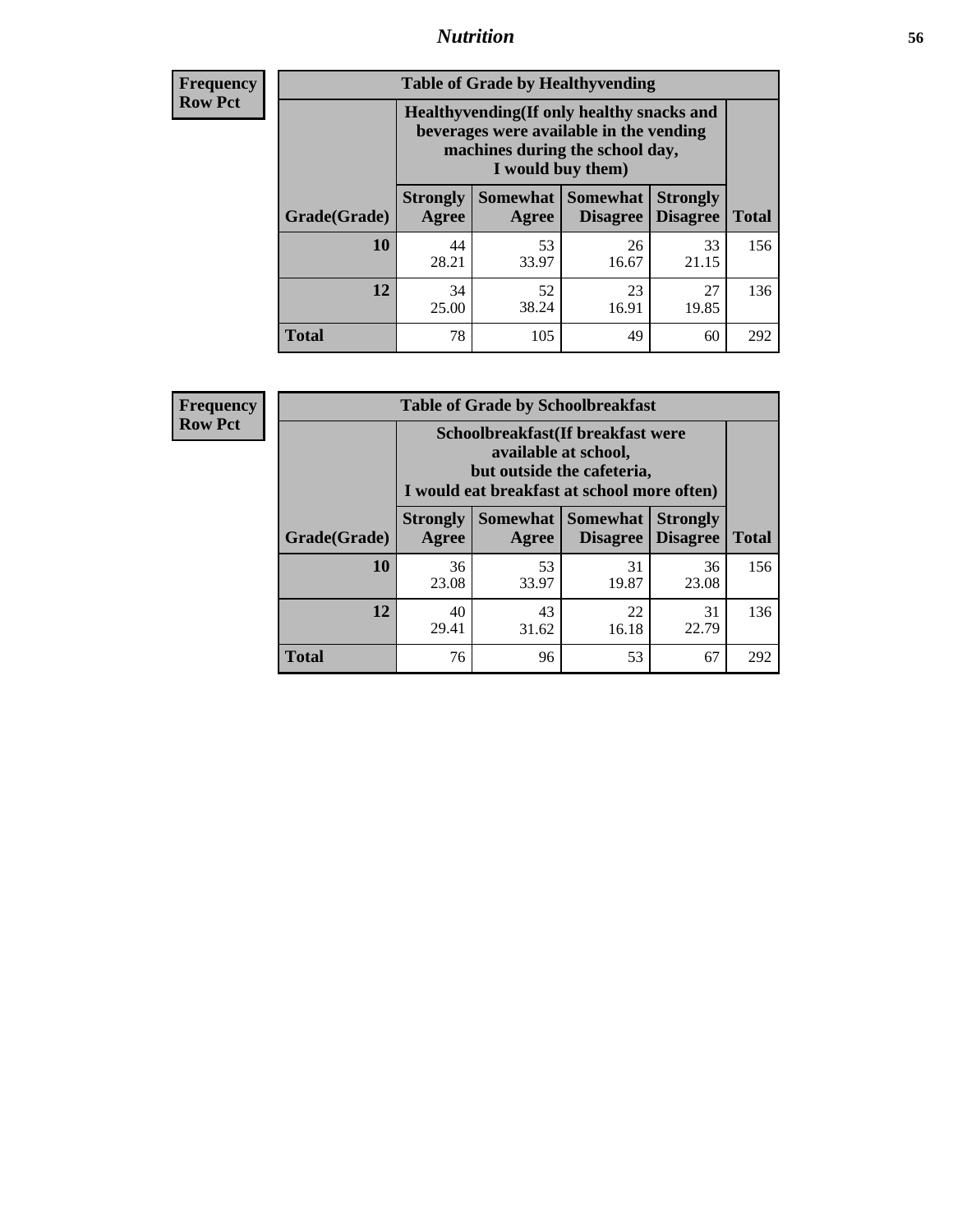| Frequency<br><b>Col Pct</b> | <b>Table of Educationaids by Grade</b>                                                                    |                    |             |              |  |
|-----------------------------|-----------------------------------------------------------------------------------------------------------|--------------------|-------------|--------------|--|
|                             | <b>Educationaids</b> (I<br>have been<br>taught about<br><b>HIV/AIDS</b> at<br>school in the<br>past year) | Grade(Grade)<br>10 | 12          | <b>Total</b> |  |
|                             | Yes                                                                                                       | 134<br>85.90       | 74<br>54.41 | 208          |  |
|                             | N <sub>0</sub>                                                                                            | 22<br>14.10        | 62<br>45.59 | 84           |  |
|                             | <b>Total</b>                                                                                              | 156                | 136         | 292          |  |

| <b>Frequency</b> | <b>Table of Educationcharacter by Grade</b>                                                             |              |             |              |
|------------------|---------------------------------------------------------------------------------------------------------|--------------|-------------|--------------|
| <b>Col Pct</b>   | Educationcharacter(I<br>have been taught<br>about character<br>education in the past<br>year at school) | Grade(Grade) |             |              |
|                  |                                                                                                         | 10           | 12          | <b>Total</b> |
|                  | Yes                                                                                                     | 128<br>82.05 | 86<br>63.24 | 214          |
|                  | N <sub>0</sub>                                                                                          | 28<br>17.95  | 50<br>36.76 | 78           |
|                  | <b>Total</b>                                                                                            | 156          | 136         | 292          |

| Frequency      | <b>Table of Gradcoach1 by Grade</b>              |              |             |              |
|----------------|--------------------------------------------------|--------------|-------------|--------------|
| <b>Col Pct</b> | Gradcoach1(I<br>know who my<br><b>Graduation</b> | Grade(Grade) |             |              |
|                | Coach is)                                        | 10           | 12          | <b>Total</b> |
|                | Yes                                              | 62<br>39.74  | 67<br>49.26 | 129          |
|                | N <sub>0</sub>                                   | 94<br>60.26  | 69<br>50.74 | 163          |
|                | <b>Total</b>                                     | 156          | 136         | 292          |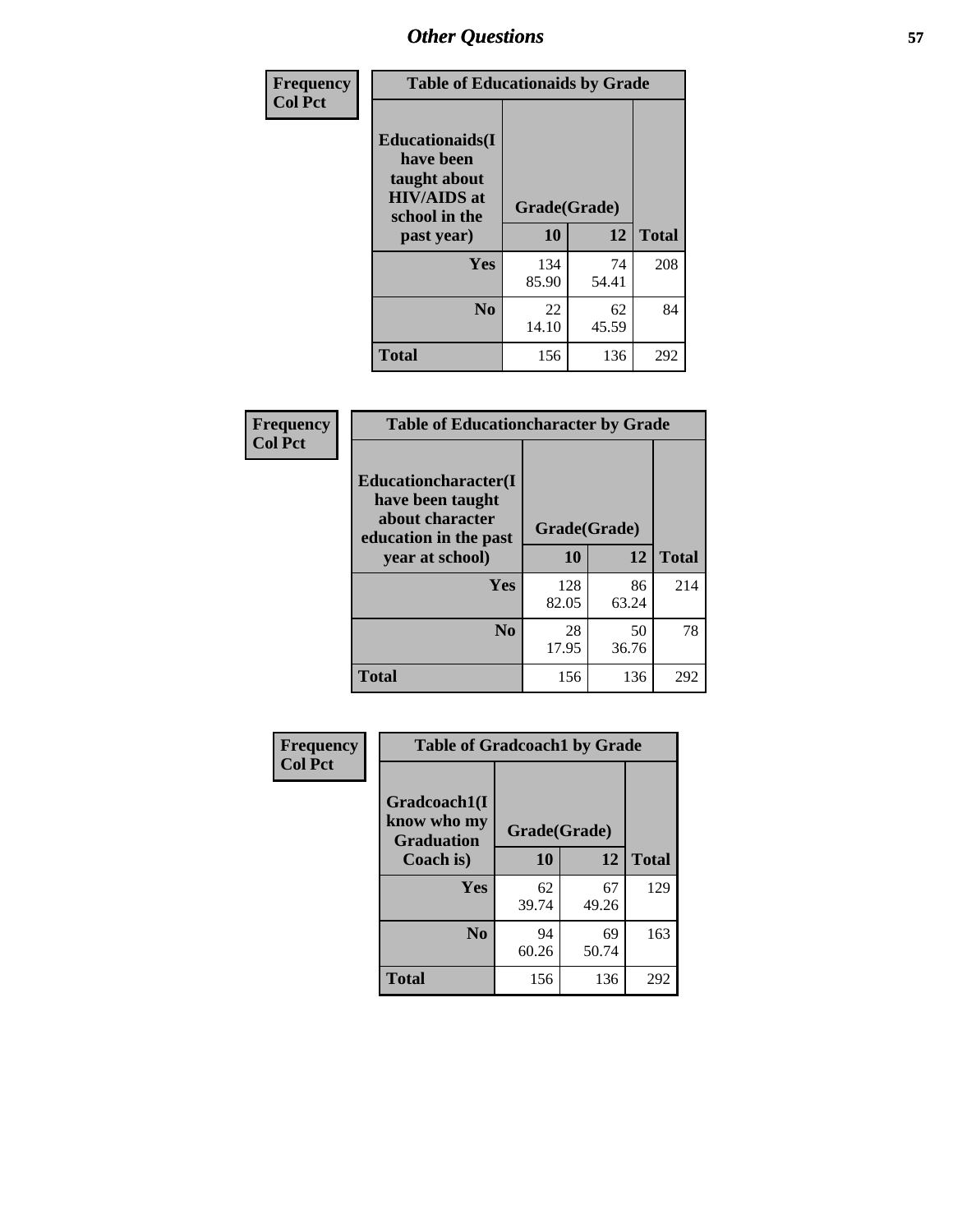| Frequency      | <b>Table of Gradcoach2 by Grade</b> |              |             |              |
|----------------|-------------------------------------|--------------|-------------|--------------|
| <b>Col Pct</b> |                                     |              |             |              |
|                | Gradcoach2(I<br>have                |              |             |              |
|                | contacted my<br><b>Graduation</b>   | Grade(Grade) |             |              |
|                | Coach)                              | 10           | 12          | <b>Total</b> |
|                | Yes                                 | 19<br>12.18  | 45<br>33.09 | 64           |
|                | N <sub>0</sub>                      | 137<br>87.82 | 91<br>66.91 | 228          |
|                | <b>Total</b>                        | 156          | 136         | 292          |

| Frequency<br><b>Col Pct</b> | <b>Table of Gradcoach3 by Grade</b>                    |              |             |              |
|-----------------------------|--------------------------------------------------------|--------------|-------------|--------------|
|                             | Gradcoach3(I<br>have received<br>assistance<br>from my | Grade(Grade) |             |              |
|                             | <b>Graduation</b><br>Coach)                            | 10           | 12          | <b>Total</b> |
|                             | Yes                                                    | 18<br>11.54  | 40<br>29.41 | 58           |
|                             | N <sub>0</sub>                                         | 35<br>22.44  | 29<br>21.32 | 64           |
|                             | Don't know                                             | 103<br>66.03 | 67<br>49.26 | 170          |
|                             | <b>Total</b>                                           | 156          | 136         | 292          |

| Frequency      | <b>Table of Selfharm by Grade</b>                                                                                                                                                      |                    |              |              |
|----------------|----------------------------------------------------------------------------------------------------------------------------------------------------------------------------------------|--------------------|--------------|--------------|
| <b>Col Pct</b> | <b>Selfharm</b> (During<br>the past 12<br>months,<br>I harmed myself<br>on purpose<br><b>Suicideconsider</b><br>During the past<br>12 months,<br>I seriously<br>considered<br>suicide) | Grade(Grade)<br>10 | 12           | <b>Total</b> |
|                | Yes                                                                                                                                                                                    | 13<br>8.33         | 7<br>5.15    | 20           |
|                | N <sub>0</sub>                                                                                                                                                                         | 143<br>91.67       | 129<br>94.85 | 272          |
|                | Total                                                                                                                                                                                  | 156                | 136          | 292          |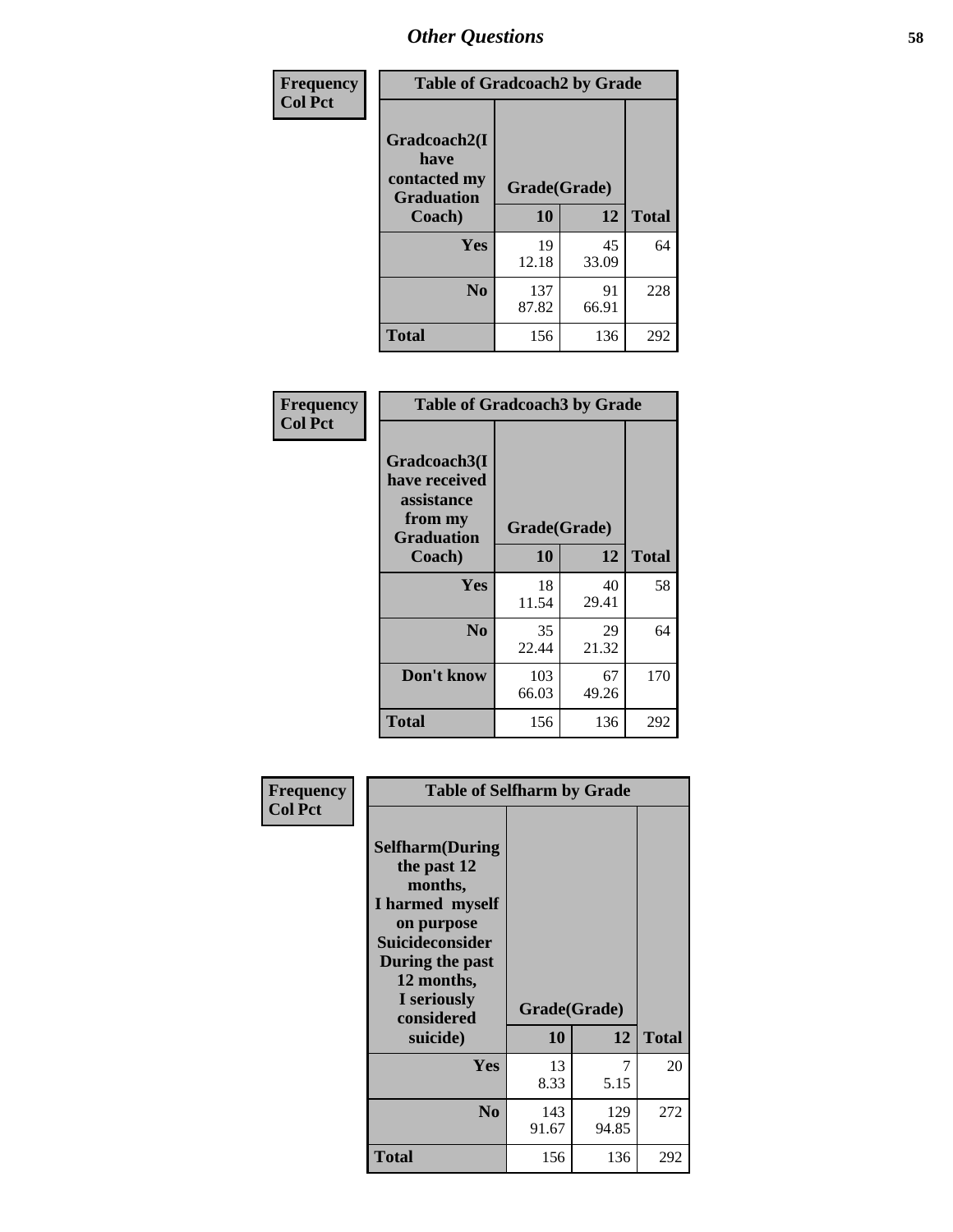| <b>Frequency</b> | <b>Table of Suicideconsider by Grade</b> |              |              |              |
|------------------|------------------------------------------|--------------|--------------|--------------|
| <b>Col Pct</b>   |                                          | Grade(Grade) |              |              |
|                  | <b>Suicideconsider</b>                   | <b>10</b>    | 12           | <b>Total</b> |
|                  | <b>Yes</b>                               | 12<br>7.69   | 10<br>7.35   | 22           |
|                  | N <sub>0</sub>                           | 144<br>92.31 | 126<br>92.65 | 270          |
|                  | <b>Total</b>                             | 156          | 136          | 292          |

| Frequency      | <b>Table of Suicideattempt by Grade</b>              |              |       |              |
|----------------|------------------------------------------------------|--------------|-------|--------------|
| <b>Col Pct</b> | Suicideattempt(I<br>have attempted<br>suicide in the | Grade(Grade) |       |              |
|                | last year)                                           | 10           | 12    | <b>Total</b> |
|                | Yes                                                  | 10           | 5     | 15           |
|                |                                                      | 6.41         | 3.68  |              |
|                | N <sub>0</sub>                                       | 146          | 131   | 277          |
|                |                                                      | 93.59        | 96.32 |              |
|                | <b>Total</b>                                         | 156          | 136   | 292          |

| Frequency      | <b>Table of Instantmessaged by Grade</b>               |              |             |              |
|----------------|--------------------------------------------------------|--------------|-------------|--------------|
| <b>Col Pct</b> | Instantmessaged(I<br>have instant<br>messaged people I | Grade(Grade) |             |              |
|                | do not even know)                                      | 10           | 12          | <b>Total</b> |
|                | Yes                                                    | 56<br>35.90  | 46<br>33.82 | 102          |
|                | N <sub>0</sub>                                         | 100<br>64.10 | 90<br>66.18 | 190          |
|                | <b>Total</b>                                           | 156          | 136         | 292          |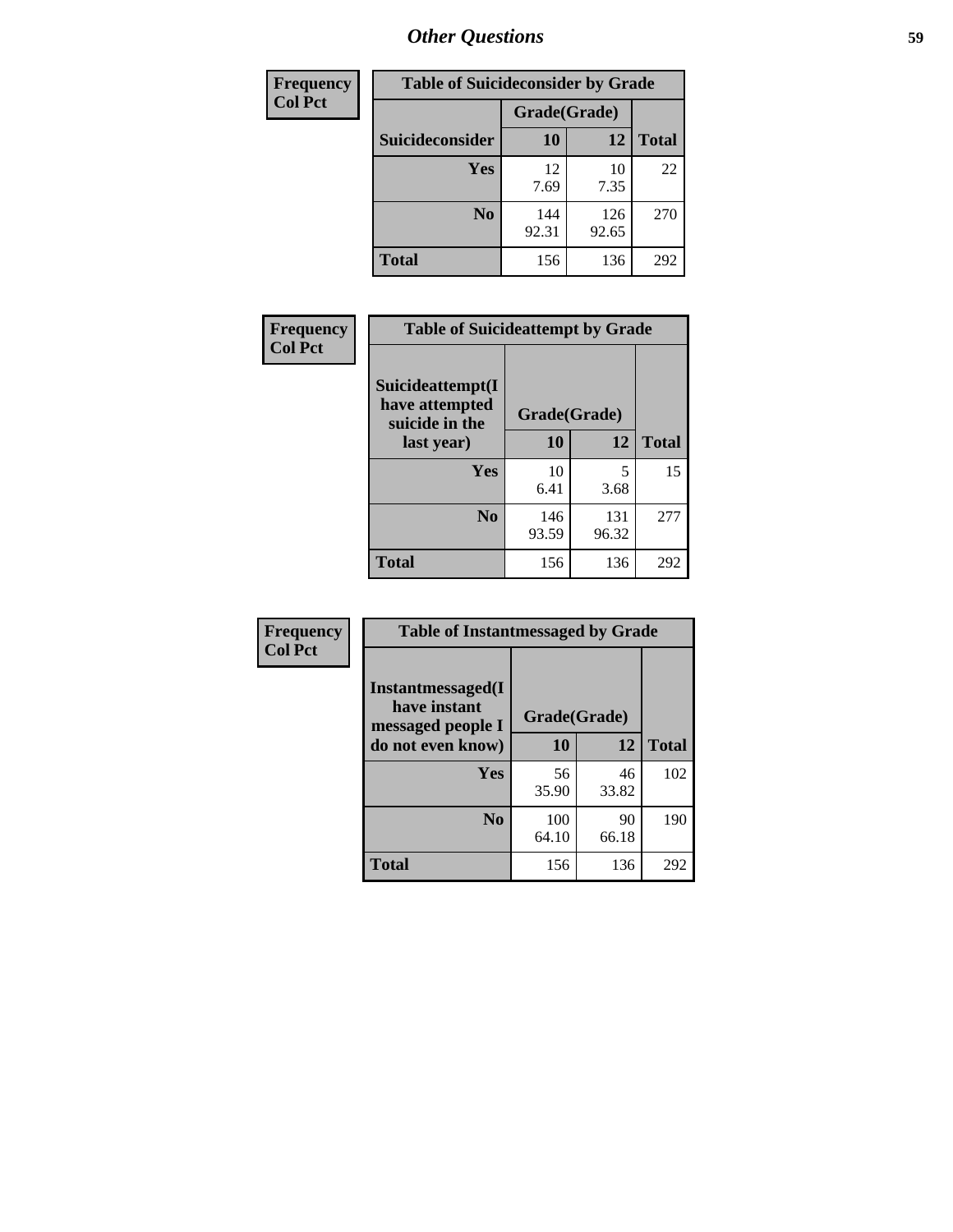| Frequency      | <b>Table of Getsalong by Grade</b>                          |              |                        |              |  |  |  |
|----------------|-------------------------------------------------------------|--------------|------------------------|--------------|--|--|--|
| <b>Col Pct</b> | <b>Getsalong</b> (I get<br>along with other<br>students and | Grade(Grade) |                        |              |  |  |  |
|                | adults)                                                     | 10           | 12                     | <b>Total</b> |  |  |  |
|                | <b>Strongly Agree</b>                                       | 74<br>47.44  | 78<br>57.35            | 152          |  |  |  |
|                | <b>Somewhat Agree</b>                                       | 72<br>46.15  | 51<br>37.50            | 123          |  |  |  |
|                | <b>Somewhat Disagree</b>                                    | 7<br>4.49    | 5<br>3.68              | 12           |  |  |  |
|                | <b>Strongly Disagree</b>                                    | 3<br>1.92    | $\mathfrak{D}$<br>1.47 | 5            |  |  |  |
|                | <b>Total</b>                                                | 156          | 136                    | 292          |  |  |  |

| Frequency      | <b>Table of Safehome by Grade</b> |                    |              |              |
|----------------|-----------------------------------|--------------------|--------------|--------------|
| <b>Col Pct</b> | Safehome(I feel<br>safe at home)  | Grade(Grade)<br>10 | 12           | <b>Total</b> |
|                | <b>Strongly Agree</b>             | 108<br>69.23       | 106<br>77.94 | 214          |
|                | <b>Somewhat Agree</b>             | 38<br>24.36        | 24<br>17.65  | 62           |
|                | <b>Somewhat Disagree</b>          | 5<br>3.21          | 5<br>3.68    | 10           |
|                | <b>Strongly Disagree</b>          | 5<br>3.21          | 0.74         | 6            |
|                | <b>Total</b>                      | 156                | 136          | 292          |

| Frequency<br><b>Col Pct</b> | <b>Table of Adulttalk by Grade</b>                                                   |              |              |              |  |  |  |
|-----------------------------|--------------------------------------------------------------------------------------|--------------|--------------|--------------|--|--|--|
|                             | <b>Adulttalk</b> (I<br>know an<br>adult at<br>school that<br>I can talk<br>with if I | Grade(Grade) |              |              |  |  |  |
|                             | need help)                                                                           | 10           | 12           | <b>Total</b> |  |  |  |
|                             | Yes                                                                                  | 123<br>78.85 | 107<br>78.68 | 230          |  |  |  |
|                             | N <sub>0</sub>                                                                       | 33<br>21.15  | 29<br>21.32  | 62           |  |  |  |
|                             | <b>Total</b>                                                                         | 156          | 136          | 292          |  |  |  |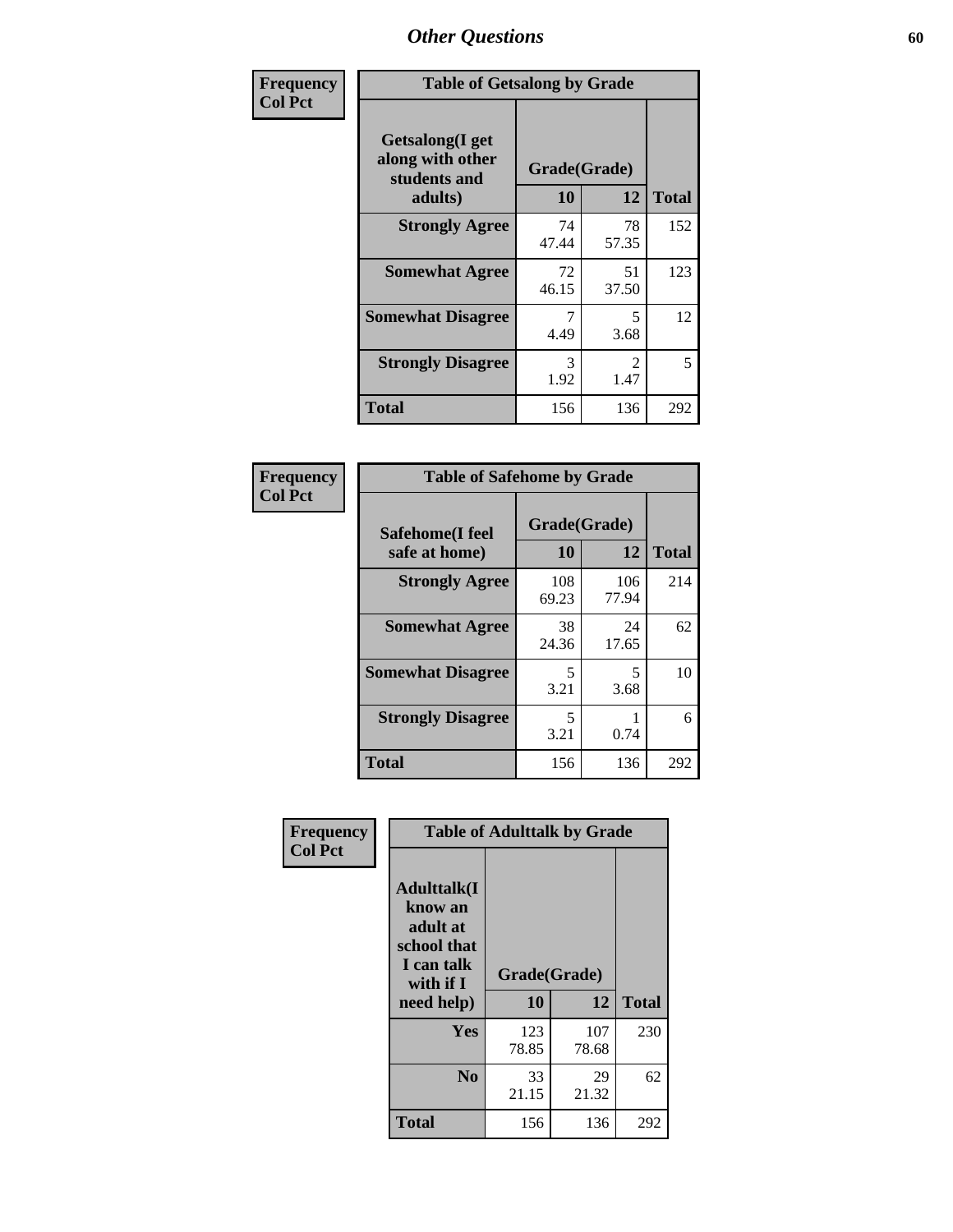**Frequency Row Pct**

r

| <b>Table of Grade by Tvtime</b> |             |                                                                                        |             |             |                       |             |              |  |  |  |
|---------------------------------|-------------|----------------------------------------------------------------------------------------|-------------|-------------|-----------------------|-------------|--------------|--|--|--|
|                                 |             | Tvtime(On an average school day,<br>how much unsupervised time do I spend watching TV) |             |             |                       |             |              |  |  |  |
|                                 |             | <b>Less that</b>                                                                       |             | $2 - 3$     | $4 - 5$               | $6+$        |              |  |  |  |
| Grade(Grade)   None             |             | hour/day                                                                               | hour/day    | hours/day   | hours/day   hours/day |             | <b>Total</b> |  |  |  |
| 10                              | 19<br>12.18 | 22<br>14.10                                                                            | 25<br>16.03 | 51<br>32.69 | 23<br>14.74           | 16<br>10.26 | 156          |  |  |  |
| 12                              | 20<br>14.71 | 26<br>19.12                                                                            | 15<br>11.03 | 45<br>33.09 | 15<br>11.03           | 15<br>11.03 | 136          |  |  |  |
| <b>Total</b>                    | 39          | 48                                                                                     | 40          | 96          | 38                    | 31          | 292          |  |  |  |

**Frequency Row Pct**

| <b>Table of Grade by Computertime</b> |             |                                                                                                  |            |                      |                      |                   |              |  |  |  |
|---------------------------------------|-------------|--------------------------------------------------------------------------------------------------|------------|----------------------|----------------------|-------------------|--------------|--|--|--|
|                                       |             | Computertime(On an average school day,<br>how much unsupervised time do I spend on the computer) |            |                      |                      |                   |              |  |  |  |
| Grade(Grade)                          | None        | <b>Less that</b><br>hour/day                                                                     | hour/day   | $2 - 3$<br>hours/day | $4 - 5$<br>hours/day | $6+$<br>hours/day | <b>Total</b> |  |  |  |
| 10                                    | 25<br>16.03 | 47<br>30.13                                                                                      | 15<br>9.62 | 45<br>28.85          | 16<br>10.26          | 8<br>5.13         | 156          |  |  |  |
| 12                                    | 23<br>16.91 | 29<br>39<br>31<br>Q<br>21.32<br>22.79<br>28.68<br>6.62<br>3.68                                   |            |                      |                      |                   |              |  |  |  |
| <b>Total</b>                          | 48          | 76                                                                                               | 54         | 76                   | 25                   | 13                | 292          |  |  |  |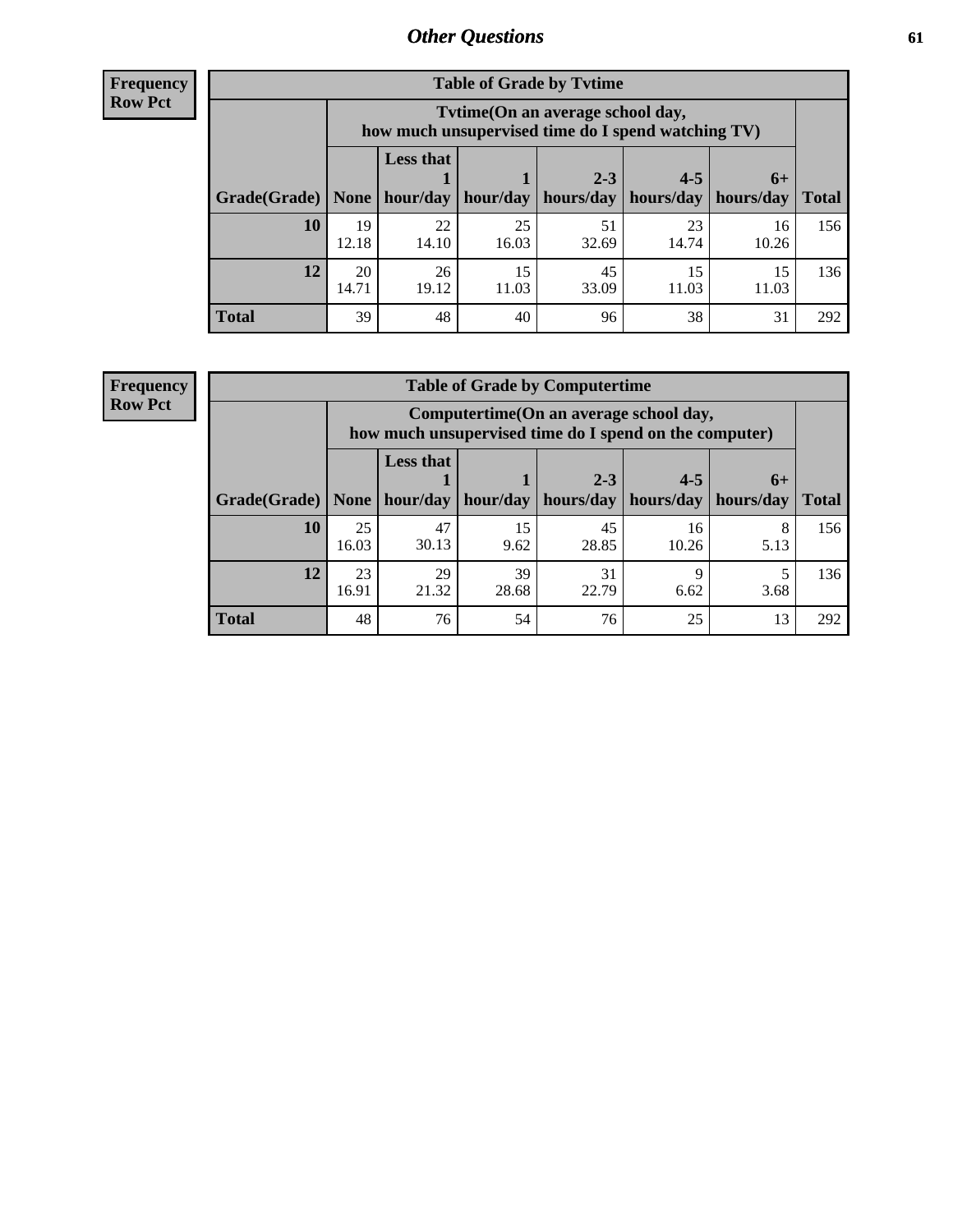#### *Questions about Driving Laws* **62** *Driving Questions were asked only of high school students.*

| <b>Frequency</b> |
|------------------|
| <b>Row Pct</b>   |

| <b>Table of Grade by License1</b> |                                     |                                                                                                                                           |                |            |                      |              |  |  |  |  |
|-----------------------------------|-------------------------------------|-------------------------------------------------------------------------------------------------------------------------------------------|----------------|------------|----------------------|--------------|--|--|--|--|
|                                   |                                     | License1(During the first 6 months of driving<br>with a provisional license,<br>the only passengers who can ride with the<br>driver are:) |                |            |                      |              |  |  |  |  |
| Grade(Grade)                      | <b>Parent or</b><br><b>Guardian</b> | Family<br><b>Members</b>                                                                                                                  | <b>Friends</b> | Anyone     | Don't<br><b>Know</b> | <b>Total</b> |  |  |  |  |
| 10                                | 47<br>30.13                         | 73<br>46.79                                                                                                                               | 0.00           | 14<br>8.97 | 22<br>14.10          | 156          |  |  |  |  |
| 12                                | 48<br>35.29                         | 12<br>60<br>15<br>8.82<br>11.03<br>44.12<br>0.74                                                                                          |                |            |                      |              |  |  |  |  |
| Total                             | 95                                  | 133                                                                                                                                       |                | 29         | 34                   | 292          |  |  |  |  |

| <b>Frequency</b> |                     | <b>Table of Grade by License2</b> |                                                                                                          |                                     |                                                      |                      |              |  |  |
|------------------|---------------------|-----------------------------------|----------------------------------------------------------------------------------------------------------|-------------------------------------|------------------------------------------------------|----------------------|--------------|--|--|
| <b>Row Pct</b>   |                     |                                   | License2(17 yr old drivers with a<br>provisional driver's license cannot<br>drive between the hours of:) |                                     |                                                      |                      |              |  |  |
|                  | <b>Grade(Grade)</b> | <b>Midnight</b><br>to 6am         | 1am<br>to<br>5am                                                                                         | 1am<br>t <sub>0</sub><br><b>6am</b> | N <sub>0</sub><br>curfew<br>for $17$<br>year<br>olds | Don't<br><b>Know</b> | <b>Total</b> |  |  |
|                  | 10                  | 77<br>49.36                       | 11<br>7.05                                                                                               | 13<br>8.33                          | 18<br>11.54                                          | 37<br>23.72          | 156          |  |  |
|                  | 12                  | 91<br>66.91                       | 136                                                                                                      |                                     |                                                      |                      |              |  |  |
|                  | <b>Total</b>        | 168                               | 21                                                                                                       | 21                                  | 26                                                   | 56                   | 292          |  |  |

| Frequency      |              | <b>Table of Grade by License3</b> |                                                                                                 |             |                       |            |               |              |
|----------------|--------------|-----------------------------------|-------------------------------------------------------------------------------------------------|-------------|-----------------------|------------|---------------|--------------|
| <b>Row Pct</b> |              |                                   | License3(For drivers under the age of<br>21,<br>what level of alcohol is considered<br>$DUI$ ?) |             |                       |            |               |              |
|                | Grade(Grade) | Any<br><b>Amount</b>              | 0.02                                                                                            | 0.04        | 0.06                  | 0.08       | Don't<br>know | <b>Total</b> |
|                | 10           | 36<br>23.08                       | 31<br>19.87                                                                                     | 20<br>12.82 | $\mathcal{R}$<br>1.92 | 14<br>8.97 | 52<br>33.33   | 156          |
|                | 12           | 36<br>26.47                       | 29<br>21.32                                                                                     | 13<br>9.56  | 9<br>6.62             | 12<br>8.82 | 37<br>27.21   | 136          |
|                | <b>Total</b> | 72                                | 60                                                                                              | 33          | 12                    | 26         | 89            | 292          |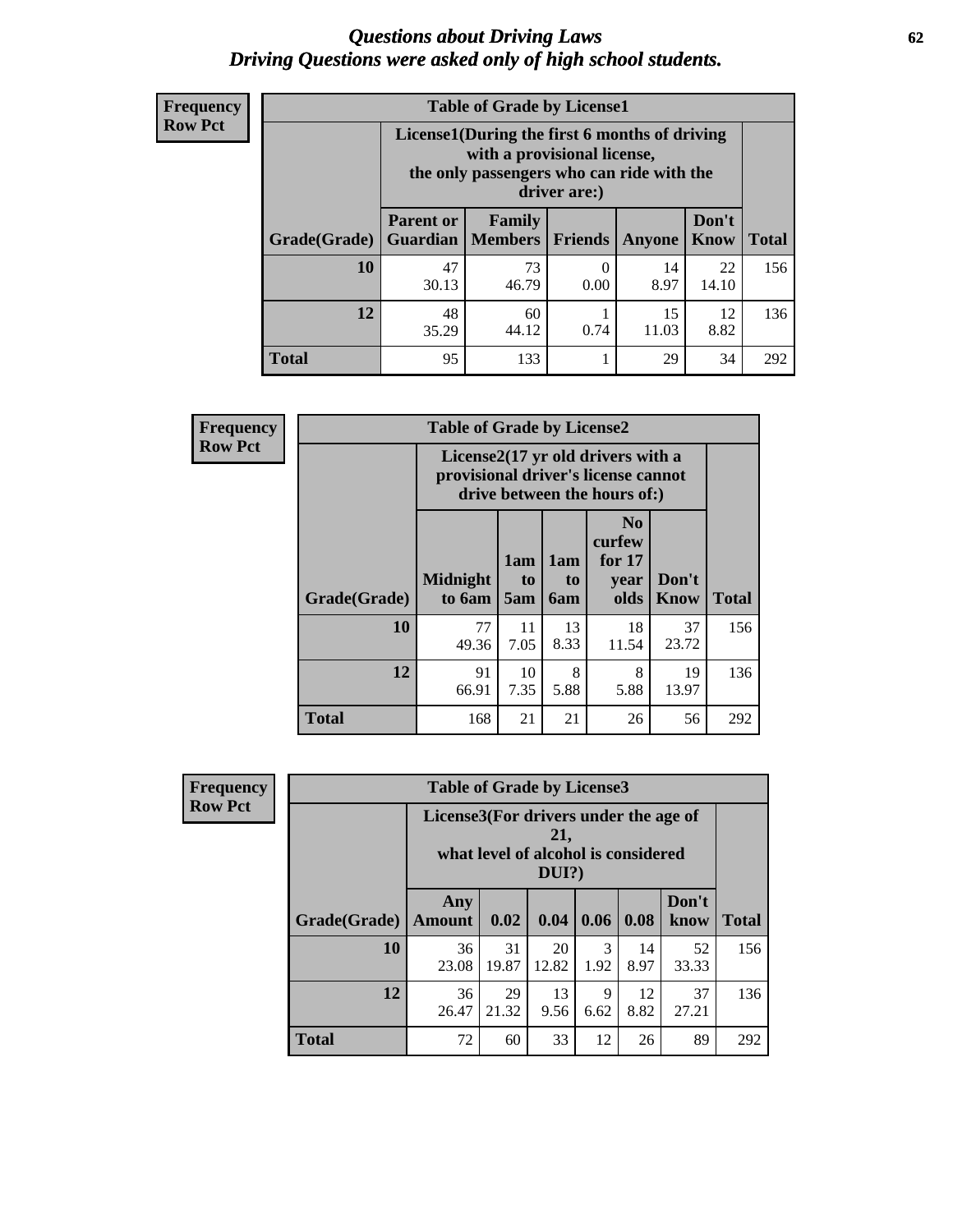#### *Questions about Driving Laws* **63** *Driving Questions were asked only of high school students.*

**Frequency Row Pct**

| <b>Table of Grade by License4</b> |             |                                                                                                                                                                                                                                                                                       |             |            |            |             |     |  |  |
|-----------------------------------|-------------|---------------------------------------------------------------------------------------------------------------------------------------------------------------------------------------------------------------------------------------------------------------------------------------|-------------|------------|------------|-------------|-----|--|--|
|                                   |             | License4(A driver under 21 automatically<br>loses his/her license if caught exceeding the<br>posted speet limit by:)<br>Can't<br>lose<br><b>Depends</b><br>license<br>$15+$<br>$25+$<br>$35+$<br>Don't<br>for<br><b>on</b><br><b>Total</b><br>mph<br>speeding<br>know<br>mph<br>judge |             |            |            |             |     |  |  |
| Grade(Grade)                      | mph         |                                                                                                                                                                                                                                                                                       |             |            |            |             |     |  |  |
| 10                                | 29<br>18.59 | 19<br>12.18                                                                                                                                                                                                                                                                           | 27<br>17.31 | 10<br>6.41 | 10<br>6.41 | 61<br>39.10 | 156 |  |  |
| 12                                | 27<br>19.85 | 33<br>10<br>20<br>5<br>41<br>7.35<br>24.26<br>14.71<br>3.68<br>30.15                                                                                                                                                                                                                  |             |            |            |             |     |  |  |
| <b>Total</b>                      | 56          | 52                                                                                                                                                                                                                                                                                    | 37          | 30         | 15         | 102         | 292 |  |  |

| Frequency      | <b>Table of Grade by License5</b> |             |                                                                                                                                                             |               |       |  |  |
|----------------|-----------------------------------|-------------|-------------------------------------------------------------------------------------------------------------------------------------------------------------|---------------|-------|--|--|
| <b>Row Pct</b> |                                   |             | License5(A)<br>Georgia teenager<br>with family<br>connections or a<br>good lawyer can<br>break a teen<br>driving law and<br>keep their driver's<br>license) |               |       |  |  |
|                | Grade(Grade)                      | <b>Yes</b>  | N <sub>0</sub>                                                                                                                                              | Don't<br>know | Total |  |  |
|                | 10                                | 27<br>17.31 | 75<br>48.08                                                                                                                                                 | 54<br>34.62   | 156   |  |  |
|                | 12                                | 40<br>29.41 | 62<br>45.59                                                                                                                                                 | 34<br>25.00   | 136   |  |  |
|                | <b>Total</b>                      | 67          | 137                                                                                                                                                         | 88            | 292   |  |  |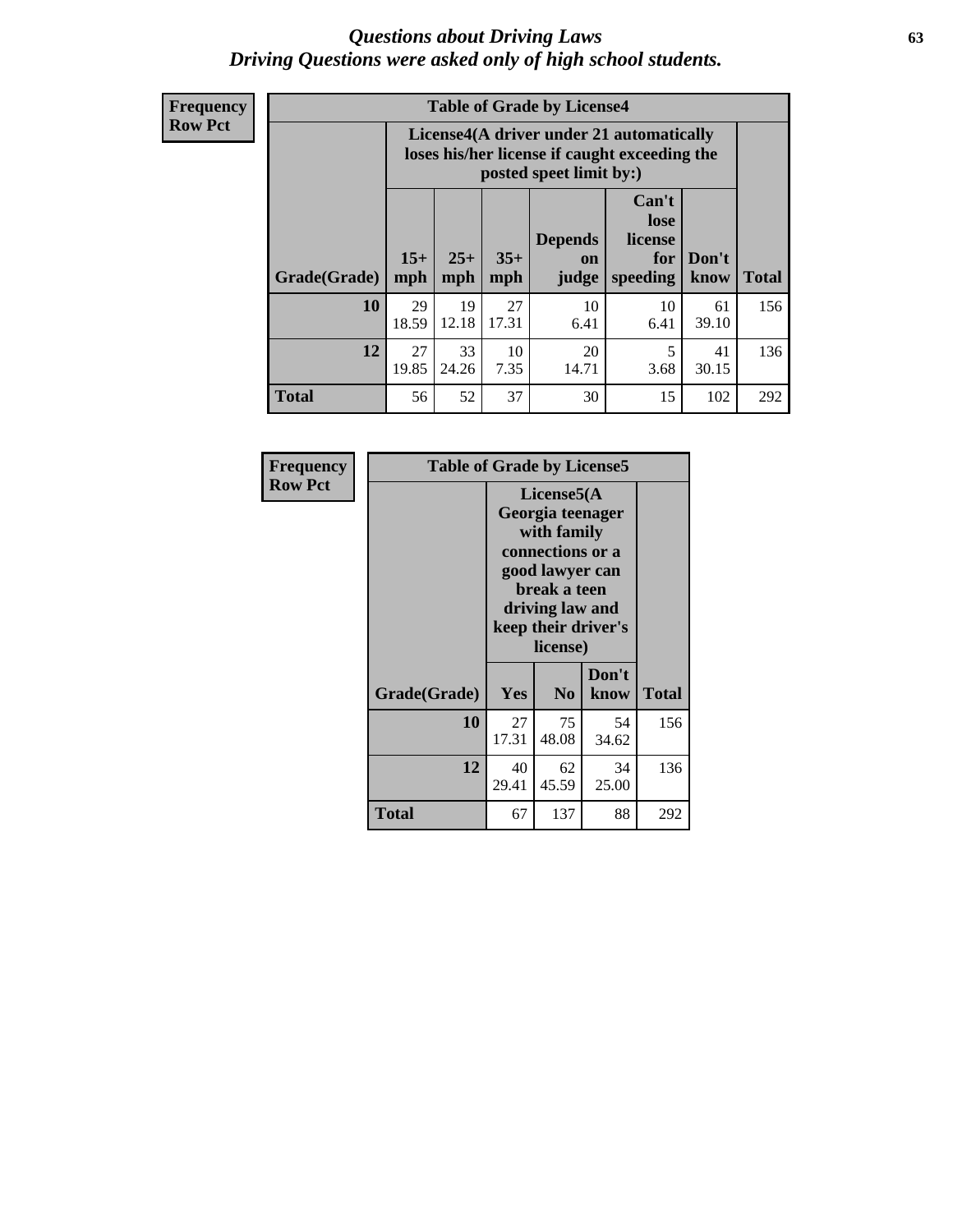#### *Questions about Driving Laws* **64** *Driving Questions were asked only of high school students.*

| <b>Frequency</b> | <b>Table of Grade by License6</b> |                                                                                                                                                 |                |               |              |
|------------------|-----------------------------------|-------------------------------------------------------------------------------------------------------------------------------------------------|----------------|---------------|--------------|
| <b>Row Pct</b>   |                                   | License <sub>6</sub> (I know a<br>friend or<br>classmate that<br>broke a teen<br>driving law,<br>but was allowed to<br>keep his/her<br>license) |                |               |              |
|                  | Grade(Grade)                      | Yes                                                                                                                                             | N <sub>0</sub> | Don't<br>know | <b>Total</b> |
|                  | 10                                | 25<br>16.03                                                                                                                                     | 88<br>56.41    | 43<br>27.56   | 156          |
|                  | 12                                | 46<br>33.82                                                                                                                                     | 136            |               |              |
|                  | Total                             | 71                                                                                                                                              | 143            | 78            | 292          |

| <b>Frequency</b> |              |                                                                             | <b>Table of Grade by License7</b>                                                             |                                                   |                        |              |  |
|------------------|--------------|-----------------------------------------------------------------------------|-----------------------------------------------------------------------------------------------|---------------------------------------------------|------------------------|--------------|--|
| <b>Row Pct</b>   |              |                                                                             | License7(A student under the age of 18 cam loser<br>his/her driving privileges if he or she:) |                                                   |                        |              |  |
|                  | Grade(Grade) | <b>Have</b><br>more than<br>10<br>unexcused<br>absences<br>per school<br>yr | Drop out<br>without  <br>graduating                                                           | <b>Bring</b><br>alcohol/drugs/weapon<br>to school | All of<br>the<br>above | <b>Total</b> |  |
|                  | 10           | 20<br>12.82                                                                 | 13<br>8.33                                                                                    | 9<br>5.77                                         | 114<br>73.08           | 156          |  |
|                  | 12           | 15<br>11.03                                                                 | 14<br>10.29                                                                                   | 8<br>5.88                                         | 99<br>72.79            | 136          |  |
|                  | <b>Total</b> | 35                                                                          | 27                                                                                            | 17                                                | 213                    | 292          |  |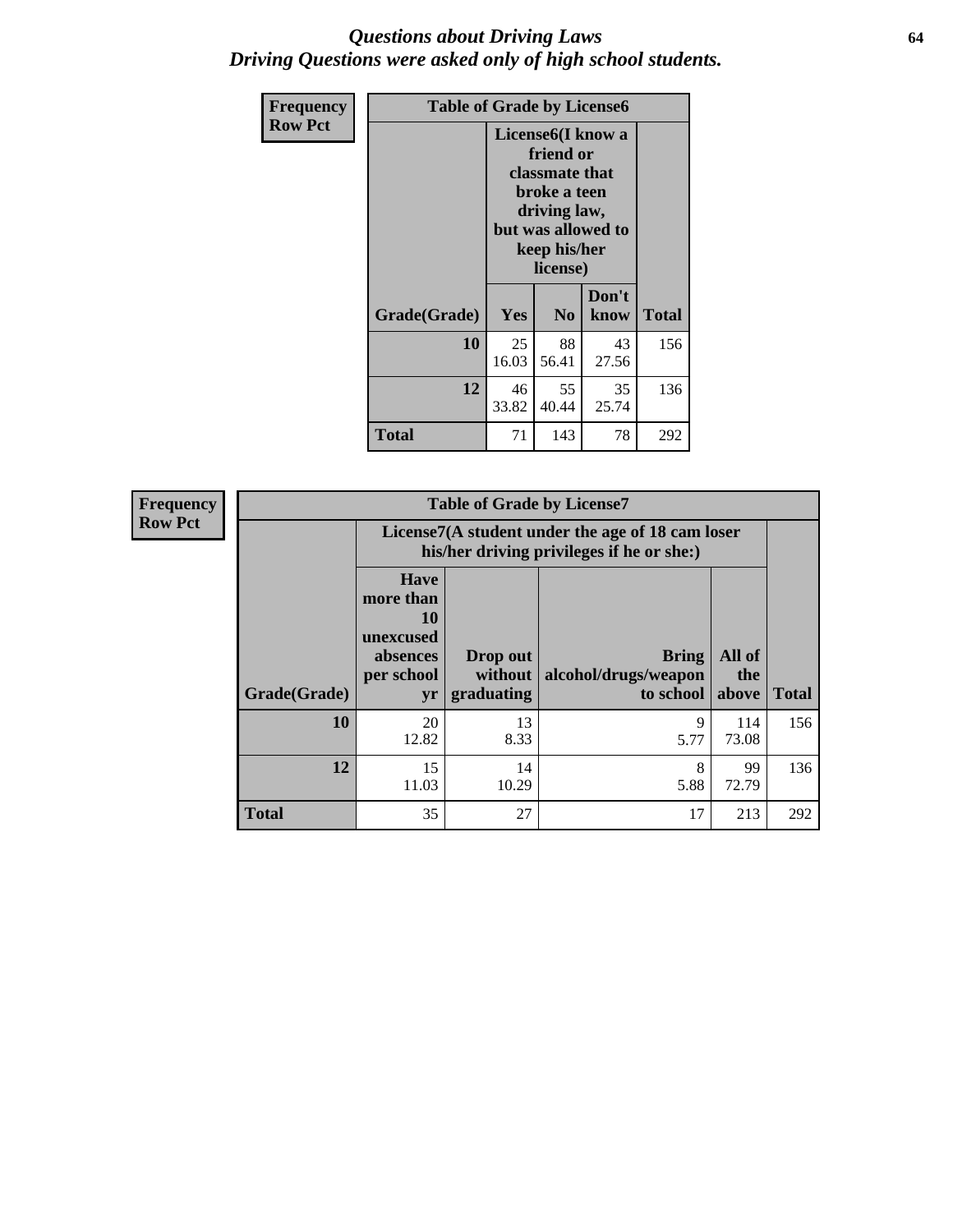# *Select Results by Gender* **65**

| Frequency      | <b>Table of SchoolClimate2 by Gender</b> |                                 |             |                |
|----------------|------------------------------------------|---------------------------------|-------------|----------------|
| <b>Col Pct</b> | SchoolClimate2(I<br>feel successful at   | Gender(Gender)<br><b>Female</b> | <b>Male</b> | <b>Total</b>   |
|                | school)<br><b>Strongly Agree</b>         | 44<br>30.34                     | 54<br>36.73 | 98             |
|                | <b>Somewhat Agree</b>                    | 90<br>62.07                     | 81<br>55.10 | 171            |
|                | <b>Somewhat Disagree</b>                 | 10<br>6.90                      | 9<br>6.12   | 19             |
|                | <b>Strongly Disagree</b>                 | 0.69                            | 3<br>2.04   | $\overline{4}$ |
|                | <b>Total</b>                             | 145                             | 147         | 292            |

| <b>Frequency</b> | <b>Table of SchoolClimate6 by Gender</b> |                |             |              |  |
|------------------|------------------------------------------|----------------|-------------|--------------|--|
| <b>Col Pct</b>   | <b>SchoolClimate6(Teachers</b>           | Gender(Gender) |             |              |  |
|                  | treat me with respect)                   | <b>Female</b>  | <b>Male</b> | <b>Total</b> |  |
|                  | <b>Strongly Agree</b>                    | 49<br>33.79    | 55<br>37.41 | 104          |  |
|                  | <b>Somewhat Agree</b>                    | 71<br>48.97    | 64<br>43.54 | 135          |  |
|                  | <b>Somewhat Disagree</b>                 | 21<br>14.48    | 20<br>13.61 | 41           |  |
|                  | <b>Strongly Disagree</b>                 | 4<br>2.76      | 8<br>5.44   | 12           |  |
|                  | <b>Total</b>                             | 145            | 147         | 292          |  |

| Frequency      | <b>Table of SchoolClimate8 by Gender</b>                                             |                                 |             |              |
|----------------|--------------------------------------------------------------------------------------|---------------------------------|-------------|--------------|
| <b>Col Pct</b> | <b>SchoolClimate8(Students</b><br>are frequently<br>recognized for good<br>behavior) | Gender(Gender)<br><b>Female</b> | <b>Male</b> | <b>Total</b> |
|                | <b>Strongly Agree</b>                                                                | 23                              | 33          | 56           |
|                |                                                                                      | 15.86                           | 22.45       |              |
|                | <b>Somewhat Agree</b>                                                                | 66<br>45.52                     | 62<br>42.18 | 128          |
|                | <b>Somewhat Disagree</b>                                                             | 44<br>30.34                     | 39<br>26.53 | 83           |
|                | <b>Strongly Disagree</b>                                                             | 12<br>8.28                      | 13<br>8.84  | 25           |
|                | <b>Total</b>                                                                         | 145                             | 147         | 292          |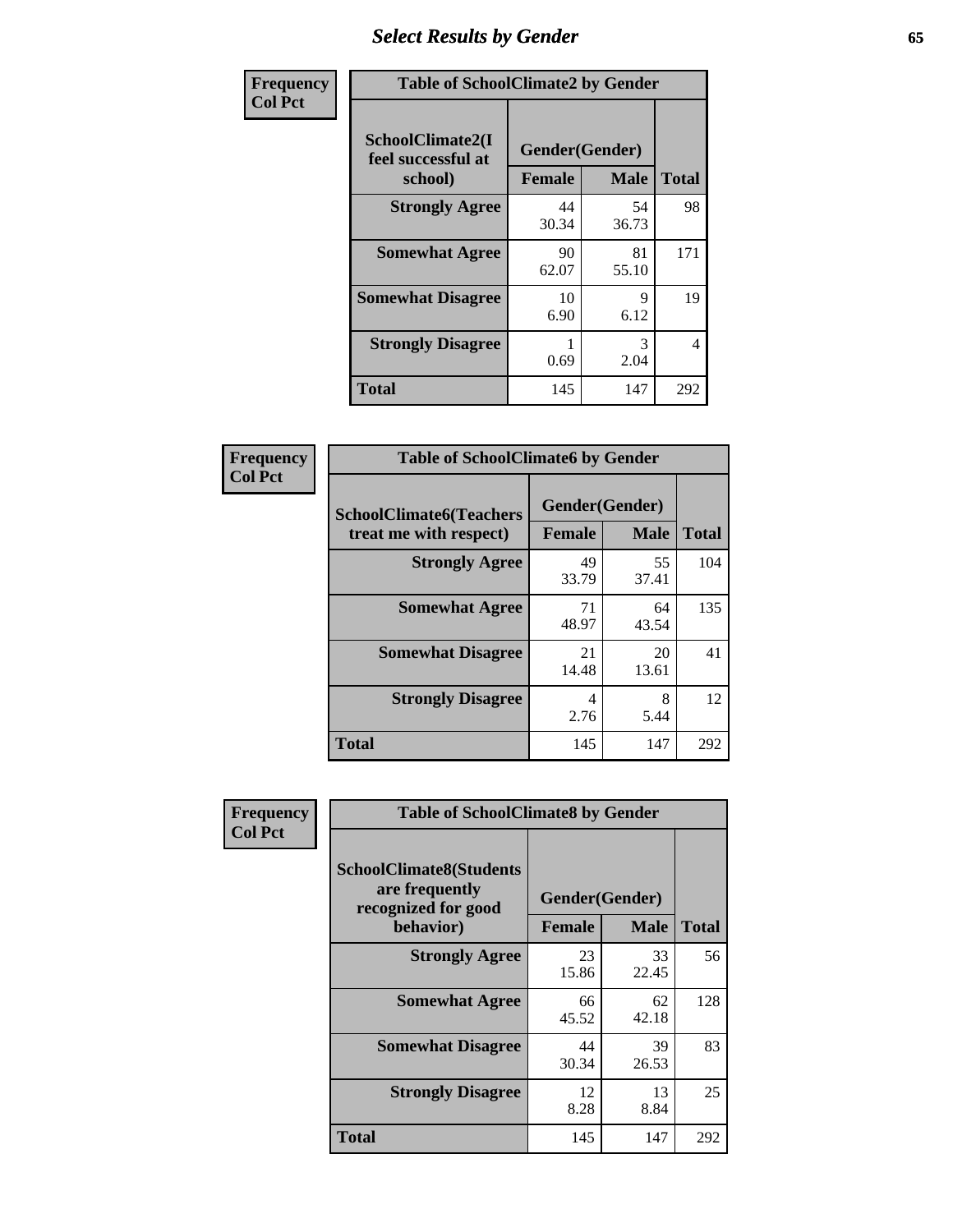# *Select Results by Gender* **66**

| Frequency      | <b>Table of Gender by Dropout</b> |                                                                        |                |              |
|----------------|-----------------------------------|------------------------------------------------------------------------|----------------|--------------|
| <b>Row Pct</b> |                                   | Dropout(I<br>have<br>thought<br>about<br>dropping<br>out of<br>school) |                |              |
|                | Gender(Gender)                    | Yes                                                                    | N <sub>0</sub> | <b>Total</b> |
|                | <b>Female</b>                     | 45<br>31.03                                                            | 100<br>68.97   | 145          |
|                | <b>Male</b>                       | 30<br>20.41                                                            | 117<br>79.59   | 147          |
|                | <b>Total</b>                      | 75                                                                     | 217            | 292          |

| <b>Frequency</b> | <b>Table of Gender by Dropoutreason</b> |                                                                    |              |                          |                                |              |              |
|------------------|-----------------------------------------|--------------------------------------------------------------------|--------------|--------------------------|--------------------------------|--------------|--------------|
| <b>Row Pct</b>   |                                         | Dropoutreason(If I dropped out the<br>reason would most likely be) |              |                          |                                |              |              |
|                  | <b>Gender(Gender)</b>                   | Won't<br><b>Drop</b><br>out                                        | <b>Bored</b> | Family<br><b>Reasons</b> | <b>Being</b><br><b>Bullied</b> | <b>Other</b> | <b>Total</b> |
|                  | <b>Female</b>                           | 82<br>56.55                                                        | 15<br>10.34  | 18<br>12.41              | 3.45                           | 25<br>17.24  | 145          |
|                  | <b>Male</b>                             | 85<br>57.82                                                        | 25<br>17.01  | 14<br>9.52               | 0.68                           | 22<br>14.97  | 147          |
|                  | <b>Total</b>                            | 167                                                                | 40           | 32                       | 6                              | 47           | 292          |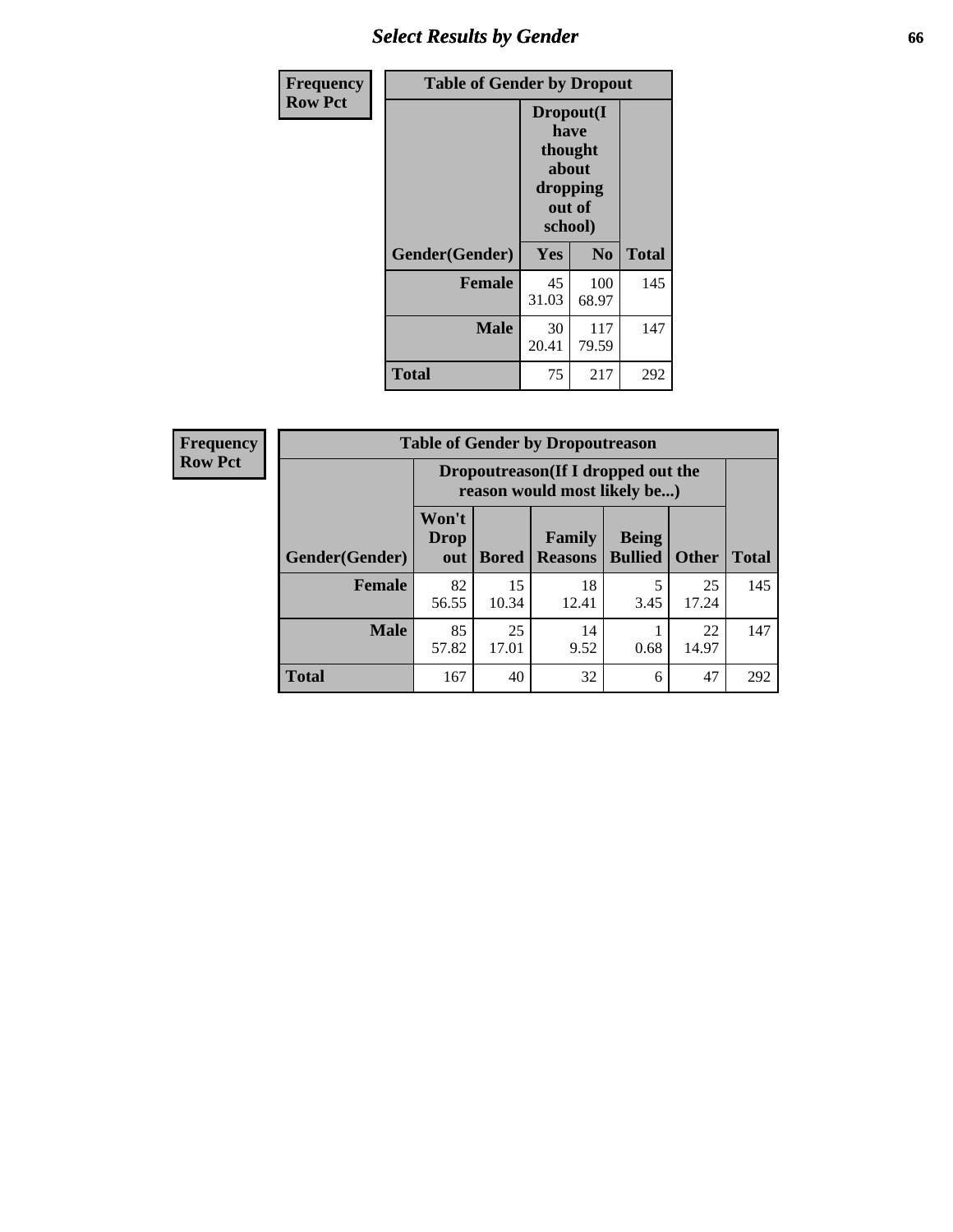*School Safety* **67**

| Frequency      | <b>Table of Gender by Bullied2</b> |                 |                |              |
|----------------|------------------------------------|-----------------|----------------|--------------|
| <b>Row Pct</b> |                                    | <b>Bullied2</b> |                |              |
|                | Gender(Gender)                     | <b>Yes</b>      | N <sub>0</sub> | <b>Total</b> |
|                | <b>Female</b>                      | 13<br>8.97      | 132<br>91.03   | 145          |
|                | <b>Male</b>                        | 15<br>10.20     | 132<br>89.80   | 147          |
|                | <b>Total</b>                       | 28              | 264            | 292          |

| Frequency      | <b>Table of Gender by Bulliedothers2</b> |                       |                |              |
|----------------|------------------------------------------|-----------------------|----------------|--------------|
| <b>Row Pct</b> |                                          | <b>Bulliedothers2</b> |                |              |
|                | Gender(Gender)                           | Yes                   | N <sub>0</sub> | <b>Total</b> |
|                | <b>Female</b>                            | 14<br>9.66            | 131<br>90.34   | 145          |
|                | <b>Male</b>                              | 13<br>8.84            | 134<br>91.16   | 147          |
|                | <b>Total</b>                             | 27                    | 265            | 292          |

| <b>Frequency</b> | <b>Table of Gender by Weaponschool2</b> |               |                |              |
|------------------|-----------------------------------------|---------------|----------------|--------------|
| <b>Row Pct</b>   |                                         | Weaponschool2 |                |              |
|                  | Gender(Gender)                          | Yes           | N <sub>0</sub> | <b>Total</b> |
|                  | <b>Female</b>                           | 5<br>3.45     | 140<br>96.55   | 145          |
|                  | <b>Male</b>                             | 9<br>6.12     | 138<br>93.88   | 147          |
|                  | <b>Total</b>                            | 14            | 278            | 292          |

| Frequency      | <b>Table of Gender by Absentunsafe2</b> |               |                |              |
|----------------|-----------------------------------------|---------------|----------------|--------------|
| <b>Row Pct</b> |                                         | Absentunsafe2 |                |              |
|                | Gender(Gender)                          | Yes           | N <sub>0</sub> | <b>Total</b> |
|                | <b>Female</b>                           | 2.07          | 142<br>97.93   | 145          |
|                | <b>Male</b>                             | 0.68          | 146<br>99.32   | 147          |
|                | <b>Total</b>                            | 4             | 288            | 292          |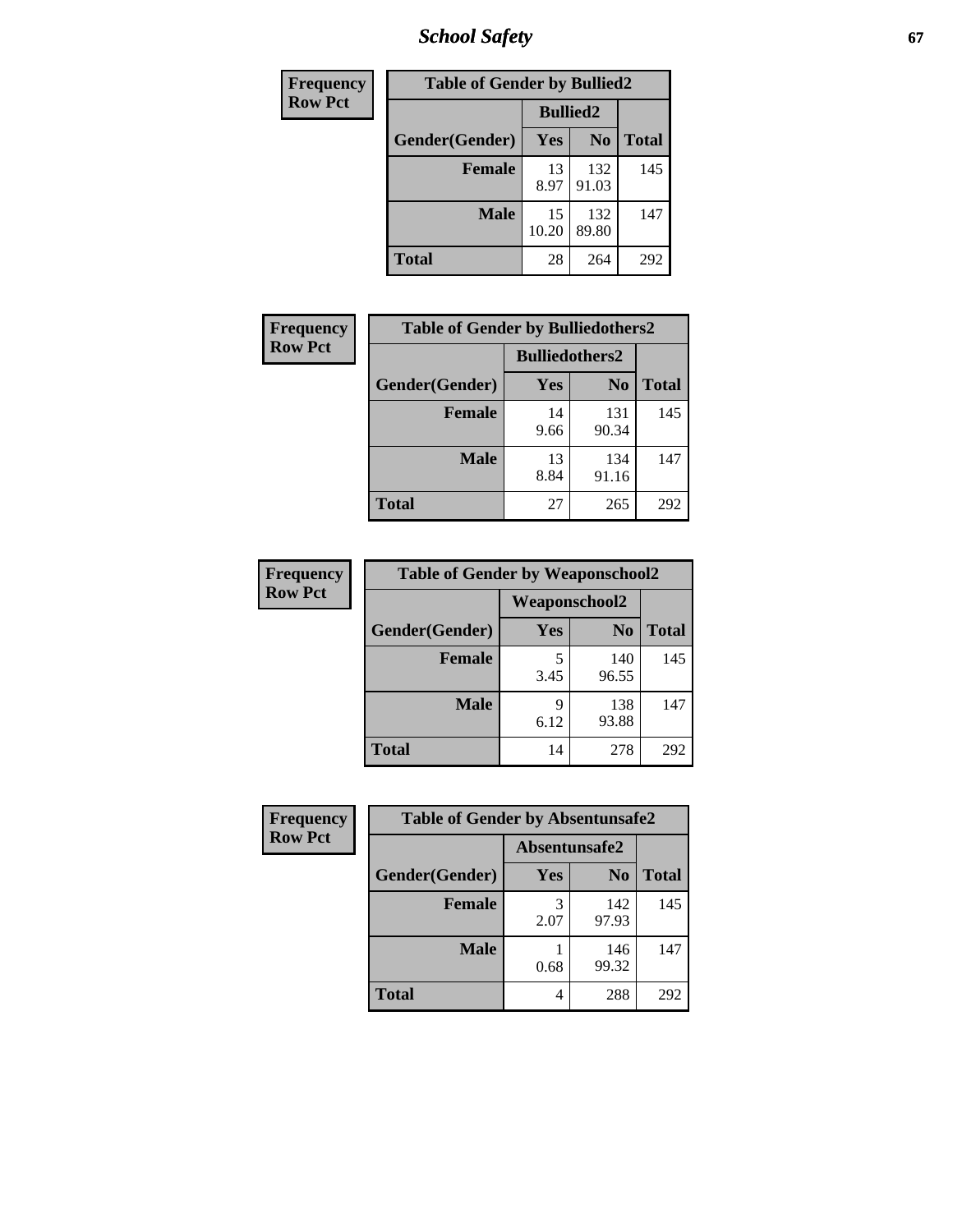*School Safety* **68**

| Frequency      | <b>Table of Gender by Gangself</b> |                                                                                                |              |              |
|----------------|------------------------------------|------------------------------------------------------------------------------------------------|--------------|--------------|
| <b>Row Pct</b> |                                    | Gangself(I<br>have<br>participated<br>in illegal gang<br>activities in<br>the past 30<br>days) |              |              |
|                | Gender(Gender)                     | Yes                                                                                            | $\bf No$     | <b>Total</b> |
|                | <b>Female</b>                      | 8<br>5.52                                                                                      | 137<br>94.48 | 145          |
|                | <b>Male</b>                        | 14<br>9.52                                                                                     | 133<br>90.48 | 147          |
|                | <b>Total</b>                       | 22                                                                                             | 270          | 292          |

| Frequency      | <b>Table of Gender by Gangpeers</b> |                                                                                                                             |                |              |
|----------------|-------------------------------------|-----------------------------------------------------------------------------------------------------------------------------|----------------|--------------|
| <b>Row Pct</b> |                                     | <b>Gangpeers</b> (I<br>have friends<br>who have<br>participated<br>in illegal gang<br>activities in<br>the past 30<br>days) |                |              |
|                | Gender(Gender)                      | Yes                                                                                                                         | N <sub>0</sub> | <b>Total</b> |
|                | <b>Female</b>                       | 35<br>24.14                                                                                                                 | 110<br>75.86   | 145          |
|                | <b>Male</b>                         | 32<br>21.77                                                                                                                 | 115<br>78.23   | 147          |
|                | <b>Total</b>                        | 67                                                                                                                          | 225            | 292          |

| Frequency      | <b>Table of Gender by Pickedon2</b> |             |                |              |
|----------------|-------------------------------------|-------------|----------------|--------------|
| <b>Row Pct</b> |                                     | Pickedon2   |                |              |
|                | Gender(Gender)                      | Yes         | N <sub>0</sub> | <b>Total</b> |
|                | <b>Female</b>                       | 46<br>31.72 | 99<br>68.28    | 145          |
|                | <b>Male</b>                         | 44<br>29.93 | 103<br>70.07   | 147          |
|                | <b>Total</b>                        | 90          | 202            | 292          |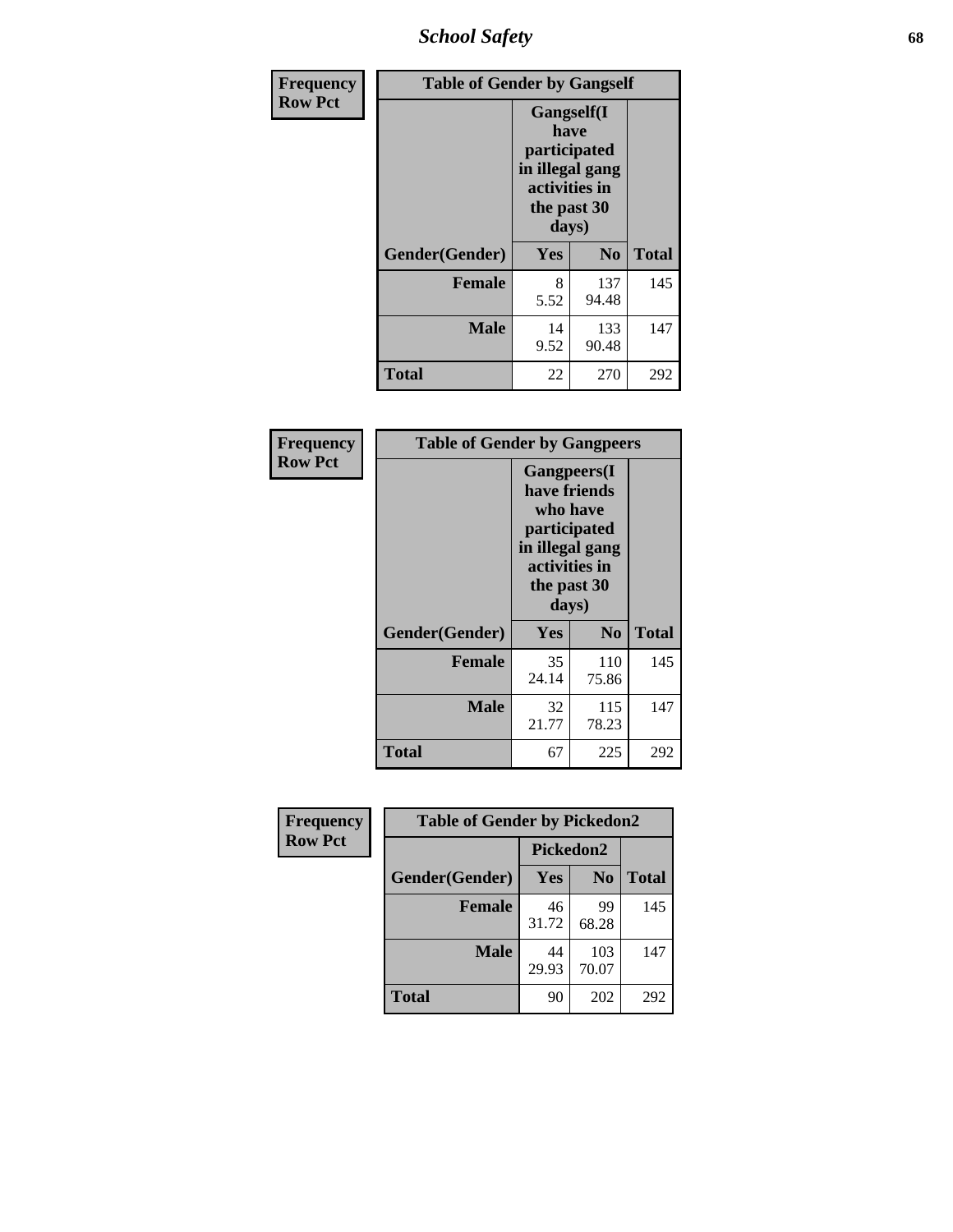*School Safety* **69**

| Frequency      | <b>Table of Gender by Safeschool2</b> |              |                |              |  |
|----------------|---------------------------------------|--------------|----------------|--------------|--|
| <b>Row Pct</b> |                                       | Safeschool2  |                |              |  |
|                | Gender(Gender)                        | Yes          | N <sub>0</sub> | <b>Total</b> |  |
|                | <b>Female</b>                         | 112<br>77.24 | 33<br>22.76    | 145          |  |
|                | <b>Male</b>                           | 122<br>82.99 | 25<br>17.01    | 147          |  |
|                | <b>Total</b>                          | 234          | 58             | 292          |  |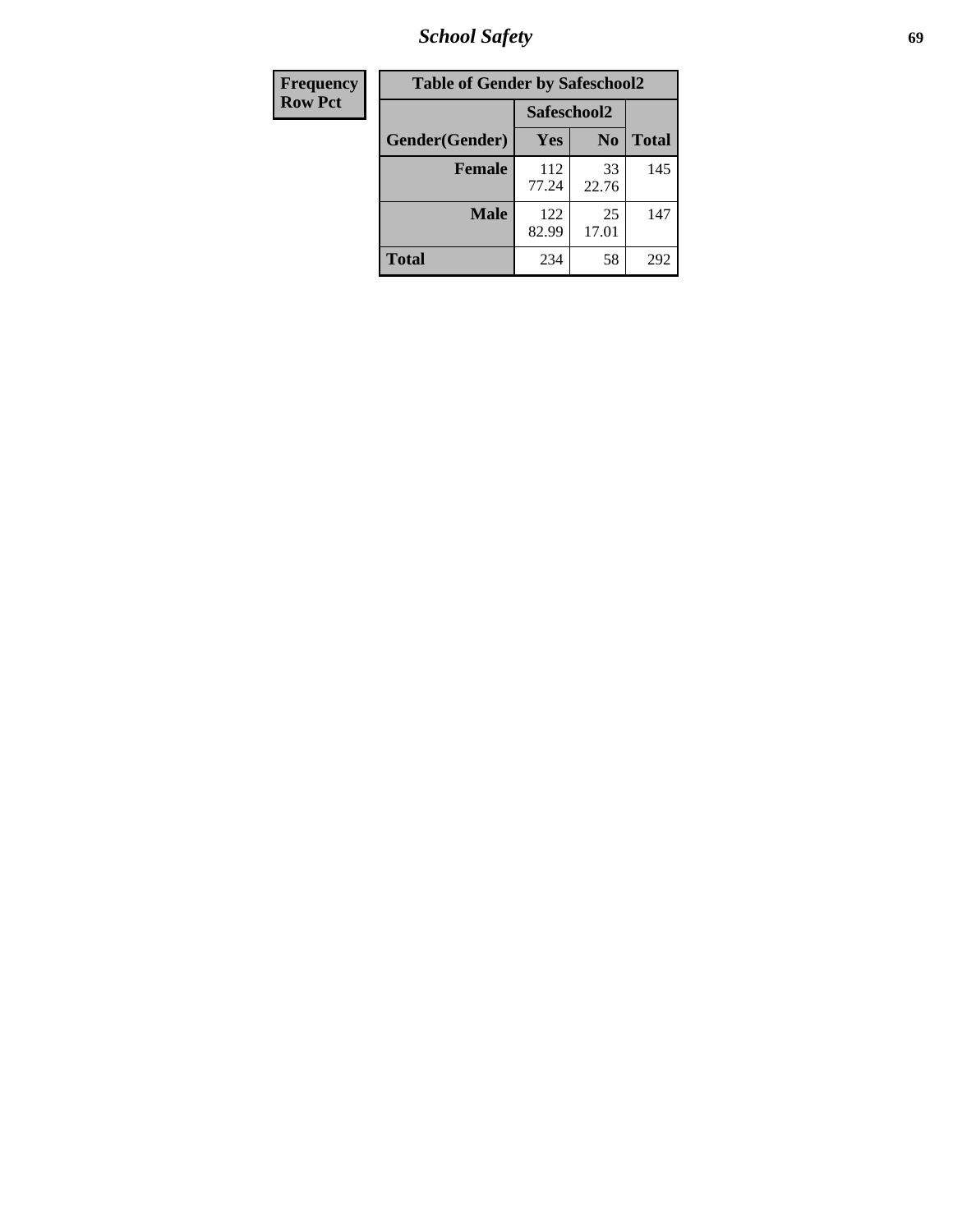# *Incidence of Drug Use* **70**

| <b>Frequency</b> | <b>Table of Gender by AlcoholAlt</b> |                                          |                |              |  |
|------------------|--------------------------------------|------------------------------------------|----------------|--------------|--|
| <b>Row Pct</b>   |                                      | AlcoholAlt(Alcohol<br>use, past 30 days) |                |              |  |
|                  | Gender(Gender)                       | <b>Yes</b>                               | N <sub>0</sub> | <b>Total</b> |  |
|                  | <b>Female</b>                        | 31<br>21.38                              | 114<br>78.62   | 145          |  |
|                  | <b>Male</b>                          | 29<br>19.73                              | 118<br>80.27   | 147          |  |
|                  | <b>Total</b>                         | 60                                       | 232            | 292          |  |

| <b>Frequency</b> | <b>Table of Gender by TobaccoAny</b> |                    |                    |              |  |
|------------------|--------------------------------------|--------------------|--------------------|--------------|--|
| <b>Row Pct</b>   |                                      | use, past 30 days) | TobaccoAny(Tobacco |              |  |
|                  | Gender(Gender)                       | Yes                | N <sub>0</sub>     | <b>Total</b> |  |
|                  | <b>Female</b>                        | 17<br>11.72        | 128<br>88.28       | 145          |  |
|                  | <b>Male</b>                          | 31<br>21.09        | 116<br>78.91       | 147          |  |
|                  | <b>Total</b>                         | 48                 | 244                | 292          |  |

| <b>Frequency</b> | <b>Table of Gender by MarijuanaAlt</b> |            |                                              |       |  |
|------------------|----------------------------------------|------------|----------------------------------------------|-------|--|
| <b>Row Pct</b>   |                                        |            | MarijuanaAlt(Marijuana<br>use, past 30 days) |       |  |
|                  | Gender(Gender)                         | <b>Yes</b> | N <sub>0</sub>                               | Total |  |
|                  | Female                                 | 12<br>8.28 | 133<br>91.72                                 | 145   |  |
|                  | <b>Male</b>                            | 11<br>7.48 | 136<br>92.52                                 | 147   |  |
|                  | <b>Total</b>                           | 23         | 269                                          | 292   |  |

| <b>Frequency</b> | <b>Table of Gender by OtherDrugAny</b> |                                                      |                |              |
|------------------|----------------------------------------|------------------------------------------------------|----------------|--------------|
| <b>Row Pct</b>   |                                        | <b>OtherDrugAny(Other</b><br>drug use, past 30 days) |                |              |
|                  | Gender(Gender)                         | <b>Yes</b>                                           | N <sub>0</sub> | <b>Total</b> |
|                  | <b>Female</b>                          | 12<br>8.28                                           | 133<br>91.72   | 145          |
|                  | <b>Male</b>                            | 14<br>9.52                                           | 133<br>90.48   | 147          |
|                  | <b>Total</b>                           | 26                                                   | 266            | 292          |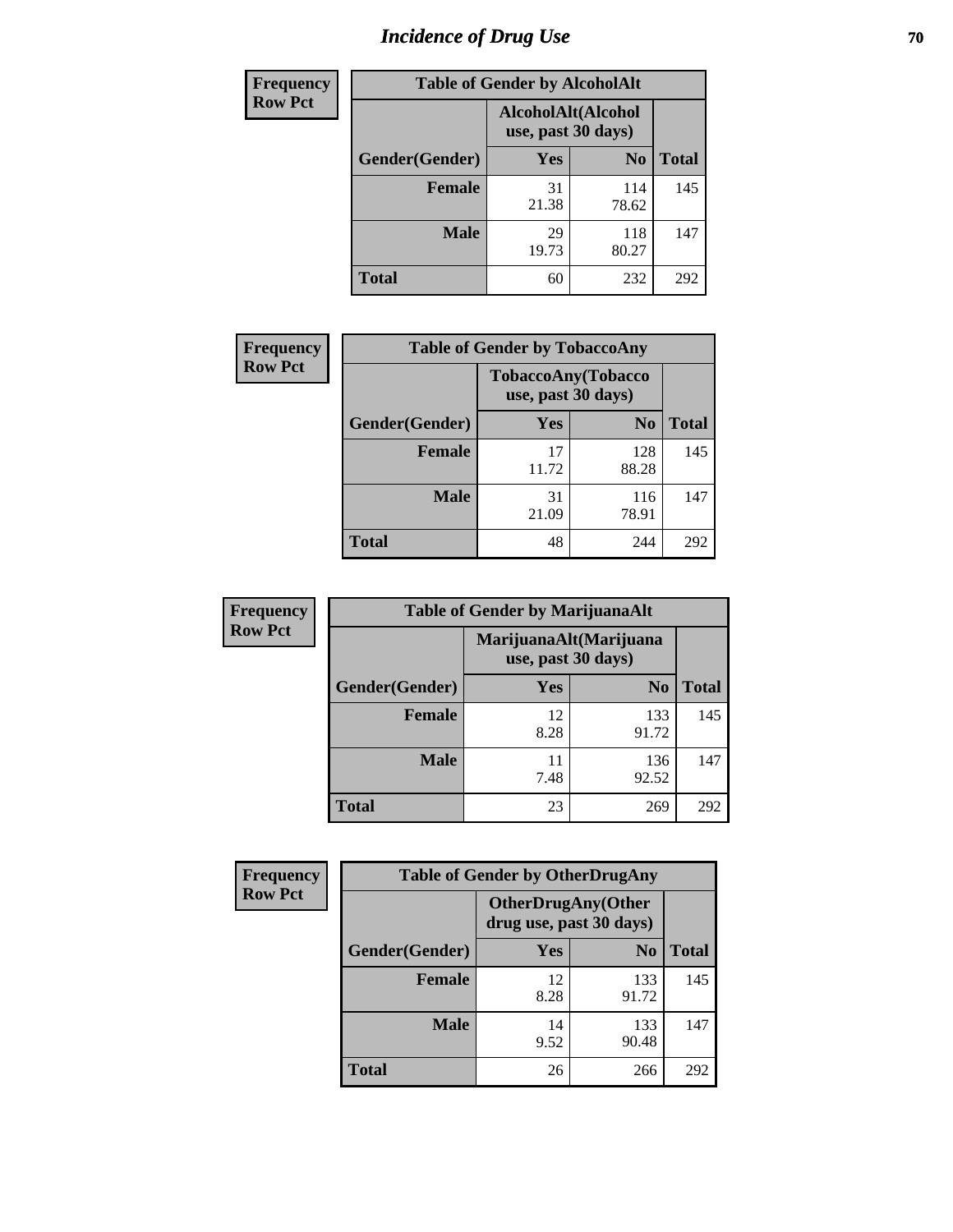#### *Average Age at Onset of Use* **71** *Results for "Average Age at Onset of Use" questions exclude students who said they did not use that substance*

#### **Gender=Female**

| Label                                                              | <b>Mean</b> |
|--------------------------------------------------------------------|-------------|
| I started using alcohol when I was                                 | 14.52       |
| I started smoking tobacco when I was                               | 13.88       |
| I started chewing tobacco when I was                               | 15.00       |
| I started using marijuana when I was                               | 14.88       |
| I started using cocaine when I was                                 | 14.67       |
| I started using inhalants when I was                               | 15.50       |
| I started using steroids when I was                                |             |
| I started using ecstasy when I was                                 | 15.50       |
| I started using methamphetamines when I was                        | 14.00       |
| I started using hallucinogens when I was                           |             |
| I started using prescription drugs not prescribed to me when I was | 12.92       |
|                                                                    |             |

#### **Gender=Male**

| <b>Variable</b>                                                                                                        | Label                                                                                                                                                                                                                                                                                                                 | <b>Mean</b>                                                 |
|------------------------------------------------------------------------------------------------------------------------|-----------------------------------------------------------------------------------------------------------------------------------------------------------------------------------------------------------------------------------------------------------------------------------------------------------------------|-------------------------------------------------------------|
| Alcoholinit2<br>Cigarettesinit2<br>Smokelessinit2<br>Marijuanainit2<br>Cocaineinit2<br>Inhalantsinit2<br>Steroidsinit2 | I started using alcohol when I was<br>I started smoking tobacco when I was<br>I started chewing tobacco when I was<br>I started using marijuana when I was<br>I started using cocaine when I was<br>I started using inhalants when I was<br>I started using steroids when I was<br>I started using ecstasy when I was | 14.12<br>14.07<br>13.55<br>14.15<br>13.67<br>12.17<br>14.00 |
| Ecstasyinit2<br>Methinit2<br>Hallucinogensinit2<br>Prescriptioninit2                                                   | I started using methamphetamines when I was<br>I started using hallucinogens when I was<br>I started using prescription drugs not prescribed to me when I was                                                                                                                                                         | 9.00<br>16.00<br>16.00<br>13.78                             |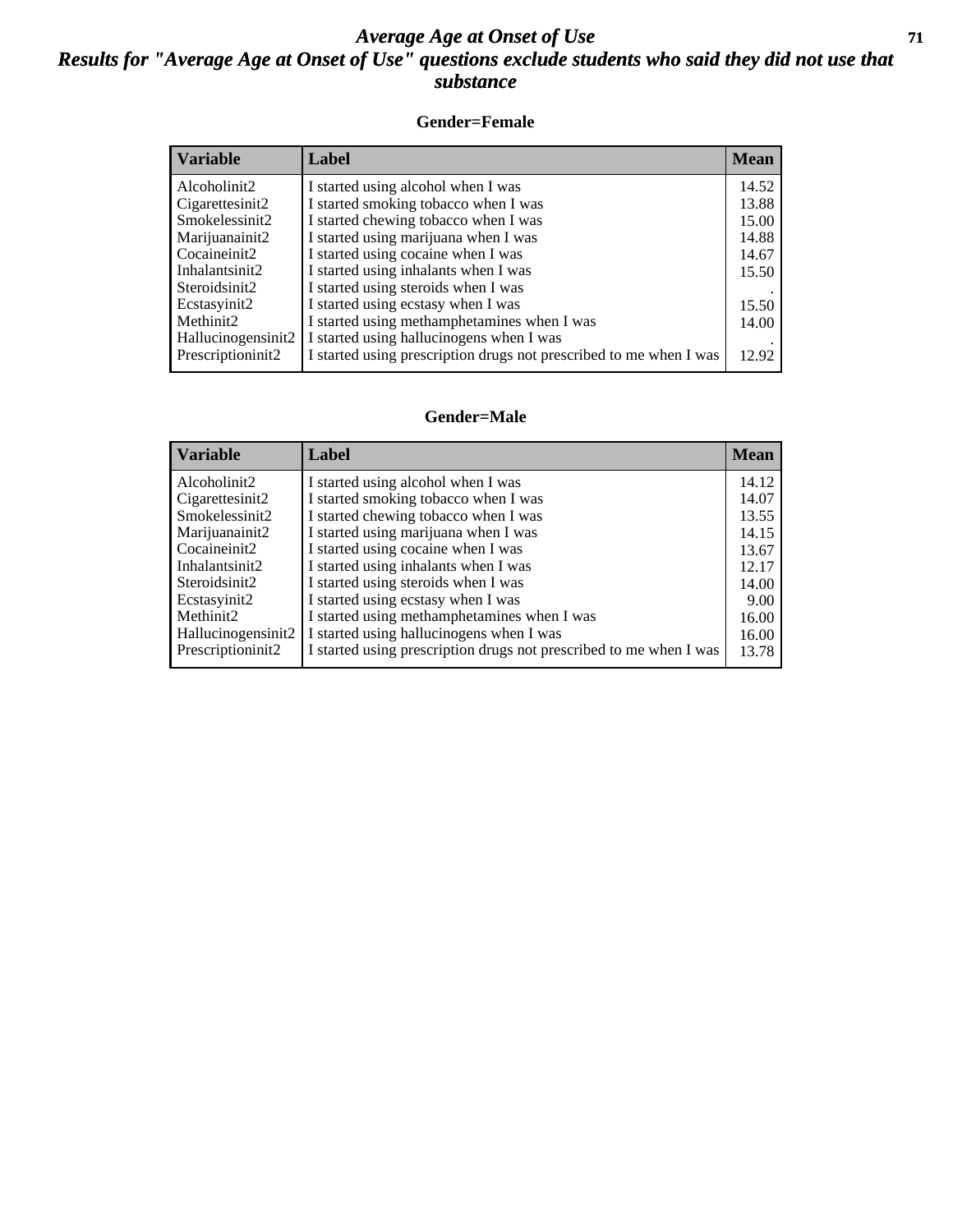# *I Think These Drugs are Harmful* **72**

| <b>Frequency</b> | <b>Table of Gender by Alcoholharmdich</b> |                                                    |                |              |
|------------------|-------------------------------------------|----------------------------------------------------|----------------|--------------|
| <b>Row Pct</b>   |                                           | Alcoholharmdich(I)<br>think alcohol is<br>harmful) |                |              |
|                  | Gender(Gender)                            | <b>Yes</b>                                         | N <sub>0</sub> | <b>Total</b> |
|                  | Female                                    | 120<br>82.76                                       | 25<br>17.24    | 145          |
|                  | <b>Male</b>                               | 115<br>78.23                                       | 32<br>21.77    | 147          |
|                  | Total                                     | 235                                                | 57             | 292          |

| Frequency      | <b>Table of Gender by Tobaccoharmdich</b> |                              |                   |              |
|----------------|-------------------------------------------|------------------------------|-------------------|--------------|
| <b>Row Pct</b> |                                           | think tobacco is<br>harmful) | Tobaccoharmdich(I |              |
|                | Gender(Gender)                            | Yes                          | N <sub>0</sub>    | <b>Total</b> |
|                | <b>Female</b>                             | 139<br>95.86                 | 6<br>4.14         | 145          |
|                | <b>Male</b>                               | 133<br>90.48                 | 14<br>9.52        | 147          |
|                | <b>Total</b>                              | 272                          | 20                | 292          |

| Frequency      | <b>Table of Gender by Marijuanaharmdich</b> |              |                                           |              |  |
|----------------|---------------------------------------------|--------------|-------------------------------------------|--------------|--|
| <b>Row Pct</b> |                                             | harmful)     | Marijuanaharmdich(I<br>think marijuana is |              |  |
|                | Gender(Gender)                              | <b>Yes</b>   | N <sub>0</sub>                            | <b>Total</b> |  |
|                | <b>Female</b>                               | 128<br>88.28 | 17<br>11.72                               | 145          |  |
|                | <b>Male</b>                                 | 117<br>79.59 | 30<br>20.41                               | 147          |  |
|                | <b>Total</b>                                | 245          | 47                                        | 292          |  |

| Frequency      | <b>Table of Gender by Otherdrugharmdich</b> |                                                          |                |              |  |
|----------------|---------------------------------------------|----------------------------------------------------------|----------------|--------------|--|
| <b>Row Pct</b> |                                             | Otherdrugharmdich(I<br>think other drugs are<br>harmful) |                |              |  |
|                | Gender(Gender)                              | <b>Yes</b>                                               | N <sub>0</sub> | <b>Total</b> |  |
|                | <b>Female</b>                               | 139<br>95.86                                             | 6<br>4.14      | 145          |  |
|                | <b>Male</b>                                 | 138<br>93.88                                             | 9<br>6.12      | 147          |  |
|                | <b>Total</b>                                | 277                                                      | 15             | 292          |  |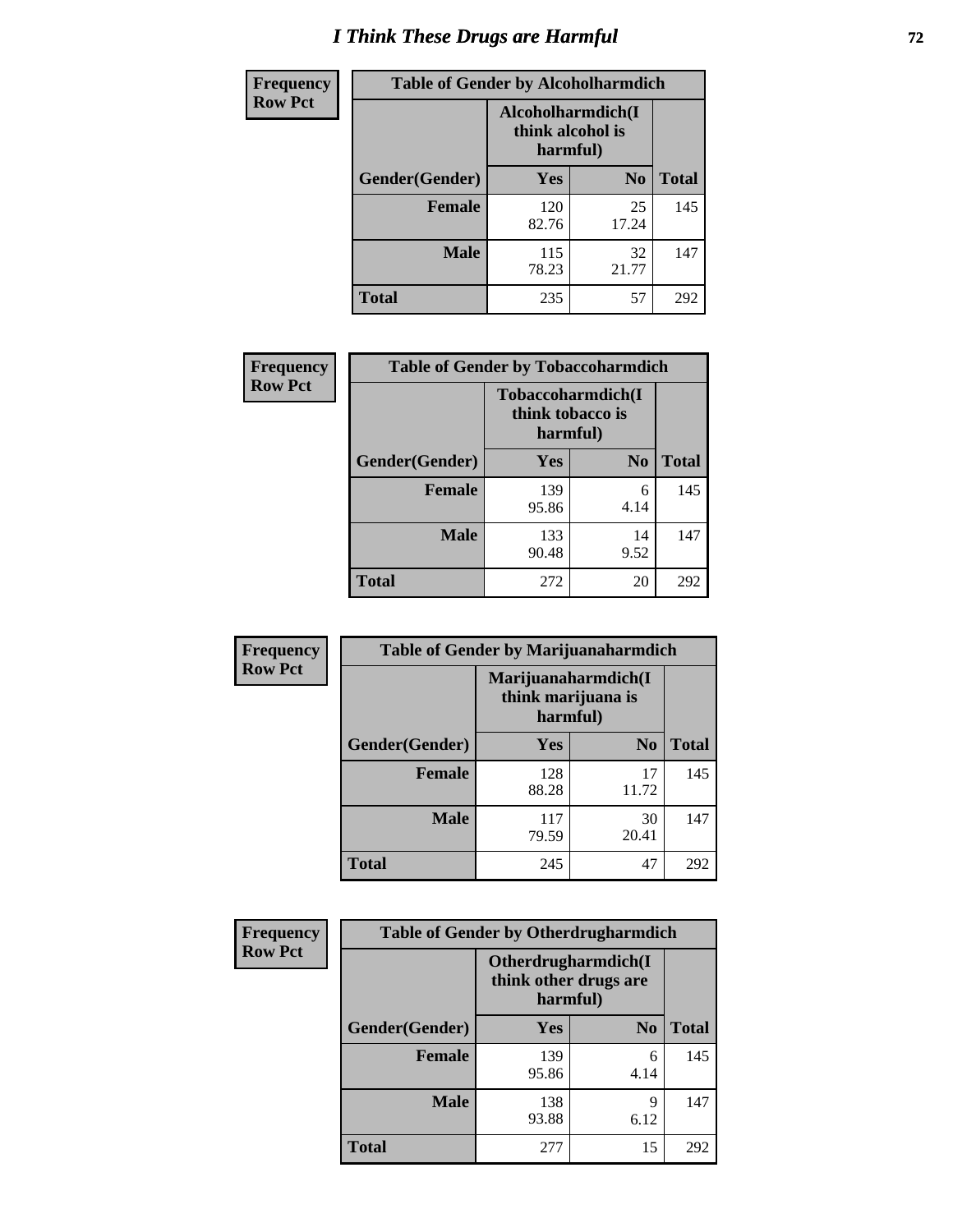| <b>Frequency</b> | <b>Table of Gender by Alcohollocation1</b> |                                                               |             |              |
|------------------|--------------------------------------------|---------------------------------------------------------------|-------------|--------------|
| <b>Row Pct</b>   |                                            | <b>Alcohollocation1(Places</b><br><b>Friends Use Alcohol)</b> |             |              |
|                  | Gender(Gender)                             |                                                               | Do Not Use  | <b>Total</b> |
|                  | <b>Female</b>                              | 94<br>64.83                                                   | 51<br>35.17 | 145          |
|                  | <b>Male</b>                                | 88<br>59.86                                                   | 59<br>40.14 | 147          |
|                  | <b>Total</b>                               | 182                                                           | 110         | 292          |

| <b>Frequency</b> | <b>Table of Gender by Alcohollocation2</b> |                                                               |             |              |
|------------------|--------------------------------------------|---------------------------------------------------------------|-------------|--------------|
| <b>Row Pct</b>   |                                            | <b>Alcohollocation2(Places</b><br><b>Friends Use Alcohol)</b> |             |              |
|                  | Gender(Gender)                             |                                                               | Home        | <b>Total</b> |
|                  | <b>Female</b>                              | 99<br>68.28                                                   | 46<br>31.72 | 145          |
|                  | <b>Male</b>                                | 105<br>71.43                                                  | 42<br>28.57 | 147          |
|                  | <b>Total</b>                               | 204                                                           | 88          | 292          |

| Frequency      | <b>Table of Gender by Alcohollocation3</b> |                                                               |               |              |
|----------------|--------------------------------------------|---------------------------------------------------------------|---------------|--------------|
| <b>Row Pct</b> |                                            | <b>Alcohollocation3(Places</b><br><b>Friends Use Alcohol)</b> |               |              |
|                | Gender(Gender)                             |                                                               | <b>School</b> | <b>Total</b> |
|                | <b>Female</b>                              | 142<br>97.93                                                  | 3<br>2.07     | 145          |
|                | <b>Male</b>                                | 139<br>94.56                                                  | 8<br>5.44     | 147          |
|                | <b>Total</b>                               | 281                                                           | 11            | 292          |

| <b>Frequency</b> | <b>Table of Gender by Alcohollocation4</b> |                                                               |             |              |
|------------------|--------------------------------------------|---------------------------------------------------------------|-------------|--------------|
| <b>Row Pct</b>   |                                            | <b>Alcohollocation4(Places</b><br><b>Friends Use Alcohol)</b> |             |              |
|                  | Gender(Gender)                             |                                                               | Car         | <b>Total</b> |
|                  | <b>Female</b>                              | 126<br>86.90                                                  | 19<br>13.10 | 145          |
|                  | <b>Male</b>                                | 126<br>85.71                                                  | 21<br>14.29 | 147          |
|                  | <b>Total</b>                               | 252                                                           | 40          | 292          |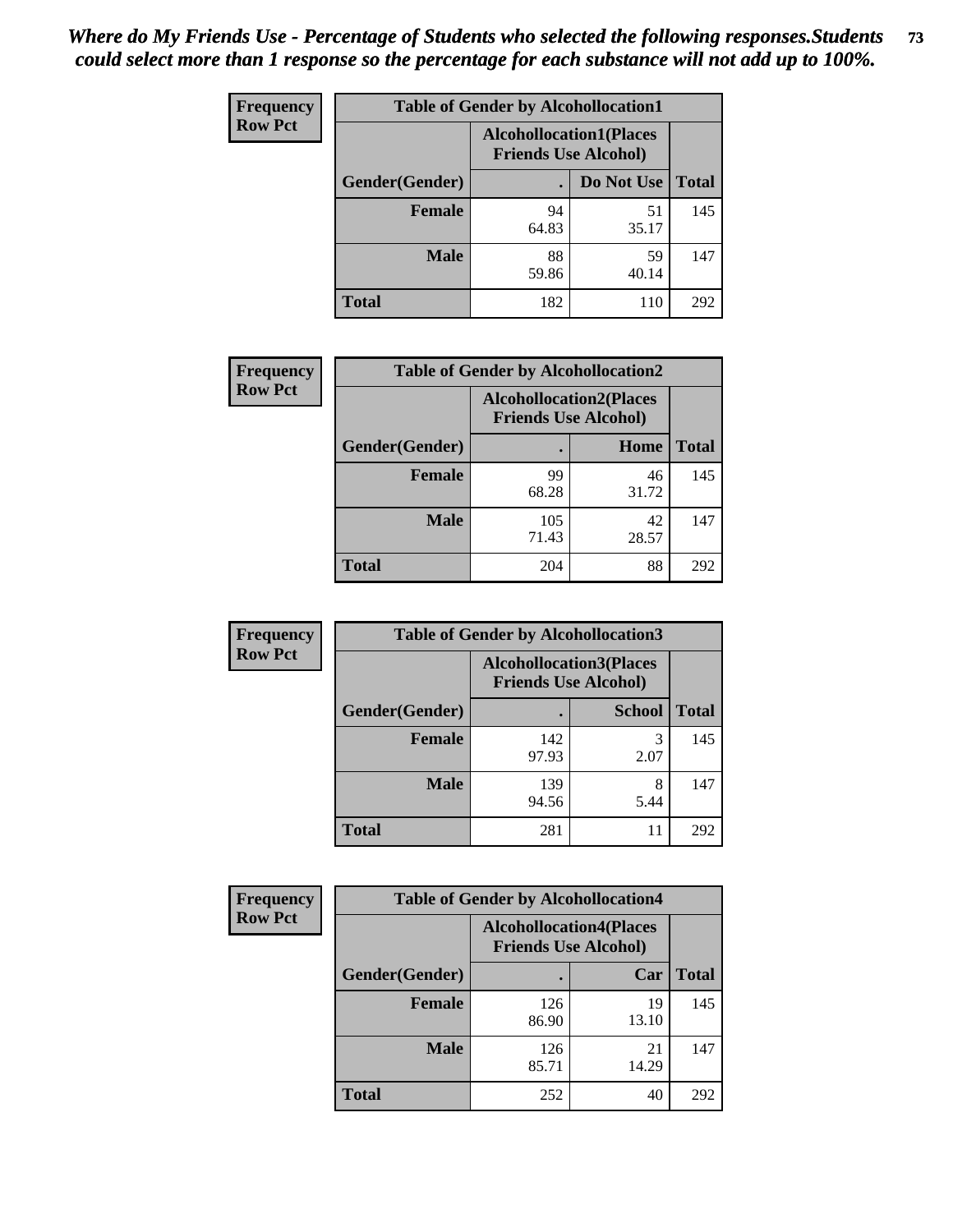| <b>Frequency</b> |                | <b>Table of Gender by Alcohollocation5</b>                     |                                 |              |
|------------------|----------------|----------------------------------------------------------------|---------------------------------|--------------|
| <b>Row Pct</b>   |                | <b>Alcohollocation5</b> (Places<br><b>Friends Use Alcohol)</b> |                                 |              |
|                  | Gender(Gender) | $\bullet$                                                      | <b>Friend's</b><br><b>House</b> | <b>Total</b> |
|                  | <b>Female</b>  | 71<br>48.97                                                    | 74<br>51.03                     | 145          |
|                  | <b>Male</b>    | 87<br>59.18                                                    | 60<br>40.82                     | 147          |
|                  | <b>Total</b>   | 158                                                            | 134                             | 292          |

| Frequency      | <b>Table of Gender by Alcohollocation6</b> |                                                               |              |              |  |
|----------------|--------------------------------------------|---------------------------------------------------------------|--------------|--------------|--|
| <b>Row Pct</b> |                                            | <b>Alcohollocation6(Places</b><br><b>Friends Use Alcohol)</b> |              |              |  |
|                | Gender(Gender)                             |                                                               | <b>Other</b> | <b>Total</b> |  |
|                | Female                                     | 95<br>65.52                                                   | 50<br>34.48  | 145          |  |
|                | <b>Male</b>                                | 105<br>71.43                                                  | 42<br>28.57  | 147          |  |
|                | <b>Total</b>                               | 200                                                           | 92           | 292          |  |

| Frequency      | <b>Table of Gender by Tobaccolocation1</b> |                                                               |             |              |  |
|----------------|--------------------------------------------|---------------------------------------------------------------|-------------|--------------|--|
| <b>Row Pct</b> |                                            | <b>Tobaccolocation1(Places</b><br><b>Friends Use Tobacco)</b> |             |              |  |
|                | Gender(Gender)                             |                                                               | Do Not Use  | <b>Total</b> |  |
|                | Female                                     | 56<br>38.62                                                   | 89<br>61.38 | 145          |  |
|                | <b>Male</b>                                | 66<br>44.90                                                   | 81<br>55.10 | 147          |  |
|                | <b>Total</b>                               | 122                                                           | 170         | 292          |  |

| <b>Frequency</b> | <b>Table of Gender by Tobaccolocation2</b> |                                                               |             |              |
|------------------|--------------------------------------------|---------------------------------------------------------------|-------------|--------------|
| <b>Row Pct</b>   |                                            | <b>Tobaccolocation2(Places</b><br><b>Friends Use Tobacco)</b> |             |              |
|                  | Gender(Gender)                             |                                                               | Home        | <b>Total</b> |
|                  | Female                                     | 112<br>77.24                                                  | 33<br>22.76 | 145          |
|                  | <b>Male</b>                                | 105<br>71.43                                                  | 42<br>28.57 | 147          |
|                  | <b>Total</b>                               | 217                                                           | 75          | 292          |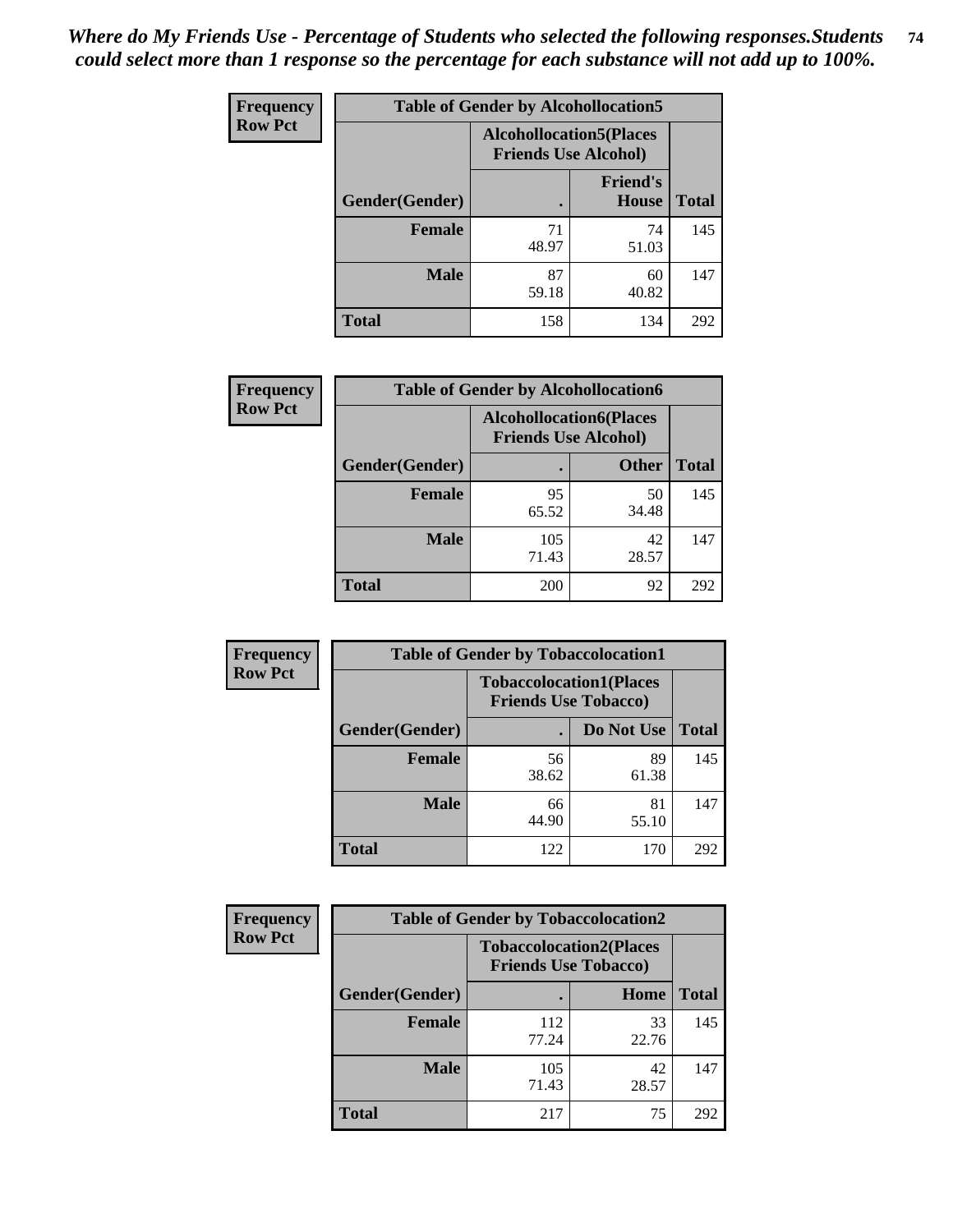| <b>Frequency</b> | <b>Table of Gender by Tobaccolocation3</b> |                                                               |               |              |
|------------------|--------------------------------------------|---------------------------------------------------------------|---------------|--------------|
| <b>Row Pct</b>   |                                            | <b>Tobaccolocation3(Places</b><br><b>Friends Use Tobacco)</b> |               |              |
|                  | Gender(Gender)                             |                                                               | <b>School</b> | <b>Total</b> |
|                  | <b>Female</b>                              | 134<br>92.41                                                  | 11<br>7.59    | 145          |
|                  | <b>Male</b>                                | 124<br>84.35                                                  | 23<br>15.65   | 147          |
|                  | <b>Total</b>                               | 258                                                           | 34            | 292          |

| <b>Frequency</b> | <b>Table of Gender by Tobaccolocation4</b> |                                                               |             |              |
|------------------|--------------------------------------------|---------------------------------------------------------------|-------------|--------------|
| <b>Row Pct</b>   |                                            | <b>Tobaccolocation4(Places</b><br><b>Friends Use Tobacco)</b> |             |              |
|                  | Gender(Gender)                             |                                                               | Car         | <b>Total</b> |
|                  | Female                                     | 113<br>77.93                                                  | 32<br>22.07 | 145          |
|                  | <b>Male</b>                                | 110<br>74.83                                                  | 37<br>25.17 | 147          |
|                  | <b>Total</b>                               | 223                                                           | 69          | 292          |

| <b>Frequency</b> | <b>Table of Gender by Tobaccolocation5</b> |                                                               |                                 |              |
|------------------|--------------------------------------------|---------------------------------------------------------------|---------------------------------|--------------|
| <b>Row Pct</b>   |                                            | <b>Tobaccolocation5(Places</b><br><b>Friends Use Tobacco)</b> |                                 |              |
|                  | <b>Gender(Gender)</b>                      |                                                               | <b>Friend's</b><br><b>House</b> | <b>Total</b> |
|                  | <b>Female</b>                              | 105<br>72.41                                                  | 40<br>27.59                     | 145          |
|                  | <b>Male</b>                                | 104<br>70.75                                                  | 43<br>29.25                     | 147          |
|                  | <b>Total</b>                               | 209                                                           | 83                              | 292          |

| <b>Frequency</b> | <b>Table of Gender by Tobaccolocation6</b> |                                                               |              |              |
|------------------|--------------------------------------------|---------------------------------------------------------------|--------------|--------------|
| <b>Row Pct</b>   |                                            | <b>Tobaccolocation6(Places</b><br><b>Friends Use Tobacco)</b> |              |              |
|                  | Gender(Gender)                             |                                                               | <b>Other</b> | <b>Total</b> |
|                  | Female                                     | 116<br>80.00                                                  | 29<br>20.00  | 145          |
|                  | <b>Male</b>                                | 106<br>72.11                                                  | 41<br>27.89  | 147          |
|                  | <b>Total</b>                               | 222                                                           | 70           | 292          |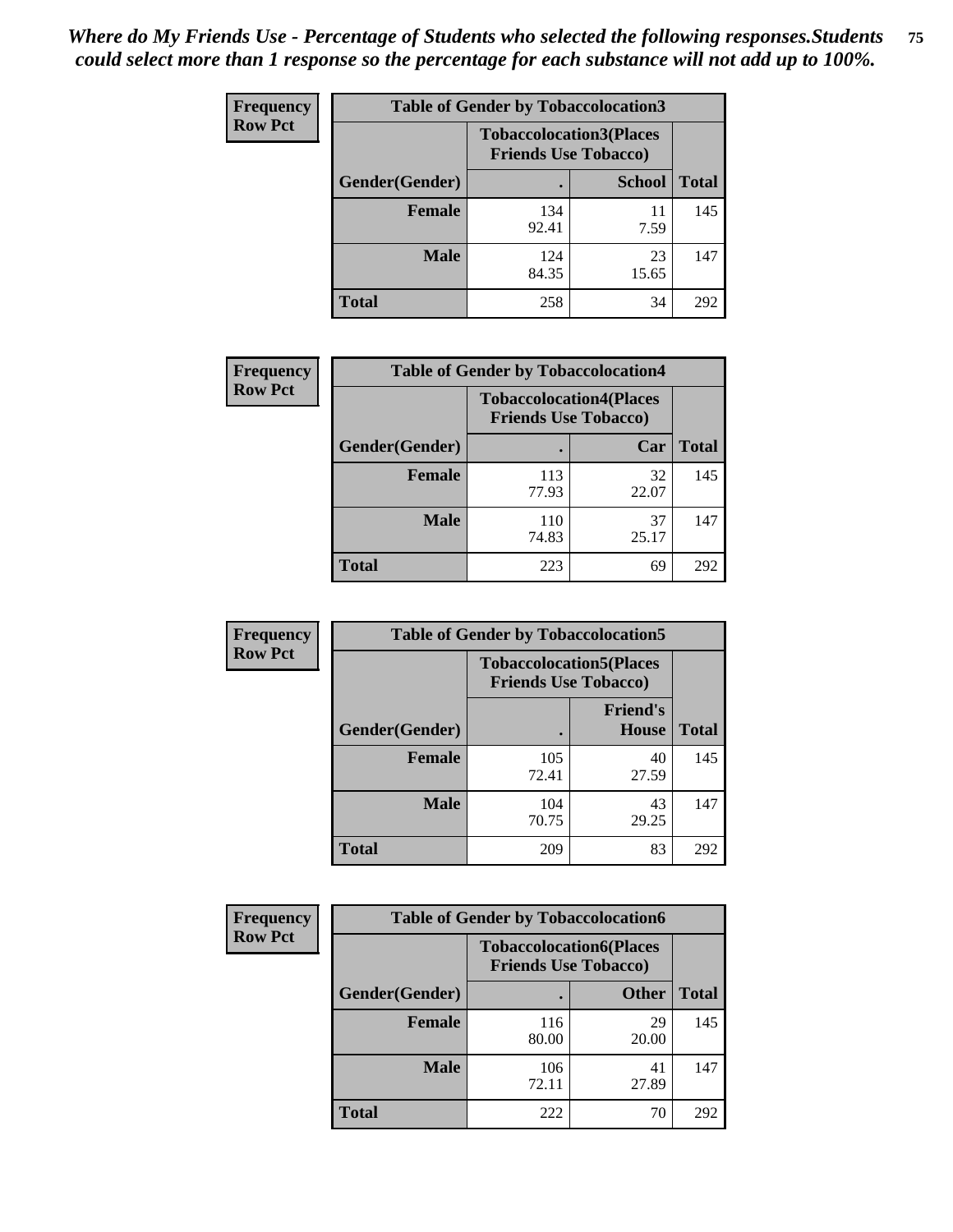| <b>Frequency</b> | <b>Table of Gender by Marijuanalocation1</b> |                                                                    |             |              |
|------------------|----------------------------------------------|--------------------------------------------------------------------|-------------|--------------|
| <b>Row Pct</b>   |                                              | <b>Marijuanalocation1(Places</b><br><b>Friends Use Marijuana</b> ) |             |              |
|                  | Gender(Gender)                               |                                                                    | Do Not Use  | <b>Total</b> |
|                  | <b>Female</b>                                | 48<br>33.10                                                        | 97<br>66.90 | 145          |
|                  | <b>Male</b>                                  | 50<br>34.01                                                        | 97<br>65.99 | 147          |
|                  | <b>Total</b>                                 | 98                                                                 | 194         | 292          |

| <b>Frequency</b> | <b>Table of Gender by Marijuanalocation2</b> |                                                                    |             |              |
|------------------|----------------------------------------------|--------------------------------------------------------------------|-------------|--------------|
| <b>Row Pct</b>   |                                              | <b>Marijuanalocation2(Places</b><br><b>Friends Use Marijuana</b> ) |             |              |
|                  | Gender(Gender)                               |                                                                    | Home        | <b>Total</b> |
|                  | Female                                       | 120<br>82.76                                                       | 25<br>17.24 | 145          |
|                  | <b>Male</b>                                  | 119<br>80.95                                                       | 28<br>19.05 | 147          |
|                  | <b>Total</b>                                 | 239                                                                | 53          | 292          |

| Frequency      | <b>Table of Gender by Marijuanalocation3</b> |              |                                                                     |              |
|----------------|----------------------------------------------|--------------|---------------------------------------------------------------------|--------------|
| <b>Row Pct</b> |                                              |              | <b>Marijuanalocation3(Places)</b><br><b>Friends Use Marijuana</b> ) |              |
|                | Gender(Gender)                               |              | <b>School</b>                                                       | <b>Total</b> |
|                | Female                                       | 141<br>97.24 | 2.76                                                                | 145          |
|                | <b>Male</b>                                  | 134<br>91.16 | 13<br>8.84                                                          | 147          |
|                | <b>Total</b>                                 | 275          | 17                                                                  | 292          |

| <b>Frequency</b> | <b>Table of Gender by Marijuanalocation4</b> |                                |                                  |              |
|------------------|----------------------------------------------|--------------------------------|----------------------------------|--------------|
| <b>Row Pct</b>   |                                              | <b>Friends Use Marijuana</b> ) | <b>Marijuanalocation4(Places</b> |              |
|                  | Gender(Gender)                               |                                | Car                              | <b>Total</b> |
|                  | <b>Female</b>                                | 122<br>84.14                   | 23<br>15.86                      | 145          |
|                  | <b>Male</b>                                  | 124<br>84.35                   | 23<br>15.65                      | 147          |
|                  | <b>Total</b>                                 | 246                            | 46                               | 292          |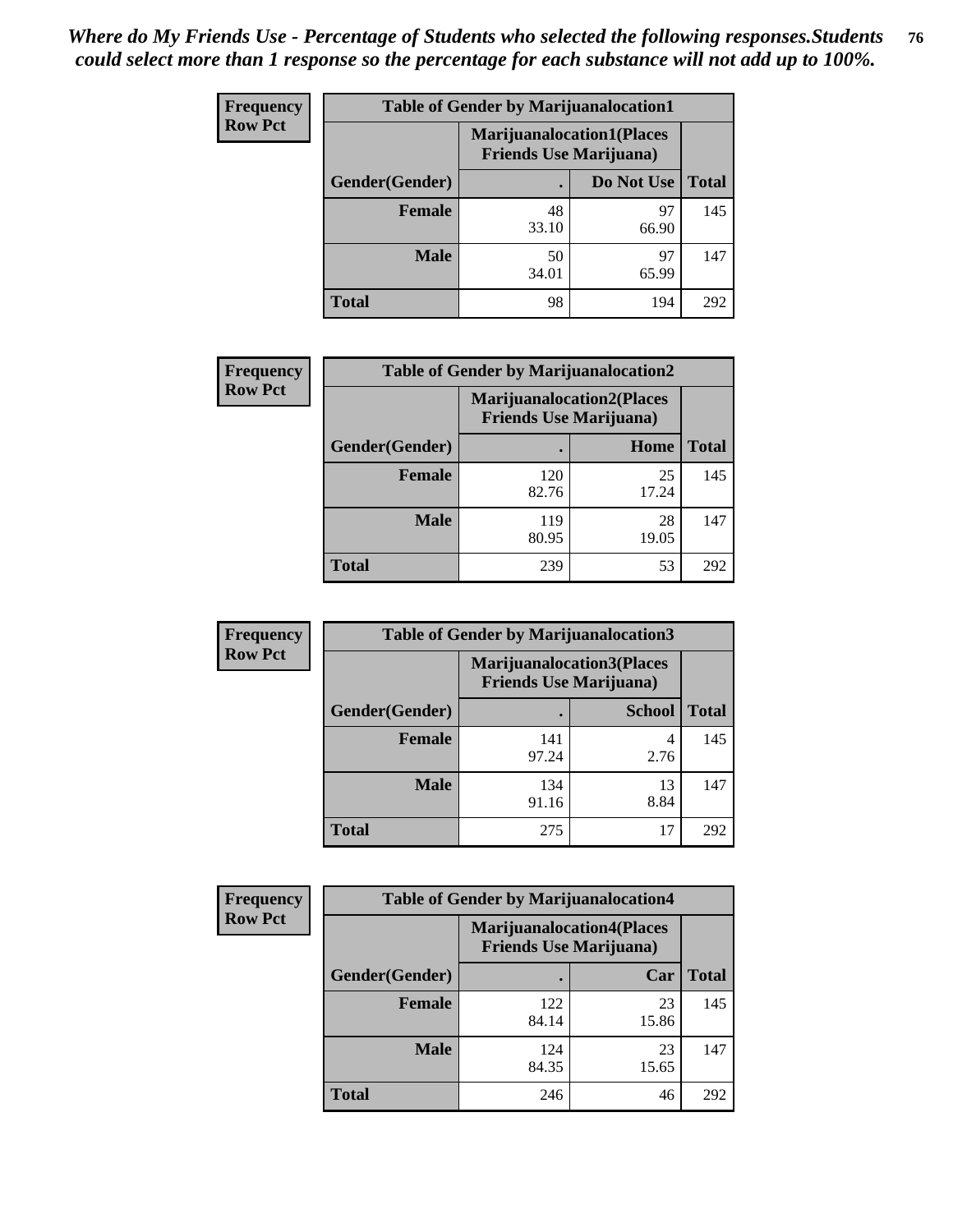| <b>Frequency</b> | <b>Table of Gender by Marijuanalocation5</b> |                                                                     |                          |              |
|------------------|----------------------------------------------|---------------------------------------------------------------------|--------------------------|--------------|
| <b>Row Pct</b>   |                                              | <b>Marijuanalocation5</b> (Places<br><b>Friends Use Marijuana</b> ) |                          |              |
|                  | Gender(Gender)                               |                                                                     | <b>Friend's</b><br>House | <b>Total</b> |
|                  | <b>Female</b>                                | 105<br>72.41                                                        | 40<br>27.59              | 145          |
|                  | <b>Male</b>                                  | 116<br>78.91                                                        | 31<br>21.09              | 147          |
|                  | <b>Total</b>                                 | 221                                                                 | 71                       | 292          |

| Frequency      | <b>Table of Gender by Marijuanalocation6</b> |                                                                    |              |              |
|----------------|----------------------------------------------|--------------------------------------------------------------------|--------------|--------------|
| <b>Row Pct</b> |                                              | <b>Marijuanalocation6(Places</b><br><b>Friends Use Marijuana</b> ) |              |              |
|                | Gender(Gender)                               |                                                                    | <b>Other</b> | <b>Total</b> |
|                | <b>Female</b>                                | 115<br>79.31                                                       | 30<br>20.69  | 145          |
|                | <b>Male</b>                                  | 118<br>80.27                                                       | 29<br>19.73  | 147          |
|                | <b>Total</b>                                 | 233                                                                | 59           | 292          |

| <b>Frequency</b> | <b>Table of Gender by Otherdruglocation1</b> |                                                                                |              |              |
|------------------|----------------------------------------------|--------------------------------------------------------------------------------|--------------|--------------|
| <b>Row Pct</b>   |                                              | <b>Otherdruglocation1(Places</b><br><b>Friends Use Other Illegal</b><br>Drugs) |              |              |
|                  | Gender(Gender)                               |                                                                                | Do Not Use   | <b>Total</b> |
|                  | <b>Female</b>                                | 29<br>20.00                                                                    | 116<br>80.00 | 145          |
|                  | <b>Male</b>                                  | 27<br>18.37                                                                    | 120<br>81.63 | 147          |
|                  | <b>Total</b>                                 | 56                                                                             | 236          | 292          |

| Frequency      | <b>Table of Gender by Otherdruglocation2</b> |                                                                                |            |              |
|----------------|----------------------------------------------|--------------------------------------------------------------------------------|------------|--------------|
| <b>Row Pct</b> |                                              | <b>Otherdruglocation2(Places</b><br><b>Friends Use Other Illegal</b><br>Drugs) |            |              |
|                | Gender(Gender)                               |                                                                                | Home       | <b>Total</b> |
|                | Female                                       | 132<br>91.03                                                                   | 13<br>8.97 | 145          |
|                | <b>Male</b>                                  | 135<br>91.84                                                                   | 12<br>8.16 | 147          |
|                | <b>Total</b>                                 | 267                                                                            | 25         | 292          |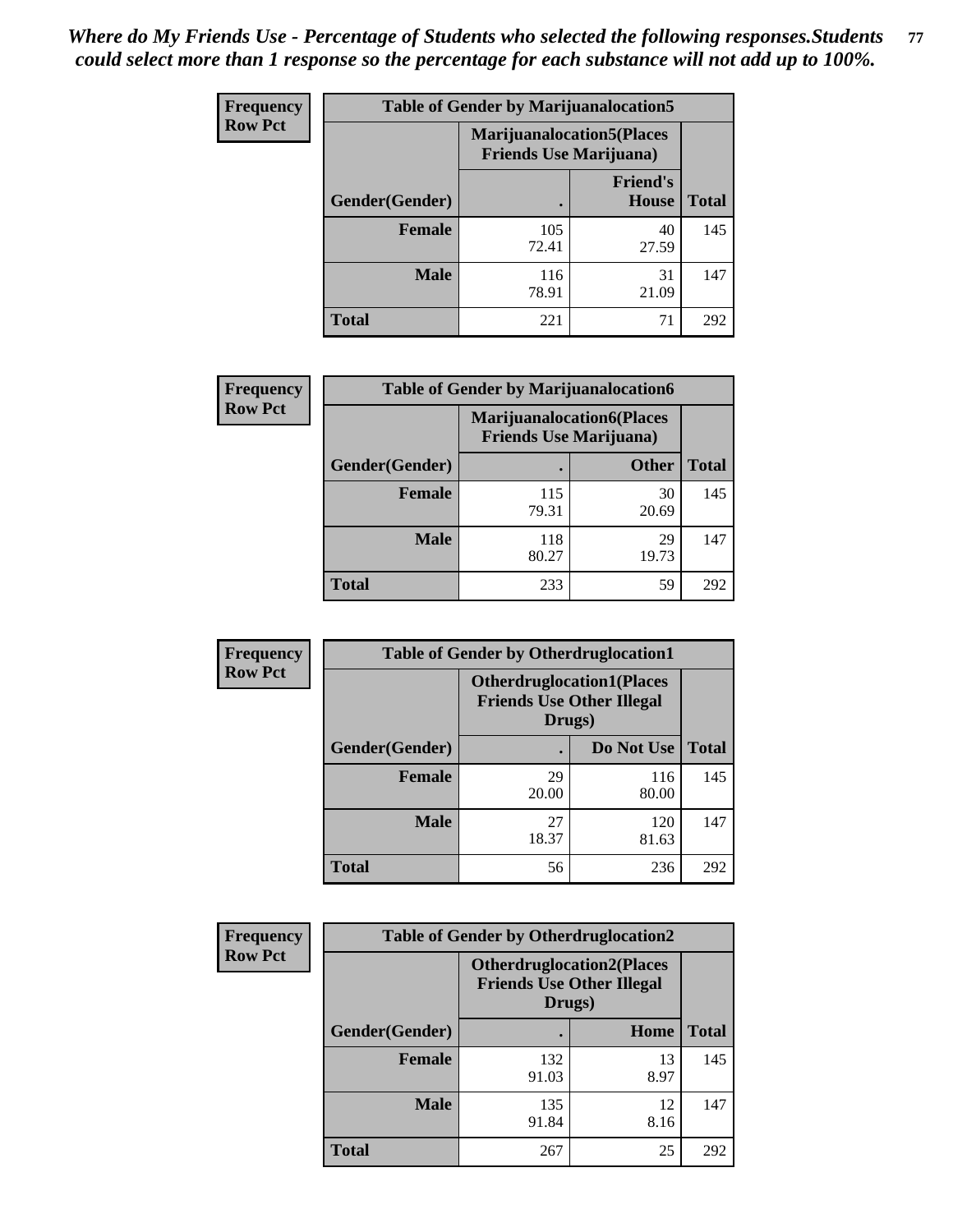| <b>Frequency</b> | <b>Table of Gender by Otherdruglocation3</b> |                                                                                |               |              |
|------------------|----------------------------------------------|--------------------------------------------------------------------------------|---------------|--------------|
| <b>Row Pct</b>   |                                              | <b>Otherdruglocation3(Places</b><br><b>Friends Use Other Illegal</b><br>Drugs) |               |              |
|                  | Gender(Gender)                               |                                                                                | <b>School</b> | <b>Total</b> |
|                  | <b>Female</b>                                | 142<br>97.93                                                                   | 3<br>2.07     | 145          |
|                  | <b>Male</b>                                  | 140<br>95.24                                                                   | 4.76          | 147          |
|                  | <b>Total</b>                                 | 282                                                                            | 10            | 292          |

| Frequency      | <b>Table of Gender by Otherdruglocation4</b> |                                            |                                  |              |
|----------------|----------------------------------------------|--------------------------------------------|----------------------------------|--------------|
| <b>Row Pct</b> |                                              | <b>Friends Use Other Illegal</b><br>Drugs) | <b>Otherdruglocation4(Places</b> |              |
|                | Gender(Gender)                               |                                            | Car                              | <b>Total</b> |
|                | Female                                       | 132<br>91.03                               | 13<br>8.97                       | 145          |
|                | <b>Male</b>                                  | 133<br>90.48                               | 14<br>9.52                       | 147          |
|                | <b>Total</b>                                 | 265                                        | 27                               | 292          |

| Frequency      | <b>Table of Gender by Otherdruglocation5</b> |                                                                                |                                 |              |
|----------------|----------------------------------------------|--------------------------------------------------------------------------------|---------------------------------|--------------|
| <b>Row Pct</b> |                                              | <b>Otherdruglocation5(Places</b><br><b>Friends Use Other Illegal</b><br>Drugs) |                                 |              |
|                | Gender(Gender)                               |                                                                                | <b>Friend's</b><br><b>House</b> | <b>Total</b> |
|                | <b>Female</b>                                | 120<br>82.76                                                                   | 25<br>17.24                     | 145          |
|                | <b>Male</b>                                  | 133<br>90.48                                                                   | 14<br>9.52                      | 147          |
|                | <b>Total</b>                                 | 253                                                                            | 39                              | 292          |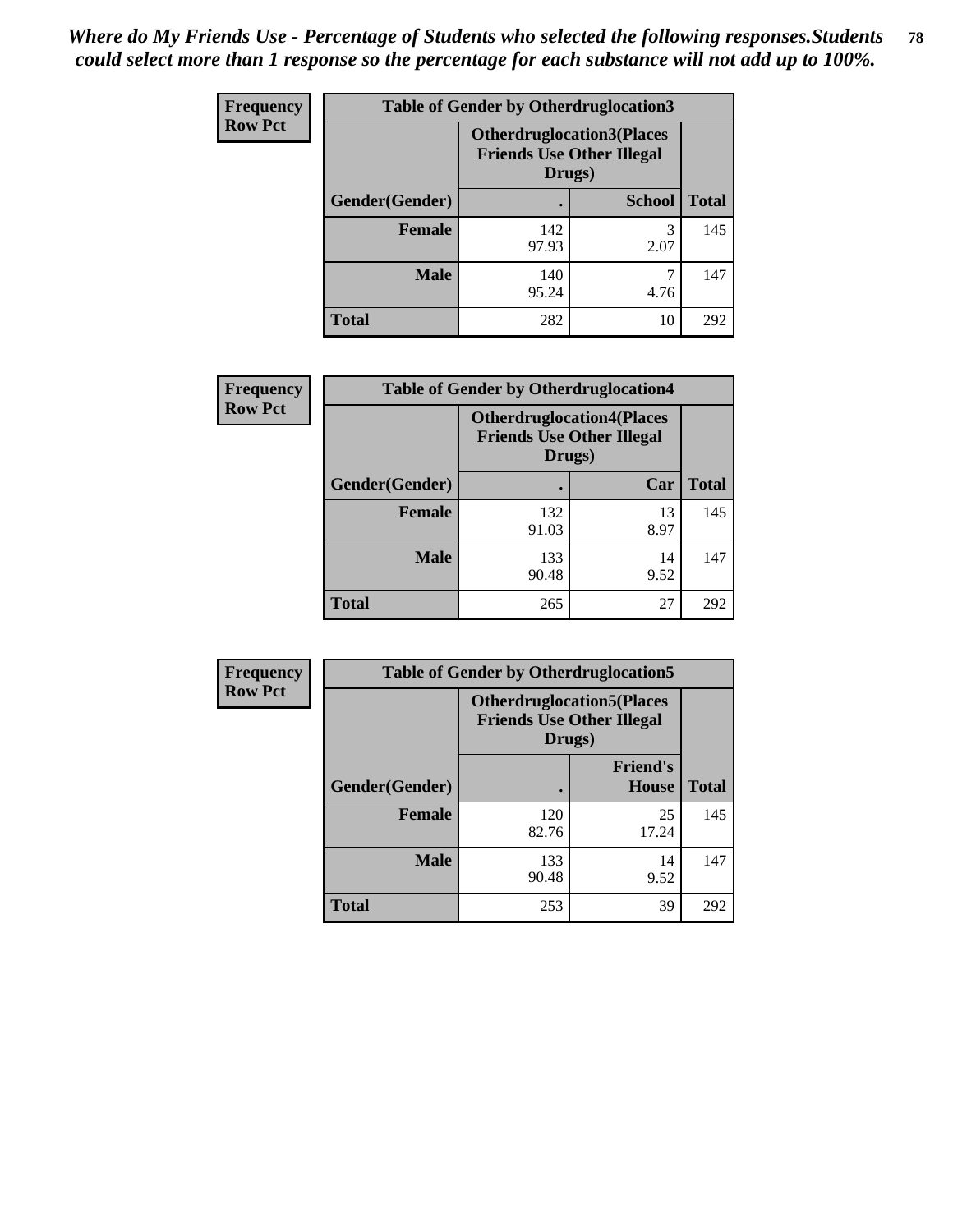| <b>Frequency</b> | <b>Table of Gender by Otherdruglocation6</b> |                                            |                                  |              |
|------------------|----------------------------------------------|--------------------------------------------|----------------------------------|--------------|
| <b>Row Pct</b>   |                                              | <b>Friends Use Other Illegal</b><br>Drugs) | <b>Otherdruglocation6(Places</b> |              |
|                  | Gender(Gender)                               |                                            | <b>Other</b>                     | <b>Total</b> |
|                  | <b>Female</b>                                | 127<br>87.59                               | 18<br>12.41                      | 145          |
|                  | <b>Male</b>                                  | 130<br>88.44                               | 17<br>11.56                      | 147          |
|                  | <b>Total</b>                                 | 257                                        | 35                               | 292          |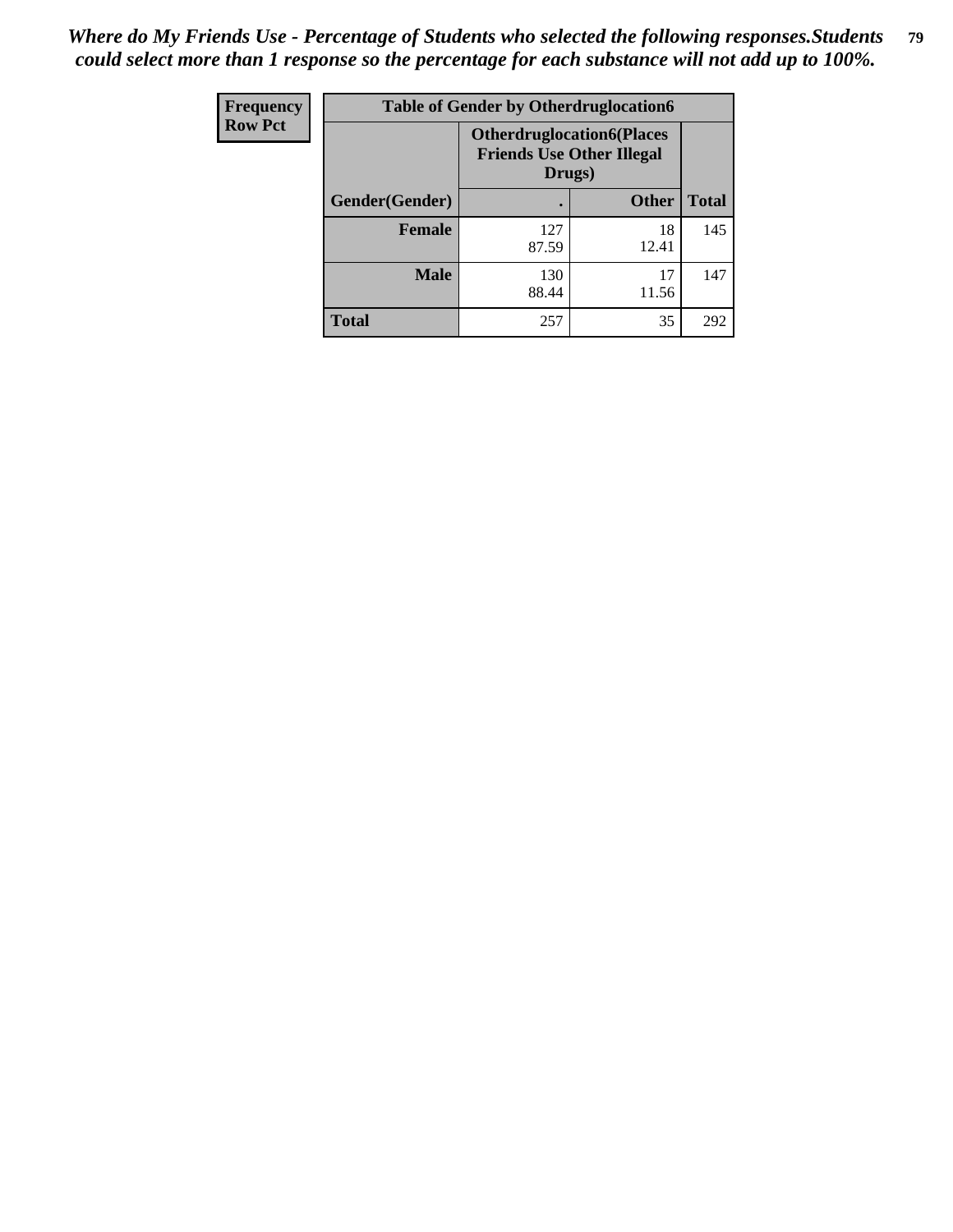| <b>Frequency</b> | <b>Table of Gender by Alcoholtime1</b> |                                                          |                      |              |
|------------------|----------------------------------------|----------------------------------------------------------|----------------------|--------------|
| <b>Row Pct</b>   |                                        | <b>Alcoholtime1(Times</b><br><b>Friends Use Alcohol)</b> |                      |              |
|                  | Gender(Gender)                         | $\bullet$                                                | Do Not<br><b>Use</b> | <b>Total</b> |
|                  | <b>Female</b>                          | 97<br>66.90                                              | 48<br>33.10          | 145          |
|                  | <b>Male</b>                            | 85<br>57.82                                              | 62<br>42.18          | 147          |
|                  | <b>Total</b>                           | 182                                                      | 110                  | 292          |

| <b>Frequency</b> | <b>Table of Gender by Alcoholtime2</b> |                                                          |                            |              |
|------------------|----------------------------------------|----------------------------------------------------------|----------------------------|--------------|
| <b>Row Pct</b>   |                                        | <b>Alcoholtime2(Times</b><br><b>Friends Use Alcohol)</b> |                            |              |
|                  | Gender(Gender)                         |                                                          | <b>On Way</b><br>to School | <b>Total</b> |
|                  | <b>Female</b>                          | 140<br>96.55                                             | 5<br>3.45                  | 145          |
|                  | <b>Male</b>                            | 137<br>93.20                                             | 10<br>6.80                 | 147          |
|                  | <b>Total</b>                           | 277                                                      | 15                         | 292          |

| Frequency      | <b>Table of Gender by Alcoholtime3</b> |                                                   |                                |              |
|----------------|----------------------------------------|---------------------------------------------------|--------------------------------|--------------|
| <b>Row Pct</b> |                                        | Alcoholtime3(Times<br><b>Friends Use Alcohol)</b> |                                |              |
|                | Gender(Gender)                         |                                                   | <b>During</b><br><b>School</b> | <b>Total</b> |
|                | Female                                 | 143<br>98.62                                      | 2<br>1.38                      | 145          |
|                | <b>Male</b>                            | 139<br>94.56                                      | 8<br>5.44                      | 147          |
|                | <b>Total</b>                           | 282                                               | 10                             | 292          |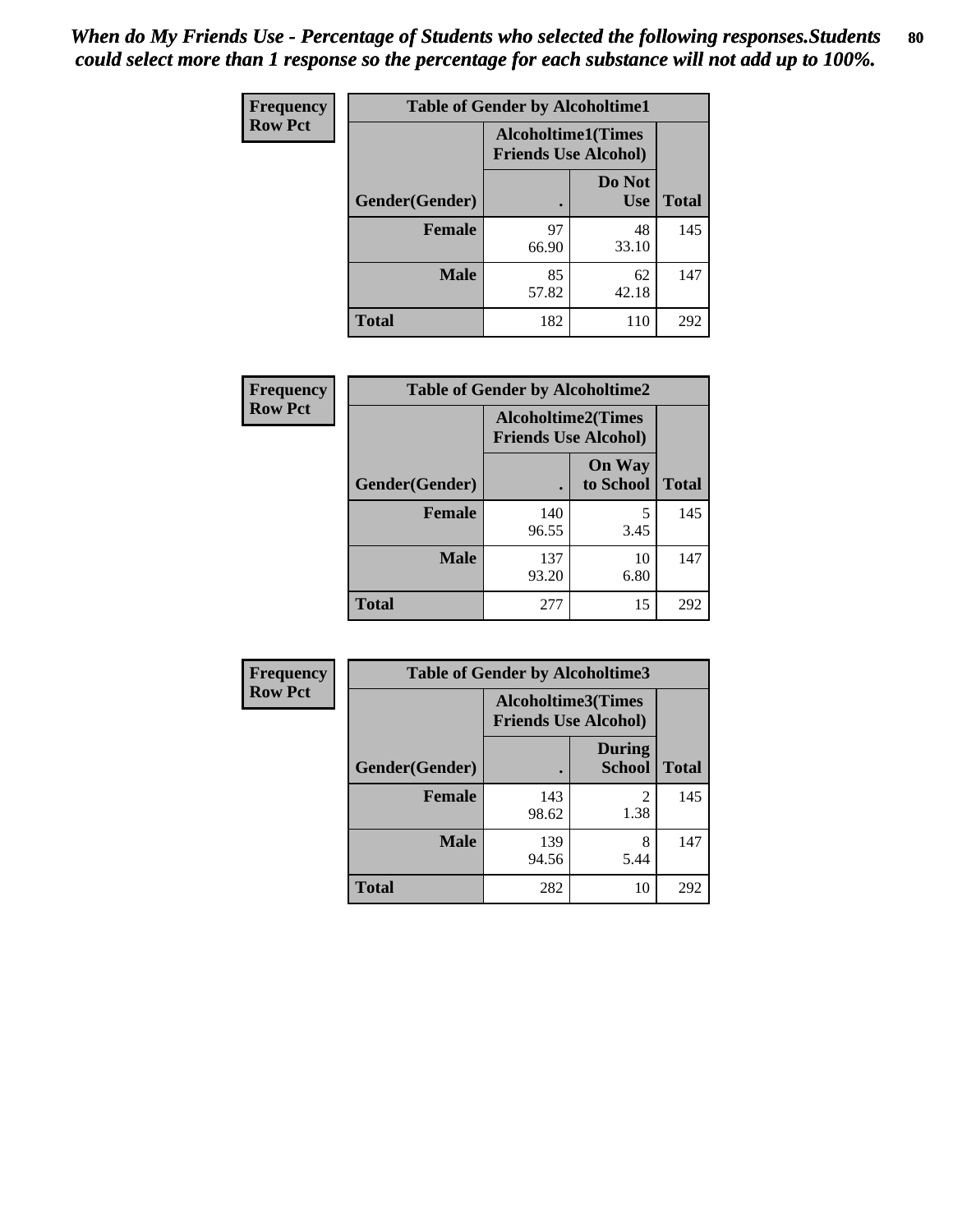*When do My Friends Use - Percentage of Students who selected the following responses.Students could select more than 1 response so the percentage for each substance will not add up to 100%.* **81**

| <b>Frequency</b> | <b>Table of Gender by Alcoholtime4</b> |                                                          |                                                       |              |
|------------------|----------------------------------------|----------------------------------------------------------|-------------------------------------------------------|--------------|
| <b>Row Pct</b>   |                                        | <b>Alcoholtime4(Times</b><br><b>Friends Use Alcohol)</b> |                                                       |              |
|                  | Gender(Gender)                         |                                                          | <b>On Way</b><br>Home<br><b>From</b><br><b>School</b> | <b>Total</b> |
|                  | <b>Female</b>                          | 139<br>95.86                                             | 6<br>4.14                                             | 145          |
|                  | <b>Male</b>                            | 135<br>91.84                                             | 12<br>8.16                                            | 147          |
|                  | <b>Total</b>                           | 274                                                      | 18                                                    | 292          |

| <b>Frequency</b> | <b>Table of Gender by Alcoholtime5</b> |                                                           |             |              |
|------------------|----------------------------------------|-----------------------------------------------------------|-------------|--------------|
| <b>Row Pct</b>   |                                        | <b>Alcoholtime5</b> (Times<br><b>Friends Use Alcohol)</b> |             |              |
|                  | Gender(Gender)                         |                                                           | Weeknights  | <b>Total</b> |
|                  | <b>Female</b>                          | 121<br>83.45                                              | 24<br>16.55 | 145          |
|                  | <b>Male</b>                            | 125<br>85.03                                              | 22<br>14.97 | 147          |
|                  | <b>Total</b>                           | 246                                                       | 46          | 292          |

| <b>Frequency</b> | <b>Table of Gender by Alcoholtime6</b> |             |                                                          |              |  |
|------------------|----------------------------------------|-------------|----------------------------------------------------------|--------------|--|
| <b>Row Pct</b>   |                                        |             | <b>Alcoholtime6(Times</b><br><b>Friends Use Alcohol)</b> |              |  |
|                  | Gender(Gender)                         |             | <b>Weekends</b>                                          | <b>Total</b> |  |
|                  | Female                                 | 41<br>28.28 | 104<br>71.72                                             | 145          |  |
|                  | <b>Male</b>                            | 58<br>39.46 | 89<br>60.54                                              | 147          |  |
|                  | <b>Total</b>                           | 99          | 193                                                      | 292          |  |

| Frequency      | <b>Table of Gender by Tobaccotime1</b> |                                                          |                      |              |
|----------------|----------------------------------------|----------------------------------------------------------|----------------------|--------------|
| <b>Row Pct</b> |                                        | <b>Tobaccotime1(Times</b><br><b>Friends Use Tobacco)</b> |                      |              |
|                | Gender(Gender)                         |                                                          | Do Not<br><b>Use</b> | <b>Total</b> |
|                | Female                                 | 56<br>38.62                                              | 89<br>61.38          | 145          |
|                | <b>Male</b>                            | 59<br>40.14                                              | 88<br>59.86          | 147          |
|                | <b>Total</b>                           | 115                                                      | 177                  | 292          |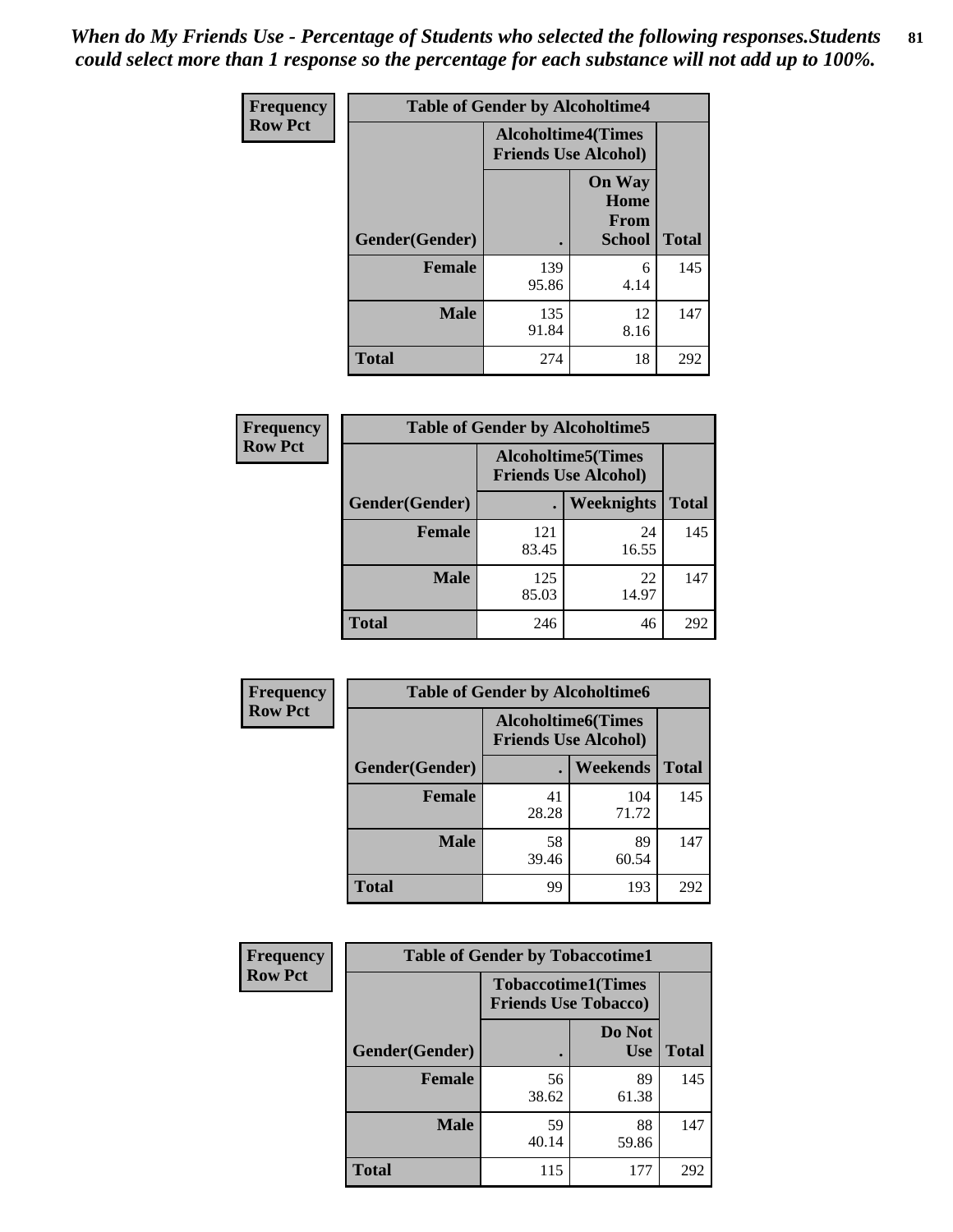*When do My Friends Use - Percentage of Students who selected the following responses.Students could select more than 1 response so the percentage for each substance will not add up to 100%.* **82**

| Frequency      | <b>Table of Gender by Tobaccotime2</b> |                                                          |                            |              |
|----------------|----------------------------------------|----------------------------------------------------------|----------------------------|--------------|
| <b>Row Pct</b> |                                        | <b>Tobaccotime2(Times</b><br><b>Friends Use Tobacco)</b> |                            |              |
|                | Gender(Gender)                         | $\bullet$                                                | <b>On Way</b><br>to School | <b>Total</b> |
|                | <b>Female</b>                          | 123<br>84.83                                             | 22<br>15.17                | 145          |
|                | <b>Male</b>                            | 125<br>85.03                                             | 22<br>14.97                | 147          |
|                | <b>Total</b>                           | 248                                                      | 44                         | 292          |

| Frequency      | <b>Table of Gender by Tobaccotime3</b> |                                                          |                                |              |
|----------------|----------------------------------------|----------------------------------------------------------|--------------------------------|--------------|
| <b>Row Pct</b> |                                        | <b>Tobaccotime3(Times</b><br><b>Friends Use Tobacco)</b> |                                |              |
|                | Gender(Gender)                         |                                                          | <b>During</b><br><b>School</b> | <b>Total</b> |
|                | Female                                 | 137<br>94.48                                             | 8<br>5.52                      | 145          |
|                | <b>Male</b>                            | 126<br>85.71                                             | 21<br>14.29                    | 147          |
|                | <b>Total</b>                           | 263                                                      | 29                             | 292          |

| <b>Frequency</b> | <b>Table of Gender by Tobaccotime4</b> |                                                          |                                                       |              |
|------------------|----------------------------------------|----------------------------------------------------------|-------------------------------------------------------|--------------|
| <b>Row Pct</b>   |                                        | <b>Tobaccotime4(Times</b><br><b>Friends Use Tobacco)</b> |                                                       |              |
|                  | Gender(Gender)                         |                                                          | <b>On Way</b><br>Home<br><b>From</b><br><b>School</b> | <b>Total</b> |
|                  | <b>Female</b>                          | 139<br>95.86                                             | 6<br>4.14                                             | 145          |
|                  | <b>Male</b>                            | 135<br>91.84                                             | 12<br>8.16                                            | 147          |
|                  | <b>Total</b>                           | 274                                                      | 18                                                    | 292          |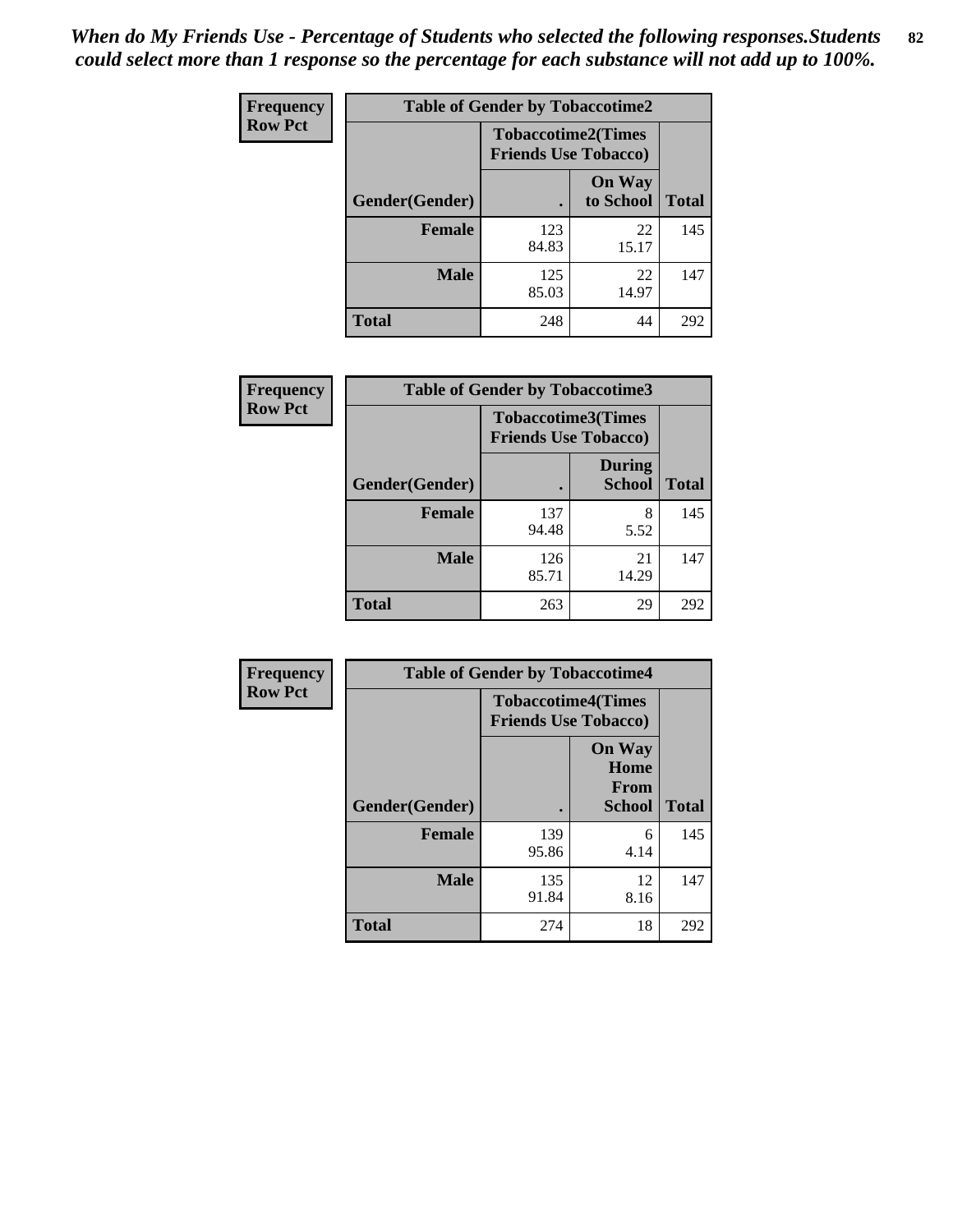| Frequency      | <b>Table of Gender by Tobaccotime5</b> |              |                                                          |              |  |
|----------------|----------------------------------------|--------------|----------------------------------------------------------|--------------|--|
| <b>Row Pct</b> |                                        |              | <b>Tobaccotime5(Times</b><br><b>Friends Use Tobacco)</b> |              |  |
|                | Gender(Gender)                         |              | Weeknights                                               | <b>Total</b> |  |
|                | <b>Female</b>                          | 109<br>75.17 | 36<br>24.83                                              | 145          |  |
|                | <b>Male</b>                            | 102<br>69.39 | 45<br>30.61                                              | 147          |  |
|                | <b>Total</b>                           | 211          | 81                                                       | 292          |  |

| <b>Frequency</b> | <b>Table of Gender by Tobaccotime6</b> |                                                          |             |              |
|------------------|----------------------------------------|----------------------------------------------------------|-------------|--------------|
| <b>Row Pct</b>   |                                        | <b>Tobaccotime6(Times</b><br><b>Friends Use Tobacco)</b> |             |              |
|                  | Gender(Gender)                         |                                                          | Weekends    | <b>Total</b> |
|                  | Female                                 | 88<br>60.69                                              | 57<br>39.31 | 145          |
|                  | <b>Male</b>                            | 92<br>62.59                                              | 55<br>37.41 | 147          |
|                  | <b>Total</b>                           | 180                                                      | 112         | 292          |

| <b>Frequency</b> | <b>Table of Gender by Marijuanatime1</b> |                                                               |              |              |  |
|------------------|------------------------------------------|---------------------------------------------------------------|--------------|--------------|--|
| <b>Row Pct</b>   |                                          | <b>Marijuanatime1(Times</b><br><b>Friends Use Marijuana</b> ) |              |              |  |
|                  | Gender(Gender)                           |                                                               | Do Not Use   | <b>Total</b> |  |
|                  | <b>Female</b>                            | 51<br>35.17                                                   | 94<br>64.83  | 145          |  |
|                  | <b>Male</b>                              | 44<br>29.93                                                   | 103<br>70.07 | 147          |  |
|                  | <b>Total</b>                             | 95                                                            | 197          | 292          |  |

| <b>Frequency</b> | <b>Table of Gender by Marijuanatime2</b> |                                                               |                            |              |
|------------------|------------------------------------------|---------------------------------------------------------------|----------------------------|--------------|
| <b>Row Pct</b>   |                                          | <b>Marijuanatime2(Times</b><br><b>Friends Use Marijuana</b> ) |                            |              |
|                  | Gender(Gender)                           |                                                               | On Way to<br><b>School</b> | <b>Total</b> |
|                  | Female                                   | 134<br>92.41                                                  | 11<br>7.59                 | 145          |
|                  | <b>Male</b>                              | 132<br>89.80                                                  | 15<br>10.20                | 147          |
|                  | <b>Total</b>                             | 266                                                           | 26                         | 292          |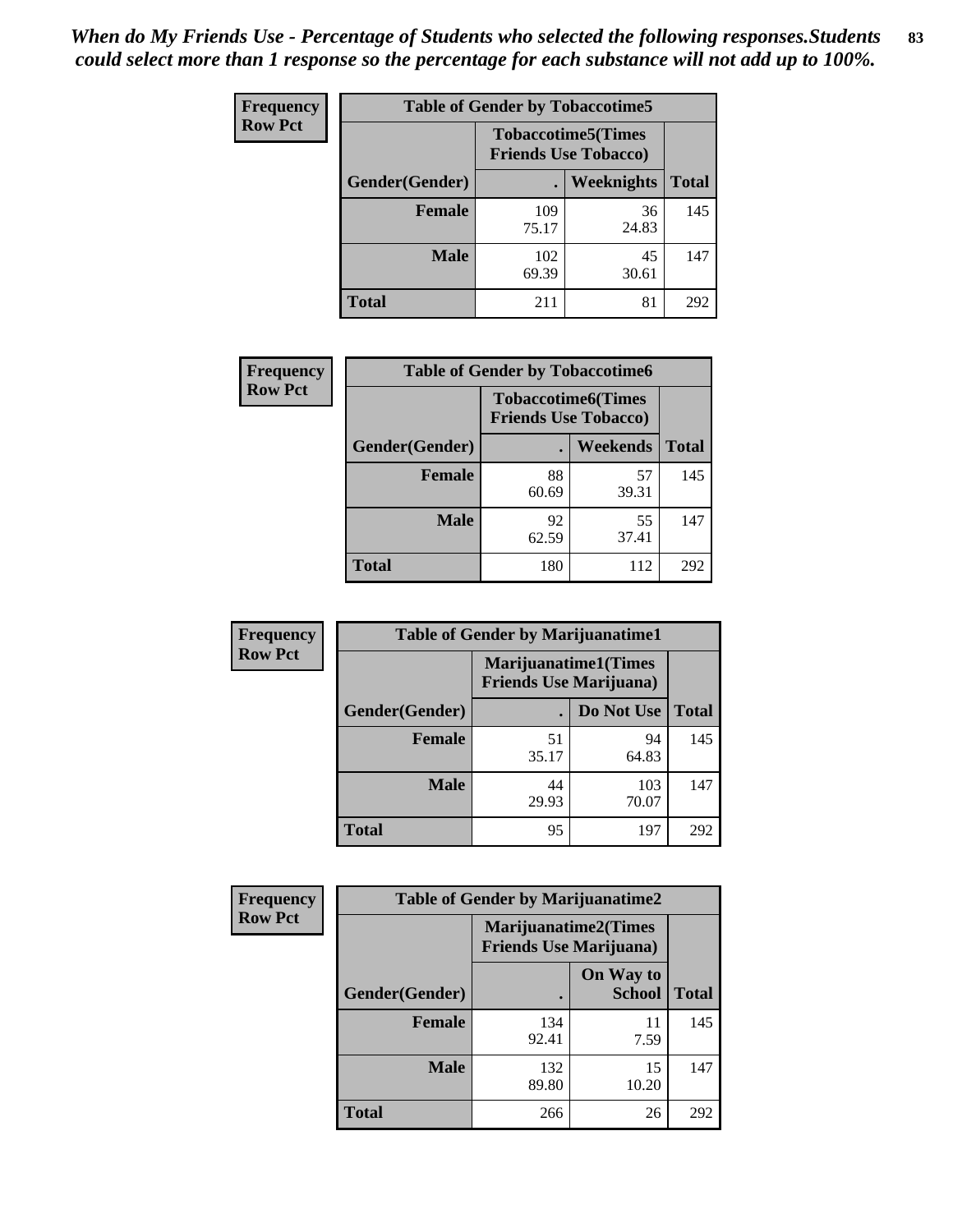*When do My Friends Use - Percentage of Students who selected the following responses.Students could select more than 1 response so the percentage for each substance will not add up to 100%.* **84**

| <b>Frequency</b> | Table of Gender by Marijuanatime3 |                                                        |                                |              |
|------------------|-----------------------------------|--------------------------------------------------------|--------------------------------|--------------|
| <b>Row Pct</b>   |                                   | Marijuanatime3(Times<br><b>Friends Use Marijuana</b> ) |                                |              |
|                  | Gender(Gender)                    |                                                        | <b>During</b><br><b>School</b> | <b>Total</b> |
|                  | <b>Female</b>                     | 140<br>96.55                                           | 5<br>3.45                      | 145          |
|                  | <b>Male</b>                       | 135<br>91.84                                           | 12<br>8.16                     | 147          |
|                  | <b>Total</b>                      | 275                                                    | 17                             | 292          |

| Frequency      | <b>Table of Gender by Marijuanatime4</b> |                                                               |                                                |              |
|----------------|------------------------------------------|---------------------------------------------------------------|------------------------------------------------|--------------|
| <b>Row Pct</b> |                                          | <b>Marijuanatime4(Times</b><br><b>Friends Use Marijuana</b> ) |                                                |              |
|                | Gender(Gender)                           |                                                               | <b>On Way</b><br>Home<br>From<br><b>School</b> | <b>Total</b> |
|                | <b>Female</b>                            | 136<br>93.79                                                  | 9<br>6.21                                      | 145          |
|                | <b>Male</b>                              | 132<br>89.80                                                  | 15<br>10.20                                    | 147          |
|                | <b>Total</b>                             | 268                                                           | 24                                             | 292          |

| Frequency      | <b>Table of Gender by Marijuanatime5</b> |                                                                |                   |              |
|----------------|------------------------------------------|----------------------------------------------------------------|-------------------|--------------|
| <b>Row Pct</b> |                                          | <b>Marijuanatime5</b> (Times<br><b>Friends Use Marijuana</b> ) |                   |              |
|                | Gender(Gender)                           |                                                                | <b>Weeknights</b> | <b>Total</b> |
|                | <b>Female</b>                            | 118<br>81.38                                                   | 27<br>18.62       | 145          |
|                | <b>Male</b>                              | 122<br>82.99                                                   | 25<br>17.01       | 147          |
|                | <b>Total</b>                             | 240                                                            | 52                | 292          |

| <b>Frequency</b> | <b>Table of Gender by Marijuanatime6</b> |              |                                                               |              |
|------------------|------------------------------------------|--------------|---------------------------------------------------------------|--------------|
| <b>Row Pct</b>   |                                          |              | <b>Marijuanatime6(Times</b><br><b>Friends Use Marijuana</b> ) |              |
|                  | Gender(Gender)                           |              | Weekends                                                      | <b>Total</b> |
|                  | <b>Female</b>                            | 91<br>62.76  | 54<br>37.24                                                   | 145          |
|                  | <b>Male</b>                              | 103<br>70.07 | 44<br>29.93                                                   | 147          |
|                  | <b>Total</b>                             | 194          | 98                                                            | 292          |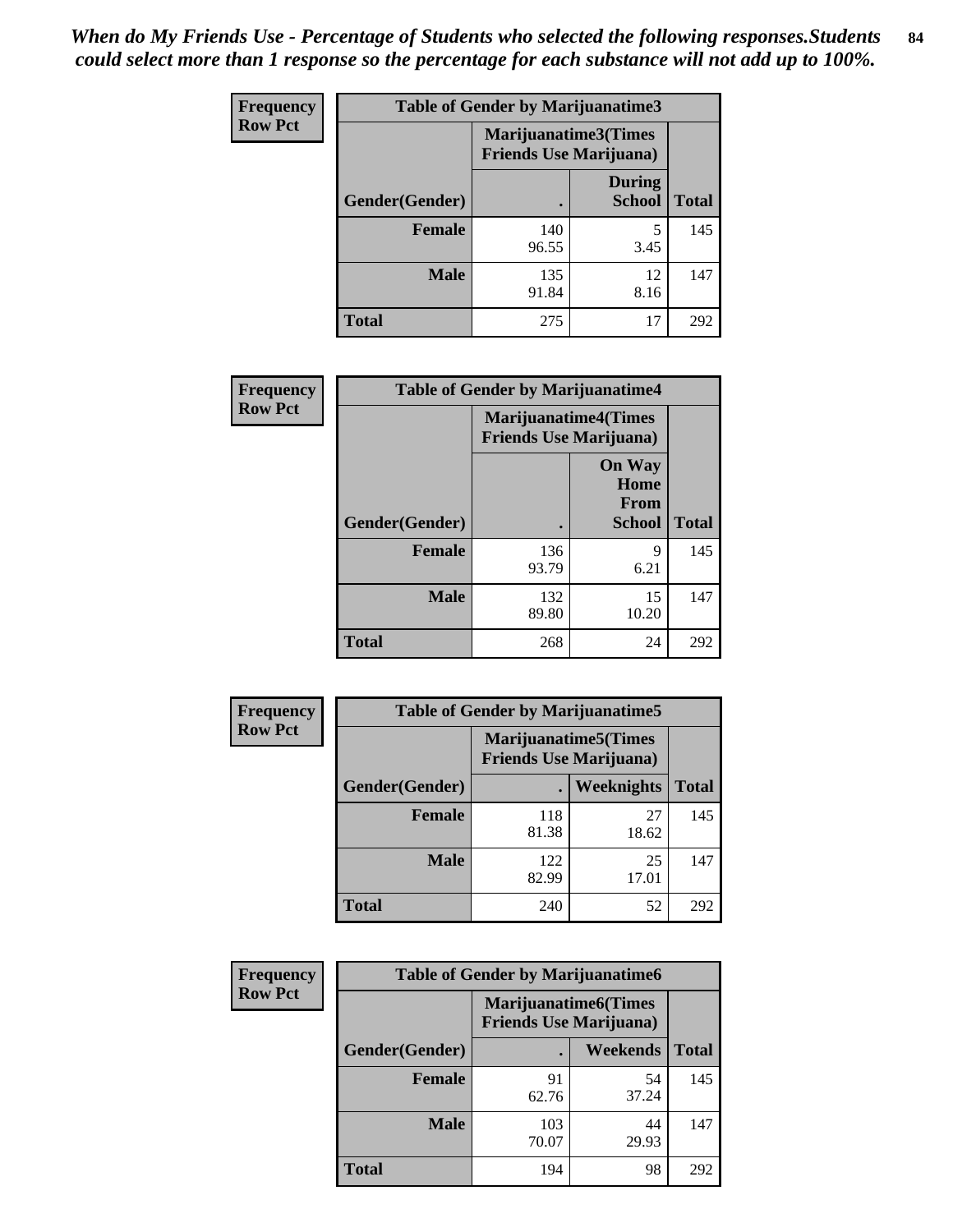*When do My Friends Use - Percentage of Students who selected the following responses.Students could select more than 1 response so the percentage for each substance will not add up to 100%.* **85**

| <b>Frequency</b> | <b>Table of Gender by Otherdrugtime1</b> |                                                                                   |              |              |  |
|------------------|------------------------------------------|-----------------------------------------------------------------------------------|--------------|--------------|--|
| <b>Row Pct</b>   |                                          | <b>Otherdrugtime1(Times</b><br><b>Friends Use Other</b><br><b>Illegal Drugs</b> ) |              |              |  |
|                  | Gender(Gender)                           |                                                                                   | Do Not Use   | <b>Total</b> |  |
|                  | <b>Female</b>                            | 24<br>16.55                                                                       | 121<br>83.45 | 145          |  |
|                  | <b>Male</b>                              | 19<br>12.93                                                                       | 128<br>87.07 | 147          |  |
|                  | <b>Total</b>                             | 43                                                                                | 249          | 292          |  |

| Frequency      | <b>Table of Gender by Otherdrugtime2</b> |                                                                                   |                            |              |
|----------------|------------------------------------------|-----------------------------------------------------------------------------------|----------------------------|--------------|
| <b>Row Pct</b> |                                          | <b>Otherdrugtime2(Times</b><br><b>Friends Use Other</b><br><b>Illegal Drugs</b> ) |                            |              |
|                | <b>Gender</b> (Gender)                   |                                                                                   | On Way to<br><b>School</b> | <b>Total</b> |
|                | <b>Female</b>                            | 141<br>97.24                                                                      | 4<br>2.76                  | 145          |
|                | <b>Male</b>                              | 138<br>93.88                                                                      | 9<br>6.12                  | 147          |
|                | <b>Total</b>                             | 279                                                                               | 13                         | 292          |

| Frequency      | <b>Table of Gender by Otherdrugtime3</b> |                        |                                                  |              |
|----------------|------------------------------------------|------------------------|--------------------------------------------------|--------------|
| <b>Row Pct</b> |                                          | <b>Illegal Drugs</b> ) | Otherdrugtime3(Times<br><b>Friends Use Other</b> |              |
|                | Gender(Gender)                           |                        | <b>During</b><br><b>School</b>                   | <b>Total</b> |
|                | <b>Female</b>                            | 142<br>97.93           | 3<br>2.07                                        | 145          |
|                | <b>Male</b>                              | 138<br>93.88           | Q<br>6.12                                        | 147          |
|                | <b>Total</b>                             | 280                    | 12                                               | 292          |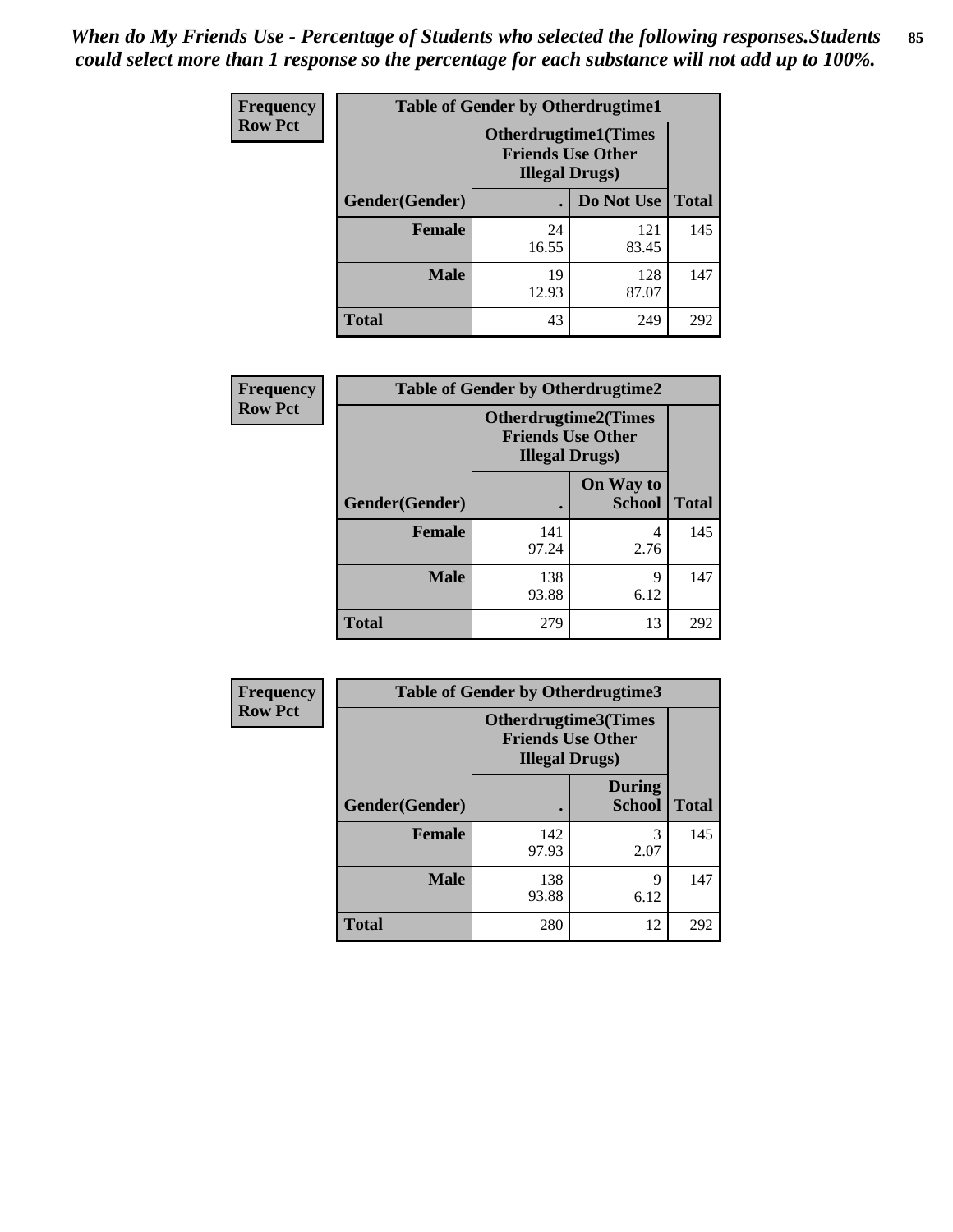*When do My Friends Use - Percentage of Students who selected the following responses.Students could select more than 1 response so the percentage for each substance will not add up to 100%.* **86**

| <b>Frequency</b> | <b>Table of Gender by Otherdrugtime4</b> |                                                    |                                                |              |
|------------------|------------------------------------------|----------------------------------------------------|------------------------------------------------|--------------|
| <b>Row Pct</b>   |                                          | <b>Friends Use Other</b><br><b>Illegal Drugs</b> ) | <b>Otherdrugtime4(Times</b>                    |              |
|                  | Gender(Gender)                           |                                                    | <b>On Way</b><br>Home<br><b>From</b><br>School | <b>Total</b> |
|                  | <b>Female</b>                            | 141<br>97.24                                       | 4<br>2.76                                      | 145          |
|                  | <b>Male</b>                              | 138<br>93.88                                       | 9<br>6.12                                      | 147          |
|                  | <b>Total</b>                             | 279                                                | 13                                             | 292          |

| Frequency      | <b>Table of Gender by Otherdrugtime5</b> |                                                                                    |            |              |
|----------------|------------------------------------------|------------------------------------------------------------------------------------|------------|--------------|
| <b>Row Pct</b> |                                          | <b>Otherdrugtime5</b> (Times<br><b>Friends Use Other</b><br><b>Illegal Drugs</b> ) |            |              |
|                | Gender(Gender)                           |                                                                                    | Weeknights | <b>Total</b> |
|                | <b>Female</b>                            | 134<br>92.41                                                                       | 11<br>7.59 | 145          |
|                | <b>Male</b>                              | 136<br>92.52                                                                       | 11<br>7.48 | 147          |
|                | <b>Total</b>                             | 270                                                                                | 22         | 292          |

| <b>Frequency</b> | <b>Table of Gender by Otherdrugtime6</b> |                                                                                   |             |              |  |
|------------------|------------------------------------------|-----------------------------------------------------------------------------------|-------------|--------------|--|
| <b>Row Pct</b>   |                                          | <b>Otherdrugtime6(Times</b><br><b>Friends Use Other</b><br><b>Illegal Drugs</b> ) |             |              |  |
|                  | Gender(Gender)                           |                                                                                   | Weekends    | <b>Total</b> |  |
|                  | <b>Female</b>                            | 119<br>82.07                                                                      | 26<br>17.93 | 145          |  |
|                  | <b>Male</b>                              | 126<br>85.71                                                                      | 21<br>14.29 | 147          |  |
|                  | <b>Total</b>                             | 245                                                                               | 47          | 292          |  |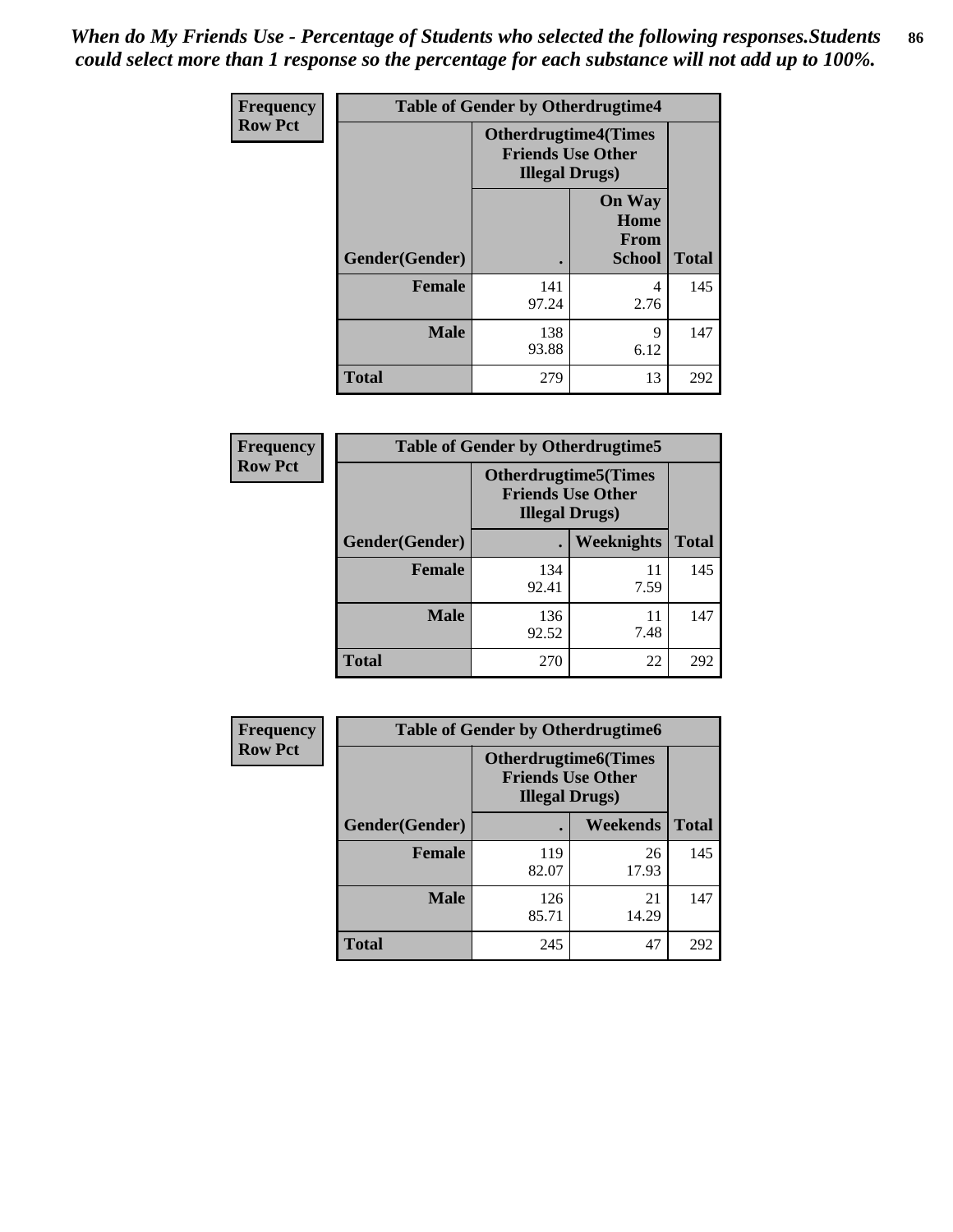# *Other Questions* **87**

| <b>Frequency</b> | <b>Table of Gender by Educationalcohol</b> |                                                                                                                                       |                |              |  |
|------------------|--------------------------------------------|---------------------------------------------------------------------------------------------------------------------------------------|----------------|--------------|--|
| <b>Row Pct</b>   |                                            | <b>Educationalcohol</b> (I<br>have been taught<br>about alcohol,<br>tobacco,<br>and other drugs<br>within the last year<br>at school) |                |              |  |
|                  | Gender(Gender)                             | <b>Yes</b>                                                                                                                            | N <sub>0</sub> | <b>Total</b> |  |
|                  | <b>Female</b>                              | 97<br>66.90                                                                                                                           | 48<br>33.10    | 145          |  |
|                  | <b>Male</b>                                | 92<br>62.59                                                                                                                           | 55<br>37.41    | 147          |  |
|                  | <b>Total</b>                               | 189                                                                                                                                   | 103            | 292          |  |

| Frequency      | <b>Table of Gender by Rodedrinking</b> |                                                                                                                     |              |              |  |
|----------------|----------------------------------------|---------------------------------------------------------------------------------------------------------------------|--------------|--------------|--|
| <b>Row Pct</b> |                                        | Rodedrinking(In<br>the past 30 days I<br>have ridden in a<br>car with a driver<br>who had been<br>drinking alcohol) |              |              |  |
|                | Gender(Gender)                         | Yes                                                                                                                 | $\bf N_0$    | <b>Total</b> |  |
|                | <b>Female</b>                          | 39<br>26.90                                                                                                         | 106<br>73.10 | 145          |  |
|                | <b>Male</b>                            | 24<br>16.33                                                                                                         | 123<br>83.67 | 147          |  |
|                | <b>Total</b>                           | 63                                                                                                                  | 229          | 292          |  |

| Frequency      | <b>Table of Gender by Drugsschool</b> |                                                                                                                                     |                |              |  |
|----------------|---------------------------------------|-------------------------------------------------------------------------------------------------------------------------------------|----------------|--------------|--|
| <b>Row Pct</b> |                                       | <b>Drugsschool</b> (During<br>the past 12 months,<br>I have been offered,<br>sold,<br>or given illegal drugs<br>on school property) |                |              |  |
|                | Gender(Gender)                        | Yes                                                                                                                                 | N <sub>0</sub> | <b>Total</b> |  |
|                | <b>Female</b>                         | 14<br>9.66                                                                                                                          | 131<br>90.34   | 145          |  |
|                | <b>Male</b>                           | 17<br>11.56                                                                                                                         | 130<br>88.44   | 147          |  |
|                | <b>Total</b>                          | 31                                                                                                                                  | 261            | 292          |  |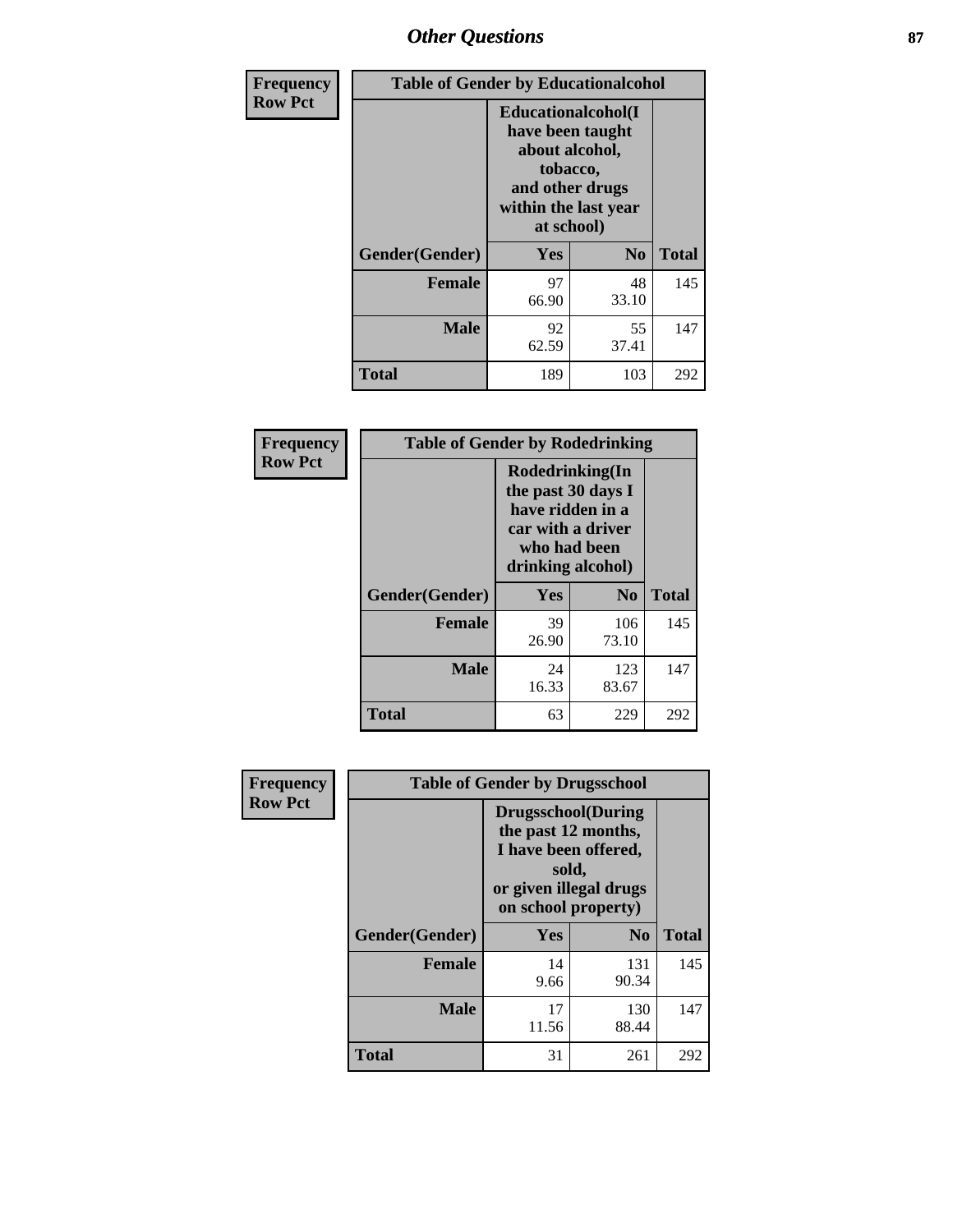### *Other Questions* **88**

**Frequency Row Pct**

| <b>Table of Gender by Bingedrinking</b> |                         |                                                                                                         |                   |                        |                        |                               |                        |              |
|-----------------------------------------|-------------------------|---------------------------------------------------------------------------------------------------------|-------------------|------------------------|------------------------|-------------------------------|------------------------|--------------|
|                                         |                         | Bingedrinking(I have drunk five or more<br>drinks of alcohol at one sitting during the<br>last 30 days) |                   |                        |                        |                               |                        |              |
| <b>Gender</b> (Gender)                  | $\bf{0}$<br><b>Days</b> | 1 or<br>days                                                                                            | 3 to<br>5<br>days | 6 to<br>9<br>days      | 10<br>to<br>19<br>days | <b>20</b><br>to<br>29<br>days | All<br>30<br>days      | <b>Total</b> |
| <b>Female</b>                           | 130<br>89.66            | 4<br>2.76                                                                                               | 3<br>2.07         | 3<br>2.07              | 3<br>2.07              | $\Omega$<br>0.00              | $\mathfrak{D}$<br>1.38 | 145          |
| <b>Male</b>                             | 131<br>89.12            | 5<br>3.40                                                                                               | 3<br>2.04         | $\overline{c}$<br>1.36 | 3<br>2.04              | 0.68                          | $\mathfrak{D}$<br>1.36 | 147          |
| <b>Total</b>                            | 261                     | 9                                                                                                       | 6                 | 5                      | 6                      |                               | 4                      | 292          |

| Frequency      | <b>Table of Gender by Educationaids</b> |                                                                                                 |             |              |  |
|----------------|-----------------------------------------|-------------------------------------------------------------------------------------------------|-------------|--------------|--|
| <b>Row Pct</b> |                                         | <b>Educationaids</b> (I<br>have been taught<br>about HIV/AIDS<br>at school in the<br>past year) |             |              |  |
|                | Gender(Gender)                          | Yes                                                                                             | $\bf N_0$   | <b>Total</b> |  |
|                | <b>Female</b>                           | 108<br>74.48                                                                                    | 37<br>25.52 | 145          |  |
|                | <b>Male</b>                             | 100<br>68.03                                                                                    | 47<br>31.97 | 147          |  |
|                | <b>Total</b>                            | 208                                                                                             | 84          | 292          |  |

| <b>Frequency</b> | <b>Table of Gender by Suicideconsider</b> |                 |                |              |  |
|------------------|-------------------------------------------|-----------------|----------------|--------------|--|
| <b>Row Pct</b>   |                                           | Suicideconsider |                |              |  |
|                  | Gender(Gender)                            | Yes             | N <sub>0</sub> | <b>Total</b> |  |
|                  | <b>Female</b>                             | 14<br>9.66      | 131<br>90.34   | 145          |  |
|                  | <b>Male</b>                               | 8<br>5.44       | 139<br>94.56   | 147          |  |
|                  | Total                                     | 22              | 270            | 292          |  |